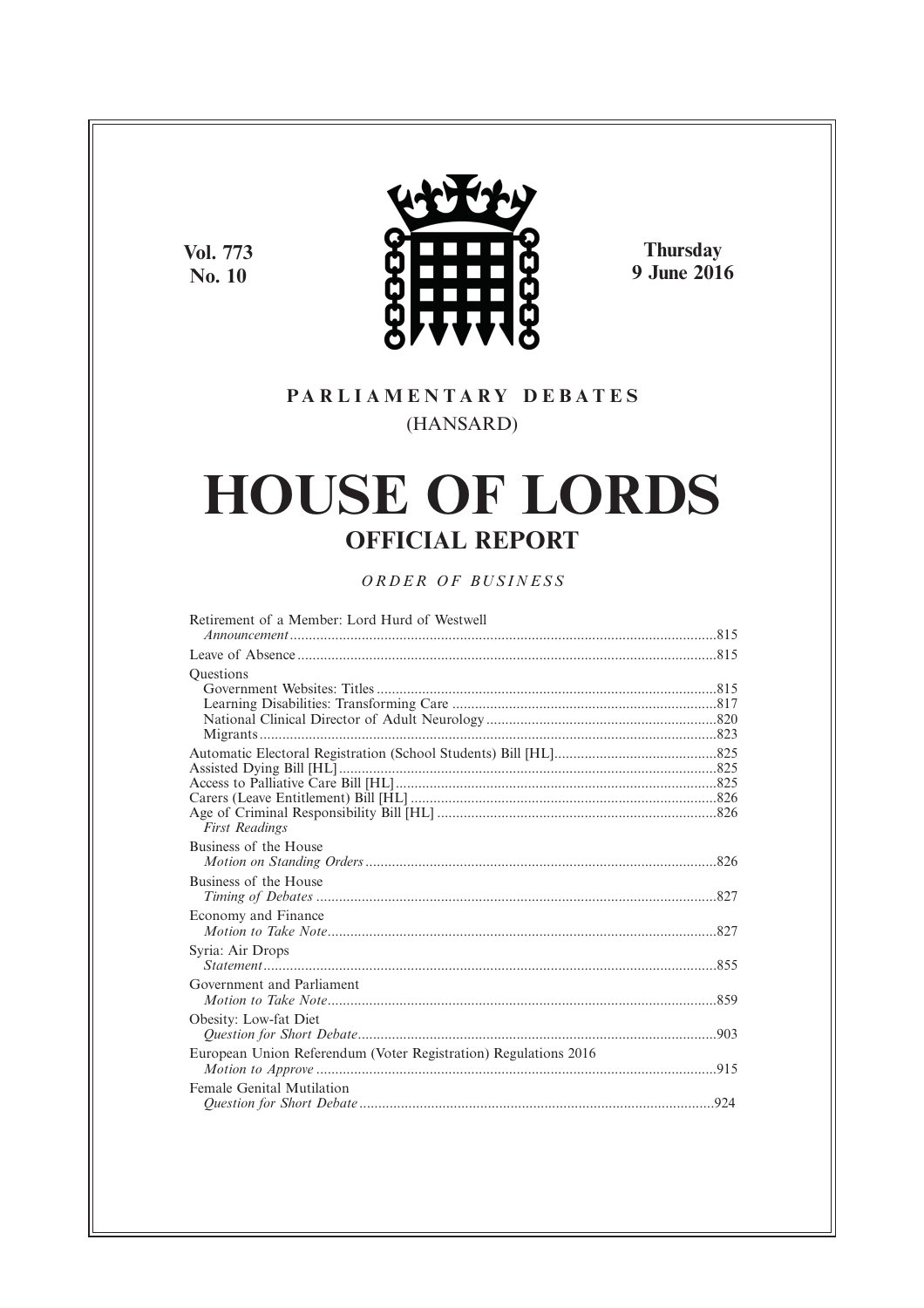Lords wishing to be supplied with these Daily Reports should give notice to this effect to the Printed Paper Office.

No proofs of Daily Reports are provided. Corrections for the bound volume which Lords wish to suggest to the report of their speeches should be clearly indicated in a copy of the Daily Report, which, with the column numbers concerned shown on the front cover, should be sent to the Editor of Debates, House of Lords, within 14 days of the date of the Daily Report.

> *This issue of the Official Report is also available on the Internet at* https://hansard.parliament.uk/lords/2016-06-09

The first time a Member speaks to a new piece of parliamentary business, the following abbreviations are used to show their party affiliation:

| <b>Abbreviation</b> | <b>Party/Group</b>                 |
|---------------------|------------------------------------|
| CВ                  | Cross Bench                        |
| Con                 | Conservative                       |
| <b>DUP</b>          | Democratic Unionist Party          |
| GP                  | Green Party                        |
| Ind Lab             | Independent Labour                 |
| Ind LD              | Independent Liberal Democrat       |
| Ind SD              | <b>Independent Social Democrat</b> |
| Ind UU              | Independent Ulster Unionist        |
| Lab                 | Labour                             |
| LD                  | Liberal Democrat                   |
| LD Ind              | Liberal Democrat Independent       |
| Non-afl             | Non-affiliated                     |
| PC                  | Plaid Cymru                        |
| <b>UKIP</b>         | UK Independence Party              |
| UUP                 | <b>Ulster Unionist Party</b>       |
|                     |                                    |

No party affiliation is given for Members serving the House in a formal capacity, the Lords spiritual, Members on leave of absence or Members who are otherwise disqualified from sitting in the House.

© Parliamentary Copyright House of Lords 2016,

*this publication may be reproduced under the terms of the Open Parliament licence, which is published at www.parliament.uk/site-information/copyright/.*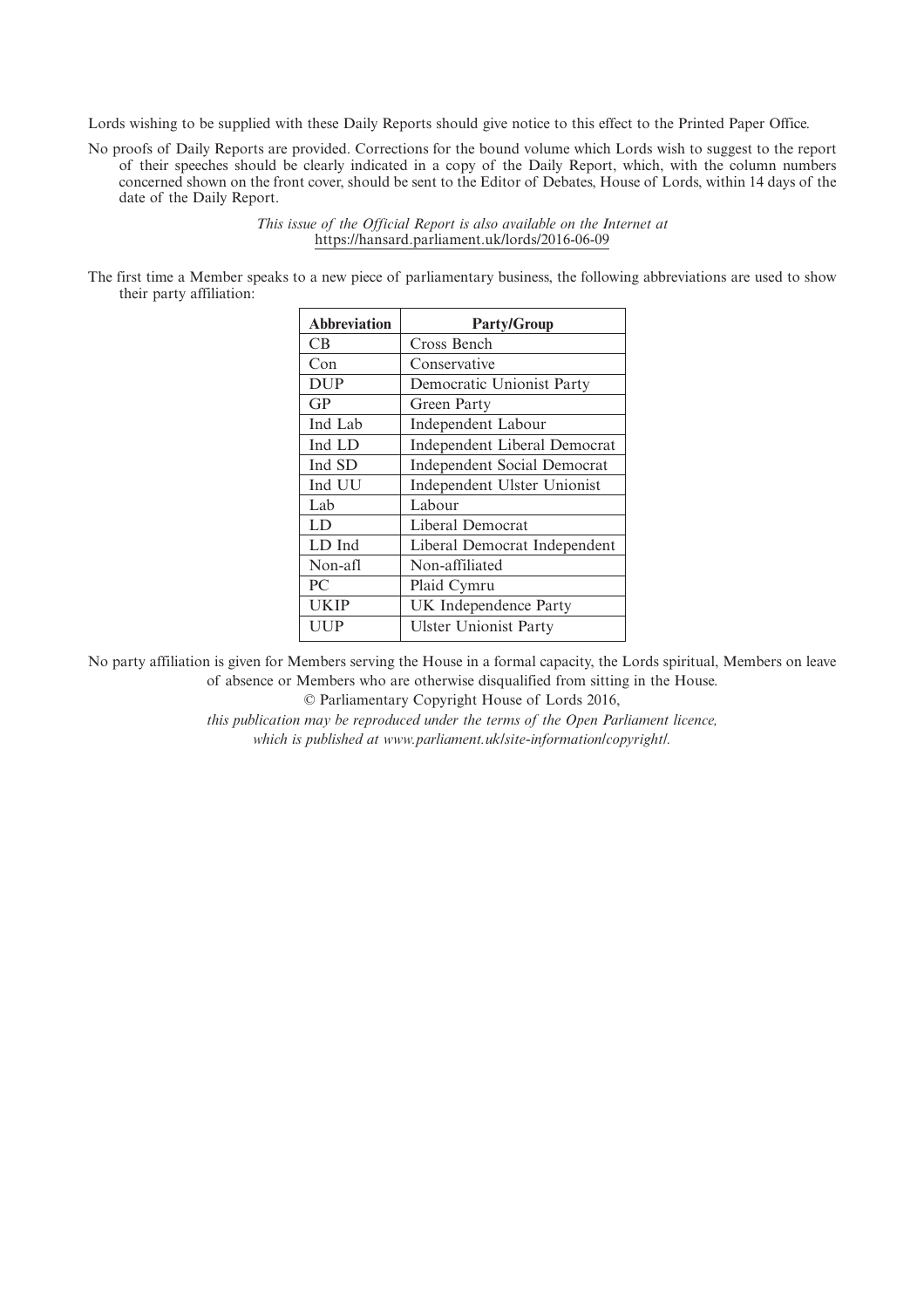# House of Lords

*Thursday 9 June 2016*

*11 am*

*Prayers—read by the Lord Bishop of Derby.*

# **Retirement of a Member: Lord Hurd of Westwell** *Announcement*

# *11.06 am*

**The Lord Speaker (Baroness D'Souza):** My Lords, I should like to notify the House of the retirement, with effect from today, of the noble Lord, Lord Hurd of Westwell, pursuant to Section 1 of the House of Lords Reform Act 2014. On behalf of the House, I should like to thank the noble Lord for his much-valued service to the House.

# **Leave of Absence**

# *11.06 am*

**The Lord Speaker (Baroness D'Souza):** May I also take the opportunity to inform the House that I will be attending the national service of thanksgiving to celebrate the 90th birthday of Her Majesty the Queen at St Paul's Cathedral tomorrow when the House will be sitting? Accordingly, I trust that the House will grant me leave of absence.

# **Government Websites: Titles** *Question*

*11.06 am*

# *Asked by Lord Hayward*

To ask Her Majesty's Government whether they will take steps to allow people to include honours in titles when completing forms on government websites.

**Baroness Chisholm of Owlpen (Con):** My Lords, this is a matter for individual departments, which are responsible for determining the level of information required for their online forms. However, my right honourable friend the Minister for the Cabinet Office has asked officials in the Government Digital Service to look into the feasibility of the proposal. I will write to my noble friend with the outcome of the review on completion.

**Lord Hayward (Con):** I thank my noble friend for that very helpful Answer. Given that in two days' time the Queen will announce the birthday honours, granting recognition to many people who have dedicated their lives to society at large and the community, or showed gallantry in the face of the enemy, it seems unfortunate that up to now—I note my noble friend's Answer government departments have not provided an appropriate field in "addresses"in order that the nation can continue to recognise the great public service that these people have given.

**Baroness Chisholm of Owlpen:** My Lords, I agree with my noble friend. Indeed, they have given great public service. Departments can agree requirements with the Government Digital Service to include a field for honours. This is a matter for individual departments, which are responsible for determining the level of information required in online forms. At present, there is nothing to stop someone putting their honours in the field after their surname, although this is not explicitly referred to in the explanations on the forms. Guidance to departments at present suggests a free-text field and not a drop-down list, as this would be too exhaustive to create.

**Lord Tyler (LD):** My Lords, some months before the last general election, I completed a questionnaire perhaps designed by the noble Lord, Lord Hayward from the Conservative Party. I completed it very correctly, but as a result I kept receiving missives directed to "Mr Lord Other". Not a problem—but what I think might be a problem, on which the noble Baroness might like to comment, is how much it has cost already to undertake to respond to this extraordinary Question. I was going to say "ridiculous Question", but perhaps that is going too far. How much is the exercise that she has now described going to cost? It seems to me really rather reactionary.

**Baroness Chisholm of Owlpen:** I thank the noble Lord for that question. I do not think that it will cost anything. This is available at the moment; it is just that each department can choose what it wants to do. It is not up to the Minister for the Cabinet Office to tell departments how to design their websites. There is no specific field for this, but, as I said, you can already put it in the space for surnames; you can add your honorifics to that space.

**Lord Wright of Richmond (CB):** Remembering from a past existence the occasional experience of addressing envelopes to Lord Mountbatten of Burma, should departments perhaps be advised to limit the number of awards that they give to each person?

**Baroness Chisholm of Owlpen:** I can certainly take that back to the department.

**Lord Elton (Con):** My Lords, can my noble friend give me guidance? When I write to people similarly loaded with decorations, at what point in the catalogue does one simply put "et cetera"?

**Baroness Chisholm of Owlpen:** I thank my noble friend for that question. I do not think that one should ever put "et cetera". One should just keep on adding them, because no one honour is better than the other, so it is right that one should put every single honour, one after the other.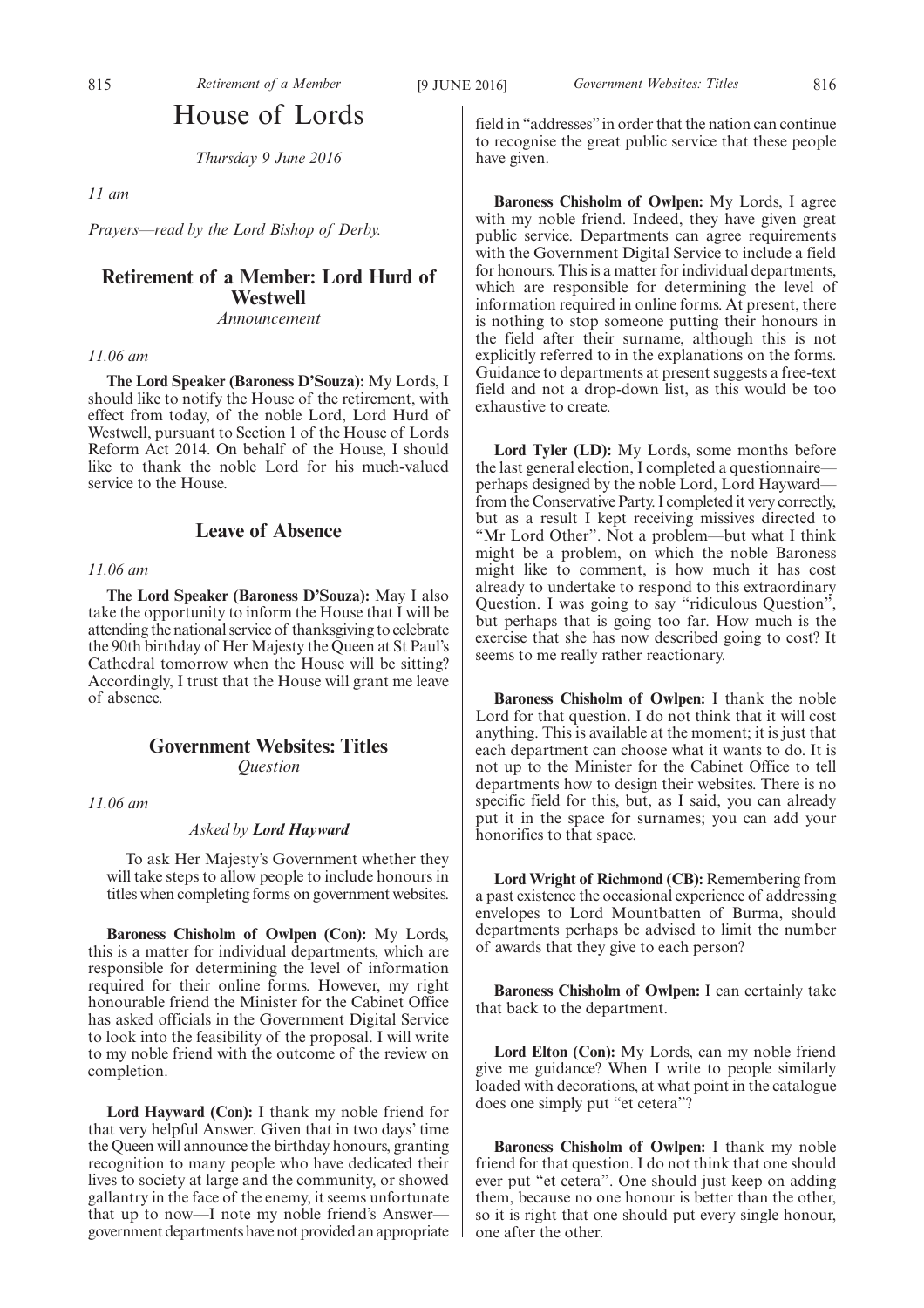**Baroness Chisholm of Owlpen:** That certainly is what will happen. The Government Digital Service is working very closely with all the departments to have joined-up thinking on how they do their forms. The Cabinet Office is looking into the possibility of a special field for honorifics.

**Baroness Butler-Sloss (CB):** When this investigation goes ahead, will the Government consider looking at honorary titles for the spouses of women Members of this House?

**Baroness Chisholm of Owlpen:** Yes, certainly we will do that.

# **Learning Disabilities: Transforming Care** *Question*

*11.12 am*

# *Asked by Baroness Hollins*

To ask Her Majesty's Government what progress has been made by the Transforming Care programme in supporting people with learning disabilities to leave in-patient settings and live with enhanced support in the community.

**Baroness Hollins (CB):** My Lords, I beg leave to ask the Question standing in my name on the Order Paper and to draw attention to my interests in the register.

**TheParliamentaryUnder-Secretaryof State,Department of Health (Lord Prior of Brampton) (Con):** My Lords, the data show a small but sustained reduction in in-patient numbers over the last year. Some 2,565 patients were recorded in hospital at the end of April 2016, compared with 2,800 at the end of March 2015. Forty-eight local transforming care partnerships have mobilised to deliver the three-year service transformation detailed in*Building the Right Support*, which was published in October 2015, with a national ambition of closing 35% to 50% of in-patient capacity and building community-based support.

**Baroness Hollins:** My Lords, I thank the Minister for his reply. Does he agree that this programme will succeed only if robust community support helps people to live in their own homes and prevents new admissions? Is the Minister confident that enough money is being provided to local areas to develop and commission the right support and services, as outlined in the NHS England service model, in particular to develop a trained and supervised social care workforce, which is currently seriously underdeveloped?

**Lord Prior of Brampton:** My Lords, progress since the horrendous events at Winterbourne View some five years ago has not been as fast as we would like. Under the *Building the Right Support* programme, NHS England is putting in an extra £30 million, which will be match-funded by CCGs, and another £20 million for capital investment. That is a very significant commitment of extra resource, but the proof will be in the eating.

**Lord Hunt of Kings Heath (Lab):** My Lords, as the noble Lord said, it is five years since "Panorama" exposed the scandals in Winterbourne View. Ministers' responses at the time and since have been admirable in their expressions of concern and the action they require in the NHS. The problem is that very little has happened. Is the Minister satisfied that NHS England, which has been consistently charged with implementing the changes, understands what it is required to do by Ministers? So far there is very little evidence that it does.

**Lord Prior of Brampton:** It is very clear in the NHS mandate that it knows exactly what it has to do. It was NHS England that produced *Building the Right Support*. There is a lot more governance around the programme now. Every month we will see the numbers of patients in in-patient care settings. The noble Lord will be interested to know that over the last year 185 people who had been in hospital for more than five years have now left hospital and gone into the community. There are signs that things are happening, but I would advise the noble Lord that what is needed is constant scrutiny.

**Baroness Emerton (CB):** My Lords, I thank the Minister for reminding us how many patients have been removed from hospital, but I declare an interest that goes back to the 1970s, when I was responsible for transferring 1,500 and then another 1,200 patients from hospital through a joint working party involving social services and the health service. It seems that we have discharged patients. The Royal College of Nursing demonstrated in a recent report that, from the nursing point of view, never have so few nurses been trained in mental handicaps. People with learning disabilities have physical and mental requirements, as well as environmental ones. Safe staffing is the issue here. Following on from what the noble Lord, Lord Hunt, said, will the Minister please consider getting out an edict on the importance of looking not just at hospital staff but at community staff?

**Lord Prior of Brampton:** The noble Baroness raises a very important point. It is worth saying that an assurance board monitors the national transformation plan on a monthly basis and comprises local authorities as well as CCGs and others. On the workforce front, which is obviously crucial, it is no good putting money into a system if you do not have the right people to deliver the care. We expect the number of whole-time learning-difficulty nurses to increase from around 3,000 to more than 5,000 over the next five years, so there should be more resource going into this very important area.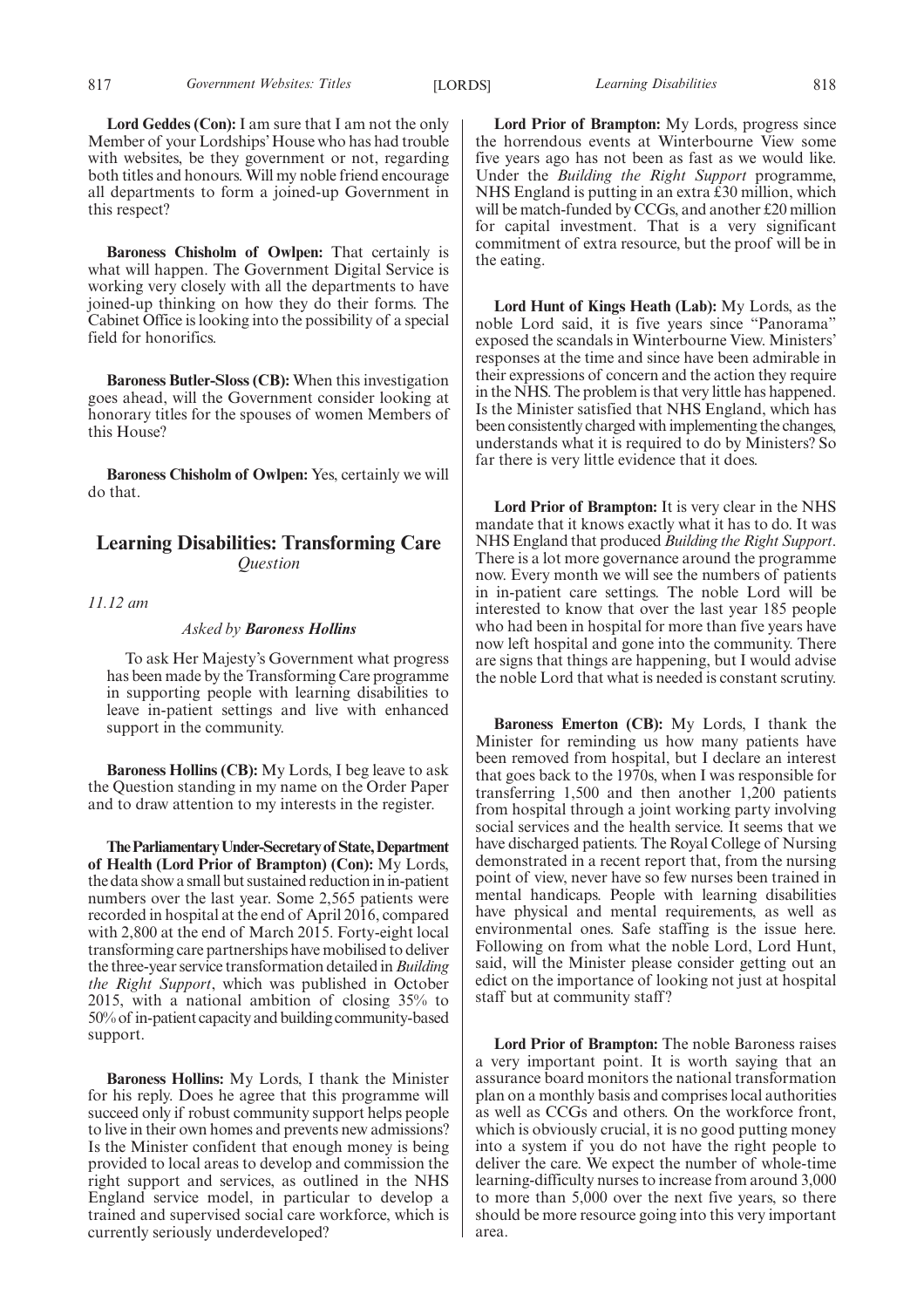**Baroness Jolly (LD):** My Lords, I declare my interest as chair of Hft, a learning disability charity delivering such services across England. It is really very difficult to plan at the moment. We anticipate an element of growth, but we are not sure where or when that will come. The Minister outlined issues such as that. Could the NHS learn from some local authorities that are charged with managing their markets so that when they are ready to discharge such patients they have already established settings for them?

**Lord Prior of Brampton:** All the transforming care partnerships will comprise both CCGs and local authorities, so all the experiences learned by local authorities should be paid into the process.

**Baroness Pitkeathley (Lab):** My Lords, does the Minister agree that when such in-patients leave in-patient care, much of the responsibility for looking after them actually lies with their families? As this is Carers Week, would the Minister update the House on the Government's attitude to this with the revision of the carers' strategy?

**Lord Prior of Brampton:** I think we have a direct Question on carers next week. We are absolutely committed to supporting carers. Where people who have been in hospital for more than five years are discharged back into the community, as it were, the CCGs will provide them with a dowry to cover their costs. It will be very clear that the funding of those patients will stay with the CCGs.

**Lord Pearson of Rannoch (UKIP):** My Lords, will the Government encourage village and intentional communities, which have proved so successful for those covered by this Question and are in great demand by their families, a demand that cannot be met at the moment? I declare an interest, as my daughter lives in such a community.

**Lord Prior of Brampton:** Yes, I am very happy to do that. There are some concerns about changes in social housing and rent caps, which might have the unintentional consequence of making it more difficult to build new houses that can accommodate these kinds of people. That is very much under review by the Government. We absolutely support what the noble Lord says.

**Baroness Gardner of Parkes (Con):** My Lords, is the Minister aware that some of the establishments of the type just described by the noble Lord, Lord Pearson, are closing? The Camphill communities are an example of that. I was disturbed to see that, because we cannot afford to lose those facilities. Is he aware of that, and can anything be done to help?

**Lord Prior of Brampton:** I am not aware of the specific case of the Camphill communities, although I know about Camphill. Certainly, the preference is to have an environment where there are not too many people, with houses containing between, say, five, 10 or 15 people, rather than large organisations with sometimes many hundreds of people. I believe that Calderstones

Hospital in the north-west, for example, has 223 in-patient beds. The intention is to close that and reprovide those facilities in the community. The key thing that we should always bear in mind is the best interests of the individual.

**Baroness Royall of Blaisdon (Lab):** My Lords, the Camphill Village Trust is an excellent organisation that provides small family units. May I ask the Minister to visit the excellent Camphill Village Trust in the Forest of Dean?

Lord Prior of Brampton: This is an area of healthcare about which I am least informed, so I would very much like to do that.

**Baroness Brinton (LD):** My Lords, Sir Stephen Bubb's update report also said that the review was going forward very slowly. The Minister has also referred to this. What is the new timetable for the full implementation of the Bubb report?

**Lord Prior of Brampton:** It is a three-year timetable. The intention is to reduce the number of in-patient hospital beds by between 35% and 50%, as I said. There will be a review at the end of the three years to see whether that can be taken further. The truth is that progress seems painfully slow until you look back to where we have come from. We have come a long way over the last 20 years, but nothing like far enough or fast enough. An old Chinese proverb says that it is better to light one candle than curse the darkness. We are making progress, but it could be quicker.

# **National Clinical Director of Adult Neurology** *Question*

*11.22 am*

# *Asked by Baroness Gale*

To ask Her Majesty's Government why the National Clinical Director of Adult Neurology post was ended, and what assessment they have made of the consequences of that decision.

**TheParliamentaryUnder-Secretaryof State,Department of Health (Lord Prior of Brampton) (Con):** My Lords, the reduction in national clinical directors resulted from NHS England's review of its clinical advisory resource. This review sought to refocus capacity on areas where major programmes were being taken forward and in areas identified as priorities for improvement. NHS England will still be able to access neurological clinical advice in future. From 1 July 2016, clinical expertise will be provided by NHS clinical leads, the neurology clinical reference group, royal colleges and wider engagement.

**Baroness Gale (Lab):** While I thank the Minister for his response, I am very disappointed. I am sure he is aware that there has been no transparency whatever, and no consultation on making this post redundant.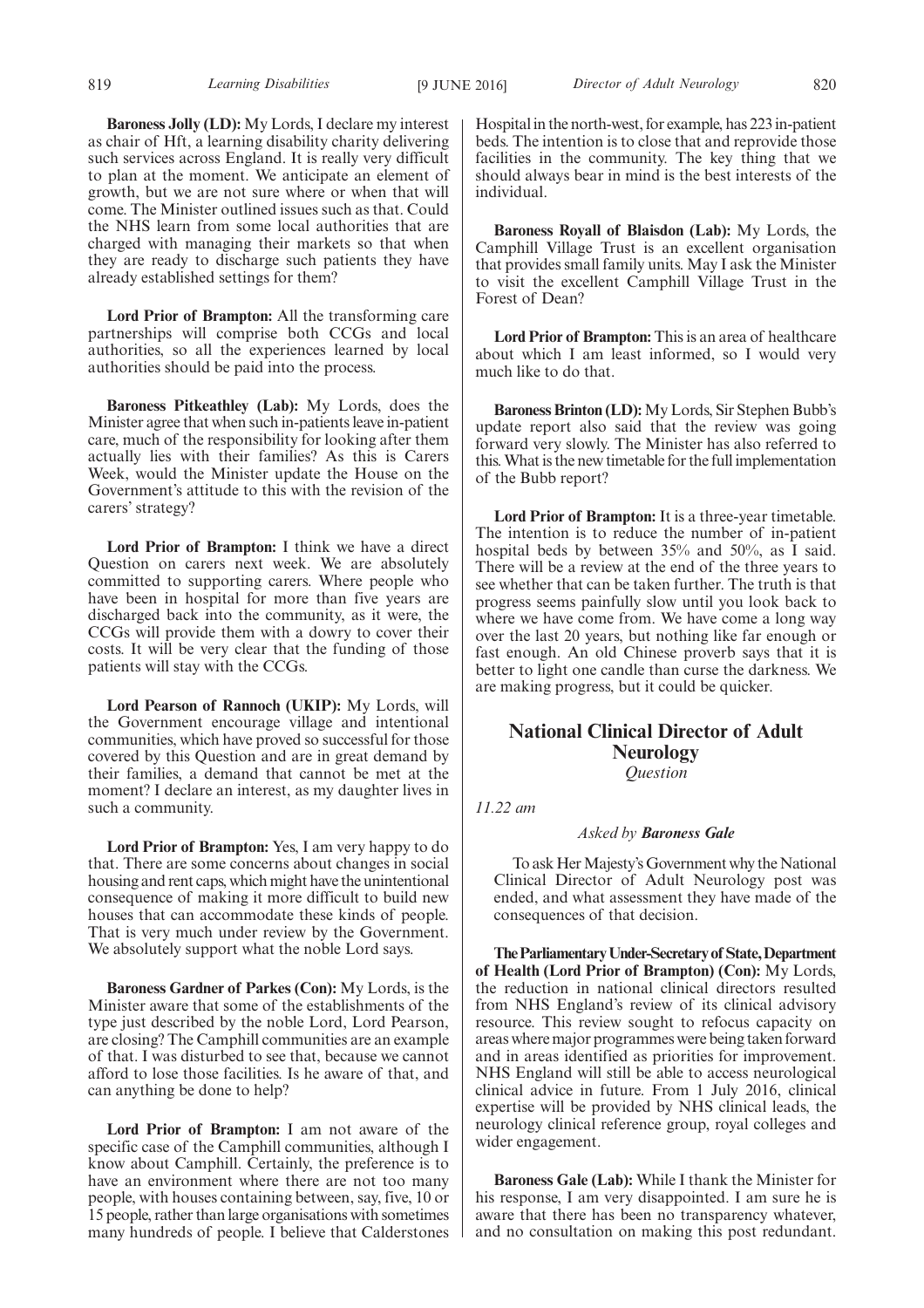#### [BARONESS GALE]

He will be aware that the Neurological Alliance and the Public Accounts Committee have urged that this post should remain where it is. There was great rejoicing when the post was created three years ago and great disappointment that it has now been ended. Will the Minister agree to meet the Neurological Alliance so that we can have a full discussion and a full understanding of why this post was made redundant? Nobody seems to understand it, as it has all been done very quietly. I hope that this is not just a cost-cutting exercise.

**Lord Prior of Brampton:** My Lords, I am of course very happy to meet the Neurological Alliance with the noble Baroness. I just say this: if the medical director and board of NHS England cannot make decisions about where they should get their clinical advice, one is bound to ask what on earth the point of them is. There are certain decisions that must be made by NHS England and Bruce Keogh, its medical director, came to this decision. I think it is a decision that he should make, not politicians.

**Baroness Walmsley (LD):** If three years has been long enough for NHS England to decide that the national clinical director and the regional clinical networks are not working well enough for neurology, how long is it planning to give the new system to prove that it is better for patients?

**Lord Prior of Brampton:** I do not think that anyone is saying that the system was not working well enough. The argument that NHS England put was that it had to focus its resources on a smaller number of key national priorities—for example, mental health, cancer and learning disabilities—and that is what it is doing. It is poking the resource into a smaller number of well-focused and well-defined areas, but it can still get all the advice that it needs on neurology from the clinical reference groups and other sources.

**Baroness Finlay of Llandaff (CB):** Do the Government recognise that the UK has only one-sixth of the number of neurologists that the rest of Europe has, which accounts for delays in diagnosis, poor outcomes for patients and wide variation in services? That needs to be addressed urgently for patients to have earlier diagnosis and better outcomes, and for their families to be better supported. Co-ordination of clinical and research efforts needs to be across the UK. I declare an interest at Cardiff University, where the amazing CUBRIC has just been opened by Her Majesty the Queen. It has the potential to transform neurological diagnosis in the UK, but there needs to be UK-wide effort.

**Lord Prior of Brampton:** Health is of course a devolved matter in the UK, but there is absolutely nothing to stop the devolved parts of the UK—Scotland, Wales, Northern Ireland and England—from working closely together on these issues. I do not think that the lack of a national clinical director prevents us in any way from doing that.

Lord Polak (Con): I want to register a sort of interest: 28 years ago, almost to the day, I was given six months to live. I had a brain tumour and was saved by a team of neurologists at the Royal Free Hospital. I hope that, in listening to this, the Minister and the department will always remember that individuals and families are at the forefront of this. If there is a belief that somebody central is needed to ensure that the best treatment is given, maybe we could look at it again.

**Lord Prior of Brampton:** I do not want in any way to diminish the huge clinical importance of this and the suffering of many people with long-term neurological conditions. They are among some of the worst illnesses that anyone can have and I am delighted that my noble friend recovered from his. From everything that I have been told by NHS England and Bruce Keogh, I do not believe that the lack of a national clinical director will in any way detract from the resources that we are making available to neurology.

**Lord Hunt of Kings Heath (Lab):** My Lords, I have enormous respect for Sir Bruce Keogh but, as my noble friend Lady Gale said, NHS England has essentially set out to decimate the influence of clinical advisers at the level of senior decision-making teams. When we set up national clinical directors, they were based in the Department of Health, had direct access to Ministers and were hugely influential. The current situation in NHS England is that they are often part-time appointments with virtually no support and limited influence. Is it not time that Ministers started to reassert control over services for which they are accountable to Parliament?

**Lord Prior of Brampton:** I do not think I agree with the last part of the question. We have set up NHS England as an arm's-length body, and a key part of the reforms—the bit that probably everyone supported in the 2012 Act—was to get politicians more out of the day-to-day running of the NHS and to give more power to clinicians. It is better that clinicians rather than politicians should make these decisions. On what the noble Lord said about decimating the influence of clinical advice in NHS England, I just do not think that that is the case. In so far as he has raised it with me, I will have a meeting with Bruce Keogh and put that point to him and get his response.

**Baroness Masham of Ilton (CB):** My Lords, is the Minister aware that there are many very complex neurological conditions? Surely there should be a co-ordinator and an adviser. It is really very difficult. Surely it should be upgraded, not downgraded.

**Lord Prior of Brampton:** My Lords, it would be a great mistake to think this was a downgrading exercise. This is NHS England deciding to get its clinical inputs from a clinical reference group rather than having a national clinical director. It has reduced the number of clinical directors by six. We are not talking about just neurology; five others have gone in different specialties for example, pathology. It would be a great mistake if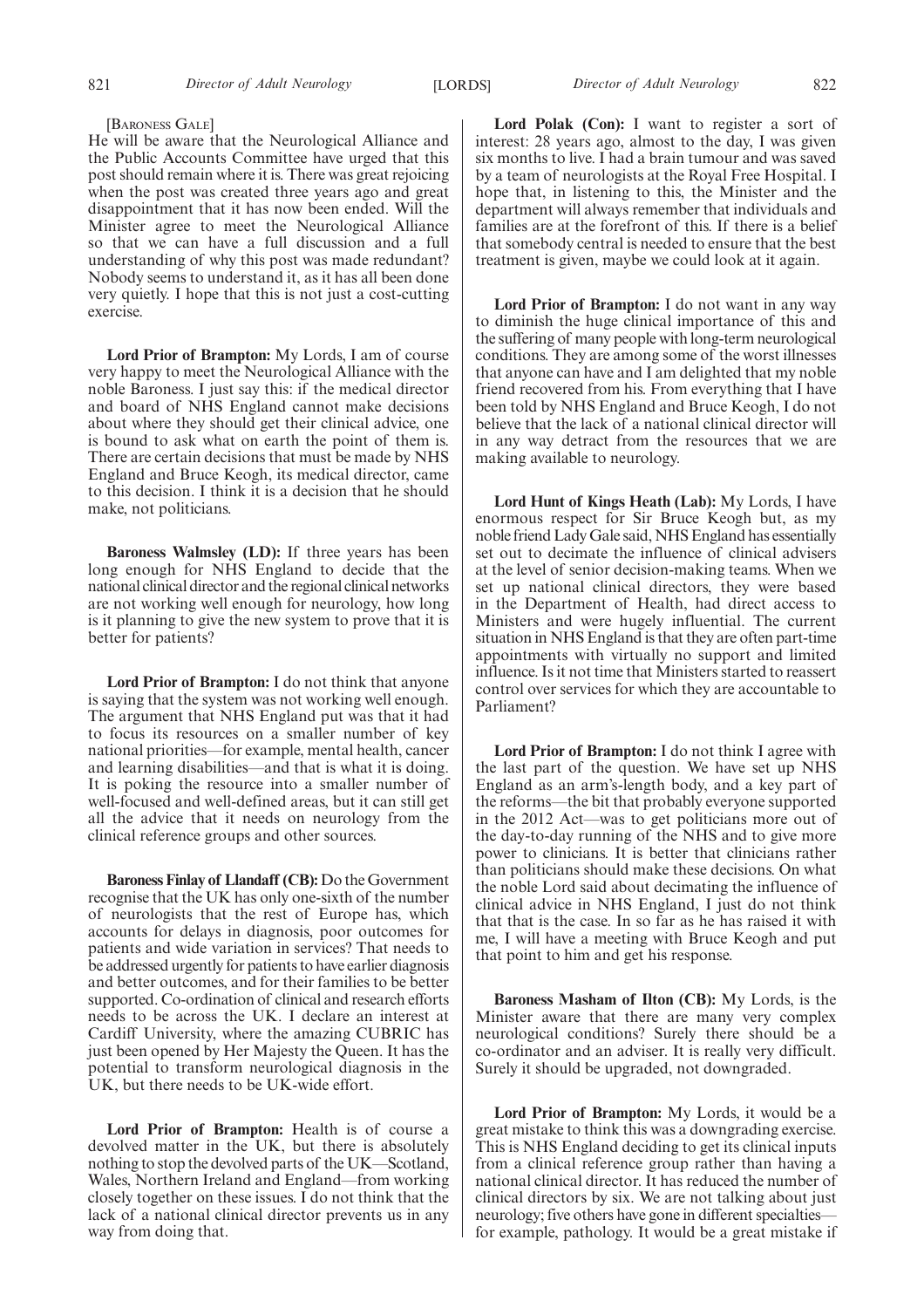the House went away with the impression that NHS England was in any way decimating or downgrading the importance of neurology.

# **Migrants**

*Question*

*11.30 am*

# *Asked by Lord Higgins*

To ask Her Majesty's Government whether it is their policy that migrants rescued from the English Channel should be returned to France, rather than brought to the United Kingdom.

**The Advocate-General for Scotland (Lord Keen of Elie) (Con):** My Lords, we work closely with the French to protect the border and prevent illegal migration. This includes on maritime threats. Our focus is on stopping boats leaving Europe and on developing strong intelligence processes. Migrants encountered in United Kingdom territorial waters by UK agencies are brought here, where they will be processed under UK legislation, in line with EU and international law. For those not claiming asylum, we seek a quick return.

**Lord Higgins (Con):** My Lords, is it not clear that people smugglers and traffickers are able to persuade migrants to risk crossing the Channel despite the fact that their boats are unsafe and it is extremely dangerous to cross shipping lanes and so on, because they will be rescued and taken to the United Kingdom? Would it not frustrate the traffickers and people smugglers if we were absolutely clear that if people are rescued they will be returned to France, where, if they are genuine asylum seekers, they can anyway claim asylum?

**Lord Keen of Elie:** With respect, it is necessary to have regard to international law in this respect, and the extent of our territorial waters. Pursuant to the UN convention on the seas, our territorial waters extend 12 miles from the coast, as do those of France. Our borders agency works within those territorial waters. Equally, the French work within their territorial waters. Of course, at Dover and Calais La Manche is only 20 miles wide. Nevertheless, although it may meet at a median point, we have to respect each other's territorial waters. Those who are found in UK territorial waters are brought to the United Kingdom. Those found in French territorial waters are taken to France.

**Lord Hain (Lab):** Is it not the case that if we left the European Union, the Dublin agreement would no longer operate and the French would have no obligation to receive people who came to their shores but ended up in Britain or in the sea? Of course, the same applies to every other member state where they might have first crossed European Union boundaries. Furthermore, is it not the case that if we left the French would shift the whole horrendous problem of refugees in Calais straight over to the White Cliffs of Dover? What consequence would that have for the people of the surrounding area?

**Lord Keen of Elie:** Strictly speaking, our agreements with France over these matters are not predicated on our membership of the European Union, so we should be clear about that. Nevertheless, we benefit greatly from close co-operation with the French in these matters; indeed, not only with France but with Belgium and the Netherlands. The degree of intelligence co-operation reflects the very close union we have with these countries.

**Baroness Smith of Newnham (LD):** My Lords, in light of the comments by the French Interior Minister, Bernard Cazeneuve, that if Britain left the European Union after the referendum, there might be a risk that the Le Touquet accords—the very bilateral agreements that the Minister has just referred to—may not be maintained, is it not clear that leaving the European Union would give the United Kingdom less control over our borders, and that by alienating our nearest neighbours we would be helping nobody, asylum seekers least of all?

**Lord Keen of Elie:** I reiterate that the agreement we have with France is not predicated on our membership of the Union, as the noble Baroness herself acknowledged. Nevertheless, we cannot carry out the protection of our borders unilaterally; we depend on co-operation with our neighbours.

**Lord West of Spithead (Lab):** My Lords, who exactly is responsible for the recognised surface picture in our territorial seas, both down the North Sea coast and in the channel? There has been talk of three hubs being set up and of the Border Force working with the Navy. There is talk of working with HMRC. There are many agencies. Who is actually responsible for knowing which ships are coming across, with migrants, terrorists or whatever, and making sure that they are properly intercepted? Which department has that responsibility?

**Lord Keen of Elie:** I am obliged to the noble Lord. The National Maritime Information Centre brings together information and intelligence provided by Border Force, the coastguard, the police, the Armed Forces, the Foreign and Commonwealth Office and the Marine Management Organisation, as well as by the National Crime Agency. It co-ordinates that intelligence for the benefit of all these agencies.

**Lord Berkeley (Lab):** My Lords, is the Minister aware that an agreement between Britain and France on migrants involves both parties agreeing? Has he seen a report from Paris this morning which says that the French Government are so concerned about the UK leaving the European Union that they will abrogate all those agreements as quickly as possible and encourage many more migrants to set foot in England and claim asylum?

**Lord Keen of Elie:** One has to bear in mind that the French authorities are concerned about the movement of migrants through France, as well as those entering Britain. They therefore maintain an intelligence and border presence for these purposes. In these circumstances,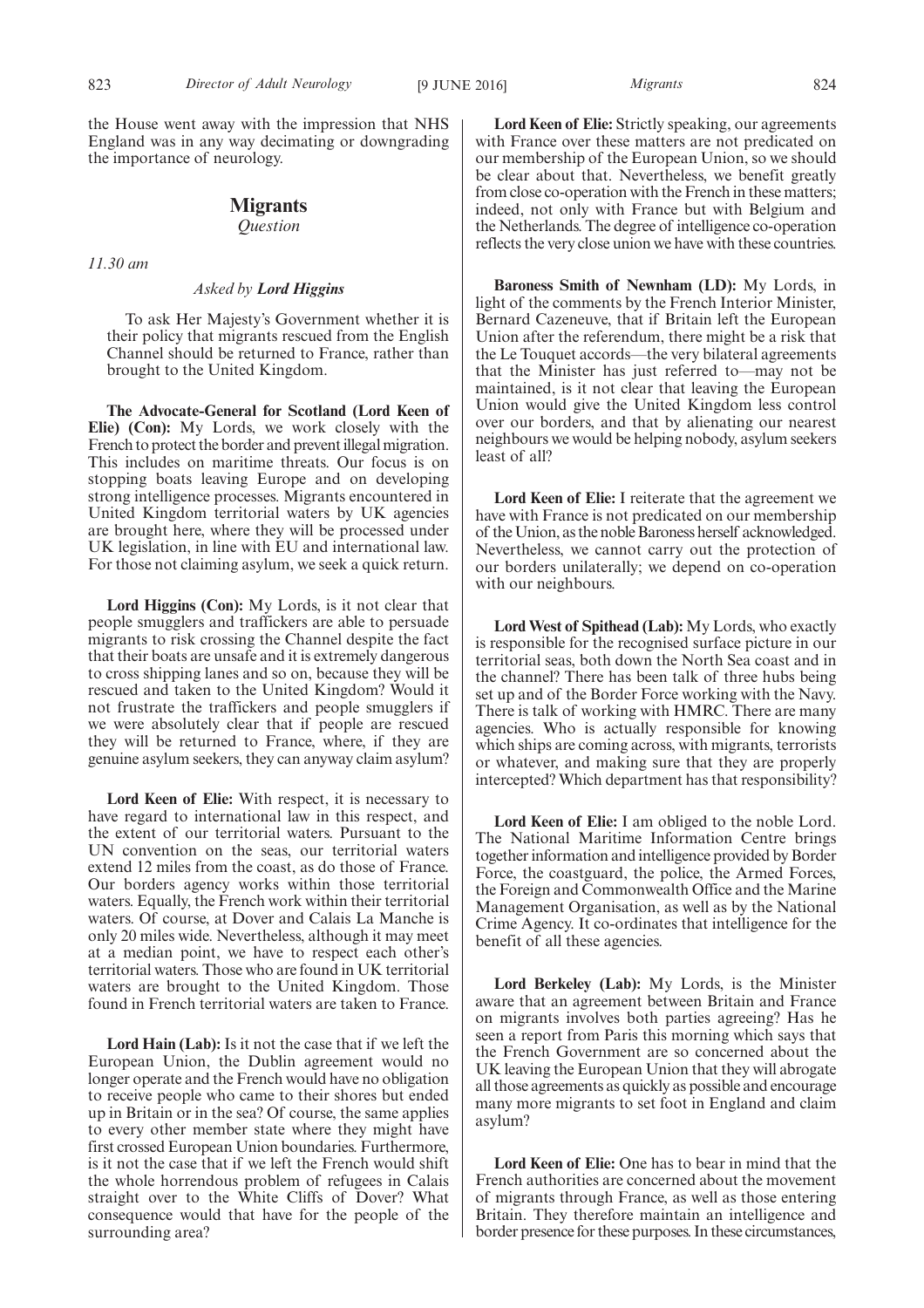[LORD KEEN OF ELIE]

it is difficult to believe that they would abandon these efforts simply because one country chose to leave the Union.

**Baroness Jowell (Lab):** My Lords, I should like the Minister to update the House on the progress being made in processing the applications of those unaccompanied children still in the Calais camp, who may be entitled to asylum in this country under Dublin III, and who are among the most vulnerable to being preyed on by traffickers and most likely to undertake some of the most dangerous risks to get themselves to this country. What are the Government doing in discharging their obligation and the undertakings that they gave?

**Lord Keen of Elie:** The process in respect of these children involves an application to the French authorities in the first instance. Where it is disclosed that they have a right to come to the United Kingdom, that is then addressed. This Government are assisting in these matters and have personnel available at Calais to assist in these cases.

# **Automatic Electoral Registration (School Students) Bill [HL]**

*First Reading*

*11.37 am*

*A Bill to make provision for the automatic electoral registration of school students who have reached the age of 16; and for connected purposes.*

*The Bill was introduced by Lord Roberts of Llandudno, read a first time and ordered to be printed.*

# **Assisted Dying Bill [HL]** *First Reading*

*11.38 am*

*A Bill to enable competent adults who are terminally ill to be provided at their request with specified assistance to end their own life; and for connected purposes.*

*The Bill was introduced by Lord Hayward, read a first time and ordered to be printed.*

# **Access to Palliative Care Bill [HL]** *First Reading*

*11.38 am*

*A Bill to make provision for equitable access to palliative care services; for advancing education, training and research in palliative care; and for connected purposes.*

*The Bill was introduced by Baroness Finlay of Llandaff, read a first time and ordered to be printed.*

# **Carers (Leave Entitlement) Bill [HL]** *First Reading*

*11.39 am*

*A Bill to entitle employees to take a period of leave to fulfil certain caring responsibilities in respect of dependants; and for connected purposes.*

*The Bill was introduced by Baroness Walmsley (on behalf of Baroness Tyler of Enfield), read a first time and ordered to be printed.*

# **Age of Criminal Responsibility Bill [HL]** *First Reading*

*11.39 am*

*A Bill to raise the age of criminal responsibility; and for connected purposes.*

*The Bill was introduced by Lord Dholakia, read a first time and ordered to be printed.*

**Business of the House**

*Motion on Standing Orders*

*11.39 am*

*Moved by Baroness Stowell of Beeston*

That Standing Order 72 (*Affirmative Instruments*) be dispensed with to enable a motion to approve the draft European Union Referendum (Voter Registration) Regulations 2016 laid before the House on 8 June to be moved today, notwithstanding that no report from the Joint Committee on Statutory Instruments on the instrument has been laid before the House.

**The Lord Privy Seal (Baroness Stowell of Beeston) (Con):** My Lords, I beg to move the first Motion standing in my name on the Order Paper.

**Lord Foulkes of Cumnock (Lab):** My Lords, I wonder whether the Leader of the House can help me in relation to business of the House. In the other place, if a Minister misleads the House, it can be raised on a point of order. We do not have that procedure. On Tuesday, the noble Baroness, Lady Verma, told the House that the St Helena airport was open, and it is not. She said that RMS "St Helena" was going to be available to continue taking people on and off the island; at that very moment, RMS "St Helena" was sailing up the Thames, about to be decommissioned, apparently. Could the Leader of the House arrange for the noble Baroness, Lady Verma, to make a Statement to the House next week correcting the mistake she has made and giving us true information about the situation regarding the airport on St Helena?

**Baroness Stowell of Beeston:** On the procedural point that the noble Lord raised, as he has acknowledged, we do not have points of order in this House. That is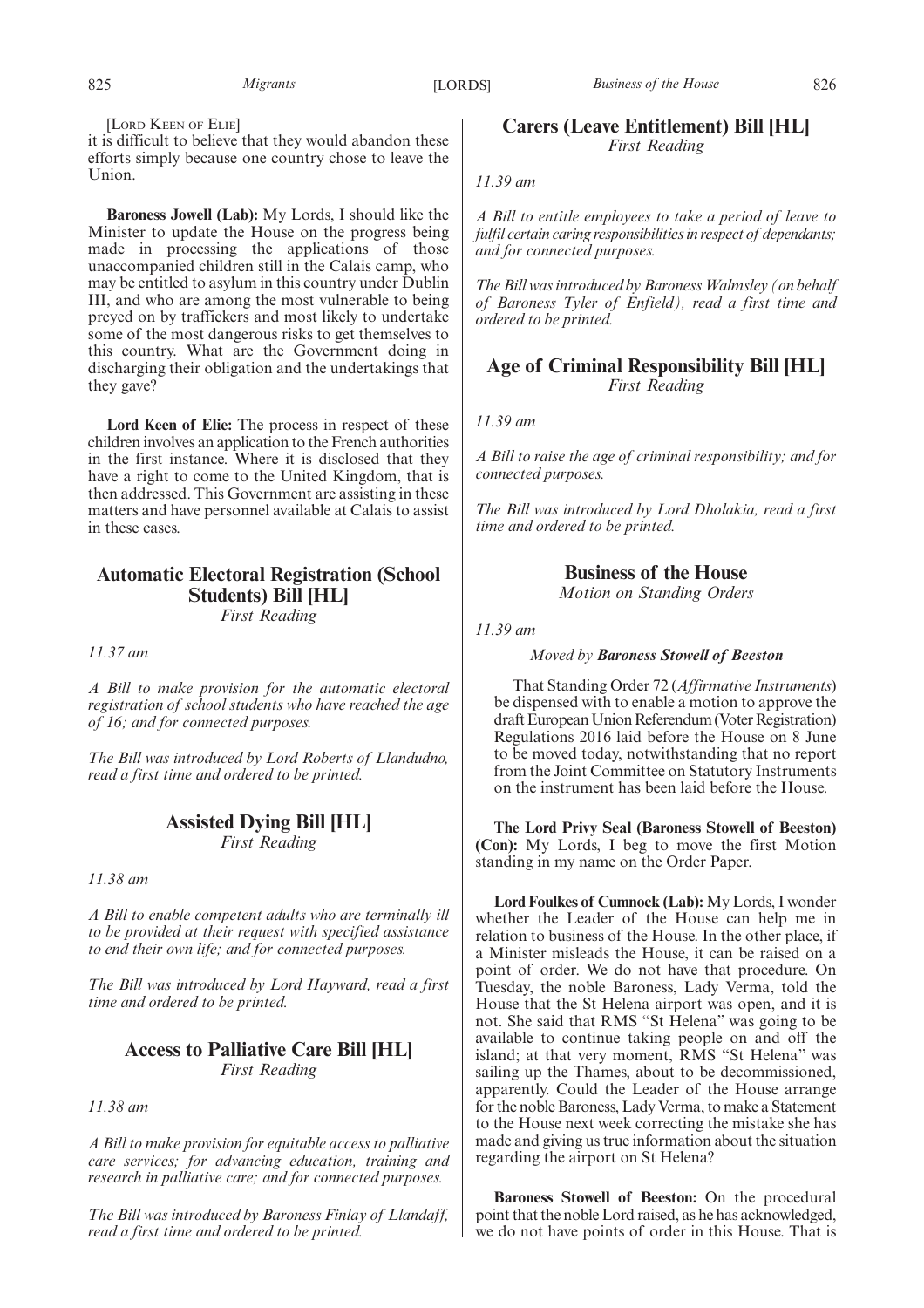an established arrangement in the way we conduct our business. I will have to take away the substantive point that he has raised and explore it further, and give it proper and due consideration.

*Motion agreed.*

# **Business of the House**

*Timing of Debates*

*11.41 am*

# *Moved by Baroness Stowell of Beeston*

That the debate on the motion in the name of Lord Haskel set down for today shall be limited to two hours and that in the name of Baroness Smith of Basildon to three hours.

*Motion agreed.*

# **Economy and Finance**

*Motion to Take Note*

*11.42 am*

# *Moved by Lord Haskel*

That this House takes note of the economic and financial prospects of the United Kingdom.

**Lord Haskel (Lab):** My Lords, I welcome this opportunity to introduce an economics debate because so much has happened in recent months regarding our business and our economy. Ten months ago, we debated the economy after austerity. We looked at the impact of technology, of climate change, of terrorism, of conflict and of low oil prices. Even though these problems remain, I would have liked to have called this debate, "Bremain". However, the powers that be thought that we should look beyond 23 June, and they are right. There is life after the referendum, and possibly a life more turbulent because added to these old pressures are: the uncertainties of protectionism and trade wars after the elections in the USA and Europe; the effect of excess capacity in China; redundancies in the UK oil industry, even though the price of oil has risen; and the fall in manufacturing output since the last debate.

In addition, we are seeing sentiment moving away from our preoccupation with the deficit. Two weeks ago, the OECD and the IMF both suggested that we might have avoided the low investment in our infrastructure, rising inequality and poor productivity by growing out of our financial difficulties instead of cutting costs. There is much to debate, and I am most grateful to noble Lords who are participating and to the Front Benches.

There is more of a social dimension, too. In recent months, when speaking of the economy, the Government also speak of increasing life chances and helping people who face economic challenge and disadvantage, with a more generous and humane concern about people's economic insecurities and difficulties. Does this mean that the Government are coming round to our way of thinking—that the market also has to serve people, not just business? Does it mean that there might be government intervention, not only when there is market failure but when there is environmental and social failure—in fact, reflecting the ideas of Labour Business, an organisation of which I have the pleasure to be an honorary officer?

For some time, many have felt that things are not working out as they should—that the cost of austerity could be much larger than the economic benefit. Now there are important allies, whose "disquieting conclusions" as the OECD puts it, is that these policies result in increasing inequality and undermine economic growth. On Tuesday, I heard a major City investor say they now look for good social, environmental and governance factors as a condition for investment, because that is where they are finding competitive advantage. When people feel more secure about the welfare state, they become more willing to accept change, to accept the onset of intelligent machines and robots and the digital economy, which disrupts working patterns—although whether to the extent of 47% of existing jobs, as experts have said, I do not know. Meanwhile, we are stuck in a jobs-rich and low-investment economy, with flat productivity, stagnant wages and lacking in skills, with many workplaces reluctant to utilise labour-saving technologies. At this time of change, when many workers are not with any employer, or are with many employers for a short length of time, it is important to ensure that people enjoy the basic protections when it comes to health, pensions, job security and training. As part of their concern for people, will the Government work towards this end, perhaps in association with the trade unions, which understand these things, where business is concerned? Otherwise, technical progress will become demonised, and investment will go elsewhere.

These ideas are not new; they just need active implementation. The recent papers from the IMF and OECD are just one more nudge in this direction, a nudge to which I hope the Government will pay attention. Another nudge came from the recent EY report about inward investment. The point of the EY report is that inward investors found Britain attractive because of our quality of life, our stable social climate, our diversity and our culture. But inward investors, like that City investor, are now having concerns, largely because of the effect that austerity is having on those elements. The report voiced other concerns—about the environment and the high cost of housing. But, of course, another major threat to foreign direct investment is our leaving the single market. I suspect that foreign direct investment is one reason why many people in business are in the remain camp, together with the practical advantages of free trade.

Part of the remain case should be to present a vision of what we want the European Union and single market to look like when we remain, and particularly what we would try to achieve during our probable presidency in 2017—how the economic welfare of people as well as business can be improved by setting basic standards to prevent a race to the bottom, a race that not only workers but good companies would suffer from.

Initiatives of this kind will indicate that not only are we staying in the single market but we intend to play an important and leading role in its development.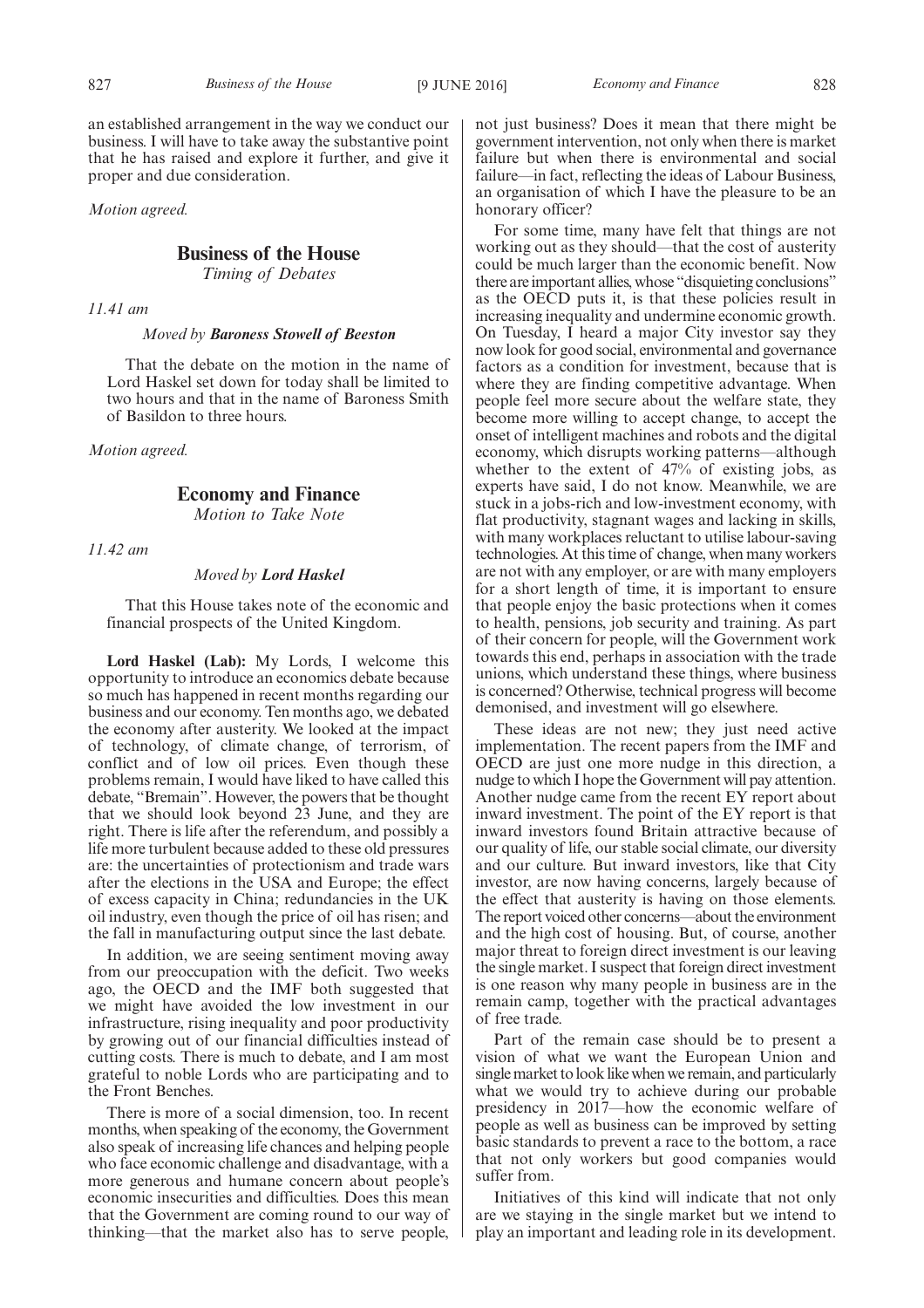# [LORD HASKEL]

However, there is more to do. Half our exports to the EU are manufactured. This is because the uniform regulations and standards make it easy, with many facilities being available for 28 countries. For instance, you can register your trade mark on one piece of paper, and it is valid in 28 countries. Many companies now sell their products or services by profiling potential customers from data available over the internet, but different countries have different rules about personal privacy and protection. We in the UK are rather more liberal over data protection, but this form of direct marketing is growing strongly and we need one rule for all.

So much about the economic strategy in Brussels. What about the economic strategy at home? Many have accused the Government of having none. In response, Ministers trot out the various technology centres and institutes that have been set up—the Advanced Manufacturing Research Centre, the Centre of Nuclear Excellence, offshore wind investment or the British Business Bank—but this is not a strategy; it is filling in gaps. Certainly it is sometimes filling them in well, but many gaps remain.

Ministers also point to our world-class science. Yes, we have world-class science and technology, and we have world-class scientists and technologists, but we have very few world-class science and technology businesses. Why? This has been answered many times by people such as John Kay and the noble Lord, Lord Turner, and we are waiting for the Government to act. Perhaps they need an emergency to act, as is happening in the steel industry, but that is not a strategy; it is being a fire brigade.

It is the same with productivity. Ministers produced a productivity paper last year which we debated in this House hoping that it would be an important part of the Government's industrial strategy, but it has disappeared. The BIS committee in another place described the proposals in it as a vague "collection of existing policies" with non-existent milestones. We also know that with long-term interest rates available to the Government at virtually zero, now is the time to invest in the infrastructure, housing, technologies, training and intangible investments needed to raise our productivity. Yes, we have passed the Enterprise Act, but again that was just a catch-up exercise to plug gaps which were becoming more and more obvious. A strategy is not just filling in the gaps as they arise, it is not just dealing with emergencies as they arise, it is not just something spoken of and then forgotten; a strategy is long term. It needs constant nurturing. All these elements need an annual review to understand the short-term changes and to learn lessons. This is the kind of commitment that we seek to raise our productivity.

On 25 May, I asked the Minister about our balance of trade. He surprised me and many noble Lords when he complacently replied that,

"our trade deficit has been relatively stable at around 2% of GDP for the last seven years".—[*Official Report*, 25/5/16; col. 383.]

However, that deficit accumulates, and it is now at an all-time high of 7% of GDP. One thing is clear: because of the trade deficit, we are completely dependent on inward investment to pay our way in the world. In no other developed country have inward investors taken control of such a large part of business and industry, finance and public services, welfare and health. I can certainly see the big advantages of foreign investment in industry, with its policy of long-term investment in production and skills. We certainly gain in technology, but ownership matters. Big decisions are taken elsewhere. UK firms are told where they can and cannot export.

Also, much of the money is spent on buying and selling assets, not investing in growth and development. If you walk through my part of London, you will find that the hospital building is owned by a Japanese bank, the street lights by a Swedish finance company, the buses by a state-owned Dutch company and the water by a company in Jersey. The brochure promoting the northern powerhouse presents it as a great opportunity for overseas investors.

There have been a series of initiatives to support foreign direct investment, but if a local citizen is unhappy with what is provided, it is becoming less a matter for the council and more a matter of the terms of the contract with the provider. Meanwhile, we in Parliament are doing what we can to encourage localism. Does the Minister agree that there must be a limit as to how far this can go, not only because this is affecting our democracy but because it restricts our choices in economic development and balancing our economy? I am all for free trade and against trade barriers, but I think a public interest element should be present in these negotiations. The Government are obsessed by the wrong deficit. Paying our way in the world is becoming more important than just balancing our books.

This debate is about the economy. So I ask the Minister: are we a stronger economy when we have a vision for the single market after the end of this month? Are we a stronger economy when we have political control over our basic services and industries? Are we a stronger economy when we carefully invest in our future with a long-term strategy? Are we a stronger economy when we pay our way? Are we a stronger economy when there is a safety net to see us all through these hard times of economic and technical change? I look forward to hearing the views of other noble Lords, and I beg to move.

# *11.57 am*

**Lord Leigh of Hurley (Con):** My Lords, it is as always a great honour to speak in this debate on the economy, and I congratulate the noble Lord, Lord Haskel, on securing it. Between this and his other recent erudite contributions on the economy, he has consistently been carrying the torch of rational economic arguments for the Opposition that some would say has been strangely discarded by his colleagues in the other place. His contribution today was extremely well measured, and I hope that the rest of the debate does not descend into a rant about the forthcoming referendum or views on the EU, but focuses on the questions he has raised.

We are asked today to consider the UK's economic and financial prospects—no small matter indeed. Having said all that I have and meant it, I of course do not agree with everything the noble Lord said. I am happy to say that, thanks to the enduring wisdom of the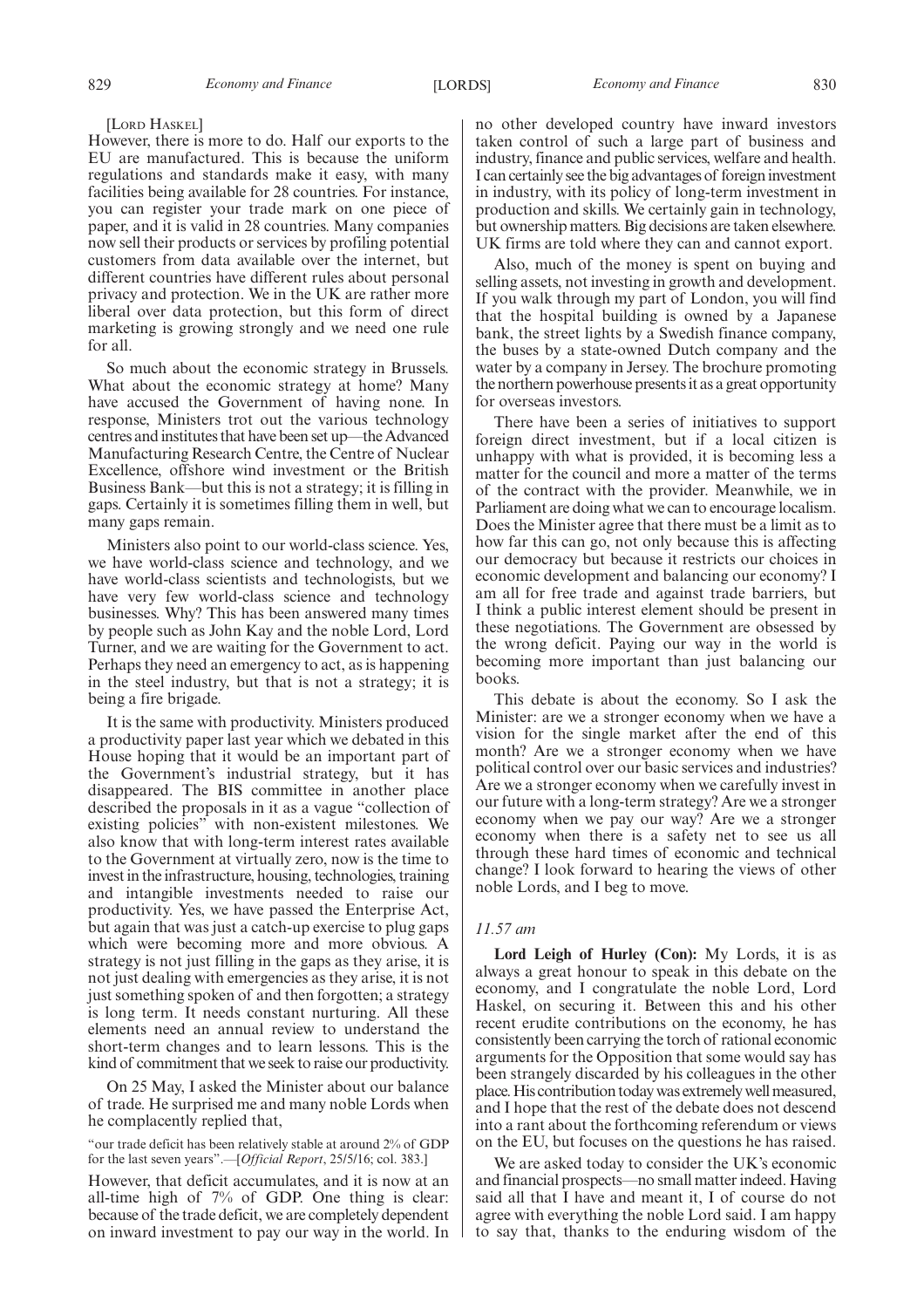British electorate, our prospects are good. Not content with a coalition Government who made great strides in restoring our economic credibility, they voted for more of the same in 2015: a resounding mandate to continue the restoration of our public finances and improve the competiveness of our business climate. "Why would they not?", we might well ask. The UK economy is on the right track. Employment is up, bringing 2.5 million new jobs to the UK, giving to so many the dignity of a job and a means to support their family. As the noble Lord has observed, the deficit is down from a record post-war high to less than 3% this year, and this morning's trade figures show a reduction in the trade deficit and an increase in exports.

I believe that FDI is actually of great benefit to this country. The noble Lord asked a Question on 25 May about the current account deficit. The point was made that if we had more FDI externally into other countries from UK investors, the current account deficit would close. However, analysis of the UK economy is to some extent best left to experts—specifically those of the IMF, which said in its assessment of our prospects:

"The UK's recent economic performance has been strong, and considerable progress has been achieved in addressing underlying vulnerabilities. Growth has been robust, the unemployment rate has fallen substantially, employment has reached an historic high, the fiscal deficit has been reduced, and financial sector resilience has increased".

Those are the IMF's words, and we continue to grow, create jobs and attract inward investment. I, too, quote from the OECD, which forecast that we would have the fastest-growing major advanced economy this year.

The debate today specifically asks: what of our prospects? To that I say: if this reverse of Labour's economic management can be achieved over the past six years, imagine what we can do in six more. There are clouds on the horizon. Falling oil prices have plunged Russia and Brazil into recession, and China's rebalancing has led to lower growth in many economies. So the risks are great and we cannot rest on our laurels. Since some in the party opposite want to question the whole basis of capitalism back to the time of Chairman Mao instead of looking forward, we should at least ask ourselves what is next. In response to that I would like to say a few things specifically about the SME business sector—small and medium-sized businesses—and what can be done to enable it to play a bigger role in our economic future.

The House may be aware that SMEs are a constituency worth looking after, since in 2015 they were responsible for half of employment and a third of turnover in the private sector. Furthermore, a recent interesting online survey by eBay showed that two-thirds of small businesses in the UK are planning to increase investment in the period 2016-17. Let us help them help the British economy.

Budget 2016 set out important measures to help our small businesses thrive. Lower corporation tax, down to 17% in 2020, encourages entrepreneurship and economic activity in small and medium-sized businesses. That it is the lowest in the G20 serves as a lighthouse, gathering small, entrepreneurial ships to our shores to innovate and create jobs.

Small business rate relief—I declare an interest, as noted in the register, as a director of a retailer—has also helped, as the relief for small businesses is being doubled to 100%. We have also seen cuts to capital gains tax—again, I declare an interest as an adviser to businesses which are seeking an exit. This cut in capital gains tax, in combination with continued improvements to entrepreneurs' relief, which I particularly welcome, will encourage investment in small businesses and start-ups. So we will create the world-class tech businesses that the noble Lord, Lord Haskel, wants to see emanating from these shores.

Most importantly, I am pleased to see tax avoidance being addressed. As I have said in previous debates—I believe that Members in all parts of the House are keen to see this—it is important that large companies are made to pay their fair share but also that the tax system is made easier to use for those who are less well resourced: our small businesses and entrepreneurs. Thanks to measures in the Finance Bill, the self-employed will enjoy simpler treatment through digital filing, and investment in HMRC will help. I hope there will be more to come in this Parliament to support small businesses further.

However, I think the EU referendum is the right call because it is clear from the level of debate in the country that there is a need to discuss many issues. It has been alleged that there is a disparity of views between small and large businesses, with large businesses preferring to remain in the EU—for debatable reasons and small businesses preferring to come out. I am not sure that that is the correct distinction. To my mind, it is more significant—and the distinction perhaps easier to make—to look at the owners of those businesses. We can look no further than Members of our own House—the people who invest in their own businesses, such as my noble friends Lord Harris of Peckham, Lord Wolfson, Lord Borwick and Lord Bamford, and Lord Edmiston, who has recently retired. They are all entrepreneurs who, in the true definition of entrepreneurship, have invested their own money in their businesses, and they have made their views clear. I only hope that, whatever the result of the referendum and whichever direction we go in, the Government will have listened to the debate and to the businesses that have said changes need to happen.

We have a competitive policy and regulatory climate for small businesses that is attractive. It is not easily built up but it is easily destroyed. We must not return to the old approach of a new regulation here and a new tax rise there. I urge the Government to stick to their strategy of setting out a clear direction of travel for business tax and regulation, one that survives the buffeting of global economic events. If they do this, to return to the subject of our debate today, our prospects look bright indeed.

# *12.05 pm*

**Lord McFall of Alcluith (Lab):** My Lords, it is a pleasure to participate in this debate and to congratulate my noble friend Lord Haskel not only on his excellent speech but on his persistence in ensuring that this subject is at the forefront of our attention in the House of Lords.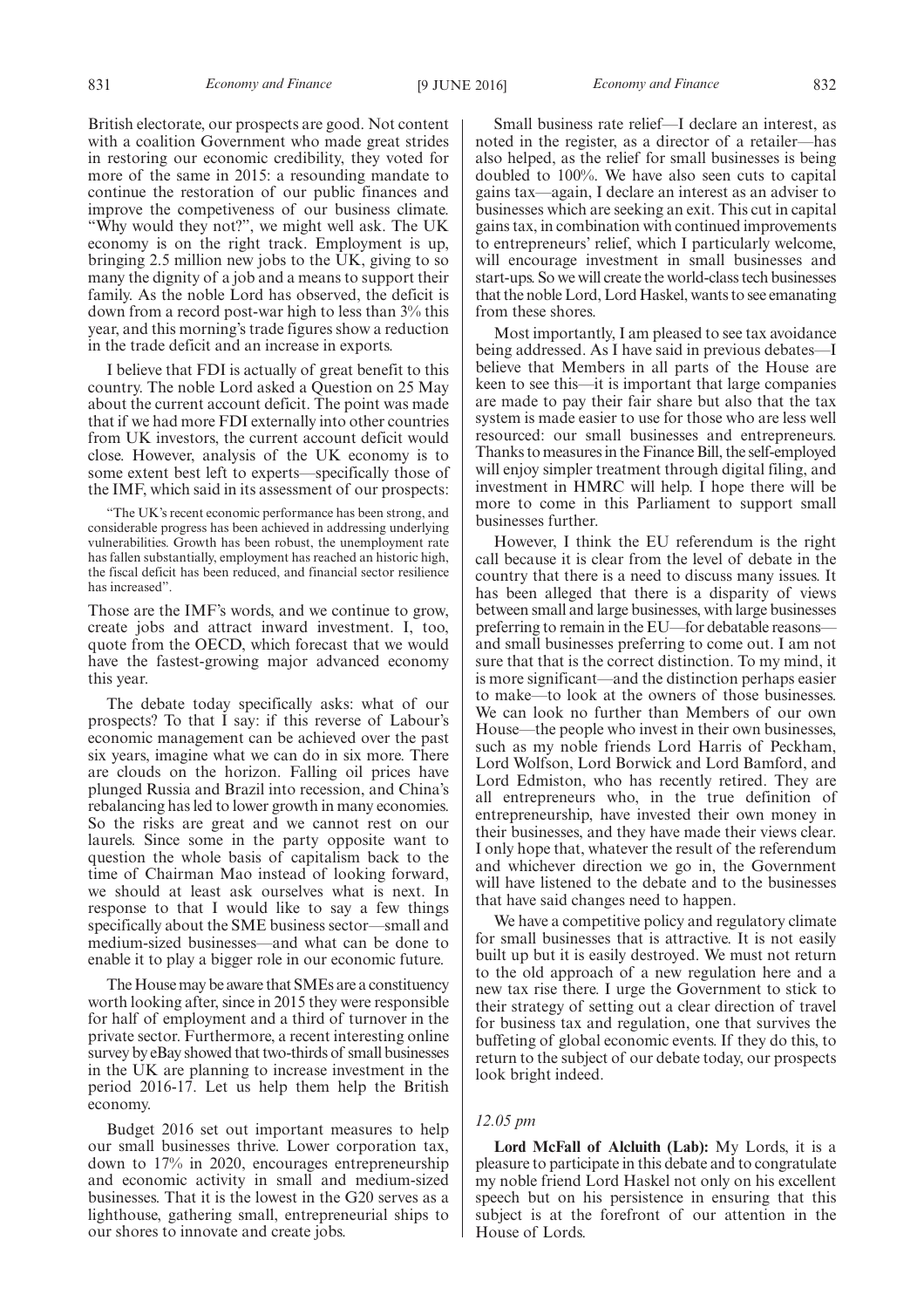### [LORD MCFALL OF ALCLUITH]

I suggest that the economic and financial prospects for the UK are grim if we leave the European Union. I agree, actually, with the late Margaret Thatcher, who, in quoting approvingly from Clem Attlee, said that referendums are a device for dictators and demagogues. This referendum mirrors the Scottish referendum in that there are bitter and bad-tempered exchanges, and it will leave a poisonous residue long after 23 June. It has denigrated the term "immigrant" to the extent that it has seeped into the bones of the electorate.

Facts and expertise have been disregarded and discarded. On ITV last week, Michael Gove, supposedly the most cerebral of the Vote Leave MPs, said that people have "had enough of experts". I have more reason than anyone to be cautious of experts. As chairman of the Treasury Committee, I drilled holes in the Budget proposals of every Chancellor who came before us. However, although economic models are often wrong, that does not mean that they give no knowledge at all. Indeed, they build up a picture of evidence and trends. Forget the precise figures from the Chancellor—that house prices will fall by 18% and that every household will be poorer by £4,300 per annum. The important point is that the findings by a gamut of economic institutions and researchers internationally, in the IMF, OECD and WTO; and nationally, in the Bank of England, the IFS and the National Institute of Economic and Social Research—are unequivocal in their belief that Brexit would be a very costly option in both the short and long term.

Only one economic modelling exercise has generated a positive case for Brexit, and that is from a Vote Leave economist called Professor Patrick Minford, of Cardiff University. His analysis has been demolished by the London School of Economics economists, and fellow Vote Leave member Andrea Leadsom, a Tory Minister, disavowed it in a recent "Newsnight" debate.

Let us assume that no precise figures are correct in the Brexit debate. What is incontrovertible is that the negative economic impact ranges from "pretty bad" to, in the words of Christine Lagarde of the IMF, "very, very bad".

As it stands, Britain has 1% of the world's population but 4% of global GDP. Already, as an EU member, we are well interconnected in today's global world. That is a world that has three hubs: the USA, with NAFTA; Asia, with China and the Asian Development Bank; and Europe, with a single market and 500 million people.

Recently, I had the opportunity to have a reunion with a chemistry student who I taught over 40 years ago. He is immersed in the global hub that is Europe and is now leading on research into the Zika virus, which is blighting the lives of many infants in Brazil. I came face to face with a case where UK science is in the vanguard of the search for global solutions. His message to me—and the message of leading university chemistry heads in a letter published this morning in the *Times*—is that membership of the EU is integral to the success of science. I well remember the wise words of the noble Lord, Lord Parekh, when he said in a debate here on the Scottish referendum, in January 2014, that in conducting our argument we should always emphasise "the shared 'we'"and our commonality. We should recognise how we would feel pain, and how both of us would suffer, if Brexit were to happen. On the commonality theme, I am reminded of Pope Francis's short but hugely symbolic visit to the island of Lampedusa. When he visited the migrants there, he spoke about the issue of global indifference and stressed the physical, environmental and moral space we share, which is under threat as never before.

Mindful of our shared and common endeavours, let us ensure that the questions we ask in this debate are liberating rather than destructive. In that vein, we should pose questions such as: do we wish the European Union to become more effective in the way that it works; and, if so, how do we tackle a democratic deficit and ensure that the home country parliaments have their wishes better respected? Do we wish to strengthen and enhance areas such as international law, human rights, environmental justice and global peace and security, almost all of which hang by a thread at the moment? If we do, others will be safer, but we will be safer as well. On tax havens and the global financial system, do we wish to continue working with our EU partners so that we check rising inequality, enhance our public services and provide a more secure future for our young people?

This referendum is all about young people. They will be the losers if we persist in the bitter, negative and destructive exchanges. Economists are unanimous that Brexit will be a very costly political, economic and social option. I submit that that is too high a price for future generations to pay.

# *12.12 pm*

**Lord Shipley (LD):**My Lords, I am grateful to the noble Lord, Lord Haskel, for giving us the opportunity to have this extremely important debate. I am glad that its context concerns the prospects for our economy. It is always a pleasure to follow the noble Lord, Lord McFall. I agree with his words: our prospects are grim if we leave the European Union. We are one of the world's largest economies, but we are so because we are in the European Union, not because we are outside it.

I want to put this debate into the context of the north-east of England—where I live—our manufacturing base there and this referendum debate. The north-east of England is a manufacturing and exporting region. Many thousands of jobs—around 150,000 in the northeast of England and millions across the UK—depend on exporting to our European partners. Leaving the EU's single market, which is the world's largest free trade zone, would hit our trade and investment and increase unemployment.

I am proud that, because we make things, my region has a positive balance of trade. We manufacture cars and now we manufacture trains. We have huge supply chains in support of our manufacturing. It would increase unemployment significantly if we voted to leave the European Union. The north-east of England simply cannot afford the cost of Brexit. It would be a massive own goal disrupting our economy and the livelihoods of very many households.

Last year, 44 foreign inward investment projects came to the north-east, but this will be put at risk if we leave the EU. Why would an overseas company seeking to expand in the EU want to put itself outside the single market, facing tariff barriers to its exports?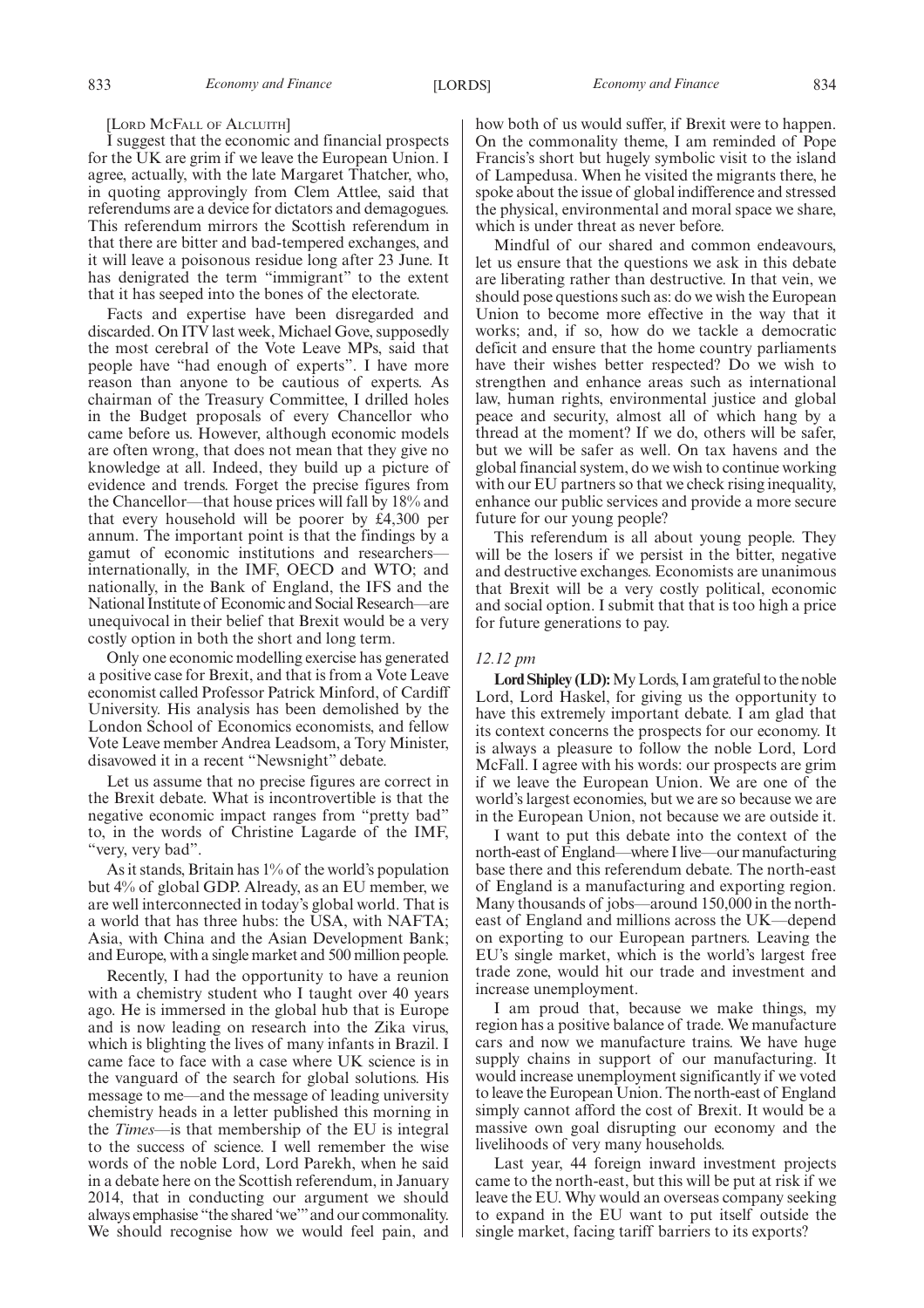In addition to manufacturing, sectors such as farming, science, higher education, tourism and hospitality would also be adversely affected by Brexit, and the north-east of England would lose access to hundreds of millions of pounds of EU funding for regional development. The success of our universities relies heavily on EU research funding and our businesses rely on free movement of skilled workers both to and from the UK to drive growth and jobs.

As the noble Lord, Lord Haskel, pointed out, manufacturing still provides half of our country's exports, three-quarters of scientific innovation and 2.5 million jobs. Almost all UK economists support our remaining in the EU but, amazingly, one economist who favours Brexit—Professor Minford—has admitted that if we left the EU it seems likely that we would mostly eliminate manufacturing. This is unacceptable. We need manufacturing and the innovation, jobs and growth it can bring. Car manufacturers and rail manufacturers—indeed, all manufacturers who export or plan to export—want access to the European single market to enable them to trade freely on common technical standards. Small businesses need the same because they form part of the critical supply chain to bigger businesses.

The EU helps all these industries by eliminating both tariff and non-tariff barriers. The next stage of development of the single market will bring down the remaining barriers to trade in services, energy and digital industries, which will be hugely beneficial to the UK. Our success at manufacturing and in the north-east of England depends on our continued membership of the European Union. In the north-east, the warnings from Hitachi and Nissan need to be taken seriously. They want us to be in the single market and their views matter profoundly. The north-east needs the jobs and the prosperity they bring.

The prospects of the north-east of England depend on our being part of the EU and its single market. Voting to leave would do immense damage to our economy, to our growth prospects and to the prospects of our next generation.

# *12.17 pm*

**Lord Suri (Con):** I thank the noble Lord, Lord Haskel, for securing the time for this debate. It is an extremely pertinent debate given that we will in two weeks be able to choose whether to guarantee our financial and economic prospects or endanger the flow of trade to and from the single market, which accounts for some 10% of our GDP.

Already we can observe the outflow of money from British assets. Some £65 billion either left the UK or was converted into other currencies in March and April. This is the fastest rate since the financial crisis in early 2009. Alternatively, we could look at it as £1.3 million a minute leaching out.

I am disappointed to see the populists of the leave campaign start to turn the polls around. It is notable to see the pound drop more and more as they gain in the polls. People need to understand that this means higher prices in the shops and, if we pull out of Europe, import tariffs. For my business and all the people we employ this will be utterly disastrous. Jobs will be lost and I and others will find it harder to attract the investment that drives so much of our growth.

The sheer foolishness of cutting our trade links with the body that receives just under half of all our trade is extreme. I do not know if we will be trading on Norwegian terms or Turkish terms or Canadian terms. I think that one of the Ministers leading the campaign even suggested that we use Albanian terms. This is the single biggest risk to the economic prospects of the UK. Every single reputable body, from the Treasury to the IFS, from the OECD to our allies, has told us to stay in.

We would be voting for permanently lower growth, higher prices, diminished living standards and a recession. Being in Europe does not act as a muffler; it is a loudspeaker. It is one of the most important international institutions in which we can make our voice heard. Simply, to secure our economic future, we must stay in Europe.

There is another issue which has been somewhat lost in the din of this campaign and will no doubt emerge once the debris has settled. Infrastructure is of critical importance to our future economic growth. I welcomed the decisive moves by the Government earlier in the year to roll out superfast broadband. Physical infrastructure still plays a significant role in the ability of businesses to scale up and sell goods to other nations.

Since I arrived in this country, there has been the perennial blight of airport capacity in the south of England. I, like many others in this and the other place, have seen numerous signs and adverts for Heathrow or Gatwick expansion. The arguments are finely balanced and I will admit that I have been swayed by the warnings of ground-level pollution in west London should Heathrow expand. Noise is also an issue, but ultimately we must weigh up the decision and balance it against the undoubted boost to productivity and growth that it will bring.

My message to the Government is simple: expand one airport or the other, or both. The lack of capacity makes freighting goods overseas far more expensive and the tremendous crowding actually leads to more noise as jumbo jets taxi around the metropolis. Also, we are seeing other hub airports eat our lunch. Amsterdam has captured large swathes of commercial flights, especially on routes that were not in demand a decade ago, such as to Lagos or Manila. Unless the Ministers responsible are capable of screwing up their courage, the UK will continue to be denied growth and transport opportunities for those goods that cannot be transported by sea or overland.

The other pressing infrastructure question concerns our rail capacity. Crossrail has recently been completed and is in my view a roaring success for British engineering, manufacturing, and of course tunnelling. The evidence of the Eddington report showed that the pressing issue of rail capacity was overcrowded commuter lines around big cities such as London, Bristol and Manchester. I still cannot see the case for spending £55 billion on a high-speed connective link when it makes more sense to invest money in higher-capacity and faster regional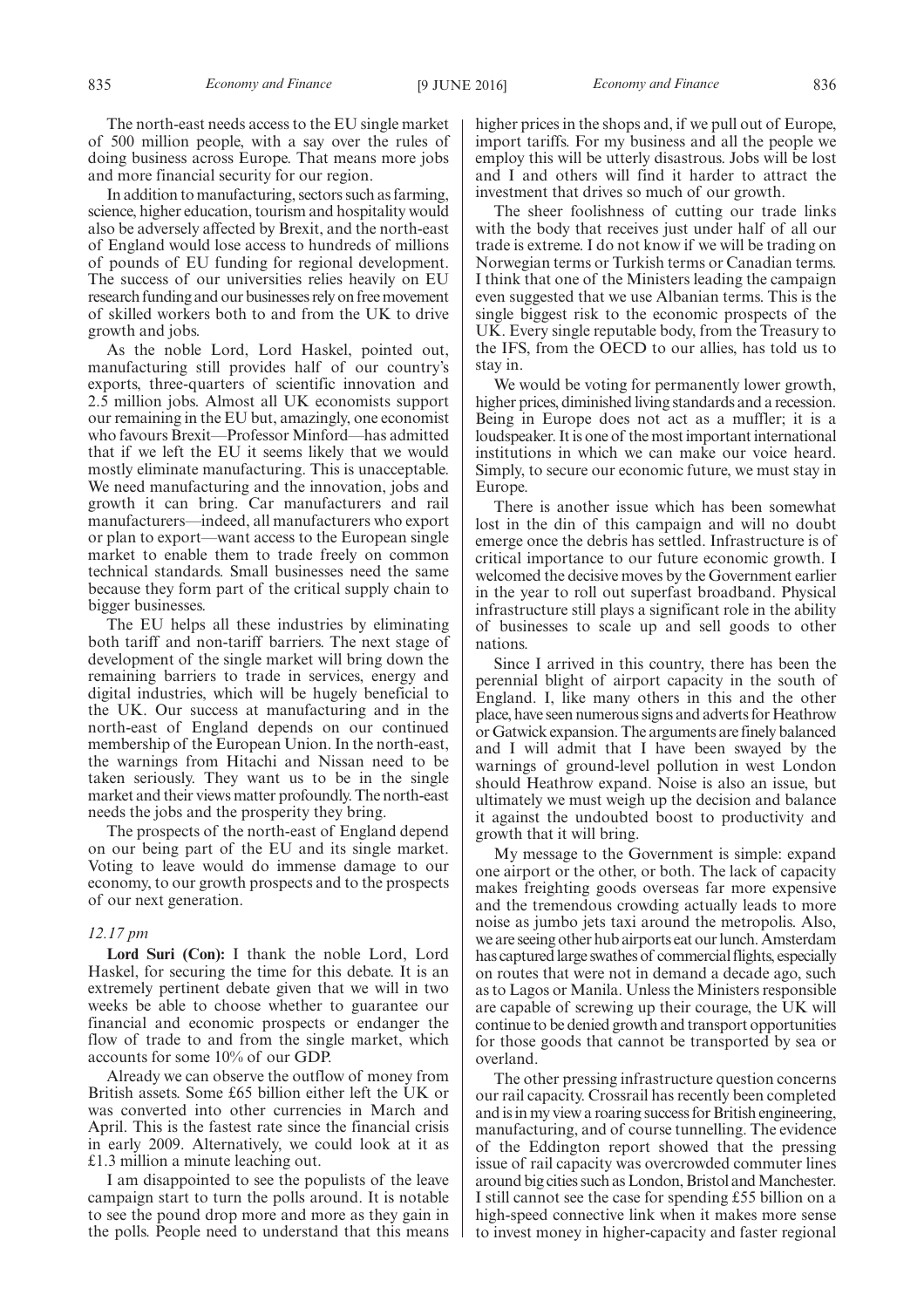#### [LORD SURI]

and metropolitan services. As with most big infrastructure projects, I can confidently predict that the figure will rise during construction.

Trimming half an hour off train trips from London to Manchester will not heal the north/south divide or boost growth in any meaningful sense. The London train will not even stop at a well-connected station due to the decision to make it stop at Euston instead of Old Oak Common. Reinvesting that budget in road improvements or regional train networks will yield fewer photoshoots but greater transport flexibility and capacity. Shorter commuting times around often badly connected suburbs in our big cities will boost productivity, which is where we can reap significant gains. I would urge the Department for Transport to rethink its strategy and redirect at least some investment into regional infrastructure rather than this expensive project.

# *12.23 pm*

**Baroness Armstrong of Hill Top (Lab):** My Lords, it is a great pleasure to take part in this debate and to congratulate my noble friend. Not only did he make a really good speech, he has shown over many years a real consistency in terms of good business, making sure that business is supported and seen as part of the nature of our society and our communities. In a sense, that is what I should have liked to pursue in my remarks, but I am afraid I shall upset the noble Lord, Lord Leigh, because I, too, will have a rant about the crisis that we have been plunged into, totally unnecessarily, and the effect that it will have on my region, which I suspect he does not know in any great depth.

Those of us who come from the north-east—I shall have to be careful not simply to repeat what the noble Lord, Lord Shipley, said—are extremely concerned about the referendum and the potential effect on our region. I very much agree with my noble friend Lord McFall on referendums, and I think this one is not about listening to the British people. I could not help but smile when I heard the noble Lord, Lord Leigh, talk about the great debate. It has been a terrible debate and most of the British people are turned off by it, but they know that they will have to make a decision when they do not feel that they have heard honest assessments of what the outcomes will mean.

What sort of economy do we want? That is where I want to start. I am dismayed that many of the people who are talking about leaving say that manufacturing is not as important as it used to be, and they are satisfied with that. I want an economy that takes manufacturing seriously and goes back to understanding that what we are able to make is still very important. Yes, services are important and I am pleased that the European Union is well down the track in negotiating a service agreement and free trade, in addition to the current agreements that there are within Europe. None the less, I would have thought we had learned the lessons from the crash and what happened to the banks and to the rest of us following that crash. A service industry-led economy will have problems. We need a strong manufacturing economy to make sure that services can succeed.

In the north-east in 2014, we exported £7 billion of goods to the European Union. That was 56% of the total of goods exported from this country. Is it any wonder that those of us from the north-east are very worried about Brexit when we overwhelmingly export the most of what this country exports to Europe? We know that we have to increase the amount so that we can do such things as tackle what is still the largest unemployment rate in the country. We want to do that around jobs that people can value and where they are valued in doing those jobs.

Think about Nissan and consider all the arguments that took place in our region, and elsewhere when Nissan first came to Sunderland. It is now the UK's largest car manufacturing facility. One in three cars built in the UK are built in the town I was born in. That is a matter of pride. When I talk to people who work at Nissan, they have an amazing experience. I have one friend whose son started at Nissan, having had a somewhat troubled adolescence, I might say. His dad was just so pleased that he got a job. Then he got involved in training and ended up being a senior salesperson who frequently went across to Europe to make sure that the cars were sold. Nobody would have imagined him doing that. That was because the company got hold of training, spotted his potential and developed it even though he did not join with lots of qualifications. Nissan built more than 500,000 cars in 2013 and more than 80% of those were exported. The bulk went to Europe; most of the rest went to other countries on the back of EU agreements with them.

Hitachi has now established itself in Newton Aycliffe, which is not very far from the constituency that I represented in County Durham. It is building trains there. Its chairman made absolutely clear a couple of weeks ago that the only reason it came to the UK was because it is a gateway to Europe. We know from Nissan's example that Japanese manufacturers like to be in the UK because English is their second language. Hitachi's chairman came to the north-east because of very good negotiating from my honourable friend the Member for Sedgefield in the other House, Phil Wilson. It has just started and has made clear that it is thinking about contingency plans in case Brexit goes wrong. Its investment is there because the UK is the gateway to Europe.

I have lots more to say about other companies, but I do not have time. This is a rant, but it comes from the heart because I want my region to continue to succeed and succeed even more. It will not if we leave Europe.

# *12.31 pm*

**Lord Lee of Trafford (LD):** My Lords, I congratulate the noble Lord, Lord Haskel, on securing the debate. With only a fortnight to go until the referendum, which is so crucial to our country's economic future, I must focus my contribution on it. I very much disagree with the noble Lord, Lord Leigh, on this, although we share the same tailor.

My mood is a mix of anger and sadness—anger that the leaders of the Brexit campaign choose wilfully to ignore the warnings of so many who have far more experience of international trade and finance than they do. They do not care that virtually all trade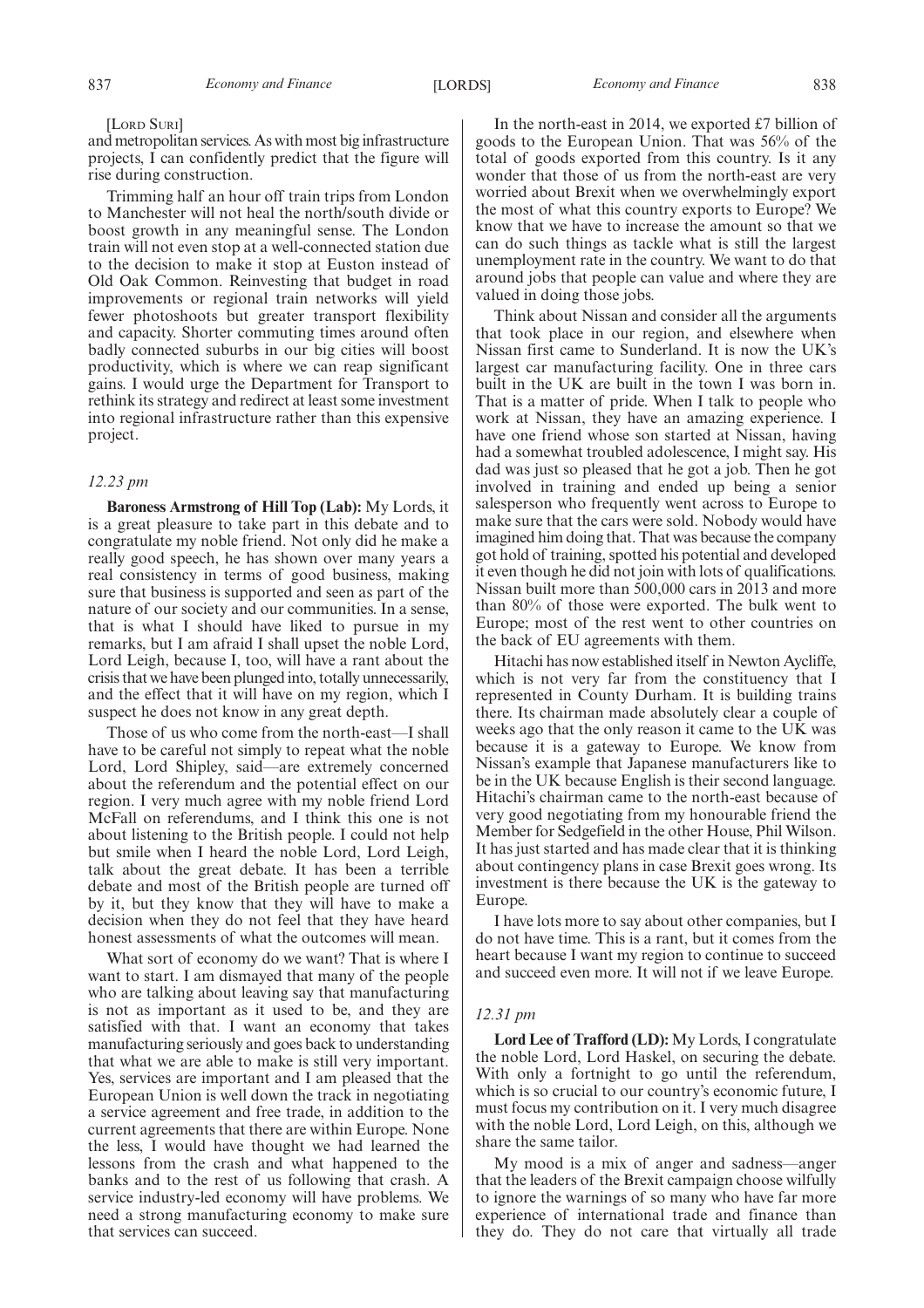bodies that have polled their members want to remain, from manufacturers to tourism bodies, from bankers to the NFU. Some 80% of members of the CBI want to remain, as do 80% of the Society of Motor Manufacturers and Traders, 80% of the Engineering Employers' Federation, 80% of the leading tourism body, UKinbound, and 80% of the leading chairmen of our retailers, as polled recently by Korn Ferry. The leaders of the Brexit campaign do not care that the heads of our great international trading companies, such as Shell, Vodafone, GKN, Rolls Royce and Diageo are in favour of remaining, as are all our airline chiefs, who warn that travel and holiday costs would rise if we leave. The leaders of the campaign do not care if our construction industry is deeply concerned that a severe shortage of skilled workers would arise on Brexit, that our hospitality industry would virtually collapse without migrant workers from mainland Europe, or that our banks, such as JP Morgan, have warned of severe job losses.

Brexiteers talk of increasing trade with countries such as China and India. What are these products that we could sell but are not at the present time? Please name me a company that has said it needs Brexit to export more. Of course, Europe would still want to trade with us on Brexit, but it would not make it easy, if only to discourage other countries from following us. On renegotiating trade deals, as Robert Azevêdo, the director-general of the World Trade Organization, said earlier this week:

"It seems that there is a great deal of confusion about the trade implications of a British exit from the EU. I think it's important to provide the facts. The likelihood is that a British exit would lead to a sequence of complex negotiations—with the EU itself, with the 58 countries that have trade agreements with the EU, and also with all the other members of the WTO. These negotiations would be complex and drawn out".

Brexiteers peddle another myth: that onerous EEC regulations could and would be swept away. The Chartered Institute of Personnel and Development, which represents 140,000 personnel directors and managers, says that Brexit would lead to "very little … change" in UK employment law. I could do no better than quote Sir Roger Carr, the chair of BAE Systems, who said in the *Times* on Monday:

"To leave Europe would dislocate the momentum of our steady recovery and threaten exports today and productivity tomorrow. It would be both foolhardy and disruptive".

How dare those Brexit leaders such as Duncan Smith, Gove and Johnson, with near-zero commercial experience themselves, arrogantly challenge all those bodies and individuals that I have quoted today?

I said I was also saddened by so many of the older generation interviewed in our pubs and clubs just focusing on immigrants and immigration as a reason for voting "out", as if, by a stroke on Brexit, our borders will be closed and the sad flow of refugees internationally stemmed. Sadly, many of those older Brexiteer voters would suffer if we exited, through stock market turbulence affecting their pensions, price rises on imported goods and more expensive holidays. Their children and grandchildren would suffer through fewer job opportunities as foreign investors chose to invest within the EEC rather than the UK, where they would have to surmount tariff barriers to export to Europe.

Anyone who knows anything about investing and business expansion knows that an economic background of certainty and confidence is crucial. Brexit would provide just the opposite: turbulence and uncertainty; stock market and sterling falls; likely interest rate rises; and a flight from sterling that has indeed already started. I hope and pray that we vote "remain" on 23 June, and that in the end our people pull back from the brink and from the tragedy that Brexit would deliver for this and future generations.

# *12.36 pm*

**Viscount Chandos (Lab):** My noble friend Lord Haskel eloquently introduced what is the third debate on the economy in this House in the past three months. In doing so, he made a compelling case for your Lordships returning to this subject. If a week is a long time in politics, a month is an age in the global economy, even before considering the agonising feeling of time dragging as the EU referendum campaign grinds its way towards a conclusion.

The referendum to be held two weeks today is an inescapable factor in considering the prospects for the UK's economic and financial prospects. The powers that be have not had the chance to discourage me or a number of other noble Lords from making this a central part of our speeches. In the short term, the referendum itself has clearly had some effect on confidence levels, leading to delays in investment and some consequential slowing up of economic activity. In the longer term, however difficult it is to forecast even one scenario let alone two, the decision that will be taken in two weeks' time is highly likely to have a significant impact on the economy's path. The protagonists on both sides have framed their arguments substantially, though not exclusively, around the economic implications of Brexit or remain.

An unexamined life is not worth living, so I do not believe that our membership of the European Union should have been exempt from critical scrutiny. Indeed, even though the great Groucho Marx was American, I think the Groucho principle of not being sure you want to be a member of any club that will have you represents the best form of British scepticism—though I am even more attracted to one of the graffiti seen in Paris in May 1968:

"Je suis Marxiste, tendance Groucho".

I commend that to others, from the supporters of Bernie Sanders to some members of my own party.

Reform and clarification have been, and will continue to be, needed; and the agreement reached to exempt the UK from ever-closer union and to ensure that non-members of the eurozone should not be discriminated against are important, both symbolically and practically for the UK and other members of the EU. None the less, it is difficult not to feel that these and other reforms could not have been achieved without the cost and uncertainty involved in the referendum, as opposed to considerations of party management and electoral tactics by the party opposite.

Yesterday's *Financial Times* carried a measured but powerful article by Douglas Flint, the chairman of HSBC, based on his conversations with the bank's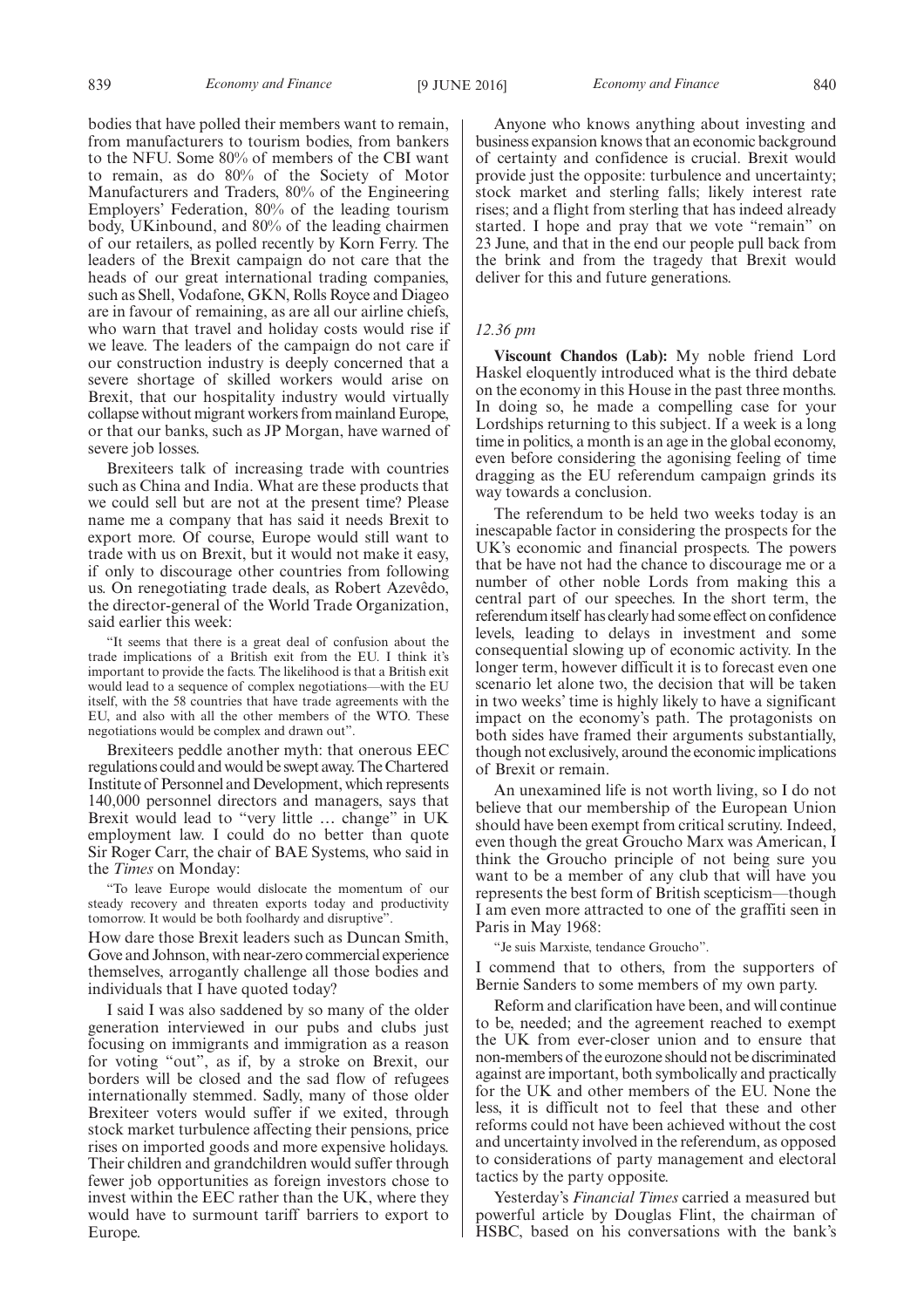[VISCOUNT CHANDOS]

mid-market UK corporate customers—the very SME sector to which the noble Lord, Lord Leigh of Hurley, referred . He concluded:

"Leaving the EU risks dismantling the very apparatus that has enabled UK firms to compete, while distracting them from the priority of growing their business and creating wealth".

He also said that these companies felt,

"a frustration over the lack of a clearly defined alternative to Britain's current EU membership".

In this context, perhaps Boris Johnson's amusing, but economically illiterate, quip:

"My policy on cake is pro having it and pro eating it",

is an illuminating explanation of why the Brexiters believe that the UK could have all the benefits of the single market and none of the obligations and costs.

The decision on our membership of the EU is being taken against a background of huge uncertainty and challenges both in the global economy and domestically, such as: low growth in productivity in many major economies, all the more baffling for its occurrence during a period of rapid technological innovation and implementation; the challenge of moving from the current, exceptional monetary policies to more normal ones; and in the UK—and at least as much in the eurozone—an incomplete reconstitution of the banking system, which constrains the supply of capital to business.

There is evidence that quantitative easing and other monetary policies in response to the financial crisis have not been the sole, or even the principal, cause of the unprecedentedly low level of interest rates. Ben Broadbent, the deputy governor of the Bank of England, has spoken on this, which has been taken up in turn by Martin Wolf in the *Financial Times*. Whatever the other causes may be—the declining rate of productivity growth, an exaggerated level of caution in the system, a generally low level of business confidence—the effect has been to keep the cost of equity capital high, even while the risk-free rate has fallen so far. The equity risk premium is twice the level that it was at the turn of the century.

These challenges should not obscure the strength and competitive advantages that we have in this country: an education system which, despite the stresses and strains of past decades, at its best still helps turn out outstanding scientists, engineers, entrepreneurs and managers; global leadership in a range of manufacturing and service industries; a budding technology start-up sector; and generally efficient and, as my noble friend Lord Haskel told your Lordships, increasingly sensitive capital markets. How, therefore, can we best protect and enhance this base of excellence and growth? The noble Lord, Lord Leigh of Hurley, suggested that we should look to the undoubtedly successful business owners and managers whom he cited for a lead. However, a lead in the opposite remain direction is given by innumerable other successful entrepreneurs, particularly at the cutting edge of new technology, whether in IT, drug discovery, FinTech or AI.

In economic and, I believe, social and cultural terms, there is a decisive argument in favour of remaining in, and continuing to work to improve, the EU. I fervently hope that in 15 days' time we will find that every part of our economy and society are still able to benefit from that membership.

# *12.44 pm*

**Lord Polak (Con):** My Lords, I, too, congratulate the noble Lord, Lord Haskel, on securing this debate. The financial and economic prospects of the UK look far better balanced and stronger than many had predicted. This position has been achieved due to the sensible stewardship of the economy by the Chancellor of the Exchequer and his team and so, after seven years of low interest rates, low inflation, rising living standards and real GDP growth—currently the second fastest in the G7, at  $2.2\%$ —today we have the highest full-time employment levels of any major EU economy and a country where the poorest communities have seen a fivefold increase in employment since 2009.

The economy is in a relatively healthy state, but how can this be maintained and enhanced? Those among your Lordships who saw the recent Barclaycard 50th anniversary advert will recall that David Mitchell reminds us that Napoleon may well have called us a "nation of shopkeepers", but I would like to add that we have always been a nation of entrepreneurs, innovators and inventors—people who work hard and want to get on in life. A story goes that a shopkeeper was dismayed when a brand-new business much like his own opened right next door and erected a sign reading, "Best quality". He was horrified when another competitor opened up on the other side of his shop and put up an even larger sign reading, "Lowest prices". The shopkeeper was clearly distraught and panicked, until he got the idea—after all, he was an entrepreneur, innovator and inventor—to put up the biggest sign of all above his shop, which read, "Main entrance".

It is therefore no surprise that, in 2015, the UK was placed among the leaders of the world in entrepreneurship and as the highest in the EU by several highly rated think tanks. It is also encouraging to see our European partners taking further steps to encourage an environment in which entrepreneurs can flourish across Europe, such as the entrepreneurship 2020 action plan—and I am confident that they will remain our partners in the coming weeks. However, what is perhaps most encouraging is that Britain could soon become a nation of young entrepreneurs, with statistics published by YouGov showing that almost a quarter of young people between the ages of 15 and 18 have the aspiration to start their own business here in the UK.

The Government must therefore continue their determined efforts to support the development of new start-up businesses across the entirety of the United Kingdom and help to fulfil the ambition of the so-called "wired generation" to start businesses in the UK. I am delighted that progress towards this has already begun; Britain's world-leading tech sector gives us a competitive edge that is not just transforming our daily lives but driving the whole economy forward.

Not only does the UK have one of the lowest corporation tax rates in the G20 but you can register a company within 48 hours for as little as £15 and have access to the second largest workforce in the EU. The Government have also supported a number of initiatives,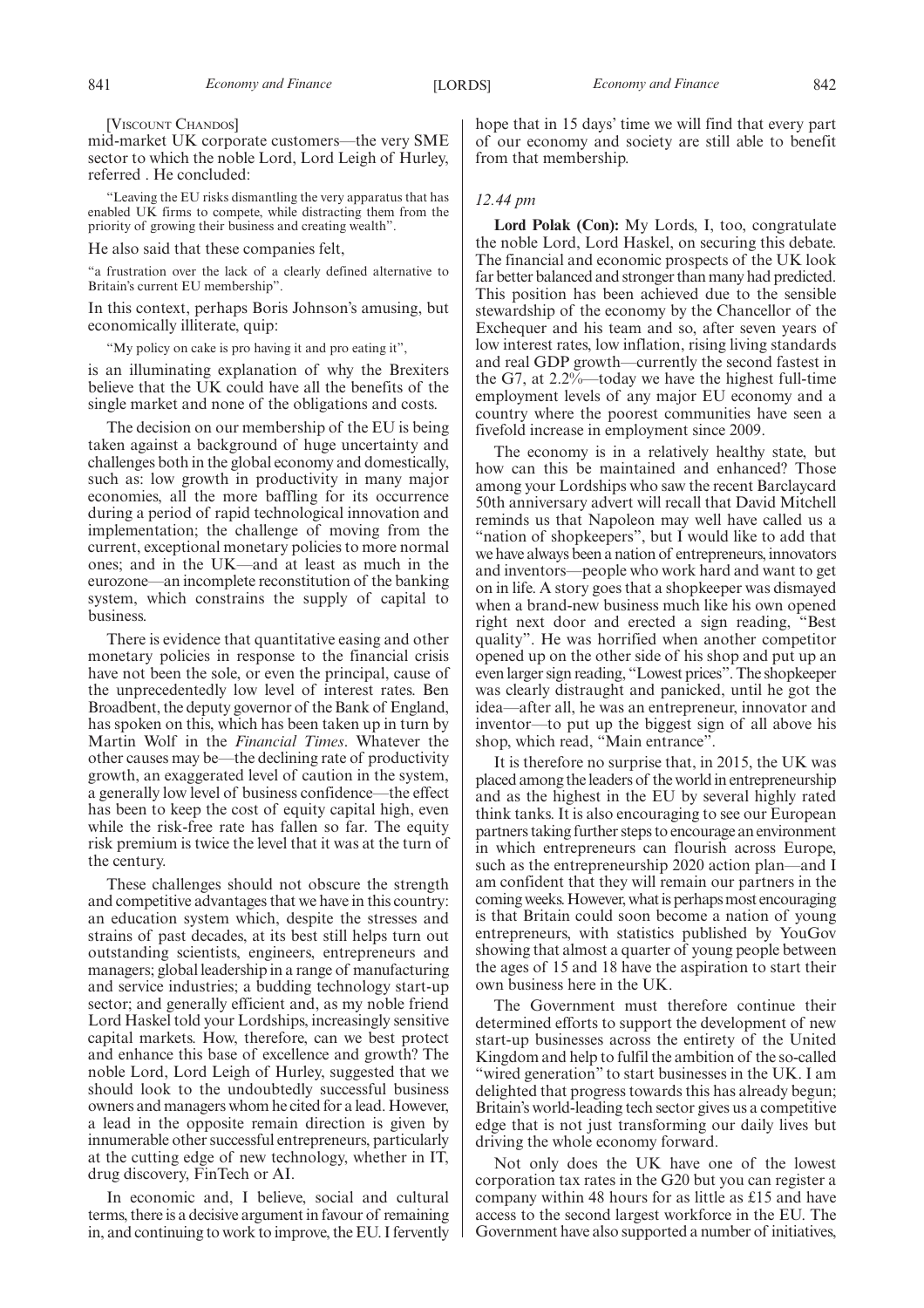both directly and indirectly, to encourage people at different stages in life to be entrepreneurial. But to best fulfil the aspirations of those young entrepreneurs and, therefore, to drive the financial and economic prosperity of the UK, we must teach them the skills they need to succeed in life. In key areas such as computer science, we must build on the work of this Government to introduce coding classes in schools and further encourage pioneering UK charities such as the Raspberry Pi Foundation. Its credit card-sized, single-board devices, costing only around £30, have the potential to be used in an unlimited number of ways, and its efforts to use these devices to encourage children to learn more about computing are highly commendable.

The Raspberry Pi Foundation poses the question: why buy a child a toy when you could buy them something with the potential to create 1,000 toys, allowing them to use their imagination and create something unique? Developers in all age ranges have used this device to create music players, gaming consoles and remote-controlled cars, among other things. The learning experience, alongside the entertainment value of the device, will only help children grow in a world of automation and software development. I congratulate the six founders of this charity, who not only are helping the next generation of entrepreneurs grow but have been successful UK entrepreneurs themselves, including, of course, the noble Baroness, Lady Lane-Fox. The recent announcement that they have sold 8 million devices, making Raspberry Pi the bestselling personal computer in the UK ever, is truly astonishing. Through efforts such as this, I am confident that the UK will be able to maintain and enhance its position as a place of entrepreneurship and technology, and drive its economic and financial prosperity into the future.

In conclusion, will my noble friend the Minister confirm that the Government will continue to support entrepreneurs, especially the aspiring young entrepreneurs I spoke about, in their quest to drive our economy forward and increase the financial prosperity of the UK?

# *12.50 pm*

**Viscount Hanworth (Lab):** My Lords, two weeks ago there was a brief debate at Question Time on the state of our balance of payments. The debate was prompted by my noble friend Lord Haskel, who asked Her Majesty's Government,

"what steps they are taking to reduce the United Kingdom's deficit on the balance of payments in overseas trade".

I am indebted to him for providing this opportunity to pursue the matter further.

In answering the Question, the noble Lord, Lord O'Neill, the Commercial Secretary to the Treasury, asserted that the UK's current account deficit has been driven by "changes in investment income". He added, somewhat counterintuitively, that this has been a reflection of,

"Britain's attractiveness as a destination for investors".

# He explained that,

"the recent deterioration is due to the growing attractiveness of the United Kingdom … in the minds of investors all over the world".—[*Official Report*, 25/5/16; cols. 383-84.]

This seemed to defy logic. Therefore, I must attempt to uncover what may have been in his mind and what might also be believed by some of his colleagues.

The country's international transactions fall into two major categories. On the one hand is the current account, comprising the income from the trade in goods and services and the income from investments; on the other hand is the capital account, which I shall examine in more detail hereafter. There can be a surplus or a deficit on either account but, by the logic of accountancy, this must be met by an equal and opposite deficit or surplus on the other account. My noble friend Lord Haskel was alluding to the fact that today Britain has an unprecedented deficit on the current account. This ought to be a major cause for concern.

Our international creditworthiness cannot survive a prolonged current account deficit and to lose it will have dire consequences. The effect will be similar to that of a run on a bank, albeit on a much larger scale. The money invested by foreigners in the UK will be withdrawn and the value of the pound on the international currency markets will plummet. In an attempt to stem the flight of capital, the Government will be forced to raise interest rates. Growth and investment will cease and there will be a prolonged period of economic misery.

The UK has recorded current account deficits every year since 1994. The latest figures show that the current account deficit was 5.2% of nominal GDP in 2015, which is the largest deficit since the records began in 1948. The deficit is worsening. In the fourth quarter of 2015, it was running at  $7\%$  of GDP. Unless this situation is amended, the cumulative total of the deficits will sooner or later pass a threshold or a tipping point, and the miserable consequences will ensue.

The principal cause of our current account deficit has been the failure over many years of our export trade in manufactured goods. Our export of goods has diminished both as a proportion of our foreign trade and in absolute terms. In contrast to the deficit in the trade of manufactured goods, there has been a surplus in the trade in services. This surplus defrays part of the deficit in the trade of goods. However, it is less than the deficit, and its growth has ceased.

There are two more items in the current account. These are the so-called primary income account and the secondary income account. The secondary income account concerns payments to and receipts from international organisations, and other miscellaneous transfers. This is something that for present purposes we can afford to ignore, albeit that the relatively modest transfers to and from the European Union are commanding disproportionate attention at present. The primary income account concerns earnings from investments. Our own earnings from investments overseas must be set against the earnings of foreigners from assets held in the UK. In the past, our net earnings have been positive and, at times, substantial. Now, the account is in deficit. The most significant factor in determining the deficit on the income account is the balance between the value of the overseas assets owned by the UK and the assets that are in foreign ownership. The balance is no longer in favour of the UK. In 2014,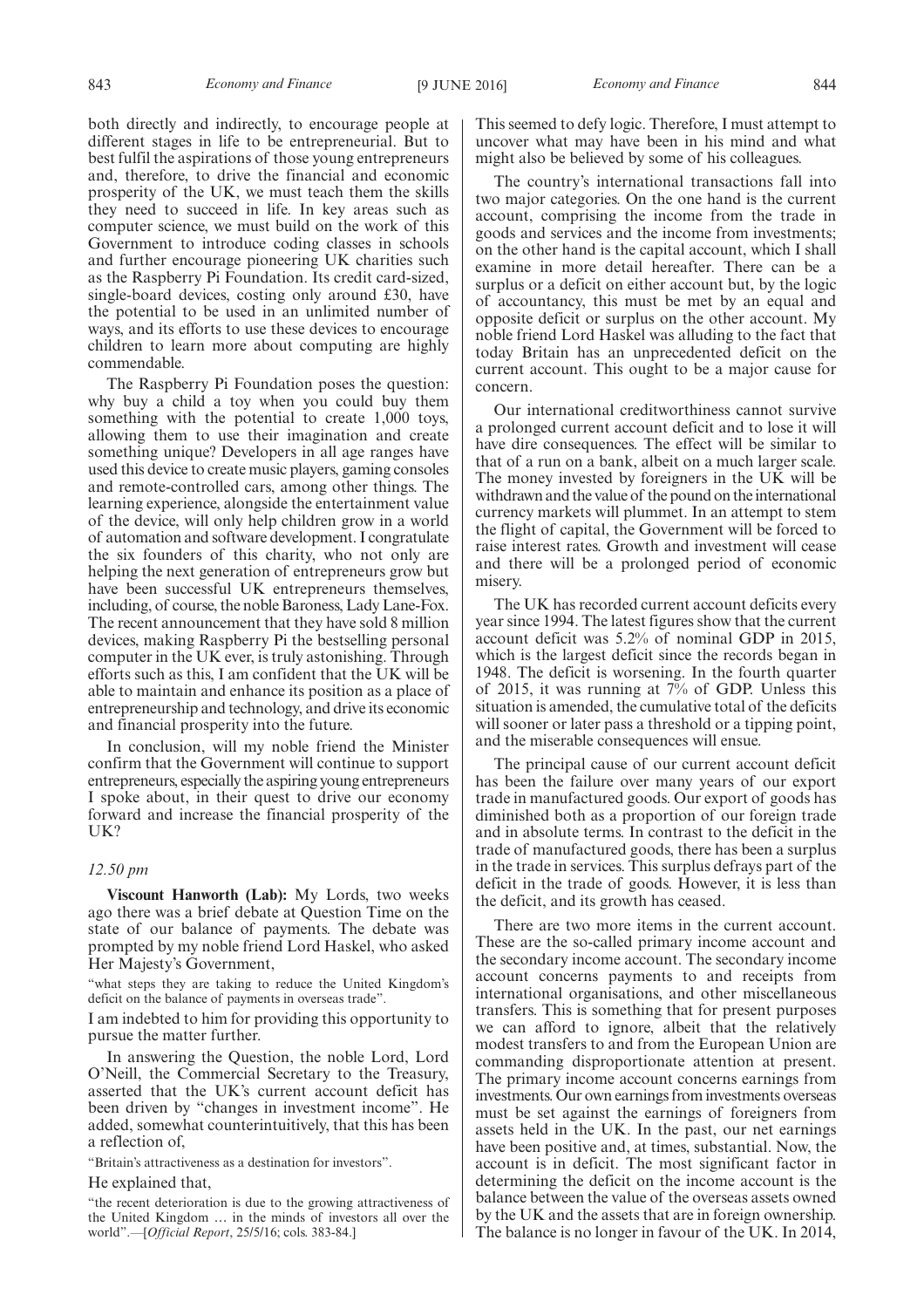[VISCOUNT HANWORTH]

the stock of UK liabilities surpassed that of UK assets, for the first time since records began. The deficit on the primary income account is a reflection of this circumstance.

We have sought to defray our current account deficit and to balance our payments by divesting ourselves of the ownership of our capital assets and selling them to foreigners. As the Commercial Secretary, the noble Lord, Lord O'Neill, has remarked, they have been keen to acquire the ownership. He has described our divestment of the ownership of our assets as "foreign direct investment". This terminology is highly deceptive. In the inverted logic of the Minister, the growth of foreign ownership is the cause of our current account deficit. Of course, he is mistaking an effect for a cause. The true cause of our current account deficit has been our failure to export manufactured goods in sufficient quantities. The effect is that we have to rely on the sales of our capital assets in order to maintain the overall balance of payments.

On a previous occasion, I have described the remarkable extent of the foreign ownership of our assets and how this is prejudicing our economic welfare. We have only a finite supply of companies and properties for sale abroad. Eventually, the supply will be exhausted and the consequences that I have mentioned will ensue. The only way in which to mend the balance of payments is to increase substantially our exports of manufactured goods. For our goods to become saleable abroad, the value of the pound must be reduced. If nothing is done to overcome the balance of payments problems, it is inevitable that the value of the pound will eventually plummet.

I asked the Minister, in the course of the brief Question Time debate, whether he could envisage a more orderly way of reducing the value of the pound. There are many ways of achieving this which our economic competitors have applied to their own currencies. However, the answer from the Minister implied that he did not recognise the significance of the problem with the balance of payments. I wish to emphasise the severity of that problem and to call for action to address it.

# *12.57 pm*

**Lord Stoneham of Droxford (LD):** My Lords, this has been a wide-ranging debate and I will start by recalling the words of the noble Lord, Lord Leigh, who is sadly not in his seat, who reminded us in his speech that the country voted for the Conservatives' economic plan last year—but not quite by the massive mandate of his imagination. More pointedly, the noble Lord, Lord Haskel, said that the Government are still searching for a strategy and are mainly just filling in the gaps. That has been one of the themes of this debate.

I thank my own colleagues: my noble friend Lord Shipley, for the very strong case that he made for remain in respect of the north-east, and my noble friend Lord Lee who, with all his investment experience, warned us of the great dangers of uncertainty for the British economy. Whatever else we must assume from this debate today, I think we would probably all agree that the economy is at a turning point or even on a knife edge. We have had very hard times over the last six years to get the deficit down. We have to ask ourselves: can we sustain the growth in jobs and employment that we have had, and the economic growth, so that the benefits can be shared by those who have experienced the pain of the past six years?

I would say that after 23 June, this country will still have to ask itself four basic questions in respect of the economy. First, can we still close the current government spending deficit while protecting long-term investment in infrastructure? Can productivity, which has recently been flatlining, be improved so that we can close the gap with other G7 nations? Can we reverse the worrying trend of the past three years of recovery, during which the balance of trade, as explained by the noble Lord, Lord Haskel, and the noble Viscount, Lord Hanworth, has actually worsened? There is currently a £100 billion deficit on the current account. We should be more worried about paying our way in the world as well as paying our way at home.

The fourth question is broader than the ones that the debate has tried to encompass so far. Can we counter, through our economic policies, the populism of Trump, Farage and Le Pen? They are feeding on the concerns of working and middle class people, who see their previous certainties and security undermined by globalisation. We are seeing a very slow growth in real income: that has been so over the past 10 years among these groups. The pace of change has been undermining the old skills and making them redundant, and driving people out of well-paid jobs into lower-paying and less secure jobs. There is constant pressure on industry and all other sectors to lower costs and improve efficiency. Home ownership is out of reach of the children of these people unless they downsize and help their children into ownership. There are pressures on public services which people previously took for granted. Pension security is being undermined as well.

On top of globalisation, we are having to deal with digitalisation, robotics, and the transformation of job structures by the application of artificial intelligence to replace layers of routine administrative and support jobs. The insecurity and uncertainty are increased by a growing resentment or outrage in our society at the hollowing-out process whereby it appears that there are a few rich people benefiting from all this while the rest—certainly those at the bottom—have to rely on lower-paying and very flexible jobs. In this very uncertain and insecure world, should we now be baling out from the principal organisation designed to develop and extend our trade within a fair, competitive environment?

It needs explaining to people that this organisation is about developing trade while ensuring that unfair competition does not deplete jobs and that we also retain reasonable working conditions for people in the Union. Of course government, immigrants and distant organisations such as the EU—or London, if you live in Scotland—get all the blame, but that is not a rational analysis. We joined the EU to take advantage of a bigger market in order to raise productivity and growth and to improve competition. So as we look beyond 23 June, whatever happens, let us just return to the principal concerns that we should have: the need to improve productivity; the need for more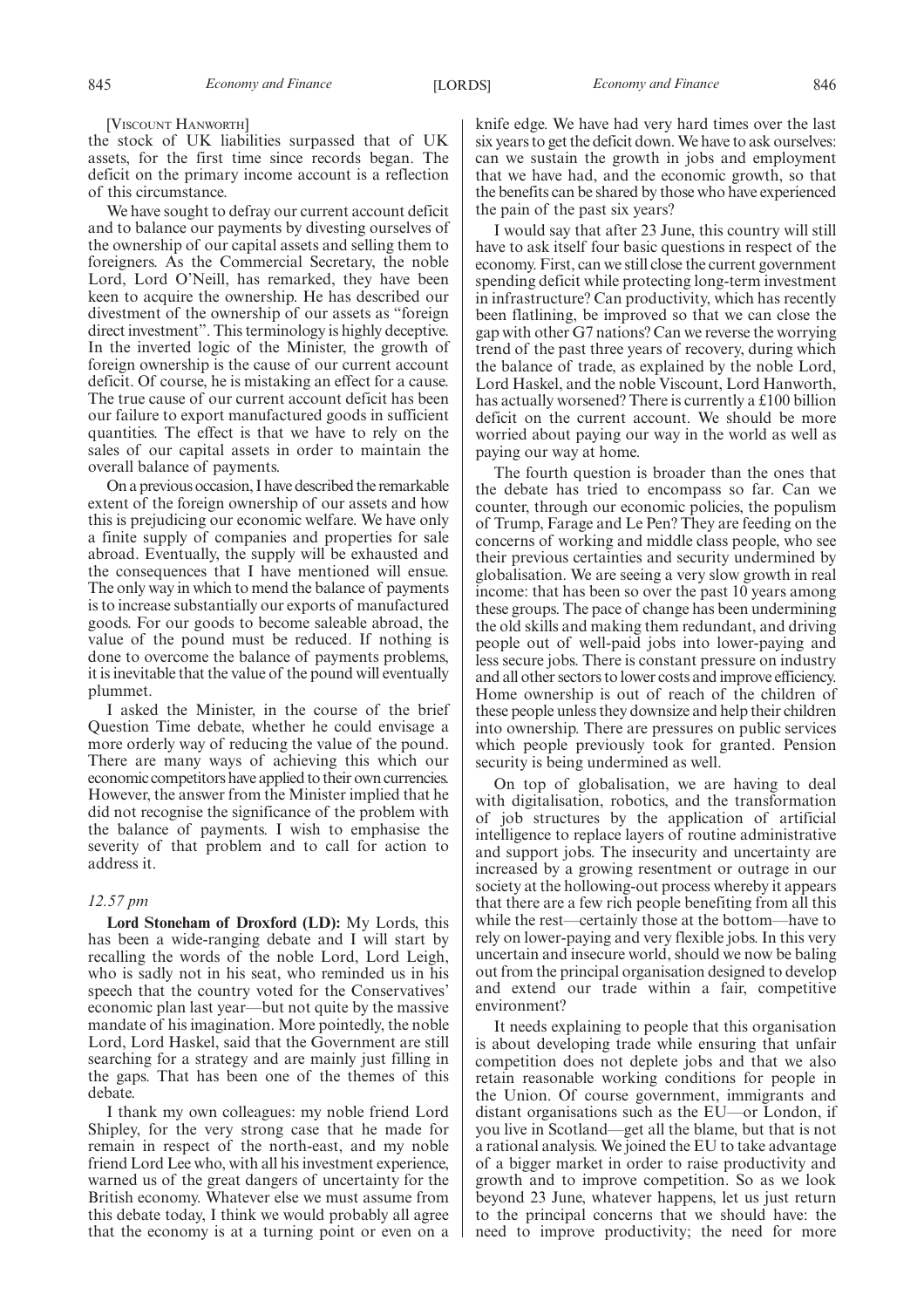exports; the need to deal with the deficit and the problem of capital spending; and the impact of digitalisation.

What are we going to do? The Government have been dealing with the steel industry over the last six months, and I hope that they will use that experience. The Secretary of State for Business should give more attention to the industrial strategy initiated by his predecessors. Developing skills, funding research and helping to restructure the development of businesses all require a partnership between business and the state. There is also a vital role within the EU to ensure fair competition.

Our advanced manufacturing sector—whether it is the automotive, aerospace, defence, nuclear or rail sector—requires the development and manufacture of new steels. But here is the rub: development and research can be undertaken more rapidly in this field if we retain our domestic steel production as a partner in the research that needs to be done, alongside end-users, research institutes and universities. Reliance on overseas producers of materials will simply slow the pace of development and risks leading to the offshoring of this whole supply chain. After dealing with pension issues, energy prices and Chinese dumping, using the negotiating power of the EU, we should also as a country set up a materials catapult focusing on technology developments to support future growth in manufacturing.

The second issue is that of supply chains. I do not think that the complexity of supply chains crossing borders is understood in the EU debate. The more we can do to have supplies in this country the better, but, given the complexity of these supply chains and the benefit we get from them, there will be total disruption if we leave the EU. The benefits of sourcing lower supply costs help the competitive position of our exports. It is a little-known fact that in the motor industry, the export of cars has been slower within the EU than in the outside world, which undermines the argument that Europe is holding us back. The export of cars outside the EU between 1998 and 2014 grew from £2.9 billion to £13 billion, against growth inside the EU from £8 billion to £11.9 billion. The complexity of sorting out cross-border sourcing of supply without the EU framework is frightening. We have the opportunity for the UK to source more components here—but, without the EU, all the potential investment will go.

The third area is infrastructure. As we rightly address the current deficit in the public sector, we need to separate out the capital account. Transport, communications and housing are all underinvested in, and a decision on airport capacity will perhaps be symbolic for the business community; the Government will be taking years of underinvestment and stagnant productivity seriously again.

The EU provides a framework to open up trade and ensure fair play. It provides a framework against excessive competition, protects wages and conditions, prevents a driving down of taxation rates and prevents government spending or subsidies going up through unfair competitive practices. It is a framework which still needs reform and better understanding, but, with the issues we need to confront in the next five to 10 years, remain is essential to the current debate over our social and economic progress as one nation.

#### 847 *Economy and Finance* [9 JUNE 2016] *Economy and Finance* 848

# *1.07 pm*

**Lord Davies of Oldham (Lab):** My Lords, I of course congratulate my noble friend Lord Haskel on securing this debate and on introducing the third of our economic debates in recent times with issues of real moment and substance as far as the future of the UK economy is concerned. Inevitably, in a debate in which a very substantial number of my noble friends and other noble Lords in the House have discussed Europe, I have to make some reference to it. However, I bear in mind that my noble friend Lord Haskel wanted us to focus on other issues in the economy and will therefore dispense with Europe in fairly short order: first, because I expect the Minister to express the predominant views of the Prime Minister, which my own party substantially supports as far as the referendum is concerned; and secondly, because nearly all the opinions expressed in the House today have been clearly in favour of remain. In fact, where is the noble Lord, Lord Pearson, when we need him? We have had no alternative stance, not least because noble Lords participating in this debate know enough about economics to recognise that there is in fact no case for leaving Europe.

I will make the obvious political point as well: no serious major industrial country in Europe is going to give good terms to a country which withdraws from the European Community and then seeks to negotiate reasonable terms. It is not going to happen, and Brexit better take on board the fact that we would face a calamitously difficult negotiating position if the referendum went the wrong way. I am grateful to those noble Lords who articulated that case. The noble Lord, Lord Shipley, identified that only Patrick Minford had put any kind of case forward in economic terms for the Brexit position—and even he recognised that it would be a sacrifice for our manufacturing industry. I am grateful to all my noble friends, including my noble friend Lord McFall, who I had hoped might talk about banking again, because he does it with a luminosity and accuracy that we all value. But I respect the fact that he concentrated on Europe today.

I want to get back to what I think my noble friend Lord Haskel wanted us to cover—the fundamental position of the economy, and some of its obvious weaknesses. I heard the noble Lord, Lord Leigh, put forward a very interesting case on the progress made thus far. I think that he has to concede that we have made the slowest recovery from a recession in modern times, and we are still struggling with the consequences of our slow progress. We will all recall that the Chancellor was meant to hit his deadline in 2015 for the elimination of the deficit. He is now asking for four more years to create a surplus, and is rated by the IFS as having a 50:50 chance of doing so, so the Government's progress in these terms is pretty limited.

We have crucial issues to face—and I am grateful to the noble Lord, Lord Stoneham, who has just spoken, and to my noble friend Lord Hanworth, who emphasised the unsatisfactory response of the Government to our questions about the balance of payments. I am also grateful to my noble friend Lord Haskel, who after all opened up the debate on some of these issues. We have a critically difficult trade deficit position, and the gap is widening—and it is causing serious economists to identify that our situation is parlous. We need a strategy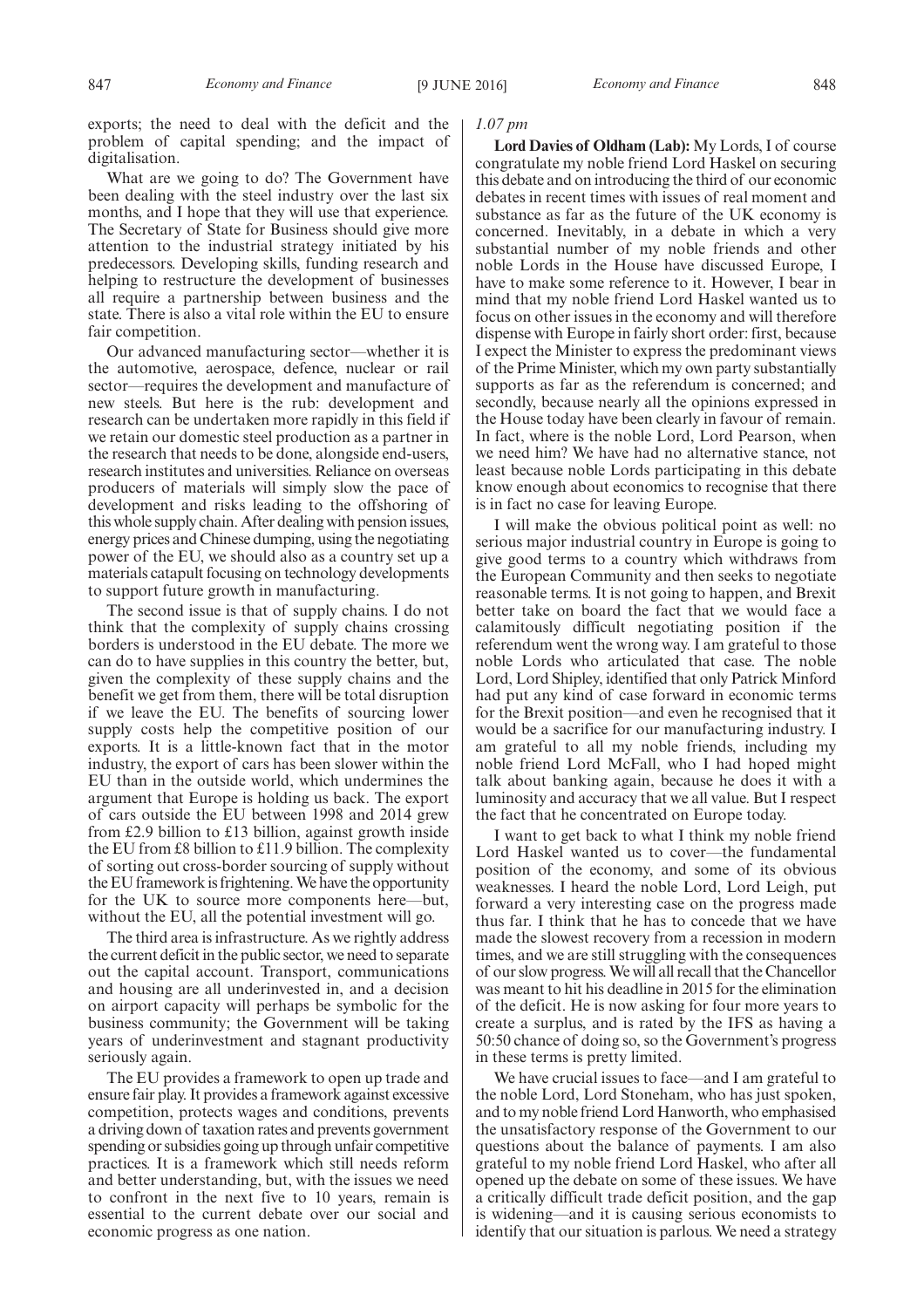#### [LORD DAVIES OF OLDHAM]

for improving our response to the gap in our balance of payments, and to tackle the other issue, the disastrous position of productivity. Are we prepared to accept that we are sixth out of the seven top countries for productivity and that a Frenchman produces more in four days than the British counterpart does in five? Germany is, of course, much more successful than that. Do we honestly think that the economy can recover while its productivity levels are so dismal? My noble friend Lord Haskel drew our attention to those difficulties. We have to recognise that our productivity is growing at 0.25% a year, when prior to the crisis in 2008 we were used to productivity growth of 2.5%. Productivity growth is crucial to the nation's welfare.

The Government are facing a major problem with the issue of the skills agenda and support for our enterprise and industry. Although the Government boast about the number of apprenticeships, they are pretty poor value compared with the apprenticeships of the past with their rigour, training and skilling of the nation. People who go into apprenticeships from graduate level are taking on apprenticeships that basically embrace A-level skills, while those who go in at A-level level are involved in apprenticeships that stretch them about as far as GCSEs. In other words, these are not apprenticeships that are sufficiently rigorous to really skill the nation, and it will not do for the Government just to bandy the general figures; we have to establish criteria for the levels at which apprenticeships operate. That means that, for a very significant section of our population, particularly young people, their chances are blighted by the lower level of skills that they obtain.

Furthermore—and I have said this in the past, although I have never had a response from the Dispatch Box opposite—the construction industry is poised to have enormous demands made on it. At some stage, the Government will get their act together to get an increase in housebuilding and, at some stage, they will translate promises on infrastructure into real commitment of resources—although, as my noble friend said in talking about the north-east, that area is being neglected. Only one in 13 infrastructure projects that the Government envisage is in northern England. So much for the northern powerhouse.

We need recognition from the Government of what my noble friend Lord Haskel established—that we have to increase our levels of productivity and increase the skills of our nation, ensuring that our nation is more competitive in the workplace. Instead we have the overwhelming commitment to austerity, which both the IMF and the OECD have said has been taken so far that it might have been better if the UK had pursued a growth strategy than concentrating solely on the issues of fiscal reform and the improvement in the budget. Why do the Government persist against that evidence? It is because, overwhelmingly, their commitment is not to the advance of the economy but to the realisation of their own political and ideological agenda, and it is costing the country dear.

### *1.16 pm*

**Lord Ashton of Hyde (Con):** My Lords, I, too, thank the noble Lord, Lord Haskel, for leading this debate and all noble Lords on all sides who have contributed. This is a complex area, with no easy answers. I am sorry that my noble friend Lord O'Neill could not be here—and I was even sorrier when I heard the contribution from the noble Viscount, Lord Hanworth. My noble friend is in America, working on addressing the threat of antimicrobial resistance, which is a key problem for the future that could kill 10 million people a year by 2050 if we fail to act. I am sure noble Lords will join me in wishing him well in that vital work.

Turning to the discussion today, this Government are continuing to carry out a long-term plan to strengthen the British economy. A long-term and strategic view is what many noble Lords have referred to, and I shall come back to that. The foundation remains the principle that we should not spend more than we can afford. Back in 2009-10, the Government were borrowing around £150 billion a year. That is not only unsustainable but leaves the country increasingly vulnerable to any unforeseen economic shocks. That is why we made a commitment to the British people to bring public finances under control, and we are delivering on that promise. We have brought the deficit down by almost two-thirds and we remain on course for a surplus by the end of this Parliament. The results of our action to foster long-term growth in our economy are also clear to see, as ably outlined by my noble friend Lord Leigh. Since 2010, we have been the second fastest growing economy in the G7, and in some years the fastest. Last year, our GDP was up by 2.3%, and we have seen over 2 million extra people in work since 2010. However, although our economy is now in fundamentally better shape, there is still more to do.

I shall respond to some of the issues raised in the debate and highlight some of the key steps the Government are taking in a minute, but I feel that I really have to address the EU, to which many if not most noble Lords have referred. As they noted, this is the key decision which will affect our economy in the short and medium-term future. The noble Lord, Lord McFall, mentioned, among other things, the harmful effect to the UK's economy and science base. The "rant" by the noble Baroness, Lady Armstrong, as she called it, was not a rant but was very persuasive. She talked about the impact of leaving the EU on the north-east of England, as did the noble Lord, Lord Shipley. She noted that the chairman of Hitachi said that he would prefer to remain in the EU and that the EU was helping to secure the region's future. I could go on.

The noble Lord, Lord Shipley, also referred to the benefits. We agree that remaining in the EU is the best decision for all the regions and nations of the United Kingdom. The noble Lord, Lord Lee of Trafford, made a persuasive contribution on the importance of the EU, and included the interesting fact that he shares a tailor with my noble friend Lord Leigh of Hurley, but perhaps, by the look of it, not the same shirt maker. The noble Viscount, Lord Chandos, also focused on the benefits of the EU.

I think it is important that I make the Government's position clear and outline the benefits in a way that is, I hope, positive and does not contain any wild and dramatic facts that people can disagree with. We are clear that we will be stronger, safer and better off in a reformed Europe than out on our own. We will be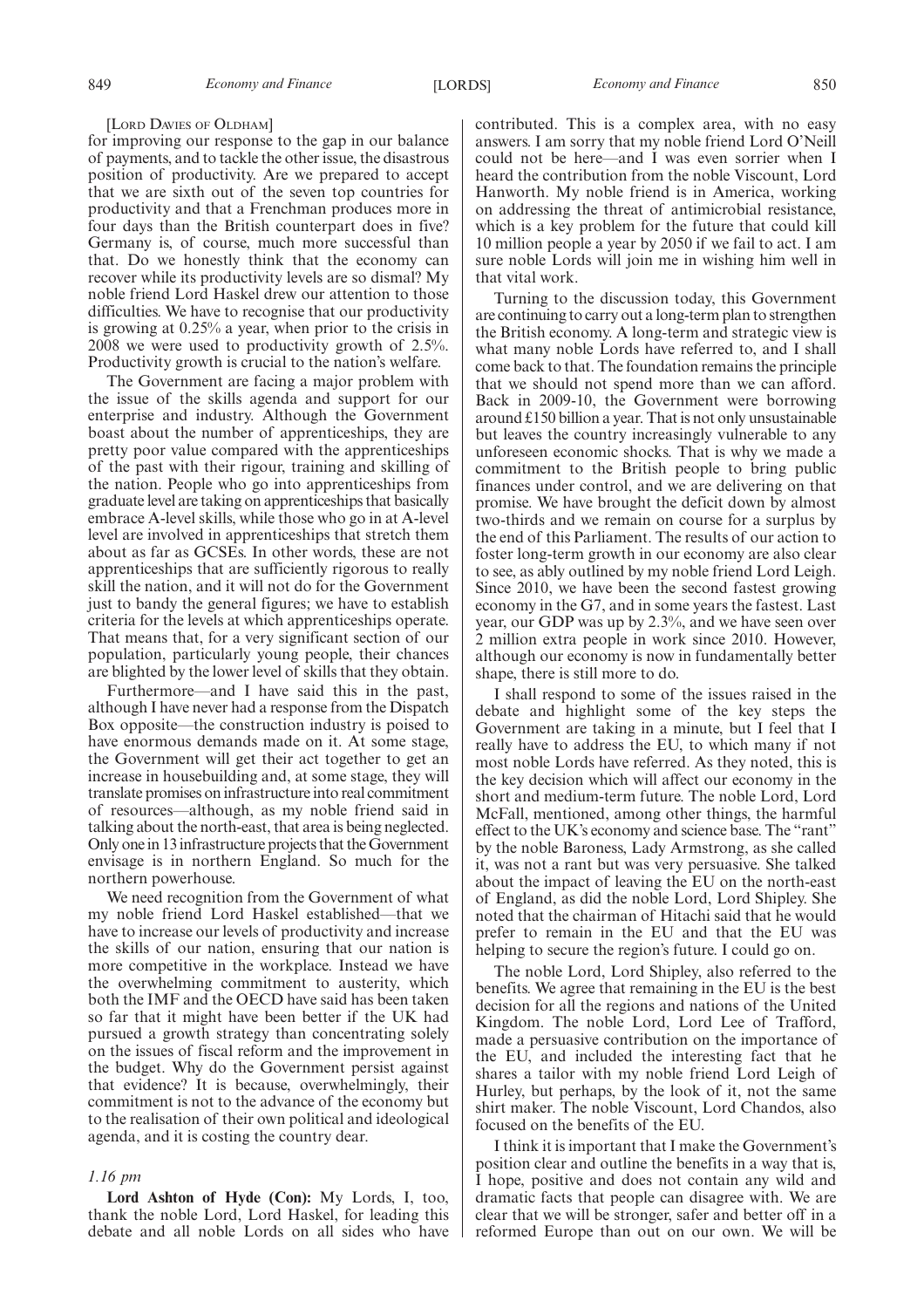better off because, as the noble Lord, Lord Haskel, and many other noble Lords reminded us, British businesses will have full access to the European free trade area of 500 million people, bringing jobs, investment, lower prices and financial security. Since we joined the EU in 1973, living standards in the UK have risen more than in the US, Canada and Australia, as well as in other EU members such as France, Germany and Italy. We will be safer because we can work closely with other countries to fight cross-border crime and terrorism, giving us strength in numbers in a dangerous world, and we will be stronger because we can play a leading role in one of the world's largest organisations from within, helping make the big decisions that affect our future. The noble Lord, Lord Haskel, reminded us that we have the presidency of the EU in 2017.

We also have a duty to point out the downside risks of leaving the EU. I do not regard this as Project Fear. I agree with my noble friend Lord Patten of Barnes that it is Project Sanity, Project Reason and Project Real World. As noble Lords are aware, on 18 April, the Treasury published analysis looking at the long-term economic impact and I think noble Lords know the results of the central scenario. Some people have derided this work, but the assumptions are clear and open and it is a genuine attempt to estimate the effects of Brexit. I do not see any comparable document from the other side. All the alternatives to membership that have significant access to the single market would require the UK to implement its rules, but the UK would no longer have a vote on those rules. No country has been able to negotiate a better deal than the alternatives considered in this analysis, and it would not be in the EU's interest to agree such a deal for the UK. What incentive would there be for it when it exports only 7% of its goods to us, whereas we export 50% of our goods to Europe?

The Treasury has also considered the short-term impact of a vote to leave the EU. Analysis published on 23 May came to a clear central conclusion: a vote to leave would represent an immediate and profound shock to our economy. Who is most affected by shocks to the economy? It is the worst off, the low paid, those with no savings, those looking for work and the young. Leaving means risk at a time of uncertainty. It is a leap in the dark.

The noble Lord, Lord Haskel, is right that despite the crucial importance of the vote on 23 June, we must also concentrate on the future and look to improve the working of the EU. In respect of the UK, the noble Lord asked why we are not listening to the IMF and the OECD and why we are not investing. Our long-term security hinges on the fact that we are significantly reducing our debt-to-GDP ratio. With a recession every eight to nine years over the past 60 years, responsible fiscal policy should allow room for these risks. We have prioritised investment over day-to-day spending, funding key infrastructure while delivering an overall budget surplus by 2019-20, all the while exceeding our commitment to invest £100 billion by 2020.

The noble Lords, Lord Davies and Lord Haskel, and other noble Lords talked about productivity. I accept that productivity growth is a long-term problem. UK productivity has lagged behind other major advanced economies for decades; this is not a recent problem. For example, in 1990, UK productivity was 29 percentage points behind the US. In 2014, 24 years later, UK productivity was at a similar level behind the US— 30 percentage points. This is a long-term problem that the Government have identified, and we set out measures to address this issue in the productivity plan last year and the Budget this year. Sustaining productivity growth is not a problem which is limited to the UK. Since the financial crisis, all developed countries have experienced sluggish productivity growth. There are even problems in the US: in Q4 2015, productivity growth fell there. That is the problem. It is a general problem internationally, so what are we doing about it? We are investing in infrastructure, we are increasing public investment, which I will come to in a minute, we have the northern powerhouse and the midlands engine for growth, and we are investing in education and apprenticeships. I shall not go into those in detail because of time, but that is what we are doing.

The noble Lord, Lord Davies, also mentioned austerity. We set out our long-term plan to repair public finances. Let us not forget that the deficit inherited in 2009-10 was 10.3% of GDP, its highest level since the post-war period. The Government were borrowing £1 in every £4 they spent. Significant progress has been made since 2010 to put the public finances on a more sustainable footing. The deficit as a share of GDP has been cut by almost two-thirds from its post-war peak, reaching 4% of GDP by the end of 2015-16. The noble Lord, Lord Stoneham, asked whether we can meet the fiscal surplus while still investing at the rate we are. We made significant progress over the past Parliament to fix the public finances, but deficit reduction needs to continue to finish repairing them. While we are reducing the deficit at a rate of 1.1% of GDP, we are still investing in key infrastructure, exceeding our previous commitment to invest £100 billion by 2020. The consolidation of day-to-day spending has been deemed appropriate by the IMF and, paired with investment in key infrastructure, will lead to a budget surplus by 2020.

I shall talk a bit more about public investment and its long-term nature. As we are taking the necessary steps to put the public finances in order, we are able to make the long-term investment which we all agree we need to build a more prosperous and productive nation. The spending review laid out the Government's key investment priorities including education and skills, science and crucial areas of economic infrastructure such as the transport network. Taken together, those plans mean that average public investment as a share of GDP is higher over this decade than under the whole period of the previous Labour Government. They include doubling the housing budget; investing £61 billion in the transport system, £20 billion more than in the previous Parliament, including the biggest investment in the nation's roads since the 1970s; and providing nearly £7 billion in science capital funding to ensure that British science remains at the cutting edge. All in all, the Government are on track to comfortably exceed our commitment to invest £100 billion in infrastructure over the Parliament. In fact, we will invest £120 billion.

The Budget in March reiterated the Government's commitment to well-calibrated long-term investment, with new funding in key areas like motorways and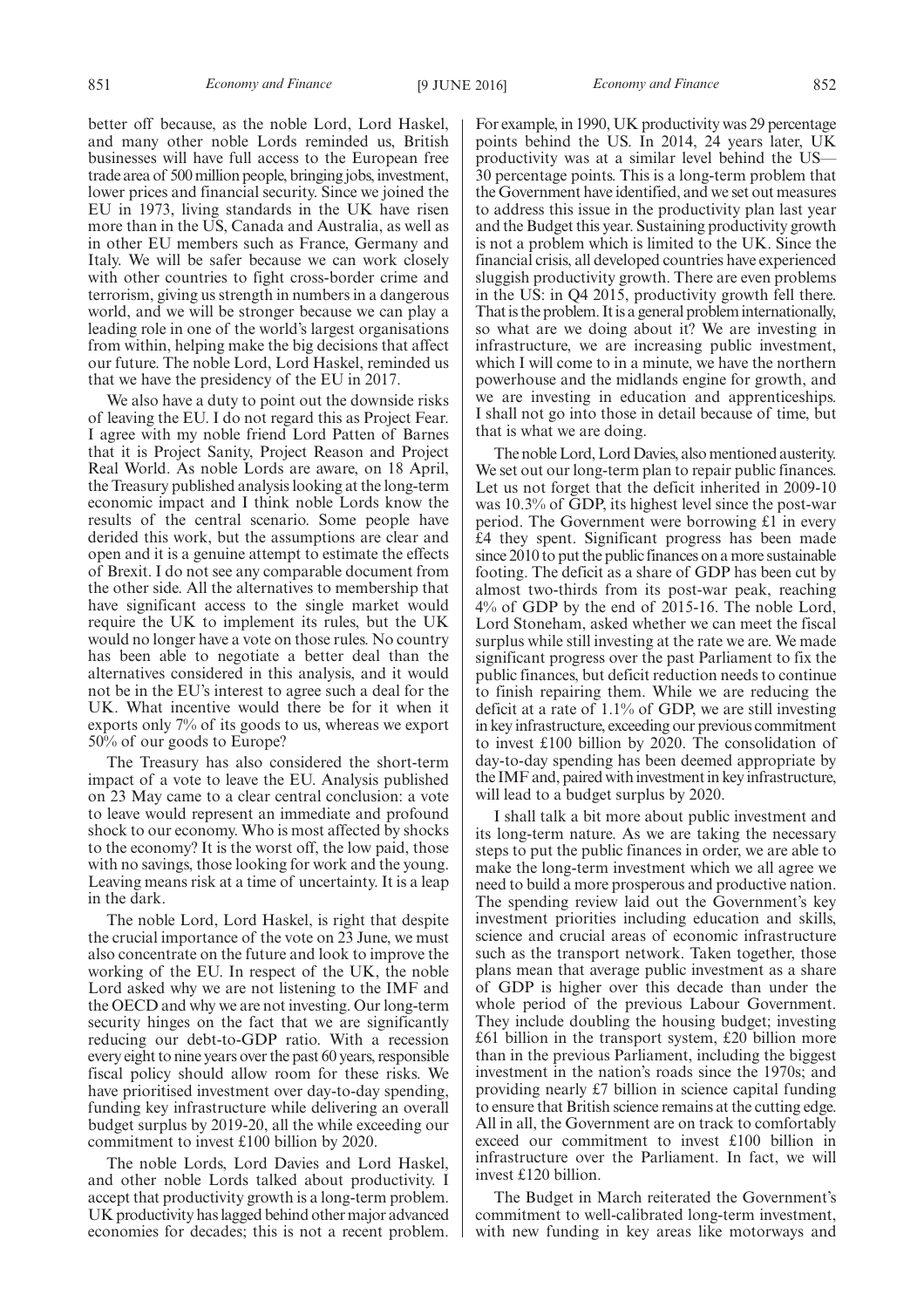# [LORD ASHTON OF HYDE]

flood defences. We have brought forward £1.5 billion of public investment that was planned for later years, to ensure that the public benefit sooner. We gave the green light to Crossrail 2 and High Speed 3 between Leeds and Manchester. We are taking steps to ensure that every pound of investment is targeted to provide maximum returns for the public. That is why we are setting up the National Infrastructure Commission to determine infrastructure priorities and—crucially, as the noble Lord, Lord Davies, mentioned—hold the Government to account for delivery so that it is not just, as he said, a case of vague plans with no delivery attached.

My noble friend Lord Polak asked whether I could confirm that the Government will continue to support young entrepreneurs. Of course we will. That is why we want to invest in education, skills and apprenticeships, which will help small and medium-sized enterprises and entrepreneurs. My noble friend Lord Leigh mentioned other measures to support young entrepreneurs, such as reducing capital gains tax, which are crucial for the development of jobs and the economy.

In moving this debate, the noble Lord, Lord Haskel, asked what the single market will look like when we remain. He said that we need one rule across the digital single market in particular. The Prime Minister's renegotiations, which come into effect only following the vote to remain on 23 June, mean a much more ambitious agenda of economic reform in the EU. That will include the next stage of development of the single market over the next 15 years. These reforms are centred on four priorities: the single market for services, the digital single market, the single energy market and external trade agreements. Further action will be taken to reduce —in the digital market in particular—barriers in cloud computing, payments and postal and parcel deliveries.

My noble friend Lord Suri and the noble Baroness, Lady Armstrong, asked about infrastructure investment and building a more productive economy. I have talked about infrastructure. We think that by prioritising vital capital investment, we have provided long-term funding certainty for key areas where infrastructure is publicly funded. As I mentioned, the £100 billion for infrastructure, which will move up to £120 billion, will include £60 billion for transport up to 2020-21. That is the biggest investment in transport infrastructure in generations, increasing spending by 50% to £61 billion this Parliament. We are committed to building the high-quality infrastructure needed to build and sustain a more productive economy.

I am afraid that in the interests of time I am going to try to duck out of the spat, if you like, between my noble friend Lord O'Neill of Gatley and the noble Viscount, Lord Hanworth, on the complexities of the balance of payments and the balance of trade, mainly because all the answers I would give are exactly what my noble friend would have given. I will draw the matter to his attention, though, and I think that the two economists can deal with this better than we all can today. That may be the coward's way out but I think it is more productive.

In conclusion, we are making strong progress towards fixing our economy, as my noble friend Lord Leigh has outlined so clearly, and I thank him for his supportive remarks. We have more jobs, rising wages, steady growth and an economy on course for a surplus. Because of that, we can spend more on our hospitals, schools, defence and security, infrastructure and skills. We are creating a lower-tax, lower-welfare and higher-wage economy, with 1.3 million taxpayers taken out of income tax in 2010 and over 1 million workers due to benefit from the national living wage. We must continue along this path to deliver the sensible reforms that we need to live within our means and make our economy fit for the future. We will be relentless in our efforts to create the conditions for growth, whether that is supporting businesses, investing in infrastructure or putting money back into the pockets of working people. We will rebalance our economy to ensure that opportunities are spread across the UK. This is an economic plan for the long term that will lay the foundations for a strong, stable and sustainable economy.

# *1.35 pm*

**Lord Haskel (Lab):** I thank all noble Lords for participating in this debate, which I have found fascinating. It is interesting that most of us agreed on the benefits of remaining within the single market. People spoke of the benefits to shop prices and the cost of living; the benefits to science and to the north-east and how important that is; the benefits to our national and economic security; and its importance to financial and capital markets, and to the hospitality industry. Several noble Lords spoke about the turbulence that the referendum is causing and how that could have been avoided, and questioned whether the whole thing was really necessary anyway.

My noble friend Lord Chandos spoke about the obligations of the single market as well as its benefits, and he is quite right. A number of other noble Lords raised other issues. I agree with the noble Lord, Lord Leigh, about small companies. I myself built up a business and know exactly what he is talking about, although I do not agree with his views about small businesses and the single market.

I found the views of the noble Lord, Lord Polak, about Raspberry Pi very interesting. He and the noble Lord, Lord Stoneham, raised the whole question of the importance of technology and technological entrepreneurs, and I agree with them entirely. Have there really been 8 million Raspberry Pis? I am amazed at the number; I thought there were about 2 million or 3 million. I know that the BBC gives out a similar device; in fact, my grandchildren set theirs going using their smartphones.

I thank my noble friend Lord Hanworth for raising the effect of our continually not paying our way, and the uncertainties of the pound for our deficit. He is quite right. The noble Lord, Lord Stoneham, also told us about the importance of paying our way, and I agree with him. I thank my noble friend Lord Davies for his kind words. He is right to raise the whole question of productivity and how it affects us all, particularly our standard of living.

The Minister spoke about cutting the deficit and what our bookkeeping targets were, but we are still waiting for them to be achieved. Of course he did not tell us about the cost of all that—the social cost, the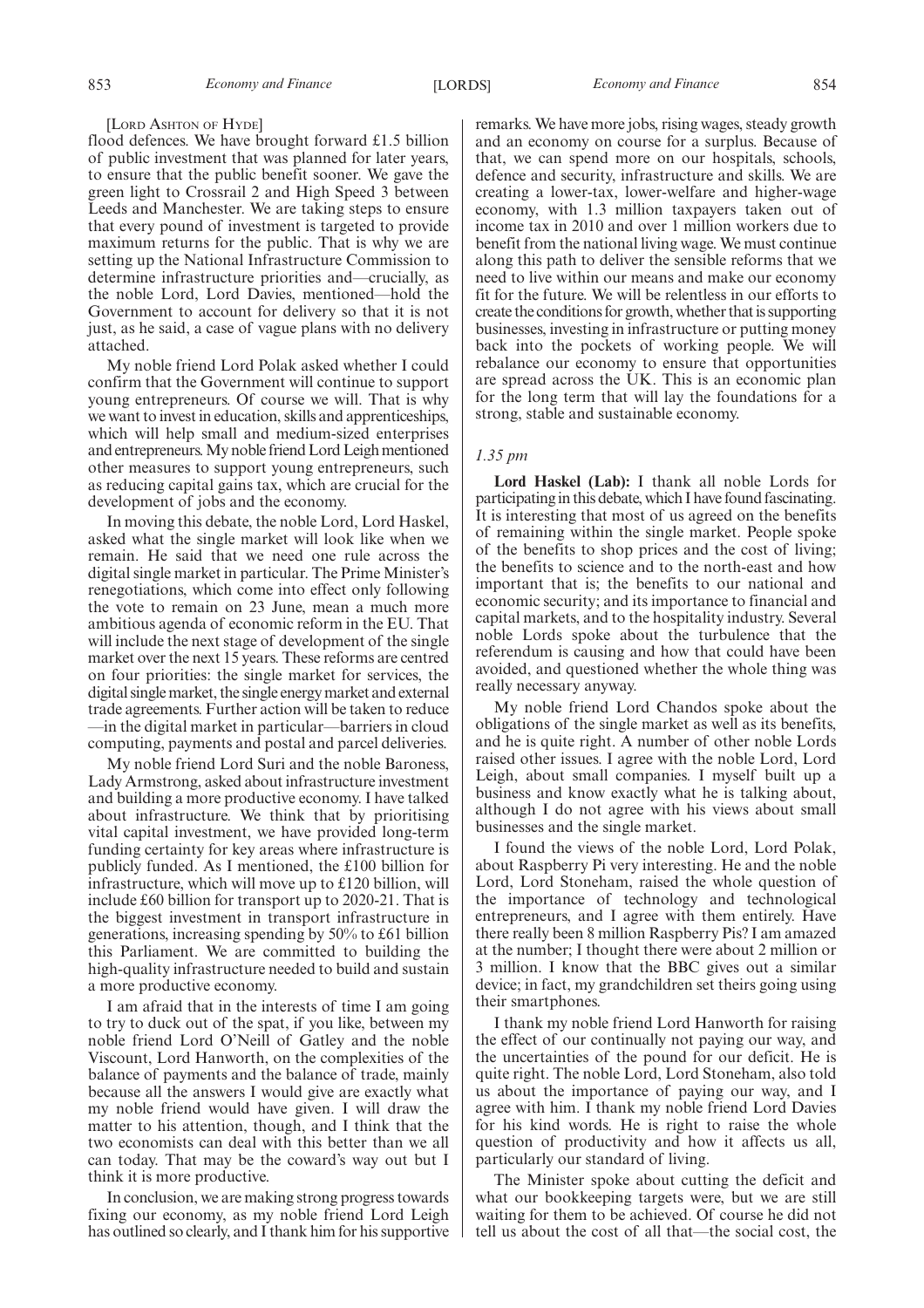cost in inequality and the cost of lost investment at a time when the Government could invest at virtually zero cost. The other point to which I am not sure the Minister really responded was how much it all depends on inward investment. There is of course a great cost to that. The noble Lord, Lord Leigh, said that we ought to invest our money in other countries where we get a better return. I am not sure that that is the only consideration and that we are wise now to depend so much on inward investment. There is a democratic risk there.

Several things have not been mentioned, such as climate change and other risks. Of course, the overuse of antibiotics is a risk to us all. The noble Lord, Lord O'Neill, is doing work on that and I am glad that he is getting on with it.

My time is up, so I thank all noble Lords for speaking. I am most grateful to everybody for their contributions.

*Motion agreed.*

# **Syria: Air Drops** *Statement*

# *1.40 pm*

**The Minister of State, Foreign and Commonwealth Office (Baroness Anelay of St Johns) (Con):** My Lords, with the leave of the House, I will repeat a Statement made in the House of Commons earlier today by my right honourable friend David Lidington.

"The Government's objective remains a political settlement which allows Syria to become a stable, peaceful state with an inclusive Government with whom we can work to tackle Daesh and other extremists. Frankly, it is only when this happens that we will see stability return to the region and the flow of people fleeing Syria and seeking refuge in Europe stop.

To achieve that goal, we need to get political negotiations between the Syrian parties back on track. The International Syria Support Group has made it clear that, in order to create the best environment for talks to succeed, there needs to be both a comprehensive cessation of hostilities, leading to a full ceasefire, and sustained, unfettered access for humanitarian aid.

Talks have now paused because progress on both those tracks has been insufficient. That is why we are pressing hard for an end to the current violations of the cessation of hostilities, the majority of which are down to the Assad regime. It is also why we need to see an improvement in humanitarian access to besieged and hard-to-reach areas inside Syria.

Both those points were agreed by all members of the International Syria Support Group in Munich in February this year. However, in the light of the continuing dire humanitarian picture, at the most recent ISSG meeting in Vienna on 17 May the Foreign Secretary proposed humanitarian air drops by the UN World Food Programme to besieged areas in Syria if access could not be achieved by road by the beginning of June. That deadline has now of course passed. We welcome the arrival of some limited aid in Darayya and Muadhamiya over the last few days, and we note that the Syrian Government have agreed in principle to allow land access by the UN to the majority of areas requested for the month of June. Such progress that we have seen is undoubtedly the result of international pressure, including the possibility of air drops.

We believe it is now crucial that the ISSG holds the Assad regime to account for the delivery of those commitments. UK officials are meeting their ISSG counterparts and UN officials in Geneva today to continue that work, and the UN is pressing the Assad regime to allow air drops if access by road is not permitted.

We remain clear that air drops are a last resort. Land access is more effective, more efficient and safer both for those needing the aid and for those delivering it. The UN has plans in place to begin air drops if they are needed, but it is clear that, in a complex and dangerous environment like Syria, this will not be straightforward.

We will continue to support the UN in its efforts, but if the regime is not willing to allow sufficient land access or air drops to those in such desperate need, the ISSG must consider very carefully what further steps might be taken to deliver the aid that is so desperately needed".

# *1.44 pm*

**Lord Collins of Highbury (Lab):** I thank the noble Baroness for repeating the response to this morning's Urgent Question. I am sure we all agree that the most important thing is to focus our attention on the plight of those 582,000 people—men, women and children—who have been denied access, some since 2012. The conditions in those areas must be absolutely appalling and dreadful—it is difficult to imagine—and it is important that we keep highlighting that.

The noble Baroness said—and I heard the Minister in the other place, the right honourable David Lidington, say—that this afternoon British officials will meet their ISSG counterparts to consider the response of the Assad regime to the UN request for access. There is no doubt that the best outcome is agreed land access. That is the most effective way to get support in there. But what will happen if the Syrian Government refuse permission or impose further unnecessary delays? Will we be able to persuade others that air drops are appropriate as a last resort? And what timeframe are we considering? As each day and each week go past, the conditions in these areas will become intolerable.

I heard the right honourable David Lidington say that Russia and Iran have the power to influence the situation. Apart from the discussions in the ISSG, what efforts are the Government making to put pressure on Russia and Iran to use that influence more appropriately? What can we do about that?

There is no doubt that political progress towards a settlement is made a great deal more difficult while Assad deliberately uses the denial of humanitarian aid as a political and military weapon. I know that the noble Baroness shares my view and I hope she will confirm that there will be no hiding place for individuals who flagrantly breach international humanitarian law.

**Baroness Anelay of St Johns:**My Lords, I shall respond to that last point first. The noble Lord is right: I join him in saying that there should be no impunity for those who breach international humanitarian law.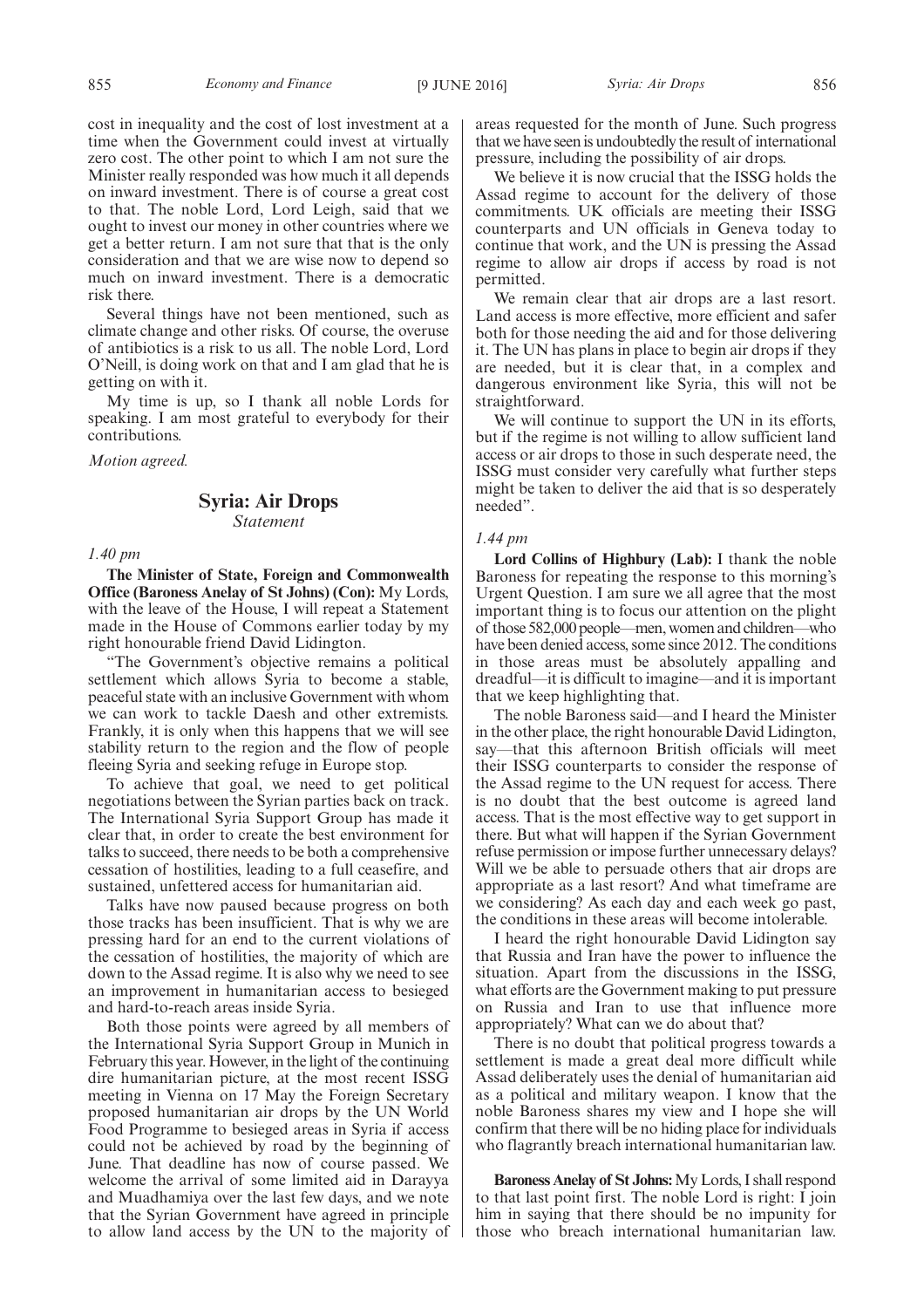#### [BARONESS ANELAY OF S<sup>T</sup> JOHNS]

However, it is a question of how and when one deals with that. He knows that this Government have put their resources where their mouth is and have committed money to enabling very brave people to gather, across Syria, information which we hope can be used in future judicial proceedings to hold to account those guilty of these atrocities.

It is important that we take stock of the United Nations request for land access to the four areas to which the Assad regime has so far refused the UN access. Once we see the result of that, we will know more about the timetable and about what happens next, but clearly, as land access is more secure, particularly for those receiving the aid as well as for those delivering it, that would be the best outcome. We have made it clear that the UN would then have to consider the application to Assad to deliver air drops. How it would do that and the viability of those air drops would be up to the UN to determine. Of course, we have to take into account that both Assad and the Russian Government have air defences in place in Syria, so if they were not to consent, we would enter a very dangerous process.

Therefore, the noble Lord is right to ask about the influence of Russia and Iran. They are both members of the ISSG, and Russia has played a leading part in agreeing to the cessation of hostilities and to humanitarian aid being delivered. Via our work through the ISSG and other organisations such as the UN and the Human Rights Council, we continue to impress on Russia the importance of using its influence to persuade the Assad regime to do what the whole world sees as the only right thing—to allow aid to be delivered to the areas that have been starved and bombed as a political weapon. That is a disgrace.

**Baroness Smith of Newnham (LD):** My Lords, the Minister referred to the importance of the ISSG holding the Assad Government to account. However, she mentioned that Russia is also part of that. How do Her Majesty's Government envisage that we can hold the Assad regime to account? In the shorter term, how can we deliver humanitarian aid if Russia and the regime are not willing to allow drops?

**Baroness Anelay of St Johns:** My Lords, as I outlined a moment ago, the decision-making process has to depend upon the discussions being carried on today, not just with the ISSG but with the UN. It is a matter of what is the safest and most effective way of delivering aid. However, the Assad regime should be under no illusions and neither should Russia. The allies who have united against Daesh are united against the attempt to subvert democracy in Syria as a whole. Therefore, it is important that Assad takes note of the determination of countries that are united in the ISSG, which includes the UK, to deliver humanitarian aid. I pay tribute to the organisations that stand ready to do that.

**Lord Anderson of Swansea (Lab):** My Lords, is there any evidence that Russia will be co-operative in the United Nations Security Council and not block an initiative? Is there any evidence that Russia is acting positively in respect of pressure on the Assad regime?

**Baroness Anelay of St Johns:** The noble Lord raised a very good point and I am not able to give him a very positive answer—I wish that I could. The signs so far from Russia are that it promised to step down some of its military support for the Assad regime, for example, and then did not. There was much brouhaha about President Putin's announcement over a withdrawal but the Russian drawdown of military equipment in Syria, I am advised, has been limited to some fixed-wing aircraft and personnel. The number of attack helicopters able to provide closer combat support to regime troops has increased. If that is the message that Russia is giving to the Assad regime, it is not a message that encourages Assad to do what is right, which is to allow humanitarian aid to all.

**Lord Campbell of Pittenweem (LD):** My Lords, the Minister has been characteristically measured in introducing this subject and in responding to questions. Does she agree that the use of air drops would essentially be a decision borne out of desperation? Must we not also consider the risks involved? First, there is a risk that the material to be delivered could fall into the wrong hands. Secondly, there may be physical risks to the citizens to whom aid is to be delivered if a drop goes awry. Thirdly—the noble Baroness hinted at this a moment ago—this is potentially a very hostile air environment and there could be risks both to aircraft and aircrew. In all the circumstances, may we take it that Her Majesty's Government's attitude at the Security Council will take full account of these risks and will accede to the notion of air drops only if they believe that there is no other possible viable alternative?

**Baroness Anelay of St Johns:** I agree entirely with the way in which the noble Lord has outlined the risks involved in the delivery of humanitarian aid which is so desperately needed. There are areas, for example, in the middle of Damascus that have been besieged and starved for three years. Getting access there, if Assad agreed to it, is a simple matter—he is standing in the way—but the risks internationally are great. Assad is computing those risks too. What we say to him is: the world will not stand idly by and allow you to continue bombing, starving and using chemical weapons against your people. We are six years into the conflict, and it must stop.

**Lord Hannay of Chiswick (CB):** My Lords, does the Minister not recognise that it may be necessary to move matters rather more forcefully at the United Nations and that a resolution authorising air drops and requiring the Assad regime to permit those air drops would compel the Russians to take a position on that, which they can probably avoid doing so long as merely diplomatic channels are being used? If they veto it, they will be vetoing the provision of supplies to starving people, and that will have a cost to them. If they do not veto it, they are supporting the use of air drops, and that has implications for their own military involvement. Would it not be better, fairly soon, to move matters in a more purposeful way in the Security Council?

**Baroness Anelay of St Johns:** The noble Lord, with his experience of being our representative in the United Nations in New York, has hit on one of the options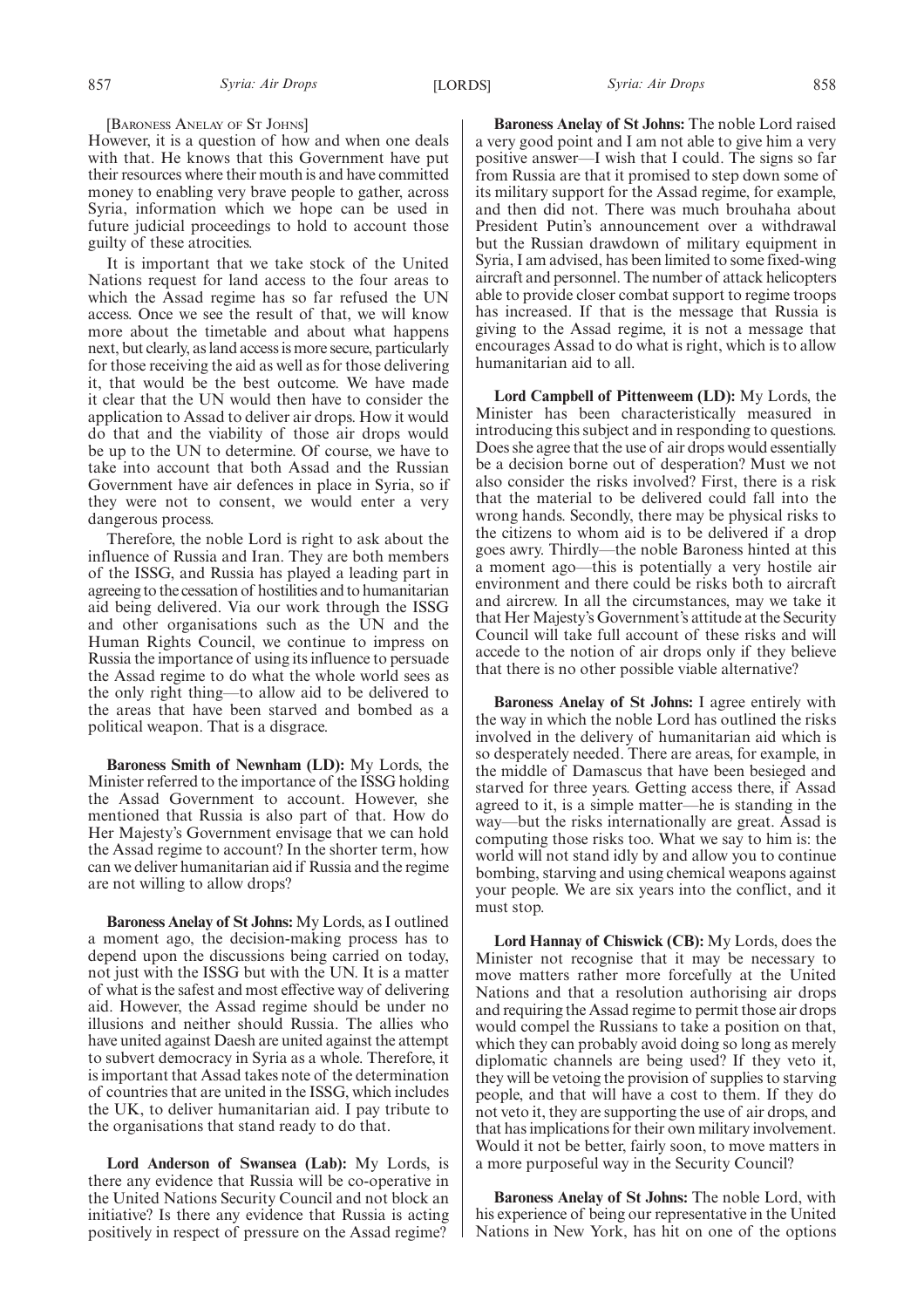that are available. Meetings are going ahead today, and I hope that advances can be made through the ISSG and that Russia will use its undoubted influence over the Assad regime to achieve the right objective. However, clearly all countries will be considering the variety of options available.

# **Government and Parliament**

*Motion to Take Note*

*1.55 pm*

# *Moved by Baroness Smith of Basildon*

That this House takes note of the balance of power between the Government and Parliament; and of the case for Parliament having full details of all legislation that it is asked to consider.

**Baroness Smith of Basildon (Lab):** My Lords, when I was preparing my comments for the Queen's Speech, I found myself reflecting on the past Session as much as thinking about the next. When we debated the Queen's Speech, it became very clear that there were different interpretations of one particular highly significant sentence:

"My Ministers will uphold the sovereignty of Parliament and the primacy of the House of Commons".

In two excellent contributions in the debate that followed, the noble Lord, Lord Butler of Brockwell, considered that that might have been a cryptic reference to the Strathclyde review, and the noble Lord, Lord Lisvane, referred to it as a shot across the bows of your Lordships' House.

I try to take a more generous view. Surely, what we had here was a Government making it clear that Parliament, not the Executive, is sovereign, and that the House of Commons has primacy over your Lordships' House—something about which I am not aware that there was ever any doubt. So it is easy to agree with both those statements, and I warmly welcome them.

But I suspect that the concerns of the noble Lords, Lord Lisvane and Lord Butler, were not misplaced. Clearly, this Government have not welcomed challenge from your Lordships' House. In some ways, that is understandable, because this is the first Conservative Government in history not to have had an automatic majority in your Lordships' House. It is worth noting at this point that no Labour Government have ever had a majority in your Lordships' House, so we understand that this is frustrating and we understand the challenges. Perhaps, as we reflect on the past Session, we should recognise that we are all adjusting to that new and very different situation. We now have an opportunity to reflect on our role, our work and how we manage our current circumstances.

There are two easy and unsatisfactory ways of addressing this. The first is for the Opposition to always vote against the Government, come what may. I have already shown that on this side of the House, as the Official Opposition, we do not think that that is responsible or productive, or in keeping with the conventions of your Lordships' House. The other easy and unsatisfactory way is for the Government to continue to appoint more government Peers to an ever-growing House. Likewise, that is not a measure that we consider responsible, productive or in keeping with the conventions of your Lordships' House. We are a responsible, challenging Opposition, fulfilling our constitutional role.

I want to place on record that we welcome those Ministers who have engaged constructively, who have been prepared to take on board suggested amendments and who have offered concessions. That is good government and it makes for good legislation. We also welcome the way in which the House as a whole has wanted to consider the detail of difficult legislation. Noble Lords will recall that we proposed a Select Committee to examine the most controversial clauses of the Trade Union Bill and assist in consideration of the detail. That committee ran parallel to the Bill and did not delay our normal proceedings. That was a sensible, pragmatic approach. Even noble Lords who were initially uncertain about the process now consider that that was a helpful and productive way forward.

Even on the votes on the tax credits SIs, the amendment from my noble friend Lady Hollis provided the Government with the time and space to reconsider their position—which they did, and for which this House was very appreciative.

I also want to take a deeper look at how we consider legislation coherently and constructively. That is the purpose of our Motion today. In the previous Session, we received a number of Bills that were, quite frankly, half-baked. They had inadequate detail and insufficient financial information, and far too much was left to regulation. We saw this in the Childcare Bill, the Cities and Devolution Bill and the Energy Bill, and there were a number of others. On the Trade Union Bill, we did not even have the impact assessment until after Second Reading, by which time the Bill had completed all its stages in the House of Commons. As for the Housing and Planning Bill, as the noble and learned Lord, Lord Judge, said in the debate on the Queen's Speech:

"I listened as a Bill was debated that consisted of a whole series of almost blank pages. Metaphorically speaking, there was nothing to be debated".—[*Official Report*, 24/5/16; col. 315.]

The Select Committee on the Constitution has noted a trend whereby, to quote from its report,

"delegated legislation has increasingly been used to address issues of policy and principle, rather than to manage administrative and technical changes".

Similar concerns were identified by the Delegated Powers Committee.

In the first term of a Government, it is understandable, even if it is not acceptable, that some legislation that is brought forward is not fully formed, but the trend towards not providing adequate details for Bills is continuing into this Session of Parliament. In both the Children and Social Work Bill and the Bus Services Bill, there are more provisions for the Secretary of State to use regulations than there are clauses in the Bill, including on issues that should be considered matters of significant policy. My noble friend and former Leader of the House Lord Richard summed it up in the debate on the Queen's Speech when he said:

"If the Government continue to produce skeleton Bills, they should not be too surprised about the vigour with which this House then approaches the regulations made under them".—[*Official Report*, 24/5/16; col. 310.]

Another example of this increasing trend to policymaking by regulation was in the votes on tax credits. The view that this policy change should be more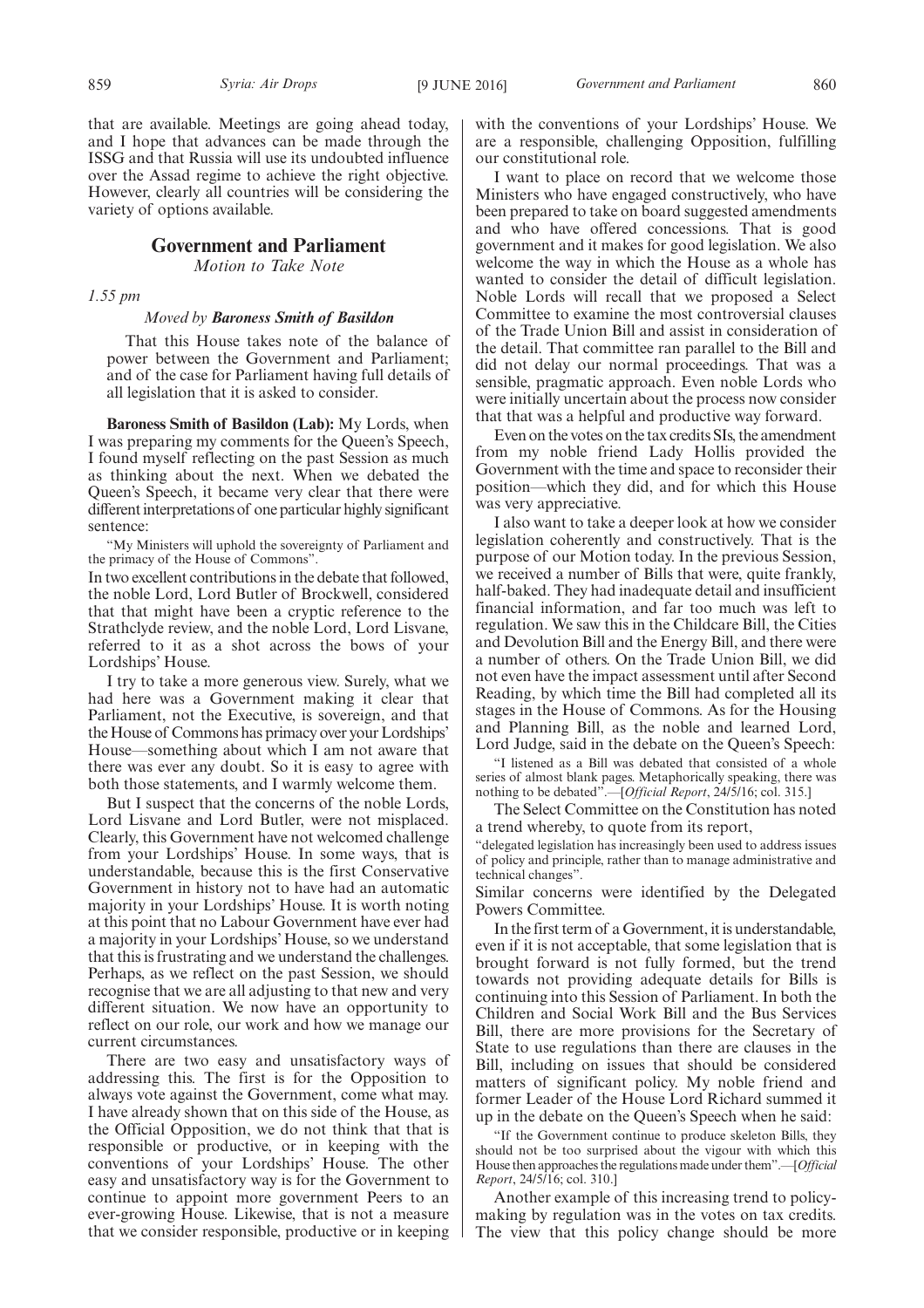[BARONESS SMITH OF BASILDON]

appropriately tabled as primary legislation was widespread across Parliament. It was that debate that led to the review and report of the noble Lord, Lord Strathclyde, which has recommended curtailing the powers of your Lordships' House—yet all three committees of this House and the Commons committee that considered his report were chaired by members of the government party, were all critical and all declined to support the noble Lord's recommendations.

Perhaps the Government's position to seek to restrict even the limited scrutiny we have of SIs is better understood if a report in the *Financial Times* about greater government use of SIs is accurate. Written by two highly respected journalists, it quotes one political aide as saying:

"We are being told to use statutory instruments wherever possible to get legislation through".

It also quoted an unnamed senior Tory as saying:

"'The House of Lords has to tread carefully … If they don't accept this proposal, we could stop them having any say at all on secondary legislation. That's a big bazooka'".

I do not know who uses that kind of language. Why would a Government seek to increase the use of SIs? Would it be to evade deeper scrutiny, or is it because policy is still being developed, so proposals are light in detail? Or is it that non-amendable regulations are easier to get through both Houses?

The Leader of the House has said that the Government need certainty in getting their legislation through. I have to say to her that certainty in politics is a luxury. Rather than examining how to curtail scrutiny to provide such certainty, perhaps a better way forward would be to ensure that legislation introduced in your Lordships' House was fit for purpose in the first place. It should be well drafted, with adequate detail from informed debate and decisions.

No Government should be able to claim that they are right all the time, every time. This House is part of the checks and balances of our political system. We have a constitutional role to fulfil to undertake that remit. I hope that Ministers will have recognised from our deliberations on legislation in the past Session that the frustrations of this House are not just about policy; they are often about lack of detail, lack of information, the quality of drafting and Ministers being unable to provide comprehensive, detailed answers on policy matters. The role of this House is important in the process of good scrutiny and challenge, but we need the tools to do the job properly.

I greatly welcome the Leader's recognition during the debate on the Queen's Speech. She said:

"Every Minister will agree that their Bill is better for the scrutiny it receives here".—[*Official Report*, 18/5/15; col. 24.]

Responsible opposition requires responsible government, and responsible government means that details of what is being debated—that is, impact assessments, financial reports and relevant information—should be available when Bills are considered, even if that detail will be voted on only when we see the regulations further down the line.

So we have given some thought to what might be a sensible and productive way forward. It would be inappropriate to accept the proposals of the noble Lord, Lord Strathclyde, to limit your Lordships' ability to consider secondary legislation at a time when statutory instruments are growing in number and significance. A preferred way forward would be a more considered, less partisan and less defensive approach to how we as a House can best support good legislation. A number of suggestions have already been referred to and commented on by our committees that reported on Strathclyde and by noble Lords who have considered this issue.

I want to highlight three of them. The first is Ministers abiding by Cabinet Office guidance on legislation—and that includes the availability of full impact assessments prior to Second Reading debates. Secondly, we should ensure that draft regulations should in most cases be available prior to Committee and always prior to Report. Thirdly, would it not be helpful to have an assessment of the quality of draft regulations and legislation? The noble Lord, Lord Haskel, made a thoughtful and useful speech recently on the use of technology to improve drafting, which I am pleased received a very positive response from the Minister.

The Secondary Legislation Scrutiny Committee has also considered how we might improve scrutiny. After receiving evidence, it said:

"We recommend that further work should be undertaken by some appropriate form of collaborative group to consider what procedural changes in both Houses could be introduced to make parliamentary scrutiny more effective".

Obviously, we have no locus for the other place and I am not putting forward a formal proposal today, but we as a House should consider whether a Select Committee—either a new committee or one that is currently established—could examine not just how we deal with legislation but what information this House should reasonably expect from the Government to be able to fulfil its responsibilities effectively. They are two sides of the same coin.

Having reflected on the past Session, we now have an opportunity. We can bring a new rigour and focus to our deliberations. I think that we as a House can devise a more robust, intelligent approach to how we manage our business and remove the frustrations of seeking information that should be, but is not, available which often extends the debate on the issue of process rather than on the policy that we want to debate. It would also assist Ministers—who, as we have seen, all too often struggle to provide the detail that we need thereby delivering better legislation.

I think that these proposals are worthy of further consideration. Setting up a committee of your Lordships' House to look at this specific point should be further considered. I urge the Leader of the House to respond positively to these suggestions today. I beg to move.

#### *2.09 pm*

**Baroness Smith of Newnham (LD):** My Lords, I thank the noble Baroness, Lady Smith of Basildon, for bringing forward this Motion for debate and I welcome many of the comments she made. I intend to focus my remarks on the balance of power between the Executive and the legislature and between your Lordships' House and the other place, leaving the more detailed discussion of statutory instruments to those with rather more experience in your Lordships' House than I yet have.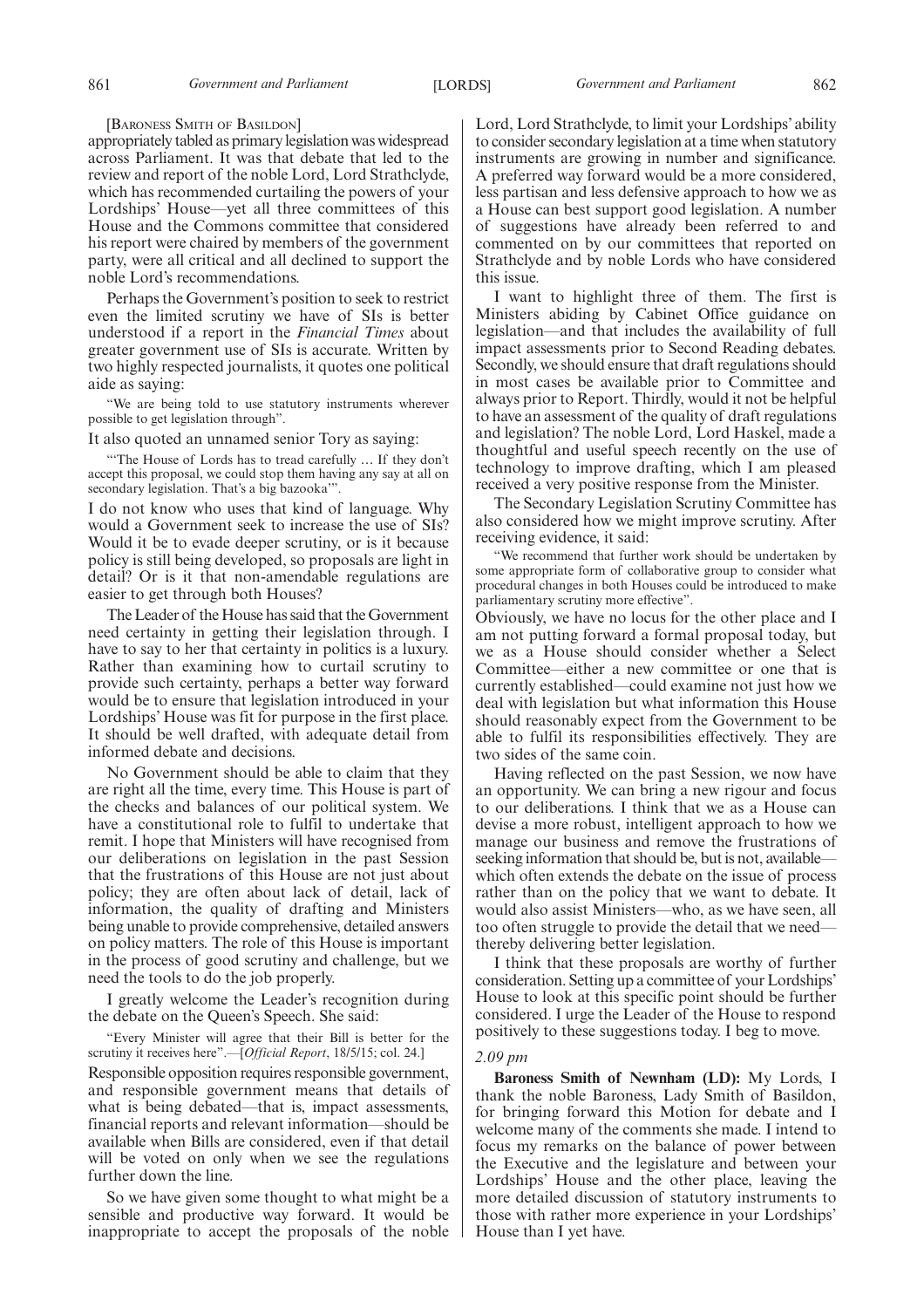As the noble Baroness, Lady Smith, has already noted, one issue is uncontested—the primacy of the elected Chamber. We all agree on that. It is the basis on which the Salisbury convention rests and the reason why your Lordships normally hold back on matters that were clear manifesto commitments of the governing party, even if we on these Benches have not formally subscribed to the Salisbury convention. This inevitably leads to a degree of executive dominance in a way that does not occur in the US, where the separation of powers is strictly observed, or in many European countries, where coalition Governments, consensus Governments and minority Governments often render legislatures relatively more powerful than in the United Kingdom. Coupled with the large payroll vote in the United Kingdom, there is a tendency to executive dominance, for the Government to lead the process of legislation. Parliament sometimes appears to be silent.

In its excellent briefing on the Salisbury doctrine, however, the House of Lords Library reminds us that the doctrine argued that,

"the will of the people and the views expressed by the House of Commons did not necessarily coincide, and that in consequence, the House of Lords had an obligation to reject, and hence refer back to the electorate, particularly contentious Bills, usually involving a revision of the constitutional settlement, which had been passed by the Commons".

But what of those rare occasions, which seem to be becoming increasingly familiar, of national referendums? The Conservative Party's manifesto pledge was clear in its intent that there should be reform, renegotiation and then a referendum on whether or not the United Kingdom should remain a member of the European Union. Hence, Members of your Lordships' House worked in the spirit of the convention, with due care and attention, to pass the European Union Referendum Act 2015 expeditiously, even if some aspects have not worked out as we intended. I will not refer further at this stage to the Electoral Commission.

The decision to hold a referendum was intended to allow the people of the United Kingdom to decide a contentious issue that divides political parties. It goes to the core of democracy and offers one person, one vote. Can the Leader of the House confirm that in cases where the Government and Parliament have, in their wisdom, offered a referendum, the results of that referendum must stand whether or not Members of Parliament—elected or otherwise; of the other place or your Lordships' House—like them? As the noble Baroness, Lady Smith of Basildon, noted earlier, certainty in politics is a luxury. We on these Benches want a vote to remain, but we are also clear that the views of the citizens must be respected whatever the outcome in two weeks'time. Neither the Government nor Parliament should seek to circumvent the will of the people on this matter. Does the Leader of the House agree?

I turn to cases where manifestos are perhaps silent. Proposals came forward in the last Parliament that were not in any party's manifesto. A case in point was the legislation introduced by my noble friend Lady Featherstone, which was given considerable support in your Lordships' House by the noble Baroness, Lady Stowell, in a previous capacity. What arrangements could or should be in place for such initiatives coming forward from the Executive in the absence of any manifesto pledges? Are the current arrangements fit for purpose? Perhaps they are.

Conversely, and more significantly, what provisions do we have and envisage for cases where there is a strong voice from Parliament—usually in both Chambers —that legislation is needed or may need to change but the Government do not agree with that position? In particular, I am thinking of the case in the last Session relating to genocide, particularly the genocide in Syria of the Yazidis and Christian Syrians. The other place voted unanimously for a resolution on genocide but, so far, there has not been a clear response from the Government to that resolution. This issue is the subject of a Private Member's Bill which is to be brought forward by the noble Lord, Lord Alton of Liverpool, next Monday. The Bill reflects, in part, a concern that the United Kingdom is failing in its duties under the 1948 Convention on the Prevention of Genocide. This is not a manifesto commitment of any political party but it reflects the views of Members across all parties in both Chambers.

Will the Leader of the House comment not on the merits of that specific Bill but on the general principle of how the Government might respond in a timely and measured fashion to initiatives—not necessarily brought forward in Private Members' Bills but in cases such as the resolution in the last Session—where there is clearly a strong will particularly in the elected Chamber and also in your Lordships' House? Is there a way that the Government can listen and respond to widely held positions in order to re-empower Parliament and rebalance Executive/parliamentary relations?

# *2.15 pm*

**Lord Strathclyde (Con):** My Lords, this is an excellent Motion to debate and I am delighted that the noble Baroness has brought it forward. It is also an excellent time to have the debate. A year on into a Conservative Government and a new Parliament, with four years to go, it is an opportunity for us to consider and reflect on how Parliament and the Executive operate and on the quality of legislation. In raising these important issues, the Leader of the Opposition has fulfilled her constitutional duty. During the course of her speech, I could not help thinking how much I agreed with her and how I could have made a similar speech from where she is sitting and from where my noble friend the Leader of the House is sitting, too, because these are universal ideals.

I do not detect a concerted or co-ordinated attempt by this Government to circumvent scrutiny by either House of Parliament and there is no evidence to say that there is. However, we should take seriously the natural instincts of all Governments to make their lives a little easier. You do not have to look back far in history to know that the Government of Tony Blair and Gordon Brown, under the guise of modernisation, brought in deferred Divisions, sofa government to avoid Cabinet government, and guillotines as a matter of course. This was all in order to make the life of the Government a little easier.

Of course we should have more thought-through policy before it comes to Parliament and we should demand better drafted and more understandable Bills.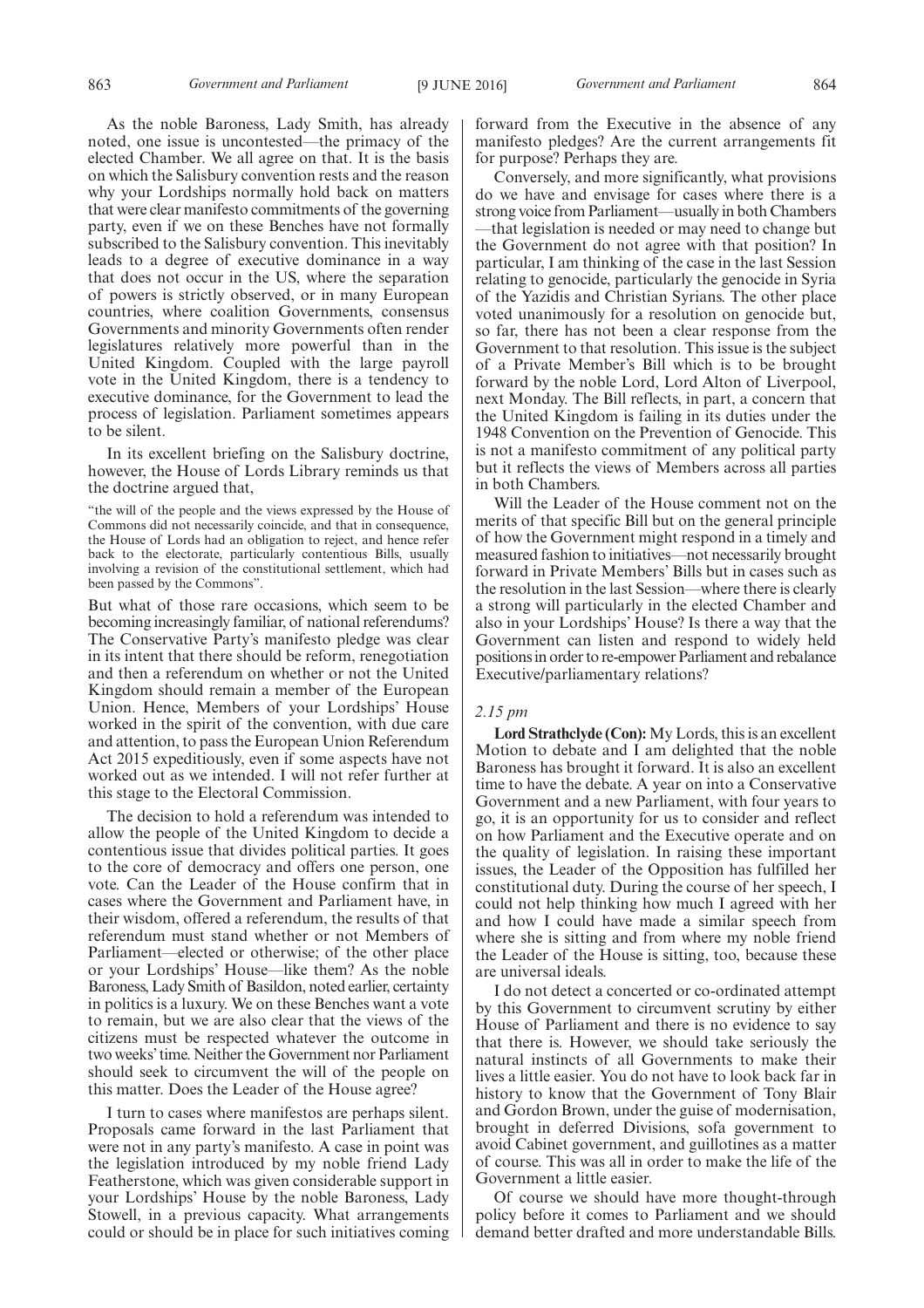#### [LORD STRATHCLYDE]

I have still not got to the bottom of why Bills drafted today are so much more complicated than they were 20 or 30 years ago.

Of course Governments can ask for—and should be given—order-making powers for all the reasons that we understand, but they should be clearly expressed and, where possible, published in draft. I would be in favour, if one were proposed, of a committee to look at the drafting of legislation and perhaps take evidence from the First Parliamentary Counsel on the department in question's resources, its drafting guidelines and so on. I hope the Government would support that.

The noble Baroness raised the issue of what happened towards the end of the last Session of Parliament. At one point, with a few weeks to go, it looked as if we were heading for a great legislative car crash. However, the reverse happened—there was wisdom. This not only requires sensible Ministers but a sensible Opposition to reach a compromise. If, however, we have to agree to disagree, we should do so and not push it any further. That is a proper constitutional role for the House of Lords which is well understood. Yet, in the last Session of Parliament the Government were defeated in more than half the votes—53%—in this House. That just sounds like too many, and I hope the noble Baroness will take her Chief Whip and Deputy Chief Whip to one side and suggest to them that that was overkill. With that sort of record it is hardly surprising that, as the noble Baroness asserts, my right honourable friend the Prime Minister is thinking of stacking our Benches with more Conservative Peers. I suggest that they focus a little more on their votes rather than the broad-brush approach which they have tried so far.

**Lord Richard (Lab):** I thank the noble Lord for giving way. He will remember from the position he then held and I remember from the position I then held that during the whole of the period of the Labour Government from 1997 onwards, not only did we never have a majority in this House, but for most of that time we were not even the largest single party here; his party was. The voting records of those Parliaments show that the average number of defeats of Labour Governments was somewhere between 40% and 50%, which is not very different from what he is complaining about now. I did not hear him complaining about the position then.

**Lord Strathclyde:** My Lords, I am sorry that the noble Lord made that last point because when he looks back at the figures, I think he will find that the average during that period when we were in opposition was around a third. No doubt the noble Baroness the Leader of the House will be able to put me right if I am wrong on that.

The other argument that is made by many is that we have been faced with a tsunami of secondary legislation, and yet the figures which have just been published demonstrate that in the last Session of Parliament we had the fewest statutory instruments since the 1996-97 Session. Last October I was invited to conduct a review. Some thought that I was reforming the whole of the House of Lords—I hasten to add that I was not. Some thought that I was recasting all secondary legislation, but I was not. I was dealing with a small point about how we agree statutory instruments in this House, and seeing if there is a better way. Since then there have been four parliamentary committees, three in this House and one in another place, all pretty much castigating my humble suggestion but none of them coming up with an alternative. That said to me that they had misunderstood the fundamental problem we face in how to agree statutory instruments in this House, and that they had misunderstood the uncertainty of the status quo.

As practically every child knows, the House of Lords is here to revise and to scrutinise, but it does not block legislation. If it does, there are the Parliament Acts which give the House of Commons the power to overrule this House. This does not apply to statutory instruments. Why not? The first question is this: should we retain our veto? I answered no.

As far back as 1968, my noble friend Lord Carrington asserted that we should not defeat statutory instruments. In his royal commission my noble friend Lord Wakeham built on that theme, and again, I believe that he did so by giving us a little more flesh on the bones of my Motion. What I took into account were those who said that the regret Motions we now have are not enough. Far from clipping the wings of the House of Lords, my suggestion was for a new power and a new ability for this House to demand that a Minister in the House of Commons come to the Dispatch Box, explain why the House of Lords is wrong, and if the House of Commons then reaffirms the original order, we should step back. I still think that that is the right way forward.

I hope the Government will respond shortly not just to my report but to the others. There may be room for an agreement with the Leader of the Opposition, but if there cannot be an agreement, I can see that in order to clarify the situation, there will have to be legislation. I am sure that I am not alone in regretting that.

# *2.23 pm*

**Lord Cunningham of Felling (Lab):** My Lords, I would normally begin by saying that it is a pleasure to follow the noble Lord, Lord Strathclyde, but I have to say that I fundamentally disagree with almost everything he said. On the other hand I warmly commend the speech of my noble friend from the Dispatch Box on this side of the House and strongly support the recommendations that she has put forward.

An effective and robust balance of power between Government and Parliament lies at the heart of good governance. It also lies at the heart of good democratic scrutiny and control of the Executive. It cannot be acceptable in those circumstances that any Government can arbitrarily decide to change the existing balance of powers or the conventions of Parliament because of a voting defeat resulting from the legitimate use of parliamentary power. Nor is it correct for the Government to assert, as they have done, that a defeat of a statutory instrument by this House is a challenge to the primacy of the House of Commons. Nothing could be further from the truth. The House of Commons does not refer statutory instruments to this House; that is done by the Government. The Government invite both Houses to express an opinion at the same time.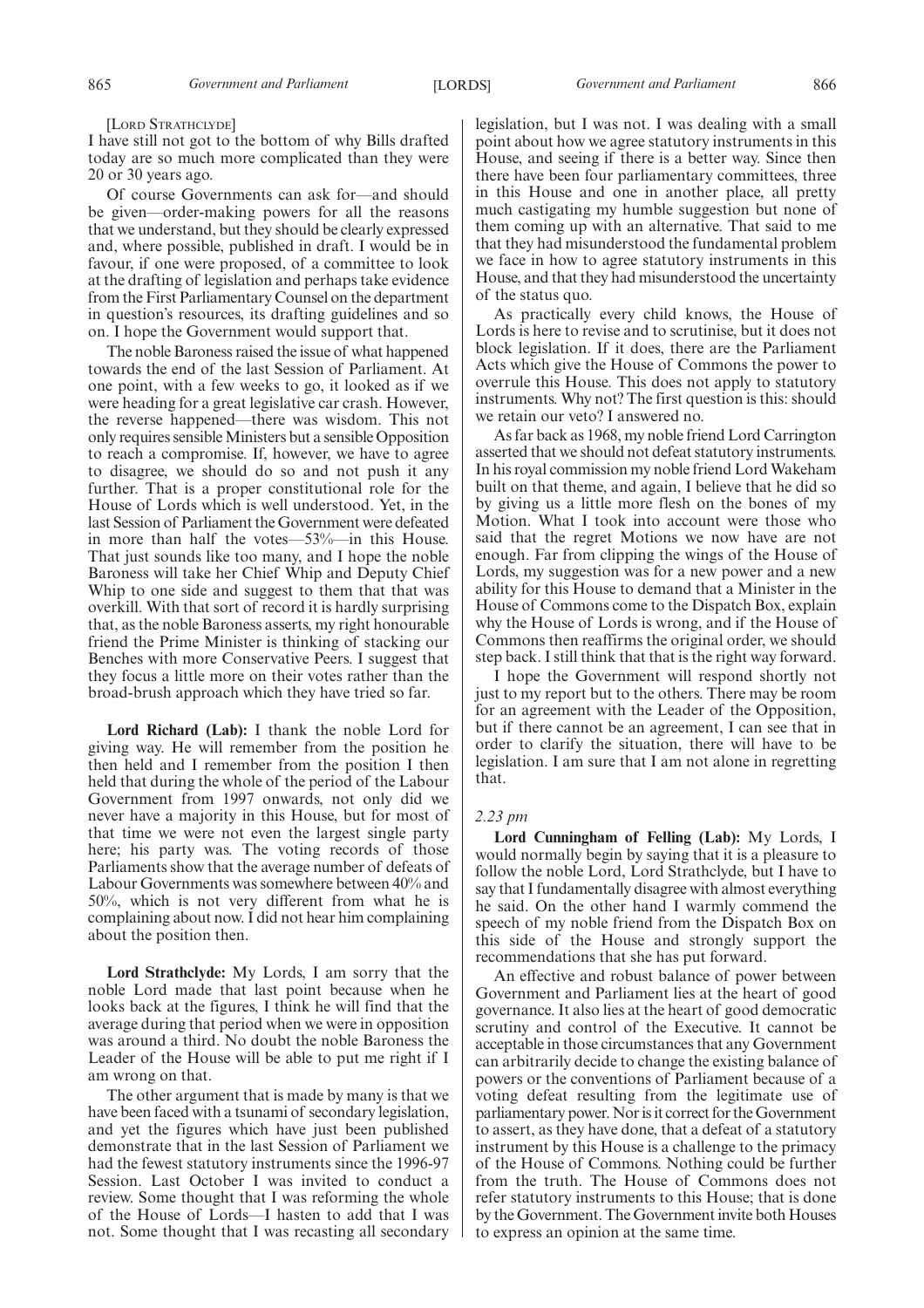As the Joint Committee report on the conventions of the United Kingdom Parliament makes clear, the primacy of the House of Commons is unanimously accepted not just by the committee but by the unanimous endorsement of that report by this House and the other place. The reality is that four Select Committees, which the noble Lord has just referred to—three of your Lordships' House and one in the other place comprehensively rejected his proposals. The House of Commons Public Administration and Constitutional Affairs Committee stated in its report:

"The Government should not produce legislative proposals aimed at implementing the Strathclyde Review's recommendations. Such legislation would be an overreaction and entirely disproportionate to the House of Lords' legitimate exercise of a power that even Lord Strathclyde has admitted is rarely used. The Government's time would be better spent in rethinking the way it relies on secondary legislation for implementing its policy objectives and in building better relations with the other groupings in the House of Lords".

There is not much sign in that statement that the House of Commons feels that its primacy is being challenged by this place.

All four committees mention the overuse, or perhaps I should say the abuse, of secondary legislation by this and earlier Governments to make changes in policy, which is not what statutory instruments were originally intended to do. To be fair, the noble Lord, Lord Strathclyde, mentioned this in his own report. The recent report by Mr Daniel Greenberg, entitled*Dangerous Trends in Modern Legislation*, for the Centre for Policy Studies, also highlights very succinctly the problems of the overuse of secondary legislation. Like my noble friend's opening speech, that is a good starting point for the urgently needed discussion in your Lordships' House. We should take the initiative and get on with it. There is no point leaving the procedures of this House and the way it conducts its affairs simply to the Executive. We should not delay. Equally, I strongly believe that we should not delay on reforming other aspects of the work of this House.

Let us face it, this impasse began with a misjudgment by the Chancellor of the Exchequer in trying to use a statutory instrument to make fundamental changes in policy. That is where the problem began. It did not begin in your Lordships' House, it began in the Executive and the Government, and it was an error from which they are still trying to recover. I remind noble Lords opposite of Healey's first law of politics: when you are in a hole, the best thing to do is stop digging.

I have seen no evidence to suggest that it is necessary or would be appropriate for this House to make some kind of concession in the face of these government errors. Why should this House agree voluntarily to reduce its very minimal powers, which we all agree are used only exceptionally? It would be going in the wrong direction entirely. I have even heard it suggested—indeed, it was suggested by a member of the Government to one of the Select Committee hearings—that we should agree that this power should remain but should be used only once in a Parliament. Who would make that decision? That would mean that the Government were home free for the rest of the Parliament. They could do what they liked with statutory instruments and this House could do nothing about it. It is a preposterous, ridiculous proposal, and I hope that no one will give it any credibility.

The reality is that we in our own House should challenge this problem head on: the problem of the overuse and the inadequate scrutiny of secondary legislation. After all, most of the scrutiny takes place in this House, so we should be in charge of reforming it.

# *2.30 pm*

**Lord Butler of Brockwell (CB):** My Lords, at the start of her speech, the noble Baroness, the Leader of the Opposition, was kind enough to make some complimentary remarks about what I said in the Queen's Speech debate. I want to return that compliment. I very much welcomed the constructive tone of her speech today. I must say that I was a little surprised to hear the noble Lord, Lord Cunningham, say that he agreed with every word that the Leader of the Opposition said, but fundamentally disagreed with the noble Lord, Lord Strathclyde, because, for a major part of their speeches, they were both saying the same thing.

When the Leader of the Opposition put down this Motion for debate, I assumed that this would be a further debate on Strathclyde, so I went to the Printed Paper Office and drew out yet again the noble Lord's report and the reports of the three Lords Select Committees to find that yet another report had appeared—this time from the Public Administration Committee in another place. I reflected that this issue seems to be prolific in producing Select Committee reports. The only thing that it has not produced so far is a response from the Government.

Today—and I welcome this—the speech of the Leader of the Opposition went wider. She referred not only to Strathclyde and statutory instruments but to the unsatisfactory nature generally of legislation which the Executive present to Parliament. I welcome that because, although secondary legislation is an important part of what is wrong with our legislative procedures, it is not the only aspect. As somebody who spent my career in the Executive, I respectfully agree with the noble Lord, Lord Strathclyde, that what is at the root of this is not any conspiracy to simplify the legislation coming to Parliament but the desire of the Executive to make themselves an easier life. That has been going on for some 250 years. It lies at the root of the development of the party system, the whipping system, it continues to go on and it results in Bills of the sort we see now. The shelves of the Libraries since I migrated from being a bureaucrat to a law-maker are groaning with the reports of committees on which I served, which sought to draw attention to the ill results of our country's unsatisfactory law-making. As has been said, Bills are ill thought out, inadequately prepared, insufficiently consulted on and hugely added to by the Executive during their passage and finally often replaced before they are brought into operation. The noble and learned Lord, Lord Judge, who I am delighted to see is taking part in this debate, in a devastating lecture, drew attention to how appalled he has been in migrating from being a judge to a law-maker by the widespread and growing preponderance of Henry VIII clauses and secondary legislation, introducing policy changes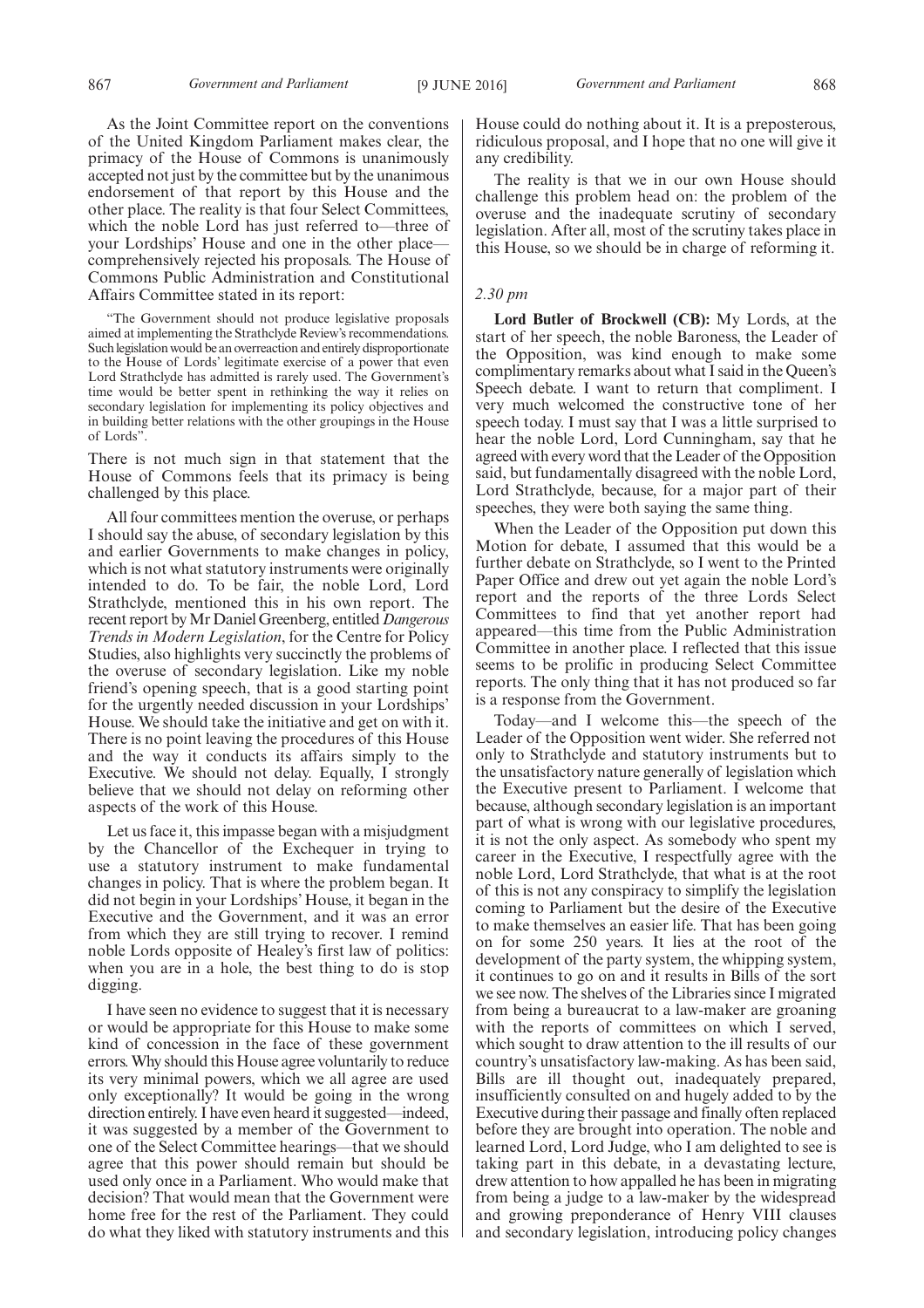[LORD BUTLER OF BROCKWELL]

which should have been in the original Bill. On that I agree with the noble Lord, Lord Cunningham.

One of the committees of which I was a Member—the Leader's Group on the House of Lords procedure in 201l, set up by the noble Lord, Lord Strathclyde recommended that the House should establish a legislative standards committee to deal with precisely the deficiencies in legislation presented to the House which have been referred to and to answer these questions. Has the policy underlying the Bill been properly explained? Has there been consultation to establish whether the proposals are practicable? Is there enough detail to enable Parliament to scrutinise it properly?

The proposal of that Leader's Group, on which representatives from all sides of the House served, was that, like the Delegated Powers and Regulatory Reform Committee, this new committee would consider those factual questions between introduction and Second Reading—not policy questions but the state of preparation of the Bill—and it should report to the House whether a Bill and its surrounding information were in a fit state for parliamentary scrutiny. The clerks to the House recommended that such a procedure was entirely practicable but your Lordships will be unsurprised to hear that this was yet another proposal on which the Government did not support action. Now the time may well be to return to it.

In the Queen's Speech debate, I said that Parliament's scrutiny of statutory instruments needed consideration by the Commons as well as by the Lords. Prompt upon its cue comes a report from the Commons Public Administration Committee which reaches similar conclusions. That committee concludes that instead of producing legislative proposals,

"aimed at implementing … Strathclyde … the Government's time would be better spent in rethinking the way it relies on secondary legislation for implementing its policy objectives".

I would add that if the Government do not do so, as has been said, fatal resolutions in this House—so rarely used over the last 60 years—are likely to become more frequent.

The Leader of the Opposition has proposed that we look at this whole question of parliamentary law-making. Why should we not do so? Committee after committee has said that there is a problem to be solved. The Government have an interest in avoiding fatal defeats on statutory instruments in the House of Lords. The Opposition have an interest in securing a procedure which they can legitimately use to defeat or amend statutory instruments in the House of Lords, while respecting the ultimate primacy of the House of Commons. I agree that in this respect the noble Lord, Lord Strathclyde's proposals have been misunderstood and misinterpreted. He is not proposing that the House of Lords' powers in relation to statutory instruments should be curbed. What he is proposing is to substitute a procedure which the House of Lords rarely dares to use for one that it could use much more frequently to cause the Government to reconsider or amend statutory instruments in a proper way.

I hope that in replying to this debate, the Leader will respond constructively to the Leader of the Opposition's proposal. But let not the best be the enemy of the good. We also need to solve our problem over statutory instruments. We do not want yet another report about which nobody does anything.

# *2.38 pm*

**Baroness Hollis of Heigham (Lab):** My Lords, first, my apologies for these glasses; my proper ones are somewhere in the Adriatic sea.

We, Lords and Commons alike, are increasingly failing the public. The Commons, of course, determines legislation but in the light of Lords scrutiny—with our delegated powers and scrutiny committees, and the time we spend debating SIs—we are better placed to do so.

The reason for our failure to the public can be described in two words: skeleton Bills. A skeleton Bill endows the Secretary of State with whatever powers he deems necessary, to do whatever he deems necessary, whenever he deems it necessary to do so. Bills, therefore, are future-proofed for any future Secretary of State in a future contingency to take any further future action without any further proper parliamentary scrutiny.

To take the recent skeleton Housing and Planning Bill, we floundered our way through it. When we probed to find out some detail about how many, how much—central issues one might think—the Minister could not say. She would say, "That will be in regs". What would those regs contain? She would reply, "We don't yet know". Why not? She would say, "Because they are out to consultation". When did that consultation start? We would be told, "Recently". When will we get its findings? The reply: "Later, after the Bill becomes law". We would ask, "Then how can we know what this clause will do?". We cannot because the Minister cannot—not will not, but cannot—tell us. When regs finally appear, perhaps at odds with our limited understanding of the Bill, we cannot get at them; we can only bleat.

In other words, SIs are being abused in a way that destroys the very purpose of this House: our scrutiny role. As a Chamber we are not democratic, but we are rather useful. That is our justification. How, then, without seeking to challenge the primacy of the Commons, do we ensure that, through our scrutiny, the Government remain accountable to Parliament and therefore to the public, and do not seek to use SIs as a convenient shortcut through controversy?

I suggest four steps. First, consultation should precede—not parallel, let alone follow—legislation. We need to gather the expertise out there, expose policy intent and analyse impact beyond the half-baked gesture statistics we get served in lieu of a decent impact analysis. Secondly, following consultation, policy must be fully embedded and transparent in the Bill, and open to amendment, not left to SIs for future debate. Thirdly, SIs should therefore be relegated to their proper role—the adjustment of technical detail only, as the noble Lord, Lord Lisvane, has regularly argued. Finally, those affirmative and perhaps more controversial SIs that come before us must be effectively scrutinised. How? We cannot amend them, obviously, without engaging in a ping-pong that treats them like primary legislation. To vote against destroys; to regret is to be ignored. We cannot get at them.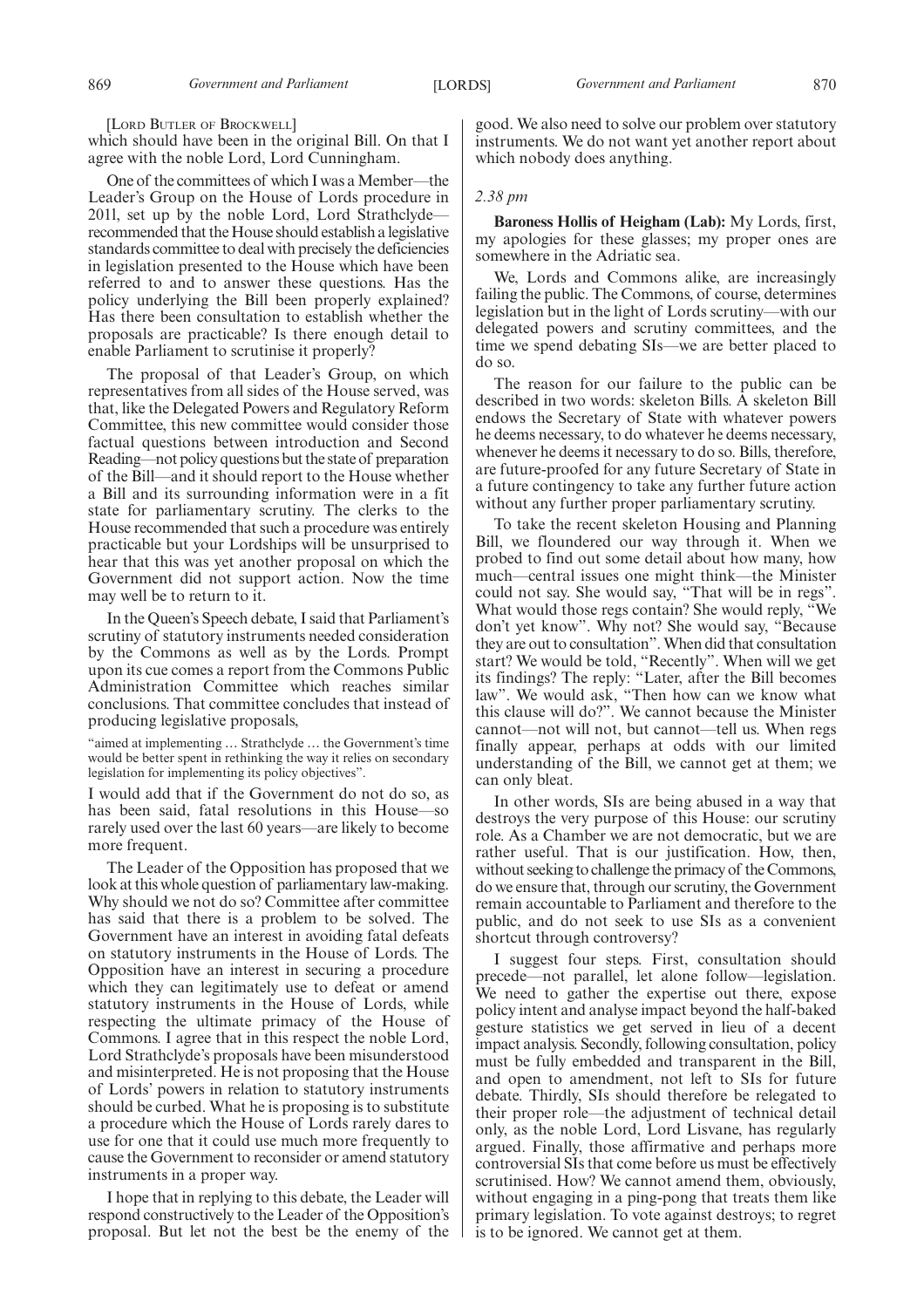Instead, we must have the power to pause. Over the last 15 years we have had several major reports proposing that the Lords might wish very occasionally to delay the automatic passage of an SI carrying a heavy public policy load and ask the Commons and the Government to think again, and, when they have, of course the Lords acquiesces. The usual channels would sort out urgent matters, including security, where delay would be wrong. We need that power to press the pause button for a meaningful period, perhaps for 28 sitting days. The Government could wait it out, and the SI would become effective. But they might also—especially if Commons Back-Benchers are increasingly perturbed, as with tax credits—use that delay, in my view rightly, to change their mind.

In summary, there must be no skeleton legislation. Consultation should precede, rather than parallel or follow, parliamentary scrutiny; otherwise what is the point? Policy is to be embedded in the Bill, not carried by subsequent ungetatable SIs, which should be restricted to technical and minor detail. Draft regs or written statements of what those regs will contain should be published between Second Reading and Committee so that Bills can, if necessary, be amended accordingly. It can be done. The noble Lord, Lord Freud, worked with Committee members during the passage of the then Welfare Reform Bill in 2011-12 to do precisely that. We worked on and developed regs together. It can be done—if, of course, the Lords Minister is a player, not merely a messenger.

Finally, affirmative regulations that this House believes carry previously unexplored or controversial policy content could be paused for further reflection—I suggest for 28 sitting days—by a delay Motion, which then accepts the primacy of the Government in the Commons. This set of proposals would allow us to scrutinise public legislation, as we should. Asking the other place sometimes to think again on SIs, as we do with primary legislation, would help to justify our role as an unelected House, while ensuring that the Commons retains the last word. It would produce infinitely clearer and more transparent legislation, and those whom that legislation affects will know where they stand from day one; that is impossible with regs out there somewhere in the ether, which may be drawn down or not. Above all, it would allow us to serve the public as we should, for we have no other purpose and no other reason as a House for our existence.

# *2.45 pm*

**Lord Lang of Monkton (Con):** My Lords, like others, I begin by complimenting the noble Baroness, Lady Smith of Basildon, not only on the timely arrangement of this debate, but on much that she said, with which I find myself in agreement. I believe that her specific suggestions, and those of the noble Baroness, Lady Hollis, which we have just heard, are worthy of further consideration. I hope that this debate will generate a large number of such suggestions that will be considered very carefully.

I propose a slightly more general approach in my remarks. They are triggered as a result of the unsettling mood that exists on constitutional matters at present following the words of the gracious Speech referring to the sovereignty of Parliament and the primacy of the House of Commons. Why did it say that? What does it mean by it? Others have wrestled with this and reached different conclusions. They are both familiar concepts, but each is utterly different from the other, so the juxtaposition is strange: they are not two sides of the same coin; they do not complement each other, nor does one qualify the other. The sovereignty of Parliament is a familiar and profoundly important core principle of our constitution. It is the basis of the rule of law and of the authority of all our lawmaking. But the Parliament to which it refers is not the House of Commons, but the bicameral Parliament of two quite deliberately and desirably different Chambers, each playing its distinctive part and complementing the other. So the concept of Parliament is thus indivisible. It embraces both Houses.

The primacy of the House of Commons is a fact, but it exists de facto rather than de jure. It is built on the existence of the Parliament Acts, the unelected nature of this House and on various established practices and procedures—perhaps not so strongly nowadays on conventions, because they were broken, or certainly badly damaged, last October. That in itself raises problems that have to be addressed. Primacy, however, is not something for the Commons to claim. It is for this House to acknowledge and to volunteer, as we always do. Our restraint, when we adhere to it, is a vital component of what makes the system work. The reason it has broken, or has been crumbling for some time, is partly the loss of restraint in respect of our normal way of behaving on various occasions, but more so—this is the burden of what I want to say, even though it has already been touched on extensively by others—because of the poor quality of the legislation that has been fed into the system in recent times.

The Constitution Committee, which I have the honour to chair—although I stress that my remarks are of a personal nature—has been reviewing the draft of its sessional report for the year 2015-16. It pains me to say that we have found a litany of bad lawmaking habits. The then Scotland Bill was probably the most egregious, for a whole complicated list of reasons from beginning to end that I will not bore the House by developing today, but it is a shaming indictment of how to make laws. I hope it is never repeated in any shape or form with any other legislation. But there is also the growing abuse of delegated legislation, as referred to by others. We reviewed too high a number of vaguely worded Bills that conferred broad and undefined delegated powers on Ministers, with few restrictions, to achieve legislative objectives.

It has been suggested that an effort is now in place in government to improve the preparation and internal consideration of new legislation before publication. I hope that it happens; we have yet to see it. But whatever happened to Green Papers and White Papers, to pre-legislative scrutiny? Instead we have had a diet of skeleton Bills, Christmas tree Bills, very urgent Bills and Henry VIII powers like a sauce added to everything, followed by a flood of slippery secondary legislation, often hoping to slip though policy changes. The trend is not new with this Government. It is true that the numbers are not very much greater than they have been at any time in the last 20 years, but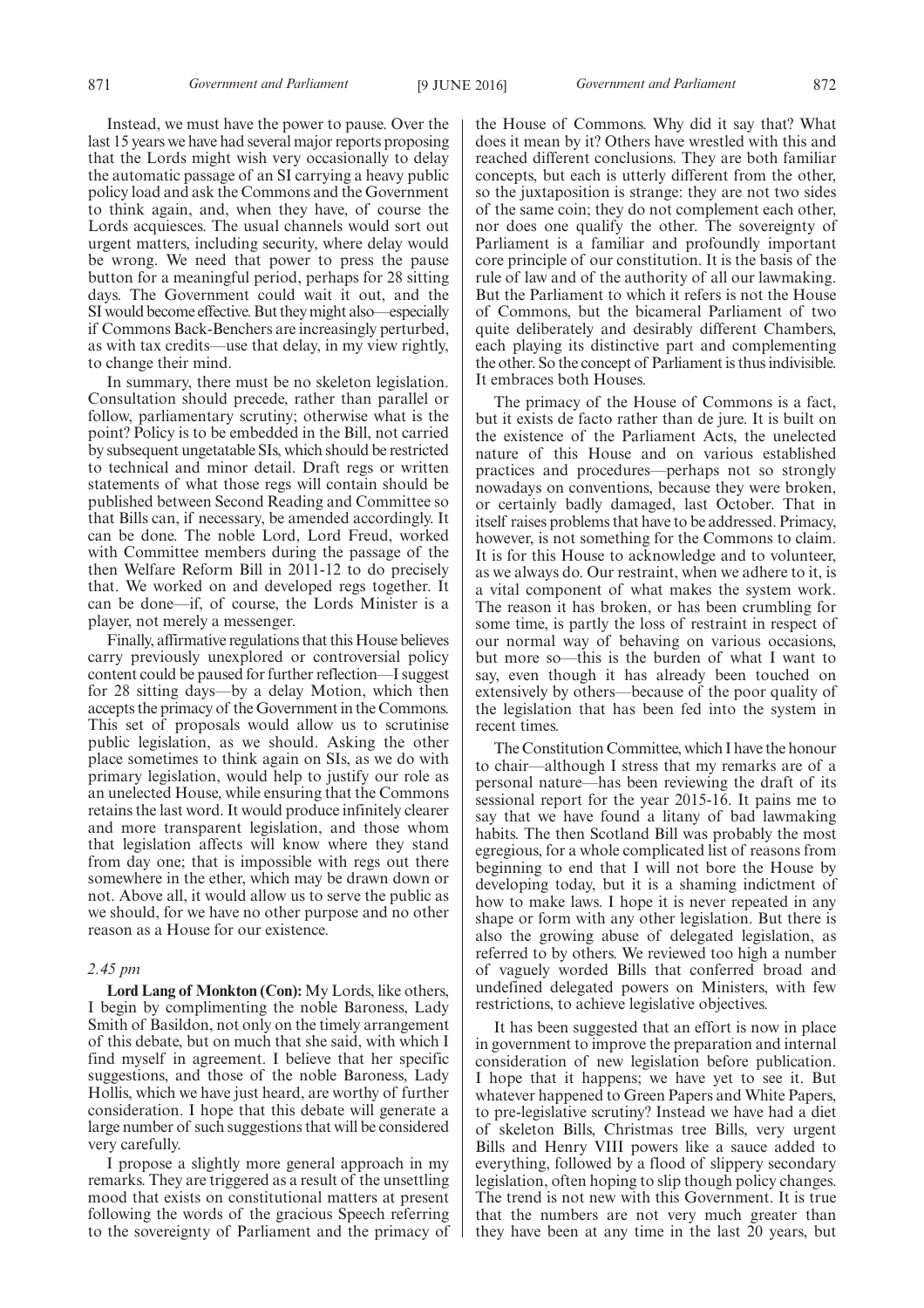[LORD LANG OF MONKTON]

what is different is that they are longer and have more substantive contents, including the trend towards policy development.

I could go on about this but in setting up the Strathclyde review, Her Majesty's Government blew their own cover when they described its purpose as being,

"to secure their business in Parliament".

They went on to refer to,

"the decisive role of the elected House of Commons in relation to its primacy on financial matters, and secondary legislation".—[*Official Report*, Commons, 4/11/15; col. 25WS.]

These two quotations are, in the first case, a clear statement not about the constitutional proprietaries, where they may have had a case of some sort, but about the Executive getting their way by whatever means they could deploy; and, in the second, at best a highly polished gloss of the true position and at worst a distortion of it.

My noble friend Lord Strathclyde accused my committee of castigating him. I am bound to say we did not; we actually let him off the hook because our conclusion was that he had been asked the wrong question and therefore his answer was not really relevant to the issues before us. Our committee and two others separately reached that view. If the words I quoted explain what was meant by the cryptic reference in the gracious Speech to the sovereignty of Parliament and the primacy of the House of Commons, I suggest that the Government might be about to take the wrong kind of action.

It may be that there is a case for reforming the relative powers of the two Houses. It seems, for example, slightly bizarre that this House can amend primary legislation but has power only to reject secondary legislation. Let such matters be considered in the proper and unhurried way, but it is essential to preserve the present balance of powers between the two Houses. We may be faced with some proposals to codify in some way the damaged convention system. If that can be done in a way that maintains the delicate balance of powers between the two Houses, let us at least examine it—though I am sceptical that a way will be found that does not undermine the standing of this House.

However, if the Government come forward with changes simply to make it easier to get their business, that is quite another matter. That would provoke a strong and sustained reaction here. At the end of the day, Governments must get their business. Overall, the present balance of powers provides for that, and so does the general will of this House. The issue should not be sovereignty, the balance of power or primacy but the nature and quality of the legislation laid before Parliament by the Executive. That deserves close scrutiny. It is high time the Government did a better job.

# *2.52 pm*

**Lord Richard:** My Lords, I agree with a large part of the speech that the noble Lord, Lord Lang, just delivered. It is interesting the way in which this debate is developing. There seems to be a genuinely cross-party approach to what is clearly a major problem. That is a good thing. I congratulate my noble friend the Leader of the Opposition on bringing this subject forward at this stage. When I saw it on the Order Paper I thought it would be a rerun of what we debated on the Queen's Speech—as somebody said, déjà vu all over again. It could have been, but listening to the debate it has taken a different tack.

Before I turn to the Strathclyde review, I will just put some of this argument into historical context. It is interesting to look at the figures on defeats of delegated legislation. In the calendar years from 1950 to 2015 there were five government defeats on fatal Motions. The first was in 1968 against the Labour Government, there were two against the Labour Government in 2000, one in 2007 again against the Labour Government, and one in 2012 against the coalition Government. My arithmetic seems to indicate that that is 4:1. In the same period, there were 27 non-fatal Motions. There was one in 1977 and one in 1978, both against the Labour Government. One in 1983 was against the Conservatives. One in 1985, one in 1992, two in 1993 and one in 1995 were all against Conservative Governments. Then the great change happens. There was one in 1998, four in 2003, two in 2005, one in 2007, three in 2009 and three in 2010, all against Labour Governments. Again, if you add it up, there were 11 non-fatal Motions against Conservative and coalition Governments and 16 against Labour Governments. In addition there was a government defeat on a Motion moved by the noble Baroness, Lady Hanham, on 13 July 2009. Whether the Motions were fatal or non-fatal, the vast majority have come from the Conservative side of this House and not the Labour side. Almost all of them came, too, at a time when the Labour Party was in the distinct minority here in the House of Lords. Indeed, for a large part of that time, we were not even the largest single party. So let us have no more of this nonsense about the Labour Party being more rigorous or awkward in the way it approaches statutory instruments. That is not true. The facts lead precisely in the opposite direction.

Faced with that, we should put the Strathclyde proposals in a rather more severe context. I repeat what I have said in this House before—it has been repeated today—that the only justification for removing the power to defeat a statutory instrument here is that the Government then legislate in a proper way. By that, I mean that they use primary legislation for dealing with matters of policy and use statutory instruments for what they were designed for: the implementation of that policy. You cannot expect this House to remain silent in the face of legislation such as the recent housing Bill. If the Government insist on sending up skeleton legislation with enormous discretion given to Ministers as to how to put the flesh on the bones, this House cannot be expected to sit down and let that happen. That would be a clear breach of the spirit if not the terms of the Parliament Act.

Of course, that Act gives the Government the authority to disregard the views of the House of Lords in relation to primary legislation but not to secondary legislation. An attempt to use that distinction to evade the possibility of constitutional delay by this House would be a distortion of the existing constitutional arrangements between the two Houses. Nor should it be forgotten that this argument is really not about the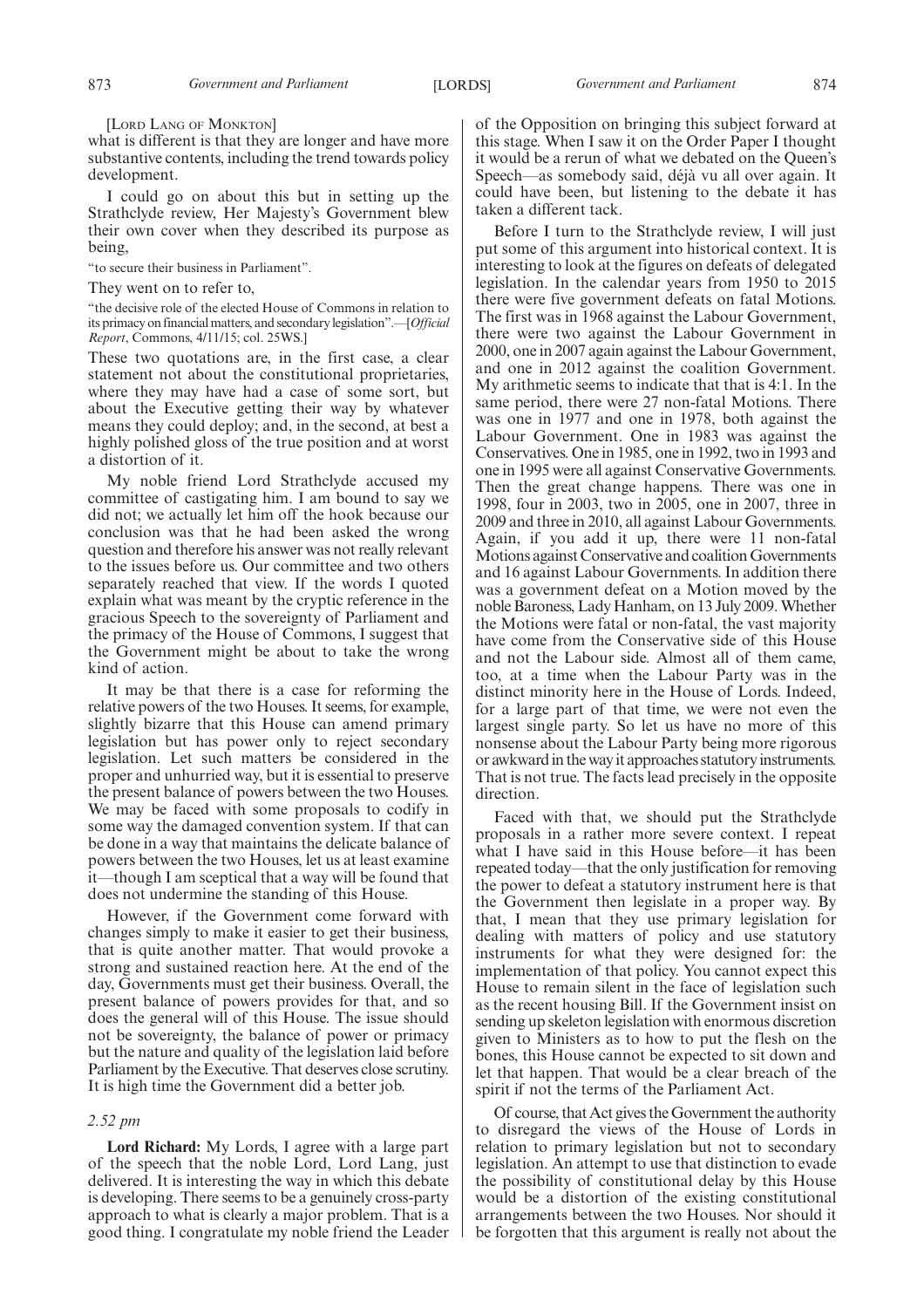Commons versus the Lords; it is about the Government versus Parliament. On this issue, the views of the House of Lords really cannot be disregarded.

One thing that has emerged in this debate is that there is a consciousness here of a very real problem in the quality of legislation as it leaves the House of Commons and comes up to your Lordships' House, in the fact that it is not properly scrutinised in the House of Commons, and in that the drafting these days seems to be much less precise and cogent than it was years ago. Many years ago, in the late 1960s and early 1970s I sat on a committee. I have the same sort of memory as the noble Lord, Lord Butler. The committee was chaired by—I cannot remember his name, but it was a committee on drafting legislation. Ah, it was chaired by Lord Renton. We sat for a long time, took a great deal of evidence, heard from parliamentary draftsmen and heaven knows who else, and produced an erudite report asking for certain things to happen. Of course, none of it has taken place and that was nearly 50 years ago.

I am not optimistic that another such committee would produce more fruitful or rapid results but I am certain that such a committee ought to be set up. Given the quality of the legislation as it comes up from the House of Commons to this House, the way in which the Government now use statutory instruments rather than primary legislation, and the way in which that claim of financial privilege is used by the Government, there are issues here that deserve full consideration, and on a cross-party basis. I agree with my noble friend Lord Cunningham that there is no reason at all why this should not start up here. We do not need to wait for the House of Commons to do this. A committee of your Lordships' House considering this matter would be a very good start. I hope that when the Minister comes to reply she will deal with this. I raised it in the debate on the Queen's Speech but, notably, it was totally not dealt with. Perhaps today will be better.

# *2.59 pm*

**Lord Judge (CB):** My Lords, I wonder how much longer we can go on talking about these issues. I have read report after report; they are all very clear and unequivocal. We are having another discussion today—I entirely agree with the noble Baroness, Lady Smith of Basildon—and we can have some more talking. However, the question is: when are we going to actually achieve something before our constitutional arrangements disappear into some vague unknown future?

I want to address one issue today, because there is not time to address everything else—it is one I have raised with your Lordships before, and some noble Lords, at any rate, patiently listened to me. Why on earth do we in this House agree to Henry VIII clauses? Why do we? It is our responsibility, too. You can hardly say about a Henry VIII clause, "Ah, well, this has been very carefully considered in the Commons. They have scrutinised it and come to the conclusion that this is an appropriate way to serve the public interest, and therefore we should hold back". The whole point about Henry VIII clauses is that there is no scrutiny. They are created not for immediate effect but to allow for future effect. So there is no scrutiny of them. Why do we all agree to them?

I am quite sure it will be said—perhaps today by the Leader of the House, but certainly by somebody—"Ah, you are very new here. Don't you realise that Henry VIII clauses have been going on for years and years?". The short answer is that I am new here and Henry VIII clauses have been going on for years and years, but they are going on more and more, and more and more rapidly. We are becoming so used to them that we are not even appreciating what they stand for. They stand for dispensing with, or suspending, an Act of Parliament by ministerial decision. That simply will not do. The function of Parliament is historically, and stemmed from, the need to control the king—now the Executive. That is one of the functions of both Houses. The Executive nowadays—I am not making a comment about this particular Executive, the last one, the one before or the one before that—hate to be told no, so the Executive say, and imply, and occasionally say enough to make it clear that this is what they think, that the function of Parliament is to do what the Executive wish it to do. But that is not our function, and never has been. If we allow this to go on, it is what it will become.

I mentioned the Childcare Act on a previous occasion. We have agreed to give power to a Minister by delegated legislation—secondary legislation—to give somebody, anybody the Minister may choose 20 years from now, the power to dispense with a statute: any statute, one that exists now or one that will exist 10 years from now. Why on earth did we do it, and to what advantage? Why was it needed for government business? It was not; it cannot have been. If the business required the Government to act now, the provision could have been clearly set out. Let us consider the wonderful Bus Services Bill. I ask noble Lords to please read it. They will find in Clause 22 a wonderful general Henry VIII power. What is that for? The Children and Social Work Bill to which the noble Baroness, Lady Smith, referred is more complex. Its provisions include that a hybrid instrument is to proceed through the legislative process as if it,

"were not a hybrid instrument".

What on earth is that for? Guess how many Henry VIII powers it has? I tired after Clause 35, Clause 39, Clause 42 and Clause 43. They are all Henry VIII powers. It is a confetti of Henry VIII powers. Why will we enact them? Why will we agree? Incidentally, the Bill also proposes in Clause 34 that a Minister may create a criminal offence.

I find the idea that secondary legislation can dispense with, or suspend, primary legislation to be a constitutional—I must be very careful how I put this; shall we say—shambles. That is what it is. I am not asking a rhetorical question when I say: why should Parliament—both Houses—dish out powers to a future Executive of any political colour, elected by a view of the country that is taken at a particular time, to dispense with a statute? We do not know what lies ahead. We must not sit back and say, "This is England, Ireland, Scotland and Wales; we are all very civilised. We will never end up with the sort of Government who might misuse their autocratic powers". Well, we might. Democracy works in funny ways. Austria came very close very recently. One must not ignore these things.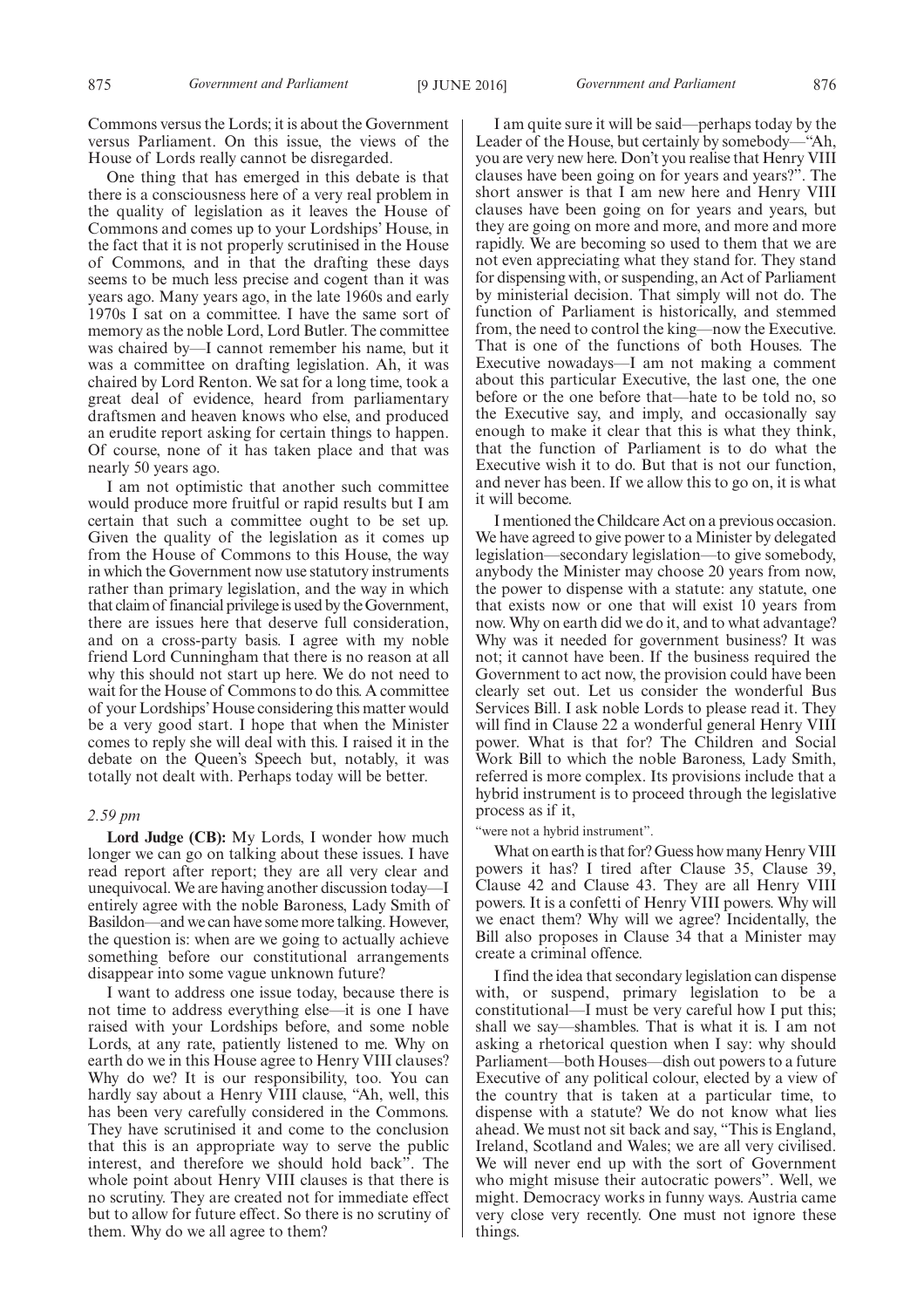I do not want to go on too long and will say just this. After all the discussion we have had today and have had so far, all the further inquiries, additional papers and the examination of the interests, why cannot we in this House ask this simple question: why should we ever pass Henry VIII clauses?

# *3.06 pm*

**Baroness Andrews (Lab):** My Lords, it is a great pleasure to follow the noble and learned Lord, Lord Judge. I know that that very important and provocative question will be studied closely by the Delegated Powers and Regulatory Reform Committee, which is always in the front line when it comes to asking why we accept provisions.

It is a great pleasure to take part in this debate. I want to reflect on the wider issues raised by the second part of the debate's title: on the need for Parliament to have,

"full details of all legislation that it is asked to consider".

This is really the question about the relationship between knowledge and power, and is the basis on which we conduct our scrutiny effectively. I raise this question because I have had the privilege of being a member of the Delegated Powers and Regulatory Reform Committee and am now a member of the Secondary Legislation Scrutiny Committee, which is wonderfully chaired by the noble Lord, Lord Trefgarne.

I have had a curious career. I started in Parliament as a parliamentary clerk in the House of Commons and ended up as a Minister in this House, with many parliamentary pit stops in between. I have seen the erosion of parliamentary power from many different perspectives, and have been concerned for a long time while understanding the yearning of all Ministers to grab more power. However, I believe that in the lifetime of this Government we have seen a step change in the pursuit of power.

The debate on the noble Lord's report became increasingly surreal as each of the four committees wrestled with what was essentially a false premise, as the noble Lord, Lord Lang, has already said—that is, that this House exceeded its powers in relation to secondary legislation and needed to be restrained from doing so in the future. There is a predictable consistency in those four reports' demolishing of the argument. However, for me, what was equally significant was the noble Lord's advice to government that they should,

"take steps to ensure that ... too much is not left for implementation by statutory instrument".

My experience is that Governments have never been very good at drafting legislation, and have certainly got worse. The law of unintended consequences never sleeps. However, there is a difference between things turning out differently because a genuine mistake has been made—Professor Anthony King's book is full of such examples—and bringing legislation before us which is simply premature, incomplete, obscure, or indifferent to evidence and impact, so much so that we cannot, however diligent we are, advise those who will be affected by it on how the law is actually going to work, let alone warn them or achieve some mitigation. We have already had the examples given several times

this evening of the Childcare Act—an egregious example of that—the Housing and Planning Act and the Cities and Local Government Devolution Act, all eclipsed to an extent by the infamous case of tax credits. In fact, on coming into office, this Government signalled their intention to break some basic rules of engagement between Government and Parliament very early on.

I so wish that the noble and learned Lord, Lord Judge, had been in this House when we were debating the then Public Bodies Bill in 2010 and the then Deregulation Bill in 2013. The notorious Public Bodies Bill, which attempted to abolish, remove and restrict arm's-length bodies entirely through Henry VIII powers, was to an extent stopped in its tracks and we were able to mitigate that. What astonished me was that, in 2013, there was a more outrageous grab for power. Clause 14 of the Deregulation Bill, which was introduced with great brio by the Minister Kenneth Clarke, would have caused legislation that was,

"no longer of practical use"—

in the terms of the Bill—to cease to have effect. He described it as,

"a quick and tidy dustbin",

and was rather bemused when it was thrown out by the pre-legislation committee.

What is it that we in this House depend on to defend the democratic process and challenge Government? It is principally our two scrutiny committees, but these committees are now routinely faced by departments aided and abetted by the Cabinet Office—which bring forward skeleton Bills, or "mission statements", as described by the DPRRC. The Bills create a host of new powers for Ministers, as we have heard. They bring forward regulations that are far removed from technical or administrative issues, although officials persist in defending and describing them as such. They design and implement new policies by introducing new and basic definitions, such as "coasting schools", in the education legislation; new criminal offences scattered through secondary legislation; and new institutions designed to implement secondary legislation. The fact that so few regulations are ever available for the House to see does real damage, I believe, to public policy and public trust in the process.

Last year, the Government had the excuse that they did not expect to have to introduce a manifesto, and I found that unacceptable. I find it far less acceptable that, this year, we are already faced with legislation that does the same. We may not be able to do much about ministerial power per se, but we should at least be able in this House to insist on transparency, integrity and competence.

Such was the concern of the Secondary Legislation Scrutiny Committee in 2013 to strengthen the ability of the House to challenge inadequate and misleading SIs that it proposed new grounds for reporting SIs for the attention of the House because,

"the explanatory material laid in support provides insufficient information to gain a clear understanding about the instrument's policy objective and intended implementation".

That is so fundamental. This year, 19% of the reported SIs fell into that category. We have wide frustration, which we have set out in our latest annual report, about the failure to ensure timely, considerate and effective consultation processes, some of which even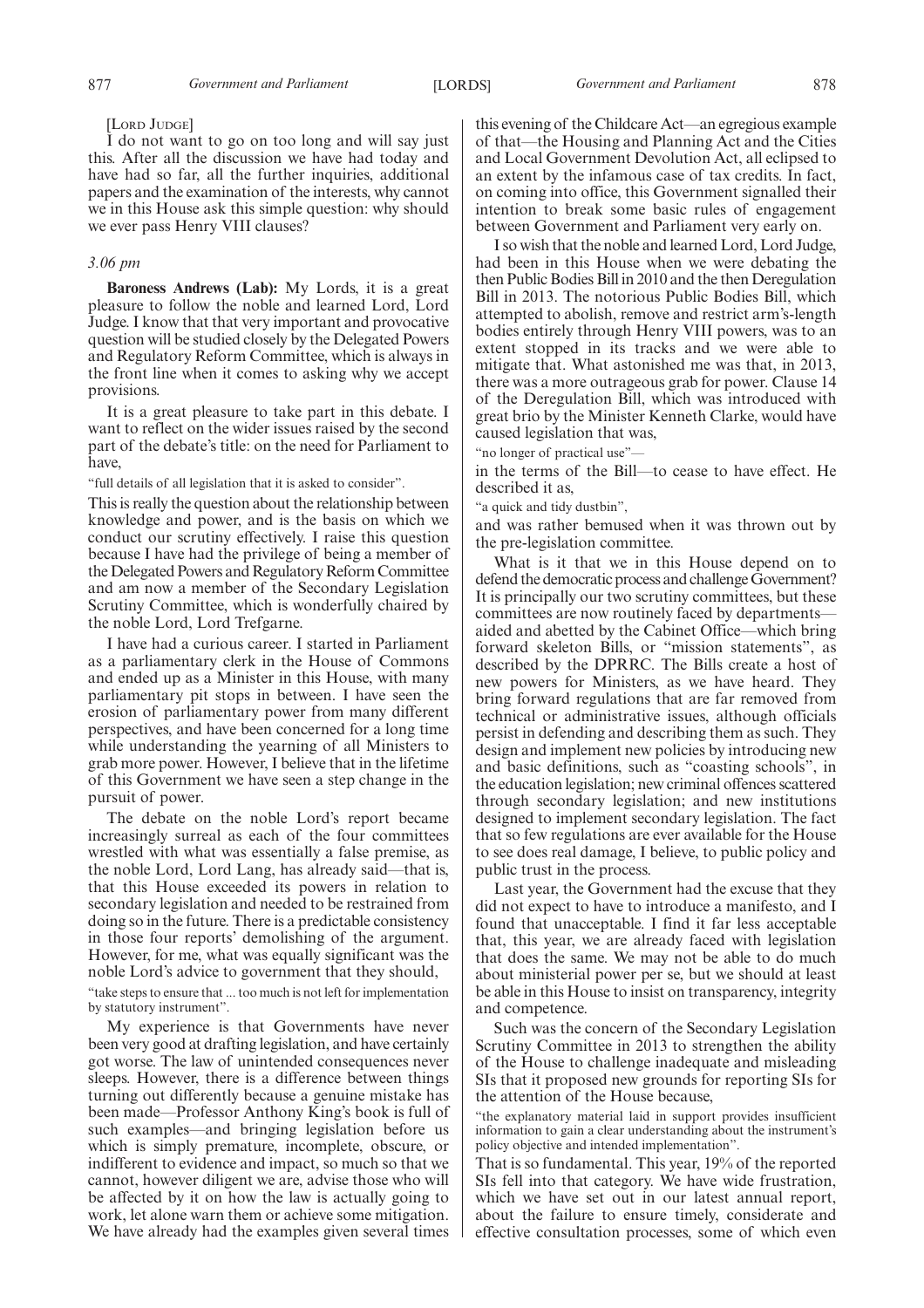misreport findings; poor, basically inaccurate Explanatory Memorandums; and minimal or no information on impact. There is a succession of examples that I could refer to, including around the most contentious legislation, such as social security and legal aid, where we cannot form a view as to whether the regulations would operate as intended. We have invited Ministers to come and defend this failure—they all promise to do better; very few of them show that they can.

We have heard a raft of prescriptions as to what is needed. I support all that—certainly pre-legislative scrutiny—and I would suggest that no Report stage should start before we have statutory instruments to discuss. I also urge for better training and support for the Civil Service and Bill teams and an end to the cuts that have debilitated the Civil Service and the quality of advice.

There will always be those who say that nothing will improve because it was ever thus, but I do not believe it. There is a natural tension between Government and Parliament and it is precisely in that contested space that the proper balance between Government and Parliament should be held. That is where the role of this House is at its most critical and why the conversation that we need should be had between both Houses, and be had urgently.

### *3.14 pm*

**Lord Cormack (Con):** My Lords, it is a pleasure to follow the noble Baroness, Lady Andrews, who brings a wealth of experience of Parliament from different aspects. I begin, as many others have, by congratulating the noble Baroness, Lady Smith of Basildon, on the calm, moderate, sensitive and sensible way in which she introduced her Motion. What has been remarkable about this debate is that there is an emerging consensus. It has not been put into specific words—I will try to make an attempt at that.

We are dealing with the implicit tension in a system where the Executive are drawn from the legislature and then expect the legislature to be their creature. This has been a tendency under Governments of all parties the Labour Government, the present Government, the coalition Government. One sees the way in which successive Governments try to deal with this subject and the excessive payroll vote in the House of Commons by those who find themselves politically emasculated and those who are very ambitious, who are always a little reluctant to cross swords with the masters of the day. We see it specifically in the background to today's debate.

I have enormous and genuine regard and respect for my noble friend Lord Strathclyde, but his appointment was a transgression of the balance that should exist between the Executive and the legislature. It was the Executive who told my noble friend to sort out your Lordships' House. He came forward with a number of proposals based on his great knowledge and came to a conclusion with which, apart from the legislative aspect, many of us could have a degree of sympathy—namely, that our powers should certainly not be removed but perhaps, in respect of statutory instruments, should be to a degree curtailed. We also have to recognise that this comes in the wake of a specific event and, as the Commons committee put it very succinctly,

"there was in fact no constitutional crisis arising from the defeat of the Tax Credits measure".

But the Government made one. Subsequently, the Government decided not to persist with the tax credits measure—a very sensible move, in my opinion.

We have to recognise these things and to try to come to a sensible, balanced and moderate conclusion. I respectfully suggest to your Lordships' House that we take on the implicit—and some explicit—suggestions of the noble Baroness, Lady Smith of Basildon, and set up a Burns-type committee with a strictly defined remit and timetable to look at the whole issue of secondary legislation, particularly in the light of the apposite and telling comments of the noble and learned Lord, Lord Judge. I thought that he made an exceptionally splendid speech. That committee could report back to your Lordships' House and, following that, I would myself very much like to see a proper Joint Committee of both Houses looking at the way in which secondary legislation is dealt with both in the other place and here.

The most encouraging remark this afternoon was made by the noble Baroness, Lady Smith of Newnham, when she paid a degree of respect to the Salisbury convention. We have to recognise that our recent problems—the noble Baroness, Lady Smith of Basildon, said that we have never been in this situation before with a Conservative Government—are exacerbated by the disproportionate representation of Liberal Democrat Peers. I say to them, many of whom I count among my good friends, that they recognise that too. They might even consider not putting more than 50 Members in the Division Lobby at any one time. That would go a long way to dealing with many of the problems.

Above all, we must remember that no rules have been broken. The noble Baroness, Lady Hollis, made an excellent speech today. It was her Motion that was carried and it did not transgress anything. My noble friend Lord Strathclyde mutters sotto voce, "Of course it did". No, it did not, because if we did what he wanted we would have a power to amend statutory legislation, and she was merely saying, "Take a bit more time". That is all she was saying and that would have been very sensible. We also have to remember that no legislation was lost in the previous Session.

In conclusion, hard cases make very bad law, as we all know. It is very wrong to consider introducing legislation to change perceived transgressions when there was no actual transgression. I think there is an emerging, calming consensus, thanks to the excellent speech of the noble Baroness, Lady Smith of Basildon. Let us look at these things in a calm, reflective light. Let us give to a committee of your Lordships' House a particular remit and timescale, and then let us get together with our colleagues in another place to try to ensure that secondary legislation, which should never include Henry VIII clauses, is properly examined in both Houses and is capable of amendment in both.

#### *3.21 pm*

Lord Haskel (Lab): My Lords, like other noble Lords, I draw your Lordships' attention to the declining quality of legislation presented to us. I raise this not only because we can do something about it—as the noble Lord, Lord Lang, suggested, we have to do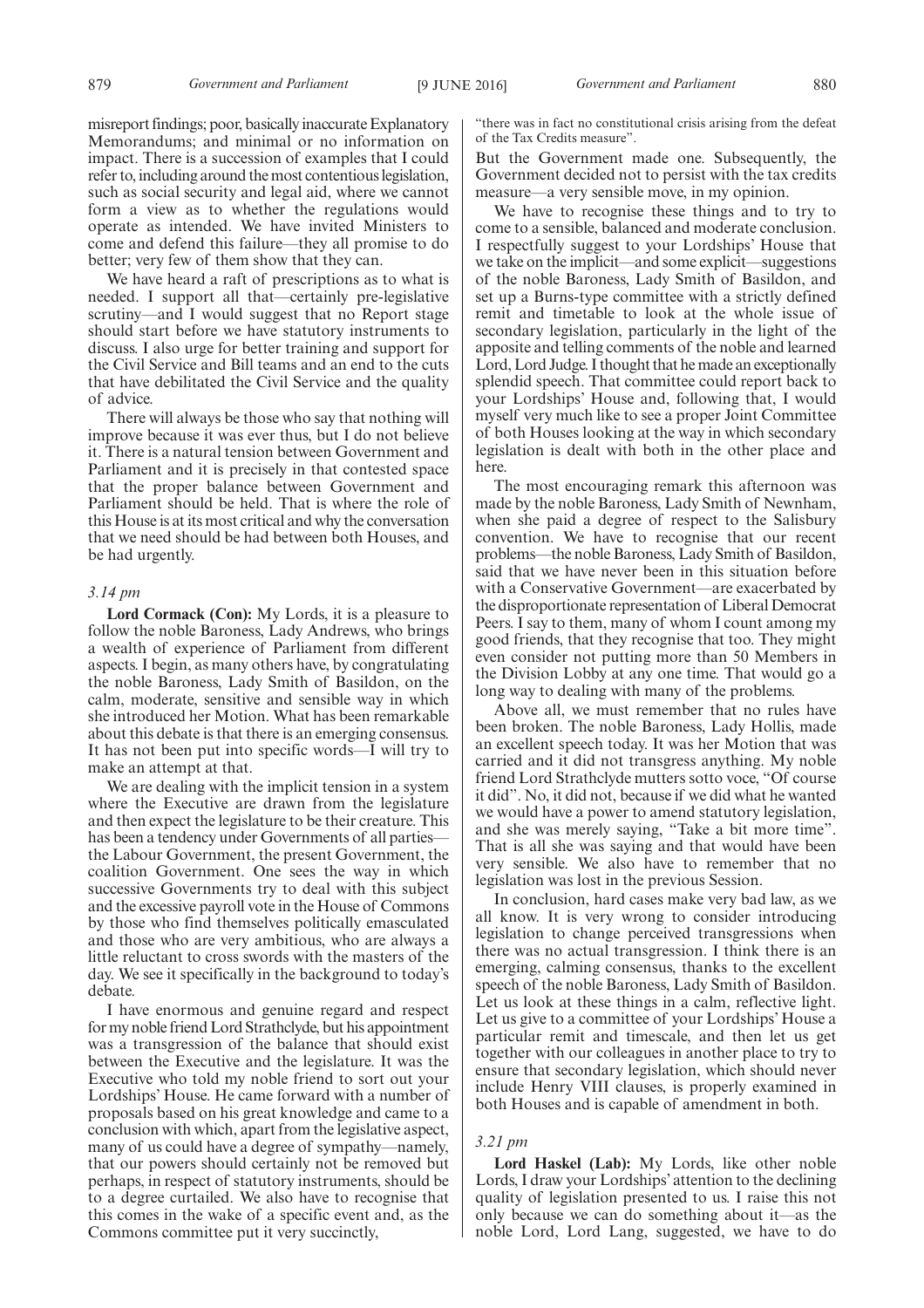### [LORD HASKEL]

something about it—but because, as standards decline, there is more opportunity to ignore or even break the rules that have been devised over time to protect the public good. I thank my noble friend for moving this Motion and for her sensible proposals.

Like my noble friend Lady Andrews, my concern arises from my past membership of the Delegated Powers Committee and my current membership of the Secondary Legislation Scrutiny Committee, chaired by the noble Lord, Lord Trefgarne. Both these committees have witnessed the decline of which I speak. When scrutinising secondary legislation, quite rightly we look not only at what it says but why it is required, how it is explained and what its impact will be—as my noble friend Lady Smith said, whether it is fit for purpose. More and more the committee has to draw your Lordships' attention to inadequacies in all these aspects.

We recently drew your Lordships' attention to an order relating to standards in the welfare of livestock. In that order, regulations were to be withdrawn in favour of a voluntary welfare code based on consultation, which the Minister said would improve welfare. But the consultation said exactly the opposite. When we pointed this out, Defra withdrew the order. Do the Government consider this a defeat or the House doing its work?

Almost one in five of the statutory instruments reported to the House in the previous Session was on the grounds of inadequate explanation. Indeed, the SI relating to tax credits which precipitated the report of the noble Lord, Lord Strathclyde, went back to the Treasury twice because of deficiencies in the Explanatory Memorandum—deficiencies in the explanation as to why it was necessary to use secondary legislation to introduce this new and significant matter.

Why is this not picked up in the other place? As has been pointed out in many reports, not least in the responses to the Strathclyde review, there are so many other pressures on Members of Parliament that they have little time to look at secondary legislation. Indeed, only selected parts of primary legislation are scrutinised, partly because virtually every major Bill is timetabled not, I think, an invention of the Blair Government, as the noble Lord, Lord Strathclyde, suggested.

The noble Lord, Lord Strathclyde, complained about the number of government defeats. Does he not agree that these defeats are not only because of disagreements over policy but because the legislation is incomplete, not properly prepared and not thought through, as most speakers in this debate have suggested?

What can be done? As other noble Lords have said, there is a Cabinet Office *Guide to Making Legislation* and instructions that should be given to parliamentary counsel. Are these instructions carried out? There is an understanding of the need for Green Papers, White Papers, draft Bills and a proposed schedule of secondary legislation. Is the problem lack of staff? Have we lost people with the expertise, analytical skills and experience in preparing legislation? Is this the result of budget cuts in the Civil Service?

One way of making up for this loss would be to do what lots of other people are doing—turn to artificial intelligence. As my noble friend Lady Smith mentioned, in the debate on the Queen's Speech I drew your Lordships' attention to this possibility and it created a lot of interest on social media. I made the point that the Government's Science and Technology Facilities Council at Hartree has a five-year collaboration with Watson at IBM. These two organisations are at the forefront of developments in artificial intelligence. I pointed out that we already have machines that can read, prepare and analyse clauses in loan agreements and contracts of sale. With this experience and the excellence of the two organisations, it must be possible to digitalise and code the Cabinet Office instructions on legislation to at least make sure that every element of policy explanation and consultation is present. Having developed this technology, it could be offered for sale to virtually every other legislature in the world. I hope Ministers do not think for one moment that this suggestion is the start of the slippery slope of Ministers being replaced by robots—not at all.

That is just one way of dealing with the problem. Perhaps the Government have other ideas. We have to get the preparation and procedure of legislation right because, if we do not, the low standards will provide an opportunity for poor or bad legislation which will undermine our culture of strong, fair-minded and responsible government, scrutinised by Parliament to make it fair-minded. It will undermine those rules devised to protect the public good, and we will all be the losers.

# *3.28 pm*

**Lord Trefgarne (Con):** My Lords, as chairman of your Lordships' Secondary Legislation Scrutiny Committee, I thought it right to make a brief intervention in this debate. I emphasise that what I am going to say is my personal view, although I rather think that most of my views will be shared by other members of the committee.

I want particularly to deal with the matter that arose after 26 October last year when your Lordships rejected the tax credits statutory instrument. I recognise that there is room for more than one respectable view as to whether that was a breach of the convention that existed—but there is certainly a serious body of opinion that takes that view, which, frankly, is one that I share. So the question is: what do we now do about that? My noble friend Lord Strathclyde has reported. His report has not been universally acclaimed but has been widely appreciated for the detail into which it went. He has raised some important possibilities which the Government will no doubt carefully consider and to which they will respond in due course—maybe even this afternoon.

Before we, or the Government, decide upon bringing in new legislation, we should have an attempt at re-establishing the convention which some of us, at least, believed existed before October last year. I hope that that can be done. It would need the acquiescence of all the major political groupings in your Lordships' House, including of course the Opposition, as led by the noble Baroness, Lady Smith, and the Liberal Democrats under the noble and learned Lord, Lord Wallace. I believe that the Liberal Democrats take it that they are not party to the existing convention—or what was the existing convention. If they are not party to it, they will have to be party to the new one if that is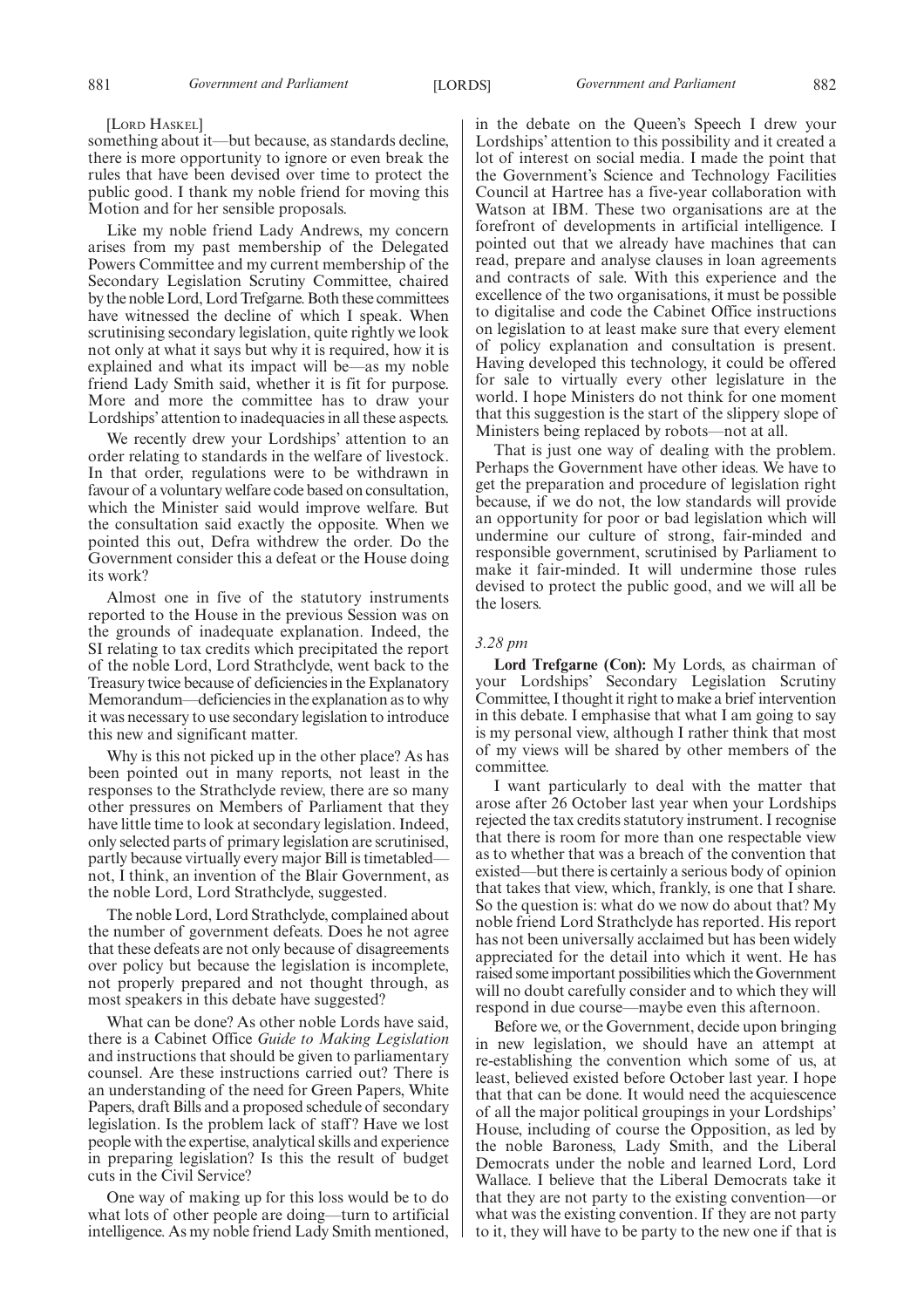what is decided upon. So indeed will the Cross-Benchers—but how that can be achieved I am not so sure, because of course they take the view that they are not united on anything, so that is a matter on which they would have to decide. The noble and learned Lord, Lord Hope, the Convenor of the Cross Benches, would have to decide what assurances he could give as to the position of his colleagues on the Cross Benches if that were to proceed.

I hesitate to suggest that the right reverend Prelates should have to take part in all of this. Perhaps that is a step too far—but they were of course party to the proceedings in 1215, when his late Majesty King John was persuaded to sign the Magna Carta. Apparently that is not part of the proceedings nowadays. If it is not possible to reach a new agreement—

**Lord Cunningham of Felling:** I am grateful to the noble Lord and do not want to take up too much of his time, but since he mentioned the Lib Dems and the Cross-Benchers, they were represented on the Joint Committee on Conventions and voted unanimously for its conclusions. They supported its conclusions on the Floor of this House, so they are committed to the convention.

**Lord Trefgarne:** I am very glad to hear that, but I think that there will need to be a new procedure now. If he does not mind me saying so, the noble Lord's committee, to which he referred, sat a number of years ago and the procedure therefore needs to be re-established following the events of October last year. The new convention will need to set out the understanding that only in the most exceptional circumstances would your Lordships want to vote against a statutory instrument. I would wish to add that a Motion for a significant delay would be very similar to a Motion to negate a statutory instrument. I dare say that the convention would need to recognise that point.

I will make one other, more current observation. It relates to the supporting documentation for statutory instruments, which my committee considers nowadays. A number of noble Lords have already referred to this. I have to say that at least 10% of the Explanatory Memoranda and other supporting documentation which we receive is inadequate or unsatisfactory. We often have to ask for it to be rewritten or reproduced. I regret that that is the case but I hope your Lordships will understand that it is an important part of the work that we do. I would like to exempt my noble friend Lord Freud from all that. He has recently gone to great lengths to persuade his department to improve its supporting documentation and I very much appreciate what he has been able to do. I believe that my colleagues on the Select Committee appreciate that likewise.

# *3.34 pm*

**Baroness Thornton (Lab):** My Lords, I speak in this debate as something of what might be called a jobbing legislator after nine years on the Back Benches, a couple of years as a Whip and a Minister and five years as a Front-Bench spokesperson. While I cannot claim the constitutional expertise of the noble Lords, Lord Norton and Lord Cormack, the noble and learned Lord, Lord Judge, or my noble friends Lord Richard and Lady Hollis, I am now back on the Back Benches of your Lordships' House and hope that my journey might be useful in our current discussions.

I suppose the theme of this debate is that we really have to do things better. Surely it is not beyond the wit of this great Parliament and the people in it to revise, scrutinise and negotiate better legislation. If the noble Baroness the Leader of the House made a list of every one of the sensible suggestions that have been made today, that would be a very good starting point. Although I found the notes from the Library partially useful, I did not buy the overemphasis on the Strathclyde review, because the overweening power of the Executive and the battle to carry out proper and effective parliamentary scrutiny, and the tension between those two, are not new. It has to be said—I believe this and I think others may have said it—that we have too much legislation. I started to feel that this was the case during my own party's period in government and have believed it ever since. Indeed, like other noble Lords, while reflecting on what to raise in the debate I noticed in my journey through various uses of Google and the parliamentary database that a monarch in the 14th century—I think that it was one of the Edwards—was also bemoaning the amount of legislation going through Parliament, so there is nothing new in that.

During the years that my party was in government, the opposition parties regularly complained about half-baked legislation, and sometimes they were right. But we are in new territory today, where much of the legislation in front of us is not half-baked but totally uncooked. On the question of why legislation and policy are being brought forward and presented to Parliament in such an abysmal state, I wonder whether part of the answer might be the quality standards and perhaps the economies made to the parliamentary draftsmen's service.

As I scrolled around trying to think about how to express this, I remembered a year of sitting with parliamentary draftsmen and their service in the drafting of what became the Equality Act 2010 before it was presented to Parliament. I found it a remarkable and very wonderful experience, not only because they were extremely clever, considered and diligent but because they produced a Bill that we successfully navigated through this House, with cross-party support, just before the general election. Can the Minister say whether the draftsmen's office is being properly funded and supported?

I came across a poem drafted by a parliamentary draftsman in 1947, which of course is unnamed. It says:

"I'm the parliamentary draftsman I compose the country's laws, And of half the litigation I'm undoubtedly the cause I employ a kind of English Which is hard to understand. Though the purists do not like it, All the lawyers think it's grand".

There is a serious question about the quality and standards of the legislation and draft legislation that we are presented with.

I have a second point, which was alluded to by my noble friend Lord Haskel. The internet has revolutionised who accesses the law and Parliament, and who watches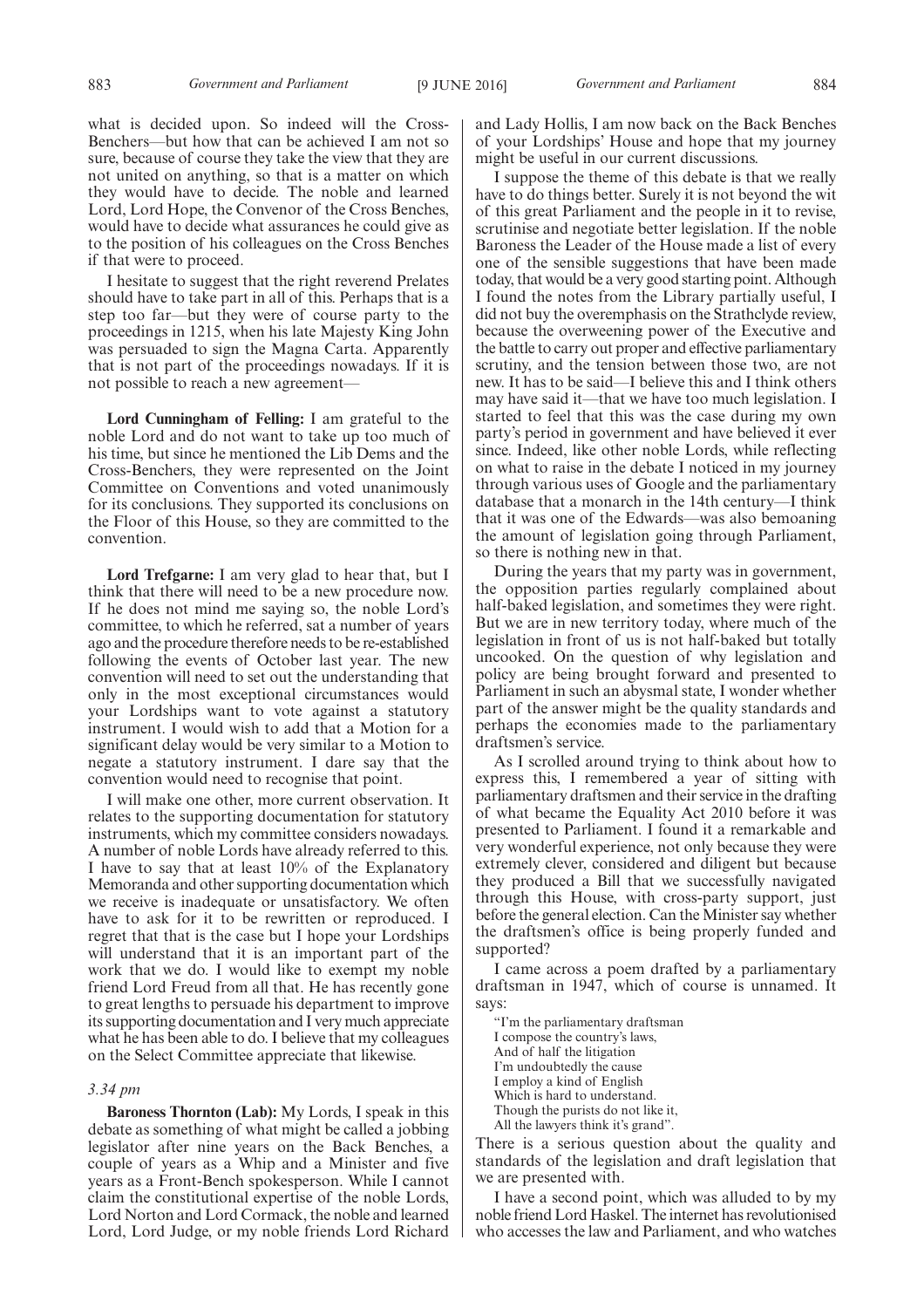#### [BARONESS THORNTON]

us as we go about our work. Just as people are much more ready to check the advice from their GP against medical advice available online, people are also looking to what we do here in Parliament and the legislation that we produce. Whereas 20 years ago you might have needed access to lots of physical volumes to understand and access law, people can now type "data"or "human" into Google and be two clicks away from a copy of the Data Protection Act or the Human Rights Act, and the same goes for any other legislation. I believe that 2 million to 3 million unique visitors are accessing statutes through the National Archives every month. It seems to me that we need to be less obscure, and that there is a need for more clarity about how we express ourselves and how we incentivise our departments, if they need to legislate and it is too complicated, to consider how to express the legislation in a language that we, including the people watching us and how we work and who sometimes want to comment on it and access it, can all understand.

I gather that, in 2013, good law champions were created in every government department, and new web-based drafting tools were introduced, with an emphasis on partnership, including talking and listening more to users. Do these still exist? If they do, is anybody taking any notice of them?

Those are two questions, but I will also say something briefly to the noble and learned Lord, Lord Judge, about Henry VIII clauses. When I came into the House in 1998, the Government were accused of putting a Henry VIII clause in a piece of legislation. There was not quite a gasp of disapproval in your Lordships' House, but the Government were certainly pressed very severely on such occasions, and as a result often took the issue away and rethought it, although of course my Government did not have a majority in the House at the time.

#### *3.41 pm*

**Lord Norton of Louth (Con):** My Lords, like other noble Lords, I welcome this timely debate initiated by the noble Baroness, Lady Smith of Basildon. There is much that needs to be done to strengthen Parliament in scrutinising the Executive and their legislation. However, before addressing what is wrong with the process, I will just say a few words about what is right with it.

Parliament is now arguably at its strongest in modern political history in scrutinising the Executive. MPs are much more independent in their voting behaviour. Both Houses are much more specialised, utilising investigative Select Committees, and better informed as well as more open. Government no longer has a stranglehold on the timetable in the Commons. The House has acquired the Backbench Business Committee and a Petitions Committee. The Whips in the Commons have lost their patronage in terms of the chairs and members of Select Committees. The prerogative power in committing forces abroad is now constrained by the need for Commons approval.

In terms of legislative scrutiny, the Commons, as Louise Thompson's research has shown, has far more impact than is reflected in the small number of nongovernment amendments accepted. The Commons has introduced Public Bill Committees, and in this House we now utilise ad hoc committees for important postlegislative scrutiny, a development that plays very much to our strengths. This House is to the fore in scrutiny of secondary legislation. The Constitution Committee does excellent work in reporting on Bills of constitutional significance.

There is thus good news. What, then, is the problem? The primary problem is the sheer volume of legislation. The growth in the volume, both of Acts and statutory instruments, dates from the 1990s, with the greatest increase taking place in the number of pages of statutory instruments—it is not numbers, it is length. There were two step changes, first in the 1990s and then from 2005 onwards. The problem is qualitative as well as quantitative: it is not just the length, but also the complexity and scope. The noble and learned Lord, Lord Judge, has called attention to the growth of Henry VIII provisions. Governments are trying to do too much and seek to manipulate the legislative process to achieve their goals.

The Constitution Committee, in its 2004 report *Parliament and the Legislative Process*, looked at the legislative process holistically. It made the case for pre-legislative scrutiny to be the norm, which fits very much with the wording of today's Motion. There was a notable increase in the number of Bills submitted for pre-legislative scrutiny in the last Parliament, but the number has varied over time and remains reliant on the Government to determine which of their own Bills merit such scrutiny.

The committee also made other recommendations of relevance to the Motion today. It recommended that all Bills should be subject at some point to detailed examination by a parliamentary committee empowered to take evidence. Government Bills starting life in the Commons now go to evidence-taking Public Bill Committees, although Bills introduced in this House do not get sent to an evidence-taking committee, either here or in the other place. The Committee also recommended that Explanatory Notes should set out clearly the purpose of the Bill and how it should be judged in future to have achieved its purpose. That would be very good discipline on government. Linked to that, as the noble Lord, Lord Butler, has said, there is a case for a legislative standards committee to ensure that Bills brought forward by a Government meet set standards and that the check is undertaken in Parliament and not solely by government.

The problem, however, is writ large with secondary legislation. As the Hansard Society observed in its report on Parliament and delegated legislation:

"the use of delegated legislation by successive governments has increasingly drifted into areas of principle and policy rather than the regulation of administrative procedures and technical areas of operational detail".

That is why secondary legislation is presently on the political agenda, but it is important to understand the cause of the mischief. The report of my noble friend Lord Strathclyde addressed the symptom and not the cause, and in any event was based on a false premise. Indeed, it opened by defining the convention and then proceeded to ignore it. It is not clear why this House should be penalised for the Government using secondary legislation for purposes for which it was not intended. The Government are in effect saying, "We wanted to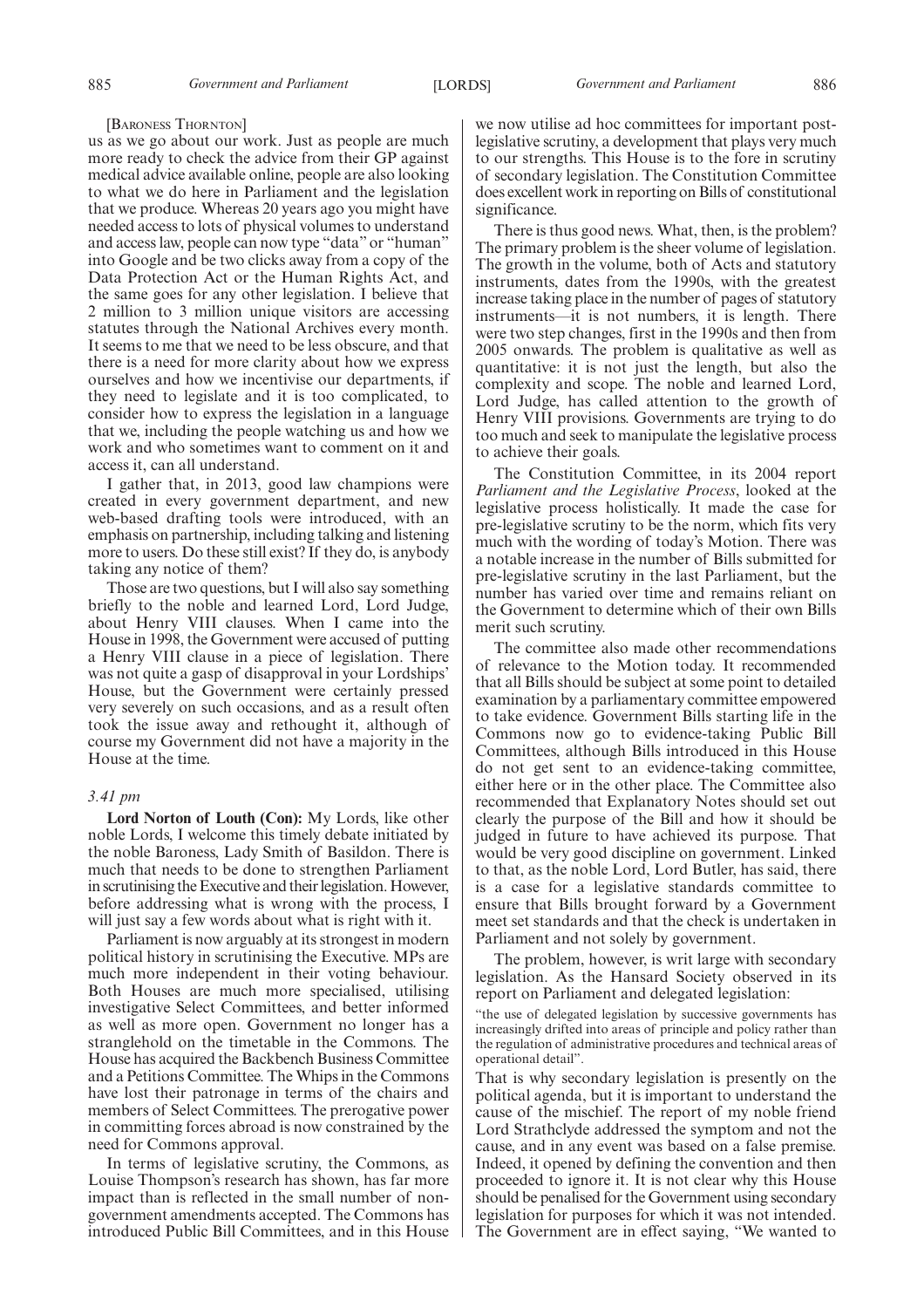The noble Lord, Lord Cunningham, has already quoted the Public Administration and Constitutional Affairs Committee in the other place, which concluded:

"Such legislation would be an overreaction and entirely disproportionate to the House of Lords' legitimate exercise of a power that even Lord Strathclyde has admitted is rarely used". The Government should be reviewing their own procedures. Can my noble friend the Leader of the House tell us what the Government are doing to ensure that departments do not misuse delegated legislation and what constraints they plan to introduce to ensure statutory instruments do not drift into areas of principle and policy? Those are the questions we should be addressing. We should not be distracted by the Government's attempts to blame this House for their own failings.

There is a lot that we need to do. We should acknowledge what has already been achieved—we are much stronger than many realise—but we need to build on that and ensure that Parliament is truly effective in calling government to account. The bottle of parliamentary scrutiny may be filling up, but there is still an awful long way to go.

#### *3.47 pm*

**Lord Woolmer of Leeds (Lab):** My Lords, it is a pleasure to follow the noble Lord, Lord Norton. I agreed with an enormous number of his remarks.

The House of Lords has an important constitutional obligation to consider these matters dispassionately, in a non-partisan way. That has been the overwhelming spirit of today's discussions. The Government of the day, of any political persuasion, will always want to get their business through as readily as possible. That cannot be the starting point from which the Houses of Parliament consider how they scrutinise legislation; it is an important element, but it cannot be the purpose of scrutiny.

The issue of secondary legislation has loomed large. As has been said by many noble Lords today, the root cause lies in primary legislation, but secondary legislation gives the Executive enormous powers, with much less scrutiny than primary legislation. Most people outside Westminster do not understand the difference between primary and secondary. A large amounts of the legislation that affects people in their everyday lives is secondary legislation. Those changes can make an enormous difference to people's lives, and the tax credits statutory instrument is a very good example of that. So the primary legislation is the root cause, but the secondary legislation that results from it has been granted secondary legislation status by both Houses; that gives the Government of the day substantial powers, with less scrutiny than otherwise. Therefore, the role of both Houses in scrutinising secondary legislation takes on rather more importance than one would imagine. With primary legislation, the House can ultimately reject the Bill or an element of the Bill; it can then be subject to the Parliament Act, but that is a substantial and very rarely used power. This House has the power to reject secondary legislation, but has done so only five or six times in 50 or 60 years. Nobody outside Parliament would regard that as excessive or dangerous use of the powers of this House.

The use of powers to reject is very rare indeed. It requires some care by any Government—and it could be a Government with my party in control, the current Government or some future Government. Governments will always be frustrated by that use, if it happens, but that is not the basis for wanting to change the powers. Woe betide any Government who say that they will take away the power of a House of Parliament because once in so many years it used that power. That would be an abuse of power on the part of government—and I hope that the Government think very carefully before they use one case in a long time to say that they will change the constitutional position of this House.

Briefly, I turn to secondary legislation. I had the privilege—although I did not think of it as a privilege when I was first appointed—of being on the Secondary Legislation Scrutiny Committee for three years. I have just finished, much to the delight of the postman who delivers the mail to my house in Leeds. I learned a number of things from it; I learned how important secondary legislation is, compared to what I realised before I was on the committee. I always realised it on an issue that I was interested in, but I did not realise that it was important for so many things. I also realised how important the role of this House is in scrutinising that secondary legislation. As the Public Administration Committee said in its report, it is the House of Lords to which Parliament owes a debt for scrutiny.

We scrutinise around an average of 1,000 instruments a year—80% negative and 20% affirmative. We refer only about 10% of them to the House to debate. The noble Lord, Lord Wakeham, said, incorrectly, in his speech on the Queen's Speech that the House of Commons considered and approved secondary legislation before the House of Lords, but that is not true. Secondary legislation goes to both Houses from the Government, not to this House from the House of Commons. We have parallel duties to consider it. Indeed,  $10\%$  or 11% of secondary legislation is considered and approved by this House before the House of Commons. We do a very important job.

Finally, I return to the larger issue. The Strathclyde report suggests what I call, perhaps unkindly, the snake oil solution of letting this House reject secondary legislation once, with the House of Commons then being able to override it. My experience of the House of Commons is not large, but my colleagues who were in the House of Commons tell me that that will not work. Overwhelmingly, Governments use their majority in the House of Commons to get their business through. The idea that this House will reject once, then the House of Commons will consider carefully what was said, and that there will be substantial debates and a response from the Minister is simply hocus pocus—it is not true.

# *3.55 pm*

**Lord Campbell-Savours (Lab):** My Lords, the words in the Motion,

"Parliament having full details of all legislation that it is asked to consider",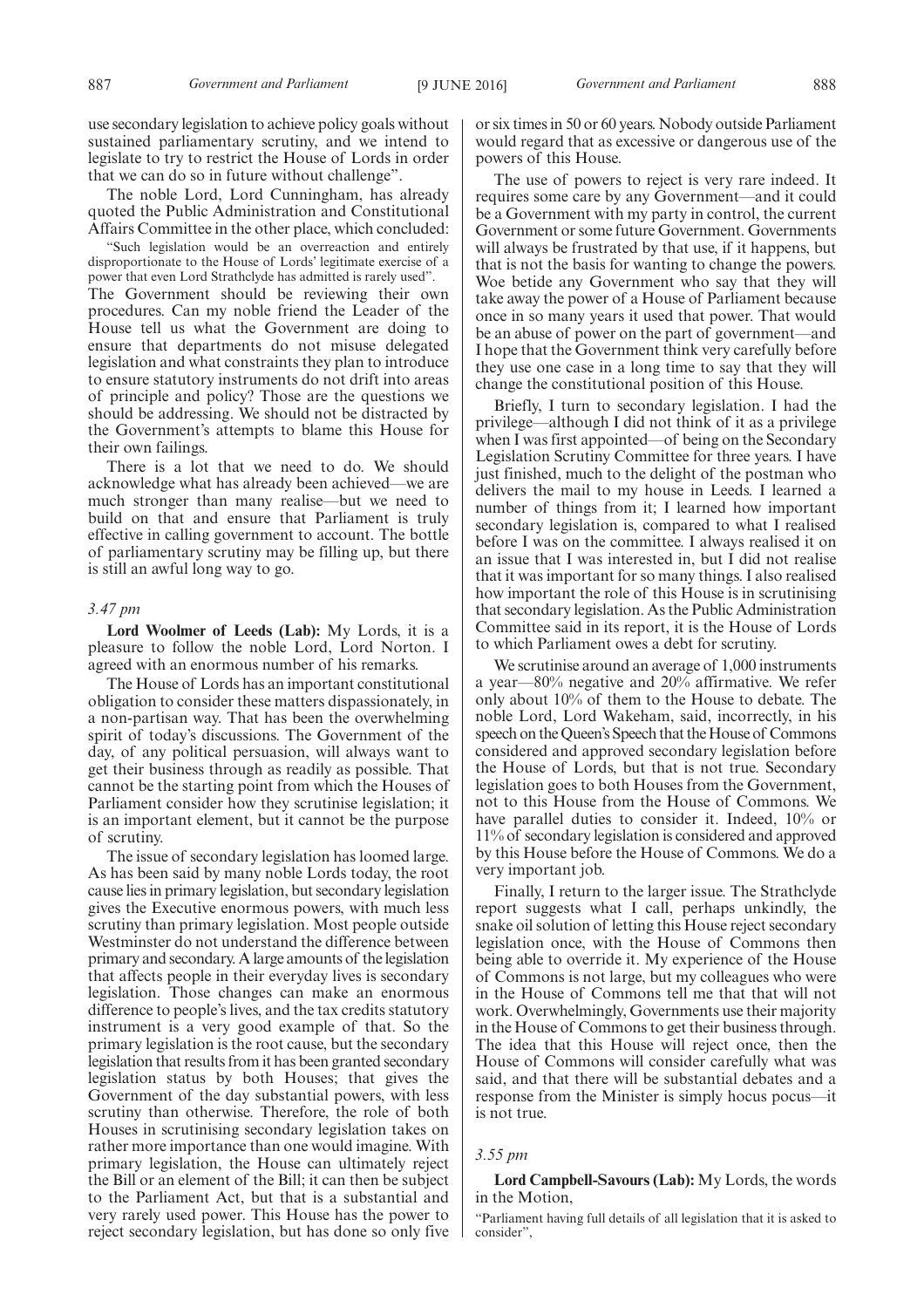#### [LORD CAMPBELL-SAVOURS]

have particular resonance for those of us who sat through 45 hours of Committee proceedings on the Housing Bill. That Bill is all I want to talk about today. It was a classic case of abuse in the production of legislation. Certainly, it is the reason for today's debate. It was a skeleton Bill, as defined in the 2005 report by the Joint Committee on Conventions, which was chaired by my noble friend Lord Cunningham of Felling. It was a Bill riddled with references to the need for secondary legislation. On my count, between the Bill and its schedules, there were, potentially, 81 statutory instruments covering more than 100 separate issues, all to be determined following Royal Assent. Almost every one of them covered an area of controversy. I have heard it said in the Commons that the reason the Government chose to introduce the Bill in this way, avoiding providing details covering the more controversial areas, was because with their small majority the Government were concerned that too much detail during Commons stages could have provoked difficulties on their own Benches and prejudiced the early passage of the Bill. I suspect that will not be the last time that happens.

An indicator of what happens when Parliament is denied full details on legislation came with an amendment to the Bill introduced in the Commons on the last day in Committee after 17 sessions of consideration. The amendment was introduced to begin the process of phasing out long-term council tenancies, which are very much a feature of tenancies outside London, and replacing them with two-year to five-year tenancies. This proposal was never in the original Bill, being too controversial, and was introduced without even an impact assessment. The approach the Government took during Commons proceedings avoided a constituency backlash on that matter from Members of the other House.

There were potentially whole sections of the Bill that we simply could not amend, leaving us with only fatal Motions, which some of us find difficult to support on principle, which I will come to later. I shall give an example. The Bill, under statutory instruments, gave councils the power to require all tenants to declare household incomes. The Explanatory Notes stated that,

"a process of verification may be needed to ensure that declarations of income are correct … The Secretary of State must obtain the consent of HMRC before making arrangements with a private body to fulfil this function".

If you are a council tenant not in receipt of any benefit—in other words, if you are not means-tested whatever your income, and particularly if you have a gross total household income, outside London, of more than £30,000, or of more than £40,000 in London, a private company, in the form of Capita, could access your income and potentially breach your privacy as part of the verification process without your specific consent. I believe this is an unprecedented use of regulations with little detail in the Bill, particularly on the process of verification, which we should have been able to consider during the proceedings and which we cannot amend in a statutory instrument.

I have to admit that the Ministers on the Bill, one of whom is in her place today, valiantly sought to defend the indefensible by assuring the House that the regulations and, if necessary, guidance would be introduced following a consultation that was to take place at a later stage. Nevertheless, the truth is that the Bill was premature. Whether you agree with its provisions or not, because it was so controversial, it should not have been introduced until the consultation on its contentious provisions had been completed. In its final hours in this House, the Bill was the subject of almost unparalleled protest on the Floor, all to be found in *Hansard* on 23 March.

I return to the issue of fatal Motions on SIs, on which I have very strong views. Behind closed doors in my Labour Party group meetings, I have consistently argued against voting on fatals. To me, as a former Member of the House of Commons, it was a matter of great principle. I confess that, against my party line, I declined to vote in the tax credit regulations Division on the basis that I regarded the amendment as fatal. However, after years of arguing on principle, my experience on the housing Bill changed my mind. If the Government want to play silly games with skeleton Bills, then I am afraid the Opposition, despite being unelected, have no option but to retaliate by blocking statutory instruments. I deeply regret that.

Furthermore and finally, I do not see how we can possibly interfere in the current arrangements for handling SIs until we have established a process for determining a proper deposition of what constitutes "exceptional circumstances", as set out in the 2006 report by my noble friend, and have received a commitment from the Government to avoid the use and indeed abuse of skeleton Bills in the way that happened on the Housing and Planning Bill.

# *4.01 pm*

**Lord Wakeham (Con):** My Lords, it is one of the great strengths of the House of Lords that a considerable amount of thinking seems to go on between one debate on a subject and the next time that it comes up. That is a credit to everyone, but today I think credit is due particularly to the Leader of the Opposition. A great deal of what she had to say was very sensible, and I am very glad that she said it. This goes back to what I said in the Queen's Speech debate: I wanted a proper discussion on these matters and I wanted it to be led by the Opposition. Governments have the chance to bring in legislation if they want, but Oppositions are the people who have the power and the opportunity to persuade people that we are not doing things the right way and that we ought to change them. So I am full of praise for the start of the debate. I am hesitant to say a lot of the things that I might otherwise have said, because I do not want in any way to prejudice a proper discussion of all these matters, which I think is not best done in the atmosphere of the House.

However, we are not quite as bad as some people have made out. If we look back to the debate on 24 March, we see that a lot of concerns were expressed but there were quite a lot of things on which most of the people who spoke more or less agreed. First, for example, there was a degree of unanimity that things were not satisfactory at present. Secondly, there were those of us who argued that what we were concerned with were clashes between the Lords and the Commons, while others argued that they were clashes between the Executive and Parliament. It was the noble Lord,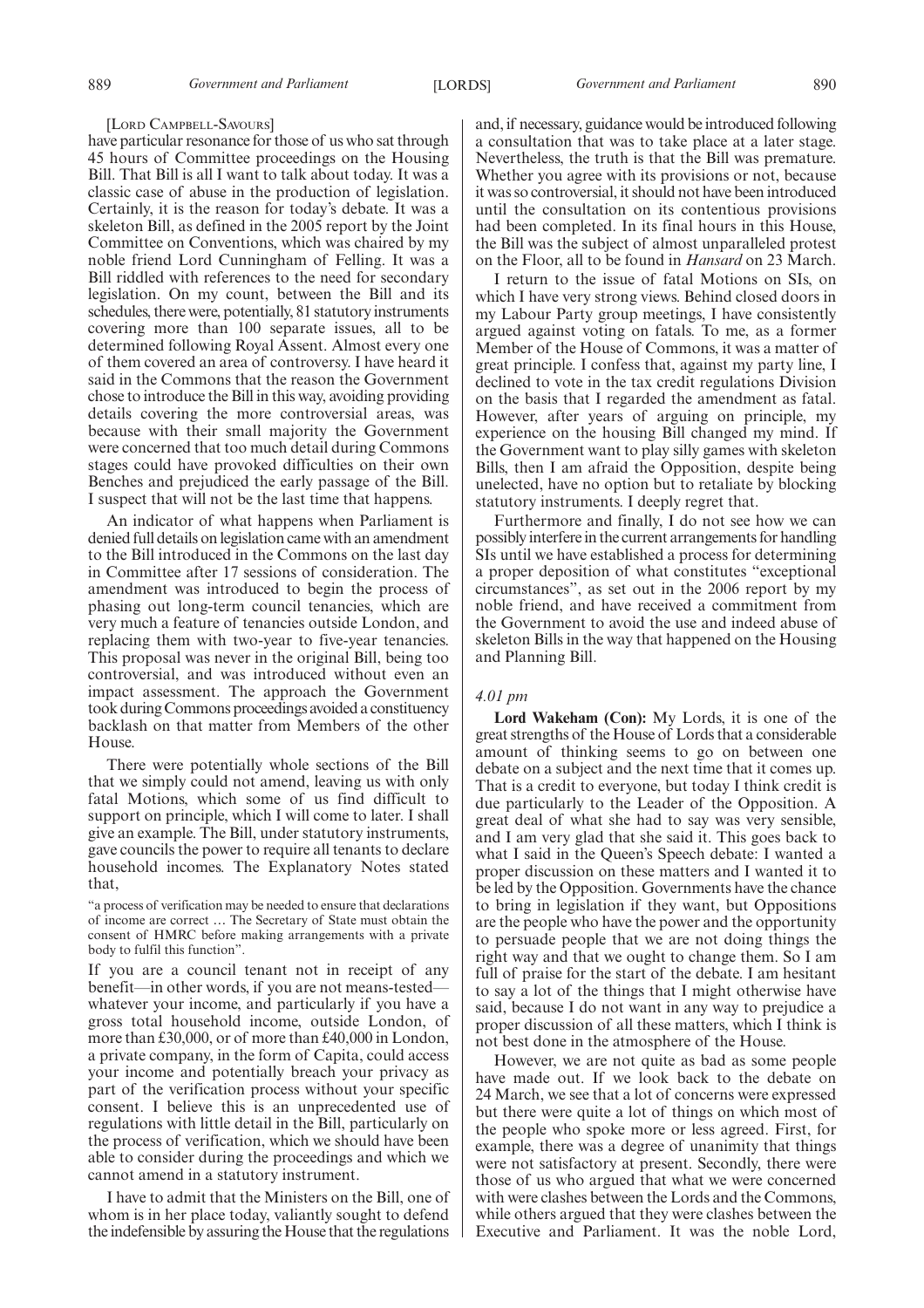Lord Butler, who pointed out that they are both the same thing in practice, and that we ought not to get too uptight about that. There was also, as there has been in this debate, a general feeling that a Government with a majority are entitled to get their business through. Lastly, while no one actually ruled out legislation, at least on the government side, there was a general feeling that if we could find a way of dealing with these matters without legislation it would be a great advantage to everyone. Of course there were things on which we disagreed, and we have encountered them again today, such as statutory instruments, Henry VIII clauses and so on.

It is roughly 44 years since I came into Parliament, and I have to say that these debates have been going on for all that time and probably will for another 44 years after I have long since disappeared. The evidence is not overwhelmingly on one side, which is why the matter needs to be looked at. There are people who argue that that is not what has actually been happening. It is argued—my noble friend Lord Norton said something like this a minute ago—that the Executive are becoming more powerful than Parliament. However, quite a lot of academic research demonstrates that Parliament has much more power over the Executive than was ever the case in the past. There is a considerable amount of academic information about things that Parliament has done to Bills brought in by Governments. I would like there to be a cool discussion of these issues in finding a better way forward.

Every now and again we hear from the noble Lord, Lord Richard, on this subject. He is quite right to raise the question of financial privilege—we have not yet had an answer on that. We need to know what goes on and whether it is properly controlled. It is not that we are worried about the House of Lords having the right to vote down secondary legislation; it is the fact that under the present system there is a complete veto. That is the problem. We need to find a way of getting over it, so of course we need to have a proper discussion. An absolute veto is not acceptable in this day and age.

I very much welcome the tone of a lot of the contributions to this debate. There are ways forward that will not necessarily require legislation, but this issue will require a certain amount of good will and co-operation on all sides of the House.

**Lord Woolmer of Leeds:** The noble Lord mentioned an absolute veto. Is it not the case that a statutory instrument annulled by this House as a negative instrument can be brought back immediately with a change of title, and that an affirmative resolution instrument which is rejected can be brought back with minor amendments? So it is not an absolute veto. That is what happened in the case of the Rhodesian sanctions.

**Lord Wakeham:** Somebody who has spent as many years in business management as I have knows that there are ways around all sorts of things. However, the fact is that a statutory instrument which is rejected by this House is dead and another way has to be found of dealing with it. In my opinion, that is a nonsense. We have to find a way of giving this House more influence while recognising that, ultimately, the House of Commons has the final say.

# *4.07 pm*

**Baroness Taylor of Bolton (Lab):** My Lords, I join those who have congratulated my noble friend on introducing this debate. The balance of power between government and Parliament should probably be discussed by both Houses on a regular basis, including the case for Parliament having full details of all legislation that it is asked to consider.

The noble Lord, Lord Norton, mentioned that in the Commons there have been some interesting developments that are relevant to the overall balance of power, and I think that that is the case. There have not been similar changes in this House—a matter that is also of interest. It is a fact that having full details of legislation is only one aspect of the balance of power, and for good reason colleagues have concentrated on that issue in this debate.

Perhaps I should declare an interest—or maybe a confession—in that I have been both a poacher and a gamekeeper. I have been proud and fortunate to serve as Leader of the House of Commons and as Chief Whip. I have also, over many years, been a Back-Bencher, and I am now a member of the Constitution Committee under the excellent chairmanship of the noble Lord, Lord Lang. I mention that experience because I hope that it gives me a balanced approach to the different interests. We have an unusual parliamentary system and an unusual government system, because the Executive come from the legislature, as has been mentioned. That is different from what happens in most countries and it creates tension. That tension can be constructive if it is used in the right way and if people are aware of the roles that they have and the limits on those roles.

There have been many suggestions today for improvements in how we look at legislation. Incidentally, I must mention to the noble Lord, Lord Strathclyde, that pre-legislative scrutiny was a recommendation of the Modernisation Committee in 1997, so it was not all bad, as he suggests. Mention has been made of the fact that we do not use Green Papers and White Papers and use Henry VIII clauses far too often. Although I agree with the noble and learned Lord, Lord Judge, on a great deal, as a business manager, it must be a step too far to say "never" to Henry VIII clauses. We have to consider their role. However, the fact that he says "never", does not excuse what has been happening in recent years—on that, the noble and learned Lord, Lord Judge, is absolutely right. When he said that one Bill consisted of a whole series of blank pages, it was a wake-up call for everybody to realise just how far things have gone in that direction.

I do not think that, in government, those of us who were business managers ever went so far. However, something that I was asked, time and time again, especially when I was Chief Whip, was which MP gave me the most problems: which serious rebel was the most difficult? In fact, when I was Leader of the House and when I was Chief Whip, the greatest problems came from Ministers, who were trying to do too much—trying to introduce skeleton Bills, Christmas tree Bills and new clauses late on—and expecting the Whips and everybody else to snap their fingers and get all that business through. It was difficult. They were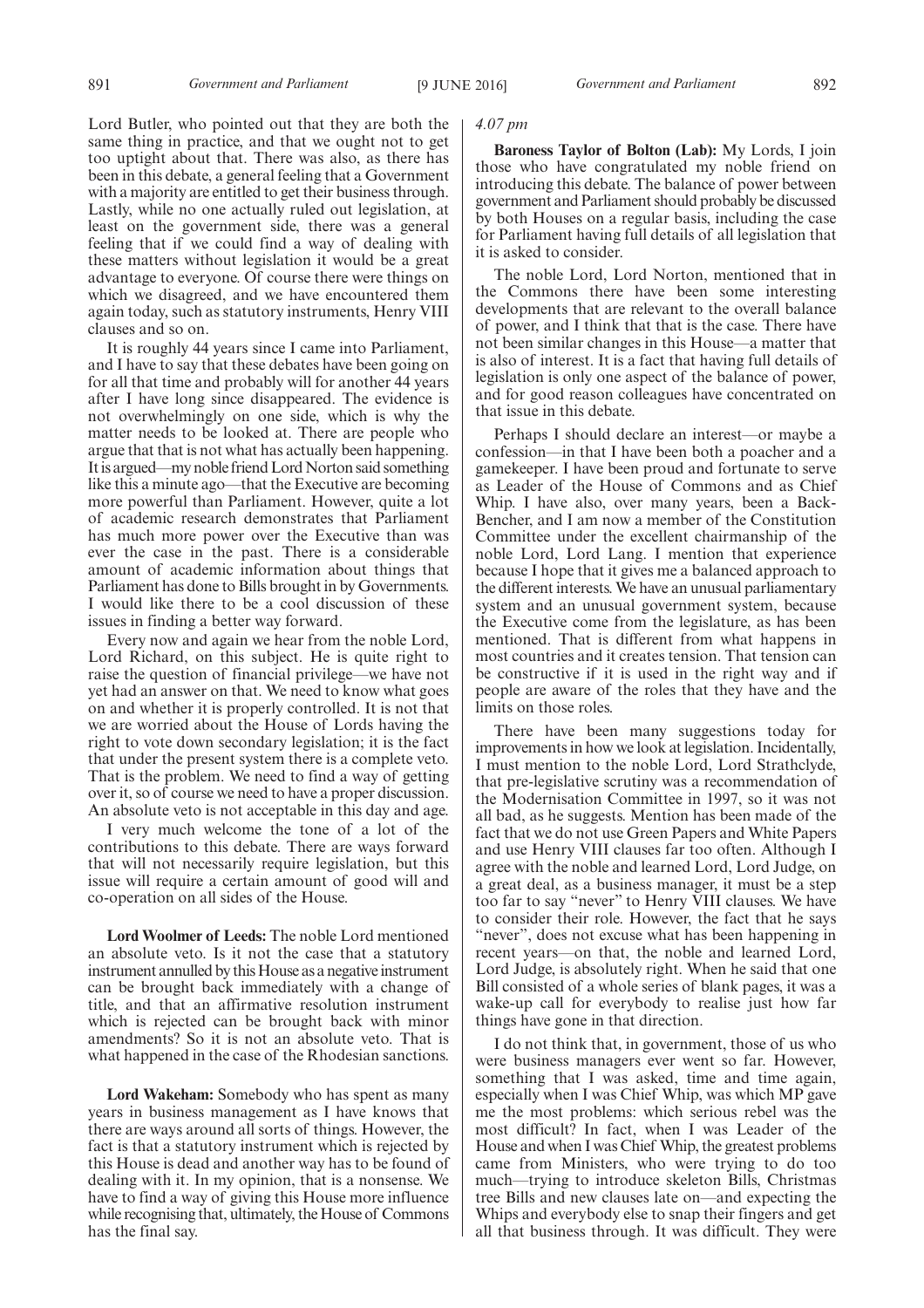[BARONESS TAYLOR OF BOLTON]

always pushed and they were encouraged by civil servants, but some departments—they know who they are—were particularly difficult.

I recall that when we were in government, we had what was called the LEG committee—the legislative committee of cabinet. Every single piece of legislation that was to be introduced had to go through that committee. Every Minister who presented a Bill had to take it to that committee and it had to pass certain tests. For example, the Treasury had to be willing to sign it off, and it had to be acceptable on human rights and environmental grounds. One of the questions that was always asked at that committee was: what are the implications in terms of delegated legislation? We had Lords business managers on that committee and they frequently reminded us of the difficulties in getting too carried away with what could be done by secondary legislation.

I have been listening to this debate carefully. I was particularly concerned with what my noble friend Lord Campbell-Savours said about what he was told about why some amendments to the housing Bill were introduced so late; it was a deliberate tactic. I was also concerned with what my noble friend quoted from the article in the *Financial Times*, where a political aide said that it was "deliberate policy"to try to use statutory instruments wherever possible. That means that it is not an accident that we have seen such a mushrooming in statutory instruments. The noble Lord, Lord Strathclyde, can make his point about the numbers, but the point made by the noble Lord, Lord Norton, about the length of SIs is important, as is the fact that we are now seeing more policy issues introduced through SIs. That is really what is causing us some difficulties. This trend is dangerous, and my noble friend Lady Andrews was right to call what we have seen in recent years a "step change".

It is not just a question of the niceties of Parliament or how this House behaves. This is very basic in terms of democratic accountability. It is also very important for the quality of legislation and the impact of the policies on people in subsequent years. If we saw Ministers future-proofing their powers, it would be very dangerous indeed.

I am afraid that the recommendations made by the noble Lord, Lord Strathclyde, are not the way forward. It is not just for this House and another place to consider how they deal with SIs; it is fundamental that the Government themselves look at how they introduce legislation and improve preparation and that Ministers take responsibility for the policies they put forward.

# *4.15 pm*

**Lord Wallace of Tankerness (LD):** My Lords, like all the other contributors to this first-class debate, I congratulate the noble Baroness, Lady Smith of Basildon, on introducing this topic and on the constructive suggestions that she—and indeed many others—put forward. The debate will repay reading in the days and weeks ahead.

As so many contributors have indicated, a delicate balance lies at the heart of our constitution: the balance of power between the Executive and Parliament. It is important that we are always on our guard to make sure that the balance does not tip too far in one direction—in favour of the Executive and to the detriment of Parliament.

For Liberal Democrats, the distribution of political power is an issue of prime importance. The belief is in our DNA that, ultimately, sovereignty rests with the people, and that authority in a democracy derives from the people. These beliefs point to a strong democratic process with a just and representative system of government and effective parliamentary institutions, with decisions being taken at the lowest practical level possible.

A key role of Parliament in a parliamentary democracy is to hold the Government of the day to account. That applies to both Chambers. We do this by Questions, by challenging the Executive's policies and actions and by requiring Ministers and senior officials to account publicly and in person for their decisions.

I agree with the noble Lord, Lord Norton of Louth, that there have been a number of positive developments in recent years, both here and in the House of Commons, to improve the balance between Executive and the legislature. There have been changes in the House of Commons following the recommendations of the Wright committee, the new arrangements for Select Committees and the establishment of the Backbench Business Committee. In your Lordships' House, there has been the introduction of the ad hoc Select Committees which allow us to investigate current issues facing the country in an in-depth and timely manner, and the practice of reserving one of those committees to conduct post-legislative scrutiny, which ensures a more regularised system for evaluating how well an Act of Parliament is working. Added to that, we have topical Questions for Short Debate, for which more time has been made available and perhaps still more could be.

But there is still some distance to go on the path to reform. At the heart of the challenge before us is the capacity of Parliament effectively to scrutinise the volume of legislation that is routinely presented by the Government of the day. The noble Lord, Lord Cunningham, mentioned the paper which was circulated to a number of us by Mr Daniel Greenberg, in which he indicates that between 1960 and 1965 the average number of clauses in a new Act was 24, but between 2010 and 2015 the average number of clauses in a new Act had risen to 49. There has not been an equivalent increase in the amount of parliamentary time devoted to scrutinising them. The paper further points out that in the 1960 annual volume of Public General Acts there were 1,200 A5 pages, whereas in 2010 the same document had grown to 2,700 A4 pages. That is quite a significant increase.

The noble Baroness, Lady Smith, quoted from the recent report of the Constitution Committee, chaired by the noble Lord, Lord Lang of Monkton, which stated that,

"the nature of the instruments has also changed. Delegated powers in primary legislation have increasingly been drafted in broad and poorly-defined language that has permitted successive governments to use delegated legislation to address issues of policy and principle, rather than points of an administrative or technical nature".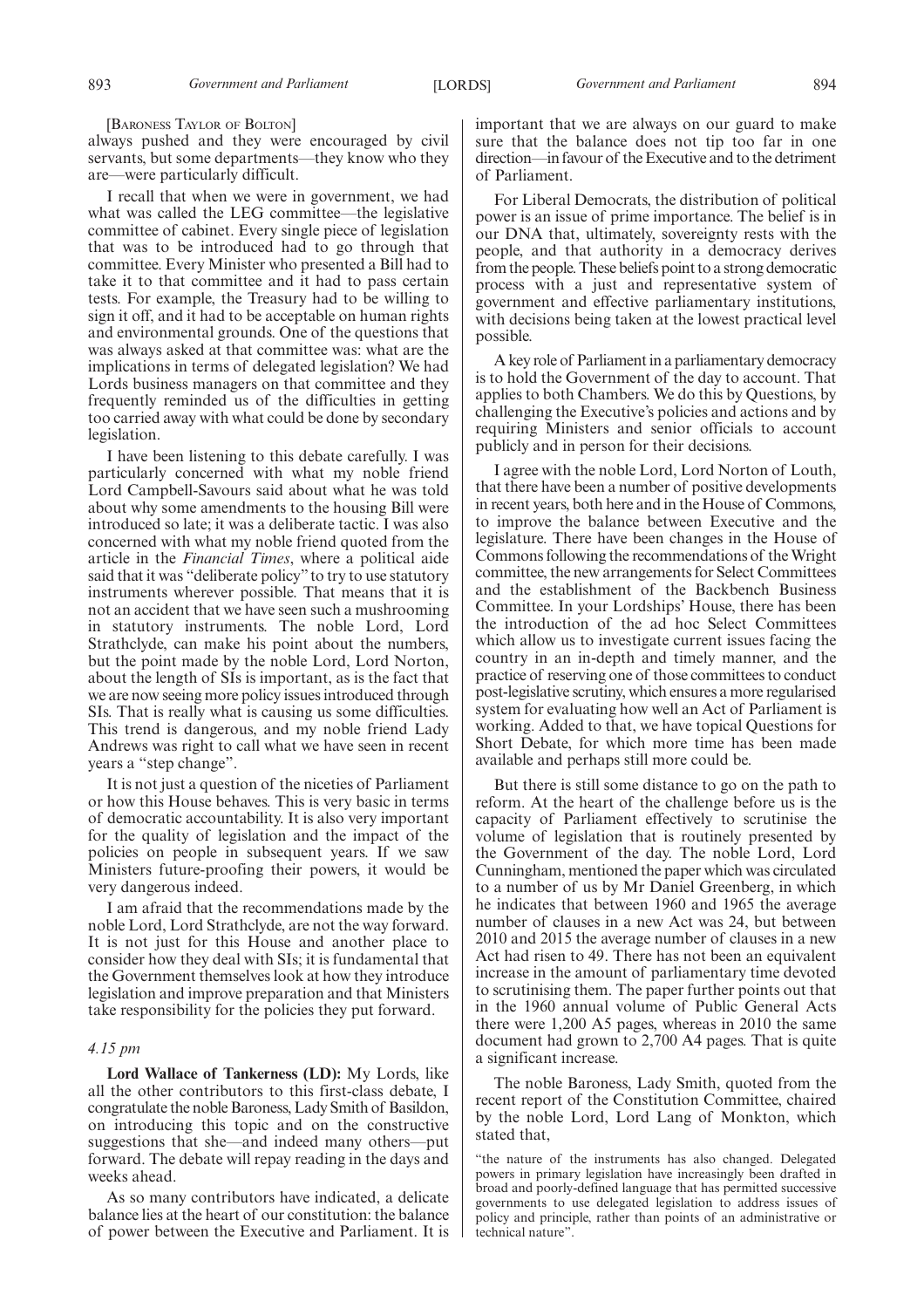If an increasing amount of legislation is being presented to Parliament, and more policies are being implemented by way of statutory instruments instead of primary legislation, there must be a concern as to whether Parliament has the capacity to cope and to perform its role effectively and efficiently. The result is that government can pass legislative proposals with greater ease and less scrutiny—and that problem is compounded if a Bill is inadequate. Much emphasis in the debate was placed on the importance of having impact assessments on time and on having draft regulations and codes of practice.

Another paragraph in the document from Mr Greenberg caught my eye. It is not just in secondary legislation that much detail is found. Mr Greenberg wrote:

"Another rule of law issue of concern to many is the enormous growth since around 2000 of the use of powers to make quasilegislation in the form of guidance, codes, schemes and other instruments which have legislative effect but are not given the formality of scrutiny associated with subordinate legislation. They are not published on the National Archives legislation site, and although in principle published on the government's central website they can be difficult or impossible to find, even if one knows of their existence".

So there is a whole tranche of regulation or sub-regulation which Parliament barely gets an opportunity to look at.

I have mentioned before how this House has updated its procedures and practice to try to deal with the onslaught of more and more delegated legislation. It is widely agreed across your Lordships' House that the Delegated Powers and Regulatory Reform Committee and the Secondary Legislation Scrutiny Committee provide us with an invaluable service in the work they carry out on the meaningful scrutiny of statutory instruments. This is something that the other place might wish to emulate.

The noble Lord, Lord Cunningham, was right to say that the conclusions of the Joint Committee he chaired were endorsed by the Liberal Democrats. My noble friend Lord McNally served on that committee. It concluded that the House of Lords should not regularly reject statutory instruments but that in exceptional circumstances it might be appropriate for it to do so. To roll back from that in any way would be a dilution not only of the power of your Lordships' House but of the power of Parliament.

It is against that context that we look at the recommendations proposed by the review conducted by the noble Lord, Lord Strathclyde. It has not had a great press from the various influential committees of your Lordships' House which have reported on it, or from the Public Administration and Constitutional Affairs Committee of the House of Commons, as has been said.

The common view was best summed up by the noble Lord, Lord Norton of Louth, who, in the *Lords of the Blog* on 23 March, said:

"Lord Strathclyde's review is not some minor technical report—it is actually quite dangerous in seeking to constrain the capacity of Parliament to call government to account".

The House of Commons committee, which has been referred to, said:

"The Government's time would be better spent in rethinking the way it relies on secondary legislation for implementing its policy objectives and in building better relations with the other groupings in the House of Lords".

We should not consider any actions that diminish the impact of Parliament's scrutiny function of the Executive. Instead, both Houses of Parliament should examine better ways in which we can work together to achieve a more comprehensive, informed and effective scrutiny of the Government's legislation and actions. We continue to reject the notion that any Government achieving a majority in the House of Commons should have an absolute power to prosecute their business without the proper burden of checks and balances. As the noble Baroness, Lady Smith of Basildon, said, the Government of the day are not always right about everything and at all times.

We should not confuse the primacy of the House of Commons with the primacy of the Executive—there is an important distinction to be made there. It is incumbent on Parliament, therefore, not just to fight against moves to weaken our ability to hold the Executive to account but to try to find new ways in which we can improve our procedures. There have been some good suggestions today. The pause button referred to by the noble Baroness, Lady Hollis, is worthy of examination.

My noble friend Lady Smith of Newham drew attention to the fact that the House of Commons has passed resolutions which the Government have done nothing about. We should perhaps examine that issue. The committees of the Scottish Parliament can be the sponsors of legislation. Mr Greenberg suggests that there should be an annual debate. Every Act when it is passed should have something attached to it indicating how much scrutiny it received. If the Government had to debate it annually, it might make Ministers think before they act.

The noble and learned Lord, Lord Judge, asked how long we can go on talking. There has been some worthwhile talking today but I take his point that it may be time for action. There have been many good ideas in the debate. I hope that the Leader of the House will respond in the constructive spirit in which noble Lords have contributed, because what is needed is a willingness to seize the initiative.

# *4.24 pm*

**The Lord Privy Seal (Baroness Stowell of Beeston) (Con):** My Lords, I will definitely pick up from where the noble and learned Lord left off and say that this has been an excellent debate. I am very grateful to the noble Baroness, Lady Smith, for the way she introduced it and for all the contributions which have been made. It has been a constructive debate and for the most part I, too, agree with much that has been said. I hope we can find lots of common ground in order to make progress towards ensuring that this House is well equipped to do its job. I will respond to some of the important points that have been raised, but perhaps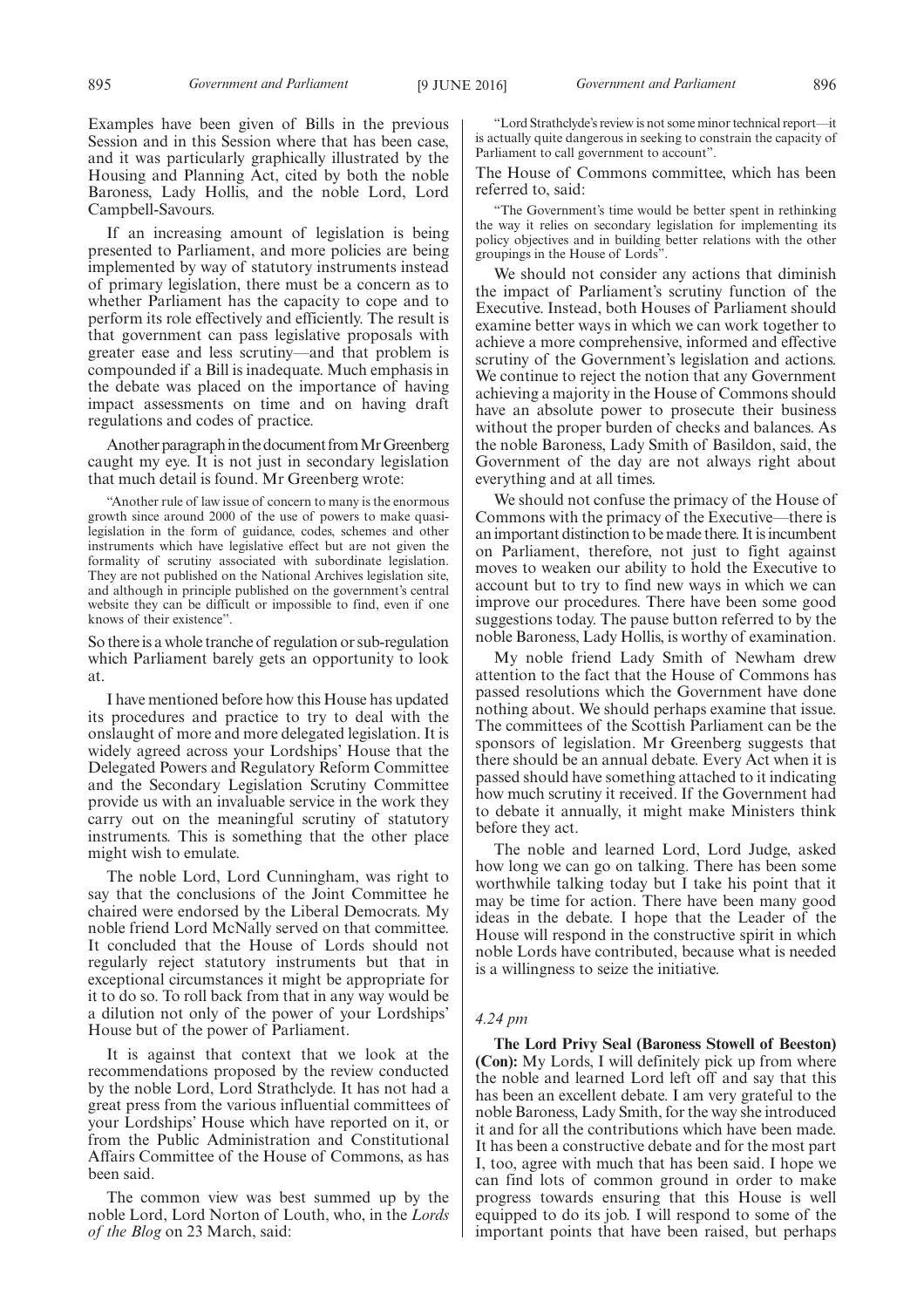[BARONESS STOWELL OF BEESTON]

I may start by making a few points from my perspective as the person representing the Government here in this debate.

As Leader of the House I am appointed by the Prime Minister, I am a member of the Cabinet, and I am responsible for the Government's business in the House of Lords. As has been acknowledged, my party was democratically elected and has a mandate to govern in line with the commitments set out in our manifesto. But I know that to succeed in my job, I have to listen to this House; I really understand that. Moreover, I not only have to listen; sometimes, I have to deliver difficult messages to my Cabinet colleagues. They do not always like what I have to say, but I know that it is my job and something I have to do. I am getting better at it because I think they are getting a bit more used to some of the things I have to tell them. The point I would make to noble Lords is that the Prime Minister and all Ministers in the Government understand the importance of my role because they are Members of Parliament too. They understand that for people to have confidence in the laws Parliament makes, Parliament has an important role in the legislative process.

The noble Baroness acknowledged what I said in my response to the gracious Speech the other week. We also acknowledge that Parliament improves legislation; that is part of what it does. But it is also true that from my perspective in government, when I see the picture from the other end of the telescope, things sometimes look a bit different. As my noble friend Lord Norton pointed out, since the last general election the balance of power has actually shifted more towards Parliament than has been the case for nearly 20 years, because the Government have such a small majority in the Commons and the Conservative Party in this House has no majority whatever. The noble Baroness referred to the approach of the Opposition in this House. I acknowledge a lot of what she said, but it cannot be ignored, as my noble friend Lord Strathclyde said, that in the first Session of this Parliament the Government were defeated on more than half the Divisions that took place in your Lordships' House. That is significantly higher, I would say to the noble Lord, Lord Richard, than what was experienced when the Labour Party was in government.

We must recognise that the Government of the day are sustained through the confidence of the elected House, and although the Government bring forward their legislation, the legislative process itself is a conversation between the two Houses so when we talk about the balance of power, as has been acknowledged by noble Lords in the debate, we need to be mindful of the balance of power not just between the Government and Parliament but between the two Houses, and that the balance goes both ways. So while it is absolutely right that we in this House have the power and sometimes the responsibility to ask the other place to think again, we must acknowledge at the same time when to take no for an answer, mediated by the conventions that underpin our work. I feel strongly about that because that approach is what helps to protect our legitimacy as an unelected House. That point was very well made by my noble friend Lord Lang, and other noble Lords who have spoken in today's debate.

The legitimacy of Parliament and of this House also relies on the Government upholding their responsibilities in ensuring that both Houses are able to scrutinise fully our legislation. I recognise that we as a Government have a responsibility to make sure that Parliament has the opportunity to carry out its proper role in holding the Government to account and in scrutinising our legislation. I appreciate what lies behind the concerns raised by noble Lords in that respect, and I will come on to some of the more specific points on secondary legislation, and so on, in a moment.

I would also say—the noble and learned Lord, Lord Wallace, touched on this as well—that as a House, we care very deeply about how we go about our work in scrutinising legislation, and we have made quite a bit of progress over recent years with some new innovations. We now have post-legislative scrutiny committees that have been set up as part of our regime of Select Committees. We ensured that there was more pre-legislative scrutiny in the previous Parliament than in the one before, and we have new things such as topical QSDs. There is more time for Members of this House to scrutinise and hold the Government to account. Yes, Governments do not always get it right. I know that this one and previous Governments, as has been acknowledged, have not always got it right. I have heard loud and clear, both today and through other debates, that there are areas where noble Lords feel strongly that we must do better.

Let me start with skeleton Bills. Sometimes material is brought forward later than is desirable, as was the case with some material emerging after the election. Yes, I want to ensure that as Parliament proceeds, it has the information it needs to do its job. Having gone through one Session, I feel that I have learned lessons that I want to ensure are properly applied by the Government. The first Session of a Parliament is always a bit different from later Sessions because straight after an election, clearly, the Government have to get on with implementing their commitments in their manifesto. Some things require them to get on sooner rather than later, because if they have commitments that they must deliver by the end of that Parliament, they are required to bring forward legislation very early on and they need to get on.

I have learned lessons and I noted very much what the noble Baroness, Lady Taylor, said about some of her experiences when she was Chief Whip and a Minister. I sit on what we now call the Public Bill legislative committee in government. I think that my reputation as a plain speaker, as far as Ministers who bring forward their Bills to that committee are concerned, is starting to get a bit more widespread than it might have been before. I can assure noble Lords that I am taking very seriously my responsibilities to ensure that legislation is brought forward in as complete a fashion as possible.

The noble Baroness, Lady Smith, made many points with which I would agree, and I share her view that this House has to have the right information to do its job properly. I do not accept that we have not welcomed challenge because, as she was good enough to acknowledge, Ministers in this House have engaged quite constructively with Members of your Lordships'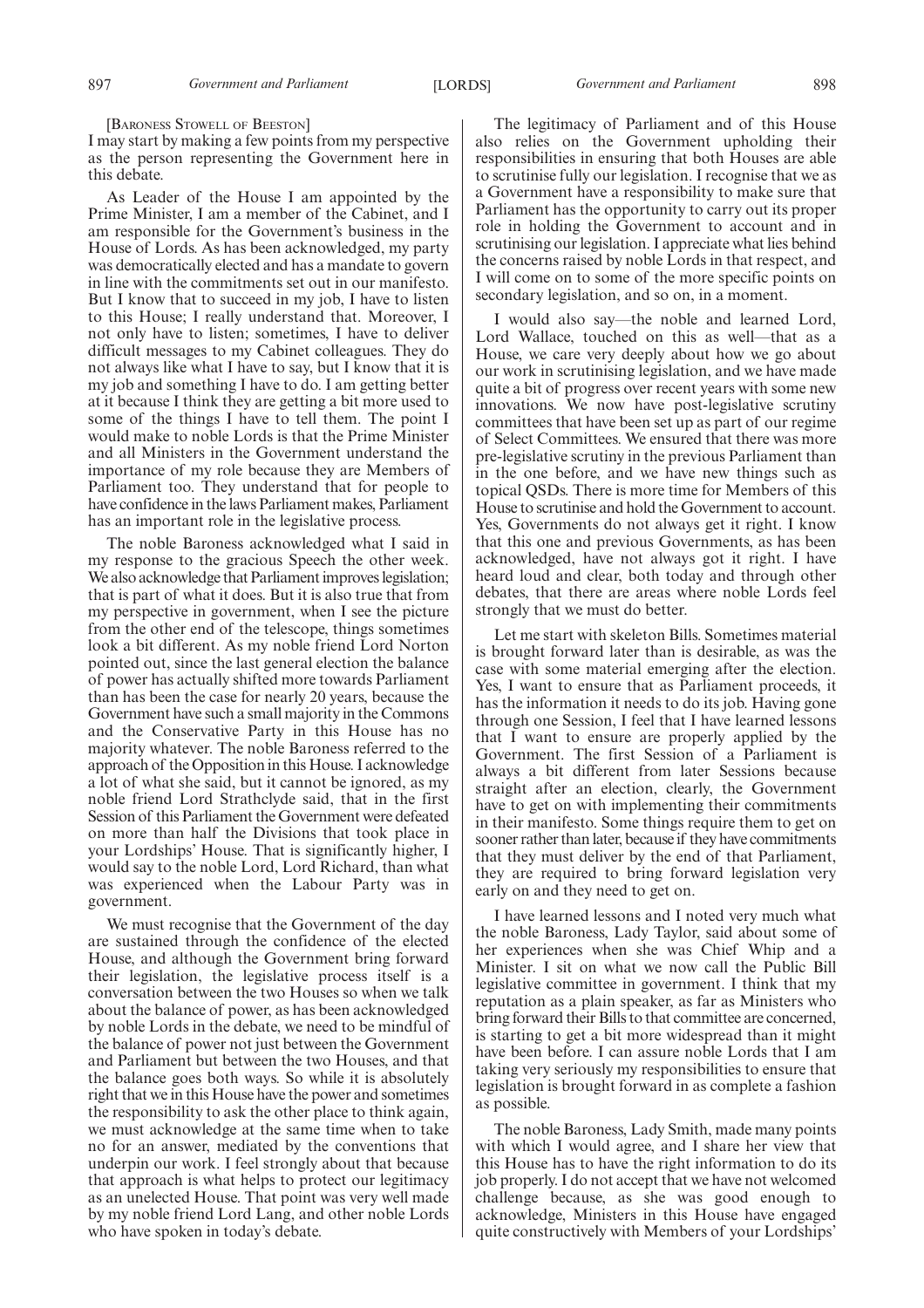House during the passage of Bills. Yes, a couple of Bills may not have been as well developed as I would have liked, but we did get through 23 Bills in the last Session. By and large, most of them arrived here in greater shape than they might have been—or not necessarily in the shape that some described them. We might have a difference of view on that.

Some skeleton Bills arrive in that way for a purpose. The cities Bill was designed in that way so that we could allow the Government to enter into proper agreements with local authorities. Mention has been made of the buses Bill in this second Session. Again, it has been specifically designed in that way. I do not necessarily argue that all skeleton Bills are bad because that is how they have been prepared.

I move on to the content of legislation, secondary legislation, the number of statutory instruments and the use of Henry VIII powers. The number of statutory instruments was raised by many noble Lords. I cannot let go of the fact that, in the last Session, about 750 pieces of secondary legislation were laid in Parliament. This is the lowest number for more than 20 years. It compares very dramatically with first Sessions of previous Governments over recent times.

#### **Lord Campbell-Savours:** How many pages?

**Baroness Stowell of Beeston:** We can move measurements if we like and start counting pages, but it is a statement of fact. I cannot go back and count all the pages of pieces of secondary legislation from 20 years ago, but I can tell noble Lords that we certainly dramatically reduced the amount of secondary legislation in the last Session.

**Baroness Hollis of Heigham:** My Lords, we talk about clauses, SI numbers and pages, but what matters and what the noble Baroness has so far not addressed in her constructive response is whether they are heavy-duty SIs carrying a policy load. Nobody has any objection to a number of SIs that technically adjust things such as the timing of when things will be brought in. What matters is whether they carry policy and therefore, by virtue of being SIs, put that policy beyond proper parliamentary scrutiny.

**Baroness Stowell of Beeston:** We can get into a debate on the detail. I have looked at the content of secondary legislation and how the Government performed in the last Session against the Governments of which the noble Baroness was a member. If she likes, I can trade a range of different examples of where previous Governments were criticised for inappropriate use of secondary legislation, but we are trying to move forward.

On the point raised on Henry VIII powers, I was pleased that the noble Baroness, Lady Taylor, disagreed with the noble and learned Lord, Lord Judge. Like her, that is not something from which I take any pleasure. She is right to point out that it would be impossible for us to do without Henry VIII clauses completely, but that does not mean Parliament should not be very watchful of the Government's use of such powers. Some are appropriate, in that they are used in appropriate circumstances. For instance, the noble and learned Lord referred to one in the Children and Social Work Bill, which is about to receive its Second Reading in this House. That is designed for a specific purpose. Clearly, as that piece of primary legislation goes through, we will have to debate whether that power is appropriate for what it is designed to do. We can and should have a proper debate about these things but I would not necessarily argue that all of them are open to criticism just because they exist.

As the House knows, the Government have not yet responded to my noble friend Lord Strathclyde's review of secondary legislation. This was acknowledged by the noble Lord, Lord Butler. We are still considering that report and all the Select Committee reports alongside it. In looking at all these things, as my noble friend Lord Wakeham said—I think this is where we have real agreement in the House—we do not want this House to diminish its influence but we need to ensure that the elected House, the House of Commons, has the final say on all legislation, not just on primary legislation. This is a topic that I know we will continue to discuss and consider.

I note what my noble friend Lord Trefgarne and others said about the conventions that were so hotly disputed. The problem is that we still have among us a lack of agreement on where we are with those conventions. That does not mean that we cannot try to seek some clarity and agreement between us.

The noble Baroness, Lady Smith, made a number of constructive suggestions about steps that could be taken to address these matters. As I say, I think we all agree on the importance of what we are trying to achieve, which is for this House to continue its very important role of scrutinising and revising legislation, and holding the Government to account. I will reflect carefully on some of the noble Baroness's specific proposals. I note that a lot of the issues she raised—such as Cabinet Office guidance, full impact assessments prior to Secondary Reading debates and draft regulations prior to Committee—are what should happen anyway. That means there is a lot for me to take away and think about. The process is there but I need to ensure that the Government understand their responsibilities in proceeding with and fulfilling that. I will reflect as well on the noble Baroness's idea of a particular committee to look more broadly at how we prepare for legislation and our various scrutiny procedures in this House.

More than anything, I want to conclude by reinforcing to noble Lords just how much I share with them the objective of trying to make sure that this House is able to do what it exists to do. Like all noble Lords who spoke today, and many more sitting here in the Chamber, we all feel very passionately about the purpose of this House. Noble Lords have heard me say many times that I describe it in this way: this House exists to give the public confidence in the laws that ultimately Parliament makes. I want to ensure that we are always equipped to do that. I will take away the very constructive comments and contributions made today. I will carefully read *Hansard* again; as noble Lords know, often when one is sitting on the Front Bench it is hard to keep up with everything being said. I am very grateful to the noble Baroness for her introduction to this debate and for everything that she said today about my ministerial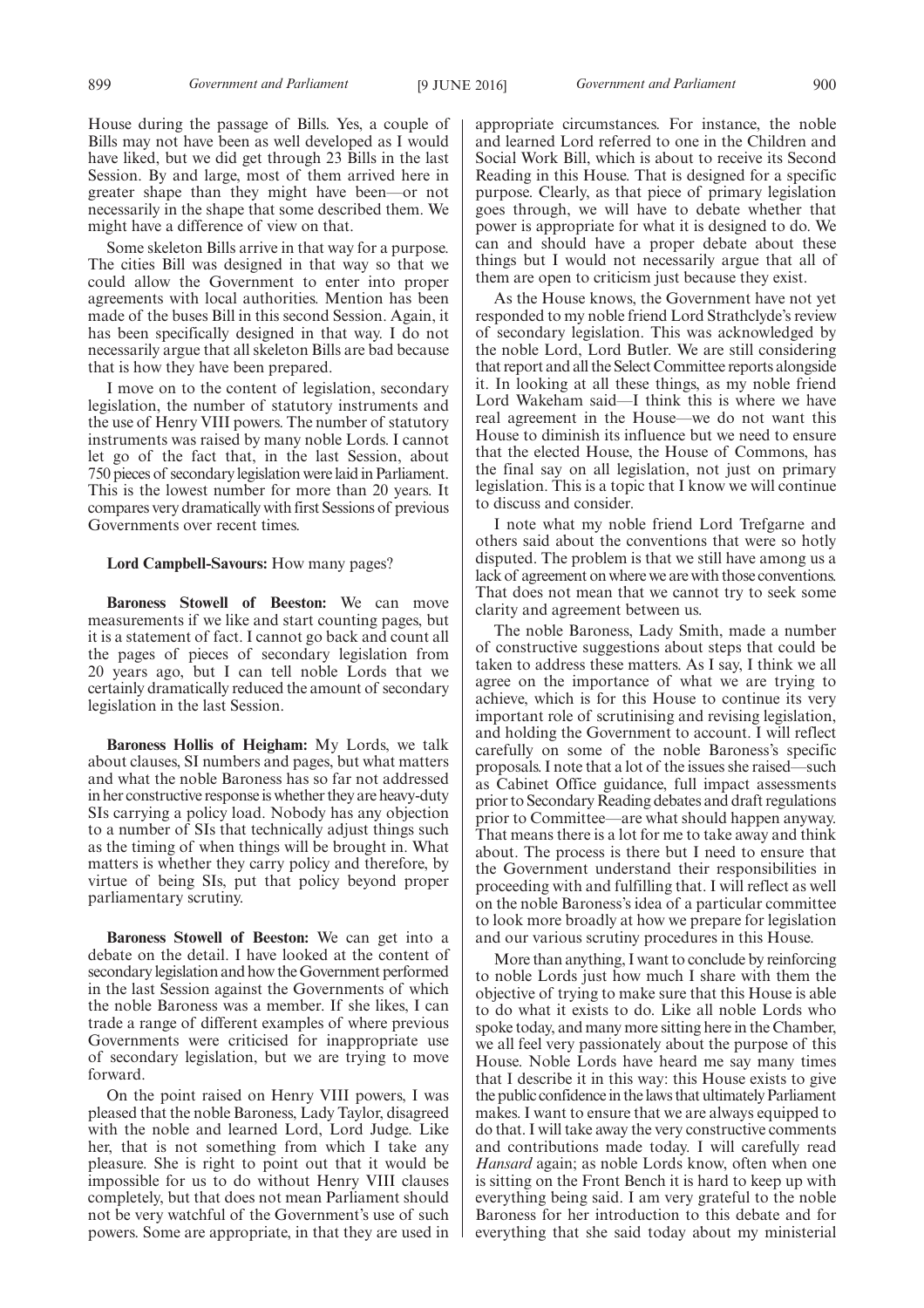[BARONESS STOWELL OF BEESTON]

team and their efforts to respond constructively to the scrutiny given to the Government's legislation. I thank all noble Lords for their contributions.

# *4.43 pm*

**Baroness Smith of Basildon:**I thank the noble Baroness, who made some very constructive and helpful points. I also thank all noble Lords who contributed and who listened to the debate today. It has been a very impressive debate, showing this House at its best and, given its quality, perhaps showing why this House should have a greater role when scrutinising legislation.

I never intended the debate to be all about the report of the noble Lord, Lord Strathclyde. I was really trying to get a sense of the direction of thought from your Lordships' House on the kinds of measures we have been discussing and that we would like to engage in. It has been helpful to have that today. The support we have had for the proposals is very welcome.

However, I do not agree with noble Lords who think that the conventions have been broken. I do not know how many times I have to say this but I will do so again: we abide by the conventions of your Lordships' House. Even if some noble Lords think that on one day, on one vote, the conventions were stretched a bit, I do not think that in any way detracts from the observance of those conventions around the House at all times.

When we had the tax credits vote, the proposal from my noble friend Lady Hollis was intended to be helpful. Noble Lords will recall that we did not support a fatal Motion, although I think the noble Baroness said once before in response to the noble Baroness, Lady Hayman, that, had we done so, it would not have broken the conventions. The House was seeking a way to be helpful to the Government. My grandmother had a saying that no good deed goes unpunished. Given that it led to the Strathclyde review, I wish I could tell her how right she was.

I wish to pick up on a couple of points. Mention was made of how many defeats the Government had suffered or endured in the last Session, and a figure of 53% was given. However, that was around 60 votes, exactly the same as during 2001—the noble Lord need not shake his head at me; I am telling him this as a fact, but I see he wants to use percentages. Let us look at the numbers. It is around 60 votes. The reason why percentages are not valuable here is because this House, knowing the arithmetic of the House, does not vote nearly as often as it did when the noble Lord, Lord Strathclyde, was the Leader of the Opposition. Therefore, we exercise the restraint that the Government so crave, we vote less often, so if we win the same number of votes, that affects the percentage. If the noble Baroness and the noble Lord want us to go through the Division Lobbies far more often and orchestrate losing votes to get the percentage down, that can be done but that is really not the way to do things. Let us look at exactly what we are talking about and not compare apples and oranges.

The other issue around the number of votes concerns the quality of the votes. The Labour Government lost votes around national security. One of the issues on which we voted where this House took a different view from that of the Government was to set up a Joint Committee to look at whether or not the Government's EVEL proposals—English votes for English laws—could be examined to see whether they had an impact on this House. The Government class that as a defeat. I class it as a victory of common sense for your Lordships' House. However, it would still come into the 53% figure. Indeed, the Select Committee which set up the Trade Union Bill, and which greatly assisted this House, was something which the Government opposed. Therefore, we have to look at the quality of the votes as well. I make no apology as regards those issues on which we have won votes but I also say that we have exercised restraint. We vote less than half as many times as does the Commons and we vote fewer times than Oppositions have in the past.

The noble Baroness said that there were fewer statutory instruments now. I did not raise the issue of the number of statutory instruments debated in this or the last Parliament. That was not part of the argument I was making. My concern is that in legislation now there is a greater use of delegated powers than we have had before. I am grateful to the noble Baroness for acknowledging that there seems to be a far greater use of delegated powers for policy issues and not the normal uprating issues. Tax credits were an example. They should have been contained in legislation, not a statutory instrument. The noble Lord, Lord Norton, referred to the number of pages. I have not counted them but it is the significance of the policy matters that cause this House concern. I was grateful to the noble Baroness for acknowledging—as I did—that in the first Session of any Parliament it is sometimes difficult to have legislation that is fully formed. However, we are now in the second Session of this Parliament and that scenario still applies to the buses Bill and the Children and Social Work Bill. Her comments were helpful. If she could rigorously look at those two Bills, as she has offered to do, I am sure that all of us would be very grateful and appreciate it.

The noble Lord, Lord Trefgarne, made an interesting contribution. He may not think that I am going to agree with him but, surprisingly, I am. He said that a veto, or voting against, or declining to accept a statutory instrument should be used only in very exceptional circumstances. There have been six times, I think, since 1950 where a fatal Motion has been accepted by this House, and something like 150 times where they have been rejected when they have been tabled. So it seems that they are being used only in very exceptional circumstances, and I think that it is fair that we have that.

The other point that the noble Baroness made was about ensuring that impact assessments and draft regulations are available for Committee; I suggest that she does not take the whole burden for that on herself. I greatly appreciate that she would do more with the Bills coming to this House to have that information ready. But we have even had Bills that have gone through their Commons stages and then come to this House without us having that information available. She needs to engage with her Cabinet colleagues to make sure that, at the other end of the Building, they are also ensuring that that information is available when Bills are debated in the other place.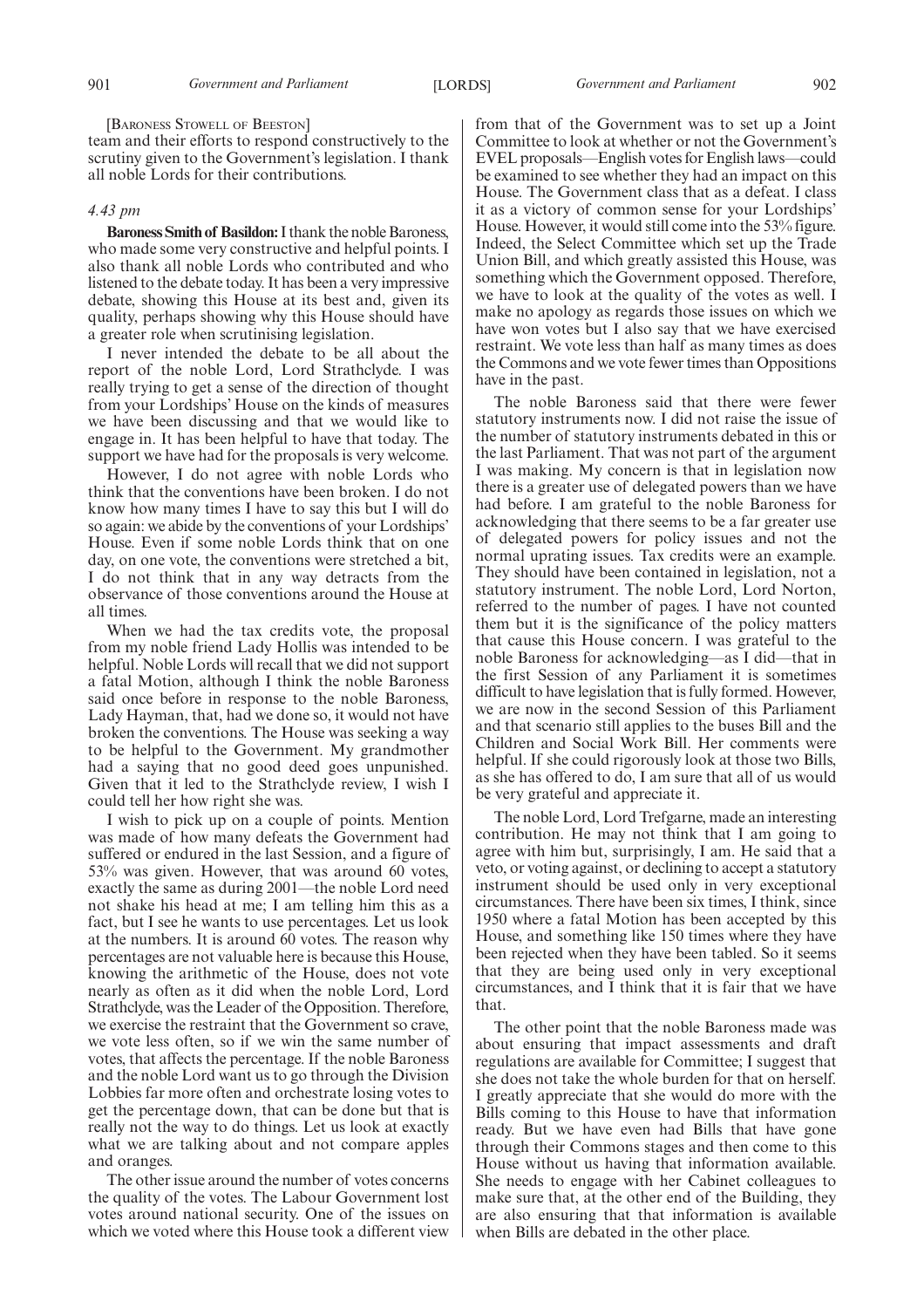Today's debate has been really instructive and impressive for your Lordships' House. I am grateful for the support and I shall go away and think further on some of the comments that have been made. Perhaps we need to up our game on scrutiny and to ensure that we always have the correct information. The noble and learned Lord, Lord Judge, made the point about Henry VIII powers—I think that they may have extended too far into the future on some occasions. If we can remove some of the obvious tensions that come about not because of policy issues and policy debates but because of lack of information, then our debates and discussions will be a lot more constructive and helpful, both for Ministers who sometimes struggle because they have not been given a fully formed policy and for those who are struggling to get that information.

I am grateful to your Lordships' House and to the Minister for her helpful comments, which we can build on.

*Motion agreed.*

# **Obesity: Low-fat Diet**

*Question for Short Debate*

# *4.51 pm*

# *Asked by Baroness Jenkin of Kennington*

To ask Her Majesty's Government what assessment they have made of recent new dietary advice that contradicts recommendations to eat a low-fat diet to tackle obesity.

**Baroness Jenkin of Kennington (Con):** My Lords, I would like to thank the noble Lords who are speaking in this debate; it is especially appreciated as the timing is not what we originally expected. Before I get to the heart of today's debate about dietary advice, let me start with the basics and the seriousness of the current situation. Obesity and its related illnesses are costing the country a fortune and it is not sustainable. Only this week Simon Stevens, chief executive of NHS England, told the Health Select Committee that we now spend more on obesity-related conditions than on our police or fire services. Figures from the US released yesterday show that 40% of women in the States are now obese—and we are not far behind. On current trends, three in four adults will be overweight or obese in twenty years' time.

If we do not wake up to the extent of this crisis, the NHS could end up bankrupt. Enormous amounts of money are already spent on treating diseases that are entirely preventable. After my Question on this topic a couple of weeks ago, a severely disabled friend told me how frustrated he felt that, because of the costs of obesity, there is much less money available for the needs of people like him who have no control over their condition. The problem is that we in the western world live in an obesogenic society—one that tends to cause obesity. For almost all of us food is readily available, most of us never feel hunger and our lives are increasingly sedentary compared to the generations before us. It is all too easy to put on weight and maintaining a healthy weight is also a challenge. If we see someone slim today, we assume them to be a person of real self-discipline.

I declare an interest: six years ago, I was 28 pounds heavier. I was fat. I disliked it, but seemed unable to do anything about it. Like millions of others, I tried every diet going, back to grapefruit and hard-boiled eggs, which I think was a 1970s fad. I remember one diet based on ration coupons—it was not a bad idea given that as a country we have never been as healthy as we were during rationing. You name it, I tried it. I finally gripped it thanks to Louise Parker, and I recommend her common-sense approach as set out in her recently published book, *Lean for Life*. If you put two or three strangers together—women, anyway—the topic is an immediate ice-breaker: how to lose it, how to keep it off, what tips do you have, what works for you? It is a source of endless fascination.

One pound of fat equates to 3,500 calories. If you consume an extra 100 calories a day—just one small glass of wine, for example—you will put on 10 pounds a year, 20 pounds in two years; it is all too easy. But it can work the other way round: cut out that daily glass of wine and, all things being equal, you will lose 10 pounds a year. While on the topic of alcohol, how is it possible that there is still no calorie labelling on alcoholic drinks?

I read recently of an experiment where two groups of people spent an evening out at the pub. One group had calories included on their drinks menu and consumed an average 380 calories each. The other did not and drank the equivalent of 764 calories—double the amount. One piña colada, for example, is 245 calories, approximately the same as a Mars bar. How many people know that, or that a pint of beer and a packet of crisps contain a similar number of calories? It is not uncommon for people to drink two or three cocktails or large glasses of wine or to have three pints on a night out, but would they necessarily eat two or three chocolate bars or packets of crisps? People want this information and it should be made transparently available.

We currently spend  $£1$  million every hour on type 2 diabetes. If the number of people affected increases at the present rate—400 new diagnoses every day—by 2025 there will be 5 million people with diabetes in this country. Half these people have diabetic complications: heart disease, eye disease and kidney disease, and there are more than 100 amputations a week as a result of vascular disease in people with diabetes. This is unsustainable.

The good news is that it does not have to be this way. Earlier this week we heard of mounting evidence to show that losing weight is the best way to fight cancer. A daily brisk walk of just 25 minutes was shown to almost halve mortality rates for breast cancer sufferers, while a waistline larger than 35 inches increased death rates by a third. This may be an added incentive for some, assuming that doctors are aware and pass on the information. Should the messages be clearer and tougher? A friend of mine lost five stone when his doctor made it clear that he was unlikely to see his daughters grow to adulthood. Some may disagree with this approach but it worked for him.

In the interests of research for this debate, I watched a few programmes over the weekend. "Junk Food Kids: Who's to Blame?" was absolutely tragic. Those poor children have multiple teeth extractions, simply because they are drinking fizzy drinks and fruit juices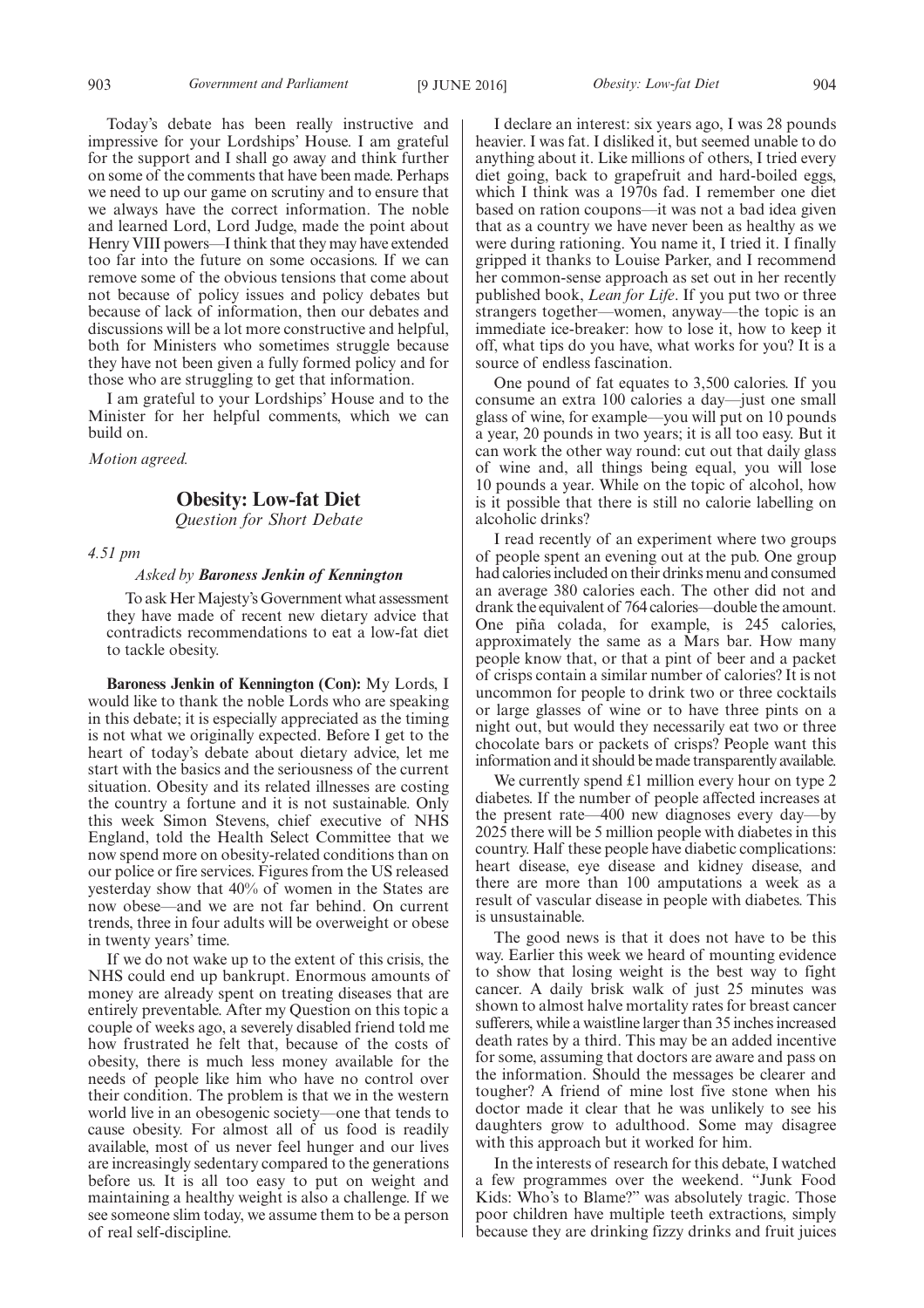[BARONESS JENKIN OF KENNINGTON]

instead of milk or water. They have dreadful diets and take no activity. I also watched a couple of episodes of "Lose Weight for Love", which is currently on the television, where obese couples locked into cycles of overeating which threaten their relationships as well as their health are separated from their co-dependent partners for 10 weeks to learn better habits on their own, at the same time supported by a team of experts. The issue for them is more than food, it is their psychological relationship with food.

The series has taken a holistic approach to diet change and weight management by offering psychological therapy alongside behavioural, diet and exercise interventions. This joined-up thinking does not happen in healthcare as money is siloed into different specialisms. For long-term change to occur, we need to understand why food is so often used to self-medicate. All the couples have lost substantial amounts of weight and appear to be motivated to keep it off. A year later, one couple have lost six stone each.

I think every single one of the participants admitted that before the programme they drank litres of fizzy, sugary drinks every day, which provided no nutritional value at all—empty liquid calories. I commend the Government for taxing them. But at the same time as introducing the tax they really need a publicity campaign about what sugar does to your body. It seems to me, as a lay man, quite right that sugar has become dietary enemy number one, along with processed snacks. I was fascinated by the *Guardian*'s long read "The Sugar Conspiracy", published on 7 April, and I recommend the Sugar Smart app as an easy way of checking the amount of sugar in any product.

Yet although losing weight is simple, it is not easy. Giving up sugar is horribly difficult. I could happily go home this evening and eat a tub of ice cream and a packet of chocolate biscuits, but I will not. Once upon a time I might have but I am now motivated by concerns about my long-term health. While I appreciate that the accepted golden rules for a healthy, cancer-free life are not fool-proof, I try to live by them: no smoking, limited alcohol, healthy weight and regular exercise. Should the Government be looking at carrots—I do not mean the vegetables—for those who achieve these goals and thereby potentially save a lot for our overstretched health service?

The current dietary advice is confusing. For example, the*Eatwell Guide* recommends basing meals on potatoes, bread, rice, pasta or other starchy carbohydrates. Are we so sure that this is good advice? After all, we feed starchy crops to animals to fatten them, so why would they not have the same effect on us? For years we were told not to eat more than two eggs a week, but then research showed that cholesterol in eggs had almost no effect on blood cholesterol. The consequences of that advice were that egg producers went out of business and the population missed out on affordable, natural, nutrient-filled food as it swapped it for sugar-laden, industrially processed cereals. Recent reports have added to the confusion and muddled messages help nobody. So for the sake of our NHS, our nation and especially our poor chubby children, I urge the Government to focus on accuracy and clarity when they finally publish their obesity strategy.

# *5.01 pm*

**Baroness Miller of Chilthorne Domer (LD):** My Lords, first, I must congratulate the noble Baroness, Lady Jenkin of Kennington, on securing this debate. Far more than that, I must pay tribute to her absolutely tireless efforts to raise the matters of diet, eating well and food waste. She has raised almost everything from what goes into our mouths to what does not and becomes food waste, and how to eat well and cheaply. She lives by the example—she has told us how much weight she lost—but in this House she has constantly emphasised the need for cooking skills. Nobody has done more in the last few years to raise the issue here than she has. I thoroughly agree with her. I cannot blame the public for their weariness with government food advice. There have been contradictions in that advice. There has been unclear and quite hard-to-follow advice. That is a recipe for confusion and people have just stopped listening.

The noble Baroness, Lady Jenkin, mentioned the Eatwell plate. I underline that to ask the Minister: did as much effort go into ensuring that the advice in the new *Eatwell Guide* is as sound as she would like? An awful lot of effort went into the redesign of the Eatwell plate. The knife and fork were taken away, apparently because her department thought that they did not resonate with the public. There are a lot of questions about the advice. When we talk about fats, for example, the new *Eatwell Guide* differentiates unsaturated oils, such as vegetable and olive oil and lower-fat spreads, from other foods that are high in fat, salt and sugar. That is because some fat is essential in a healthy balanced diet, but other foods high in fat, salt and sugar are really not healthy. They should be eaten much less often and in very small amounts. The size of the purple section on the Eatwell plate reflects the fact that oils and spreads are high in fat and contain lots of calories. That seems sound advice but, for all the reasons underlined by the noble Baroness, Lady Jenkin, it is still confusing.

There is an underlying message, which is quite clear, about eating within your need for calories. It is usually about eating less. I would have to declare an interest here in that I probably should eat a bit less. I have to declare a second interest as a co-chair of the All-Party Food and Health Group and a third interest as a vineyard owner. I took greatly to heart the comments the noble Baroness, Lady Jenkin, made about glasses of wine. She is quite right that they contain calories, but on the other hand the Mediterranean diet, often held up before us as a very good example, contains some red wine. My husband had red wine recommended to him by his cardiologist as an alternative way of thinning his blood following a stent operation. It is back to what my mother said, which is that a little of what you fancy does you good—underlining "little".

I turn for a moment to a point touched on by the National Obesity Forum in its very controversial report. The way the report came out was unfortunate, because the headlines that resulted were controversial, but that does not mean that everything in the report should be dismissed. The report accuses major public health bodies of colluding with the food industry. I do not know whether that is true but the NOF and the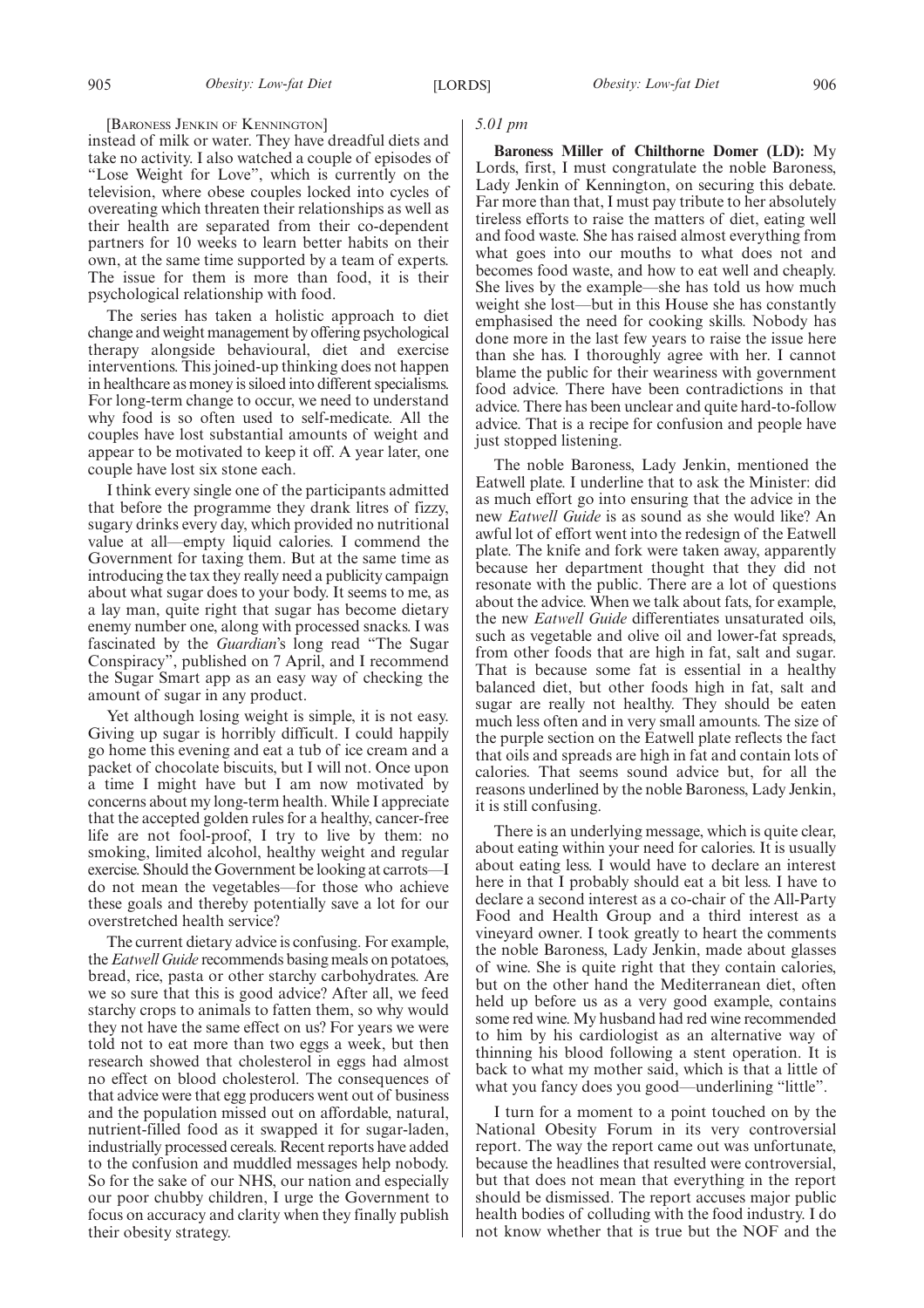I do not know where the line is drawn between collusion and allowing the food processing and retail industries to reformulate, including by using things that could not even be defined as food. This practice is clearly exposed in Joanna Blythman's book, published last year, *Swallow This: Serving Up the Food Industry's Darkest Secrets*, which shows just how important it is to debate this issue and the causes of obesity. She uncovers just how much of the seemingly more natural but still processed—foods are clever products of the chemical industry. She has said:

"The pace of food engineering innovation means that newer, more complex manufactured food creations with ever more opaque modes of production are streaming onto the market every day".

She explains how just about everything from your seemingly healthy option of granary farmhouse loaf or sliced egg salad sandwich has a slew of processes and ingredients for which our digestive systems just were not designed.

Just as the public learned to avoid E numbers and artificial ingredients, so the food industry has now learned to use innocuous-sounding ingredients that really belong in a chemistry lab, not a kitchen. Why does this matter? Have they been passed as safe? Given some of the research coming out now, it matters because we are paying the price with our health. For millennia, our digestive systems evolved to efficiently process vegetables, nuts, fruit, pulses, eggs and the occasional meat and dairy product. Suddenly, in the second half of the 20th century they came under assault.

The effect was explained earlier this year by Jenni Russell, writing in the *Times*, where she set out the work of the genetic epidemiologist Professor Spector of King's College London. His work has been to do with the growing amount of evidence that the destruction of our gut bacteria by processed foods is the real enemy and could be behind the obesity crisis. In essence, précising his work, she said that something very curious happened in Britain in the mid-1980s. Obesity rates had scarcely shifted in the 20 years since records have been kept. They were more or less steady, but then rocketed overnight—not just here but around the world. Obesity almost trebled, and every age group was affected. Whether they were 16 or 60, people suddenly started getting fat.

Your Lordships could say that that was because people were sitting in front of the television much more and eating more and worse foods. I know that things such as corn syrup, which goes into so much food, are also implicated. The fact that our food is not the food that our digestive systems have learned to recognise over hundreds of years must have some bearing on this. Other work from around the world is just becoming evident. For example, Professor Chang in Berkeley, California, is exploring the connection between copper and fat metabolism. There are all sorts of things that we are just at the beginning of understanding. Although it is about eating less and taking more exercise, it is also about the fact that our current food system is fatally flawed, especially when it comes to our health, and obesity is the symptom of this. As Professor Tim Lang, who has been working on these issues for decades, says, there is a,

"need for a complete change of mind set to tackle these", issues,

"away from a productionist approach with its successes and subsequent problems".

He outlines a new direction for food policy, building it around sustainable development, low-impact farming systems, diets and low energy use.

The debate about fat and obesity is incredibly important, but we must hold it in the right context. At the moment, it is a bit like seeing someone suffering from a bad cut and having a debate as to whether to put on a plaster or bandage or to sew it up. As a very short-term measure, we need to think about the plaster, but in the long term we need to be able to buy and prepare food that contributes to our health rather than undermines it. That means seasonal, local and less processed food, with more pulses—the noble Baroness will agree with that—more vegetables and more cooking skills taught in schools. What are the Government doing to ensure that all schools receive nutritional guidelines and that academies and free schools are no longer excluded—and that A-level cooking will be part of the curriculum, because I understand that it is being dropped?

# *5.11 pm*

**Lord McColl of Dulwich (Con):** My Lords, I am grateful to my noble friend Lady Jenkin of Kennington for initiating this debate, which draws attention to the false and misleading advice that a low-fat diet is the way to tackle the obesity epidemic—an epidemic which is killing millions, costing billions and to which the cure is free. You just have to eat fewer calories.

I remind your Lordships that when we swallow food it goes down through the gullet into the stomach, in the upper part of the abdomen. The advice to have a low-fat diet is wrong because, when fat enters the small intestine, it meets special receptors that detect differences in the composition of food. This information is transferred to the stomach and results in delay of emptying. Fat is especially important because, when it enters the small intestine, it greatly delays the emptying of the stomach by making the upper part of the stomach relax and the lower half less active. As the stomach emptying is delayed, it gives the feeling that one has had enough to eat. Later, when the fat has been absorbed lower down, the stomach then starts to empty again.

This is a beautifully balanced mechanism, which tends to prevent us eating too much and thereby prevents obesity. Not surprisingly, the food industry does not approve of this beautifully balanced mechanism, because it has resulted in less food being eaten and lower profits. So it joined up with some rather dubious scientists to produce research that erroneously claimed to show that fat was bad and carbohydrates were good. They ignored the fact that, when carbo- hydrates and sugar enter the stomach, there is very little delay, and the food quickly rushes on. There is no feeling of having had a full meal; the person soon feels hungry and starts to eat again—and they continue to eat too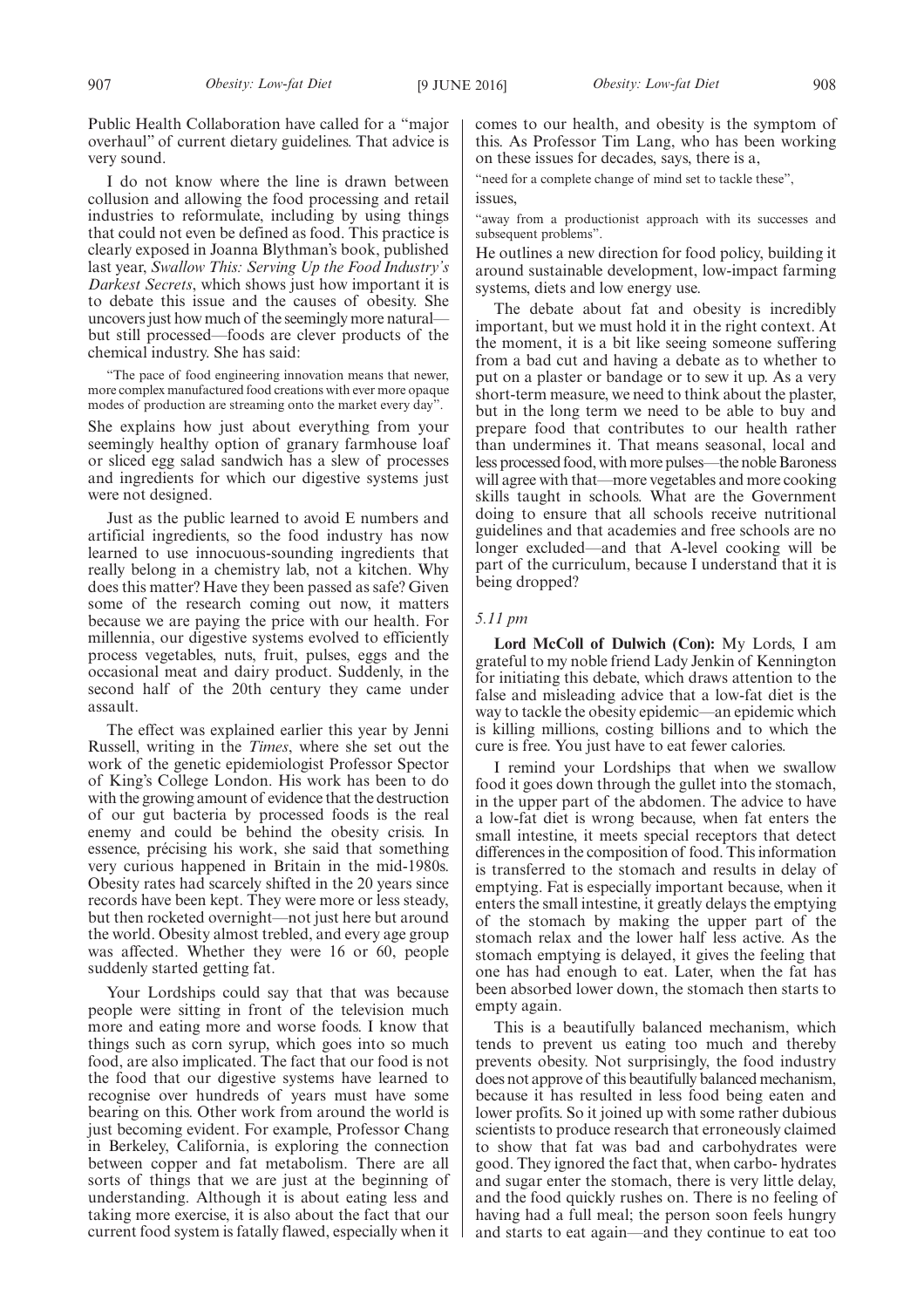# [LORD MCCOLL OF DULWICH]

much throughout the day. This has led to obesity in a large proportion of the people in the UK and an even larger proportion of people in the United States.

Recently, there has been a lot of interest in the composition of food, especially in the fact that fat plays a valuable part in weight control. These statements are recent but not new; many of us clinicians have been teaching this for many years, because of the work of Professor Yudkin in the 1960s, and his book published in 1972. However, his message that the answer was fat, not carbohydrates, and that carbohydrates were the danger was not popular with some parts of the food industry, and his career was actually rubbished by unscrupulous scientists in cahoots with even more unscrupulous parts of the food industry. It was a disgrace. The campaign to extol the virtues of a highcarbohydrate, high-sugar diet was started largely in the United States, where it was decided by scientists and food manufacturers that the increasing amount of coronary artery disease was due to excessive fat in the diet. Fat was demonised; a high-carbohydrate, sugary diet was broadcast as the answer; and anyone who contradicted that was marginalised. It has been pointed out that a low-fat diet is not very tasty and it is thought that for this reason the food industry started putting a lot of sugar into food to compensate and make it more palatable, so boosting their sales. The food industry seems to regard money as more important than many parts of the health of the people.

In the United Kingdom, as many noble Lords know well, the Department of Health and NICE maintained for many years that the obesity epidemic was due to lack of exercise. It is a pity that some of the 500 people employed by NICE did not think to go to the gymnasium, get on a machine and exercise to see how few calories one actually burns off. One can pedal away on one of those machines for half an hour and only 200 or 300 calories will be burned up. One has to run miles to take a pound of fat off.

This whole subject has been bedevilled by all sorts of theories about the cause of the obesity epidemic: genetics, epigenetics, psychological disturbances and many other ideas. They are all very interesting, but none of them is the cause of the obesity epidemic. They may contribute to making it more difficult for some people to control their appetite, but one fact remains: it is impossible to be obese unless one is eating too many calories. Only a quarter of the calories we eat are actually expended on exercise. The remaining calories are burned up enabling the heart to beat 8 billion times in a lifetime, the kidneys to filter gallons of blood every day, and numerous chemical reactions in the liver, pancreas and so on.

We have been advised not to be judgmental and not to blame patients for being obese. We are not even allowed to call them fat nowadays, but it is not judgmental to be accurate in diagnosis. It is not for government to tell people how to run their lives, but it is the job of government to give a very clear picture of the truth. I hope that when the obesity strategy is eventually published it will have on the front cover: "Obesity is killing millions, costing billions and the cure is to eat less".

In a recent review, Dr Aseem Malhotra, a cardiologist, concluded that the current global epidemic of atherosclerosis, heart disease, diabetes and obesity is being driven by a diet high in carbohydrates and sugar, as opposed to fat.

How can we help obese people to avoid an unnecessarily early death from the effects of obesity? It would help them to have a reasonable but not excessive amount of fat, which would satisfy their hunger early on in their meals, and to avoid a diet high in carbohydrate and sugar, which would continue to make them hungry. Roughage in many forms, such as wholemeal bread, wholemeal pasta—pasta integrale—and cereals without sugar also satisfy hunger quickly. It is essential to avoid high-carbohydrate and sugar diets which will continue to make them hungry. Many will need additional help from friends, dieticians and psychiatrists—all this to avoid so many unpleasant illnesses and to avoid them falling victim to this lethal obesity epidemic, which is the worst since the flu epidemic of 1919.

# *5.19 pm*

**Baroness Wheeler (Lab):** My Lords, I congratulate the noble Baroness, Lady Jenkin, on securing this debate on this important but highly confusing subject. The scale and enormity of the obesity crisis facing the UK and the rest of the world has been underlined, and it is clear that the Government's long-awaited strategy, particularly in respect of providing clarity over dietary guidance, is desperately needed. I hope that the Minister will be able not only to give us some headline information on the content and direction of travel of the strategy, which we assume must now be in an advanced stage of development, but to be much more specific about the publication date for the strategy than just the timetable of "over the summer" that we have been given so far. I hope she fully realises the urgency and seriousness of the situation and the need for the Government to get to grips with the country's obesity epidemic. The noble Baroness, Lady Jenkin, in particular graphically and thoroughly underlined the challenges we face.

The recent report from the National Obesity Forum and the Public Health Collaborative has led to even greater confusion about what we should and should not eat to help us lose weight or keep our weight in check. To quote one comment article on the report:

"If you're not confused, you've not been paying attention".

The same article, by Archie Bland in the *Guardian*, underlined the important need for clear messages on food, such as a simple five-a-day mantra, however much we place our own interpretation on it, and came to the same conclusion on the need for clear, straightforward guidance on tackling weight gain that has been supported here today—that is, eat less and move more. Regarding noble Lords' comments on the Government's advice on diet, the British Obesity Society's 11 tips for 2016 seem pretty sound and cover the full range of issues we have been discussing today.

As we have heard, the report's findings and conclusions have been fiercely challenged by key medical bodies, including the Royal College of Physicians, the Academy of Medical Royal Colleges, the Faculty of Public Health, the British Heart Foundation and of course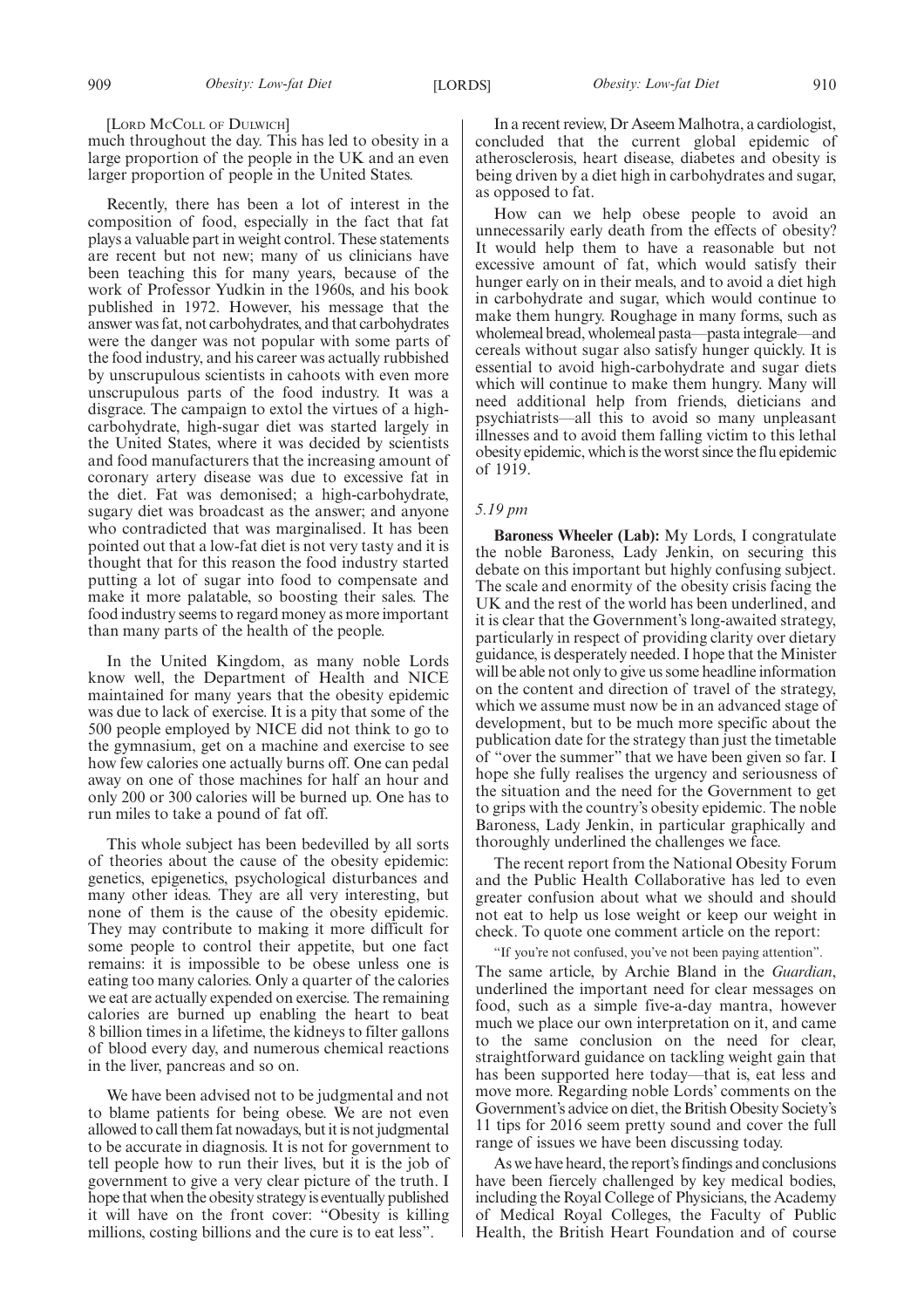government public health bodies. We also now have the bizarre spectacle of half the board of the National Obesity Forum resigning over a lack of consultation, involvement and input into the report. Regrettably, instead of contributing to the debate, the dramatic statements in the report, and particularly those surrounding its launch, have served only to polarise and confuse the debate still further in a very unhelpful way. They have also detracted from the effective debate and discussion of some of the report's valuable findings and observations, as a number of contributors have pointed out. The dismissal of Public Health England's *Eatwell Guide* as a "metabolic time bomb", for example, and the description of the discouraging of eating low-fat foods as,

"perhaps the biggest mistake in modern medical history", were over-the-top statements not backed up by evidence in the report itself.

In his response to a Question about the report from the noble Baroness, Lady Jenkins, on 26 May, the noble Lord, Lord Prior, gave assurances to the House that the Government's obesity strategy would clearly address the confusion and muddle over dietary advice. It is clarity and simple language that are needed, and that is what makes the need for the strategy ever more urgent.

There have been excellent points and questions from noble Lords to the Minister on low-fat and dietary issues, which I will not duplicate. I look forward to her response, particularly regarding this week's Spanish research, which has found that the Mediterranean diet, with high-fat content from olive oil, does not cause people to put on weight. Confusion reigns. I hope she can reassure the House that the overall strategy will provide an accurate, evidence-based estimate of the current costs of obesity services to both the NHS and social care. Simon Stevens' estimate is an alarming current cost of £9 billion a year to the NHS alone. We also want realistic forecasting on the future costs and scale of the epidemic, and on what funding is needed for the services to be able to cope.

Will the Minister acknowledge the importance of making sure that the strategy includes actions to ensure cross-departmental government planning and working, particularly for tackling childhood obesity? Recent figures show that over 28% of children aged two to 15 are obese, and thousands of children are being admitted to hospital because of their weight. We know how difficult it can be to achieve cross-government working, so can the Minister assure the House that the new strategy will address this issue? The Royal College of General Practitioners recently called for a COBRA-style workforce to be set up. Does she agree that this would be an important way of achieving the required joined-up approach that extends beyond the Department of Health?

In the time left, I want to raise two key issues on the strategy. First, looking at all the background information and briefing on obesity, the paucity of data about the extent of obesity among, and its impact on, ethnicminority communities was particularly striking. NICE has underlined its concern that millions of people from ethnic-minority groups who may be at risk from weight-related diseases are not showing up under current tests. The body mass index test simply does not work for some groups, and NICE has called for BMI fatness thresholds to be lowered to ensure that up to 8 million people of African, Caribbean and Asian descent in the UK are covered in order to help identify those at risk of diabetes and heart disease. Do the Government support that view, and what action are they taking to address this problem? Different ethnic groups are associated with a range of body shapes and different physiological responses to fat storage. In terms of public health action, it is particularly important for south Asian populations in the UK, for example, to be aware of the health risks associated with an increased BMI and waist circumference.

According to Public Health England information, apart from the 2004 Health Survey for England data, there are few nationally representative data on obesity prevalence in adults from ethnic-minority groups in the UK, and data for many smaller ethnic groups are scarce or non-existent. Will the Government ensure that their strategy includes actions to investigate and gather information and data on key ethnic-minority groups so that their needs can be assessed as part of the strategy?

Secondly, do the Government acknowledge and recognise the importance of ensuring that the obesity strategy addresses the key issue of obesity among people with disabilities? Again, there are very limited data on this. People with disabilities are more likely to be obese and to have lower rates of physical activity than the general population, for obvious reasons. Children who have a limiting illness are more likely to be obese or overweight, particularly if they have a learning disability. Being both overweight and underweight are issues for people with learning disabilities. Obesity is associated with the four most prevailing disabling conditions in the UK: arthritis, back pain, mental health disorders and learning disabilities.

UK obesity rates have trebled over the last 30 years; the UK has the highest level of obesity in western Europe, ahead of France, Germany, Spain and Italy; and the alarming prediction is that, on current estimates, more than half our population could be obese by 2050. The scale of the problem makes the need for an ambitious health and social care strategy to address the challenges ever more urgent. I look forward to the noble Baroness's response.

# *5.27 pm*

**Baroness Chisholm of Owlpen (Con):** I thank my noble friend Lady Jenkin for initiating this important debate, and I congratulate her on having certainly lost weight—and kept it off, which is indeed an achievement. My thanks also go to the noble Baronesses, Lady Miller and Lady Wheeler, and to my noble friend Lord McColl for their valuable contributions. I will pick up on the various points as I go through my speech.

Tackling obesity is indeed an important issue, as my noble friend implied. We know that obesity is a leading cause of serious diseases such as heart disease, type 2 diabetes and some cancers. Furthermore, obesity is a complex issue to which there is no single solution. Eating a healthy diet has a key role to play in helping people lose weight, maintain a healthy weight and thereby reduce the risk of type 2 diabetes and other problems related to obesity.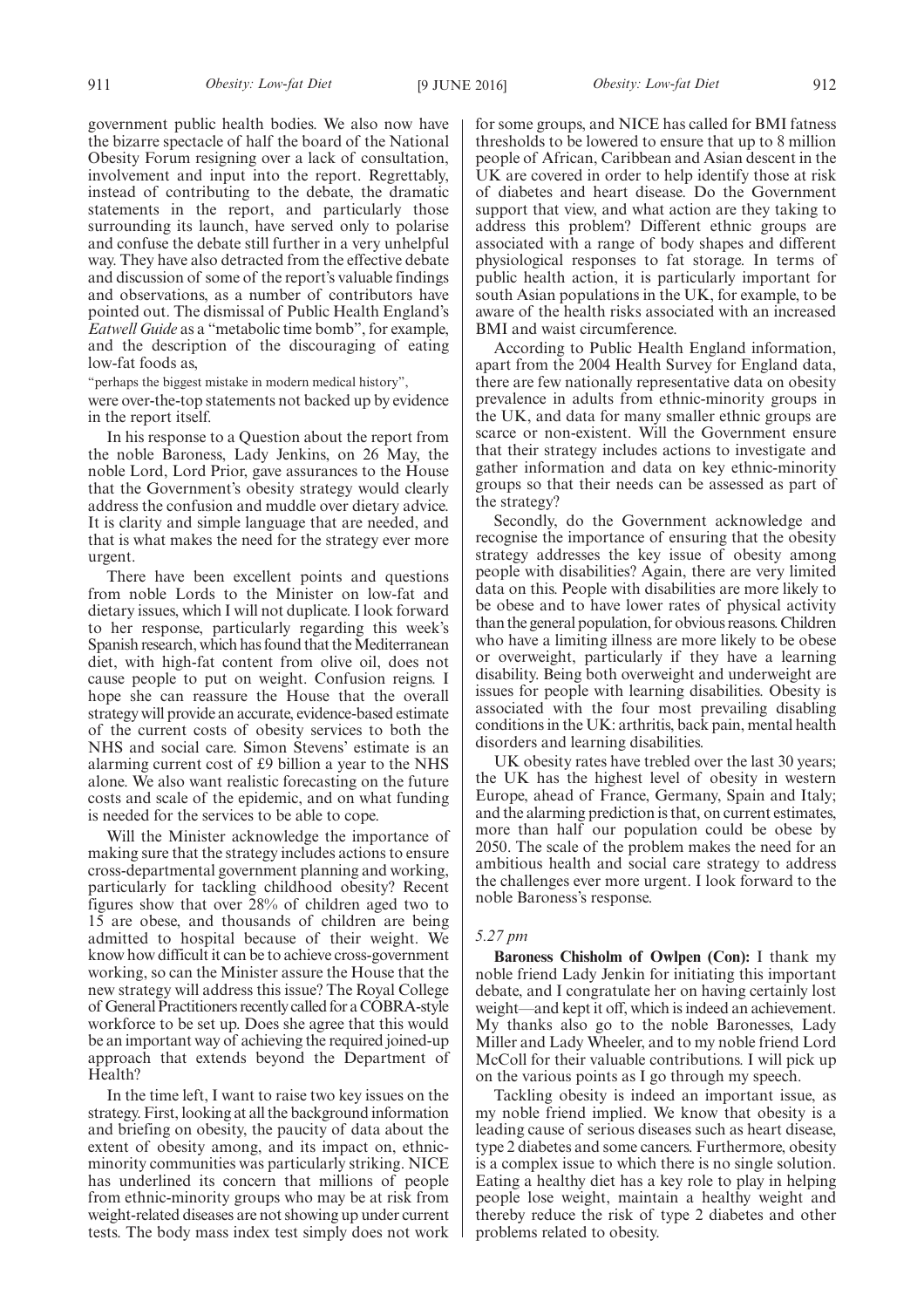# [BARONESS CHISHOLM OF OWLPEN]

The noble Baronesses, Lady Miller and Lady Wheeler, suggested that messages are muddling. That is why Public Health England goes to great lengths to ensure that it advises the public clearly and consistently on what constitutes a healthy, balanced diet, basing that advice on broad, robust and objective evidence. It is also why it was so disappointing to see the opinion piece entitled *Eat Fat, Cut the Carbs and Avoid Snacking to Reverse Obesity and Type 2 Diabetes*. It claims that many of the Government's dietary recommendations are wrong. However, it fails to provide good evidence. All it has done is confuse the public, and Public Health England has called it "irresponsible".

To improve diet and reduce obesity levels, our advice remains that people should base meals on starchy carbohydrates, especially whole grains, eat at least five portions of a variety of fruit and vegetables each day, including pulses, as the noble Baroness, Lady Miller, mentioned, and cut back on food and drinks that are high in salt and sugar. That is our *Eatwell Guide*.

My noble friend Lord McColl and the noble Baroness, Lady Miller, mentioned that eating fat is a good thing. It is extremely important. Our recommendations are that 33% of energy should come from fat. As was also stated by my noble friend and the noble Baroness, the cure for obesity is to eat and drink fewer calories, and that must be remembered.

I underline that Public Health England bases its dietary guidelines on comprehensive reviews carried out by the independent experts who make up the Scientific Advisory Committee on Nutrition. The *Eatwell Guide* was put together by them and Public Health England, and they consult academia, health charities, public health professionals and representative professional bodies. They also monitor changes in the evidence base and, where sufficient new evidence emerges, will initiate a new review to ensure that the guidance remains current.

Public Health England is taking forward a range of actions to help reshape the environment, to make the healthier choice the easiest choice for people, and to tackle inequalities relating to obesity. Public Health England has a broad plan and is committed to working collaboratively, at a national and local level, to pursue and advance a series of sustained actions to tackle and prevent obesity. Public Health England's obesity plan is based on a framework that covers community engagement, monitoring progress, supporting delivery and changing the whole culture concerning obesity.

My noble friends Lord McColl and Lady Jenkin pointed out that exercise will not cause someone to lose weight. Exercise is important for lots of reasons, but there is no point going to a class or the gym and then going round the corner for a fizzy drink and a doughnut. It is this sort of culture that needs to change.

My noble friend Lady Jenkin also mentioned the problem of sugar in alcohol. The UK has secured provisions to allow voluntary calorie labelling on alcoholic drinks. This is already being used by Sainsbury's, the Co-op and Waitrose. The possibility of mandating calorie labelling on alcohol is under discussion at EU level.

Public Health England recognises that weightmanagement services are an integral part of the public health and health service agenda for tackling obesity. Public Health England is clear that only by taking a whole-system, joined-up approach can we hope to make a difference.

As my noble friend Lady Jenkin stated, sugar is a huge problem. The sugar intake of all population groups in the UK is above current recommendations. We are encouraging a reduction in sugar intake through Change4Life, a social marketing campaign. It provides practical tips to help families reduce their sugar intake, and the sugar app is also a very good idea.

As part of its work, Public Health England is exploring how to support councils and the health service in providing evidence-based weight-management services that work better for people. In particular, Public Health England is collaborating with the Local Government Association and the Association of Directors of Public Health to support councils in developing local, joined-up approaches to tackling obesity. The noble Baroness, Lady Wheeler, mentioned the importance of this and of remembering that those with disabilities have complex nutritional needs. Also, ethnic minorities must not be left behind. This is why Public Health England is concentrating on exploring with the Local Government Association and the Association of Directors of Public Health how to take this down to a local level to decide what is needed in different areas to help those with disabilities and ethnic minorities.

Regarding type 2 diabetes specifically, Public Health England is working with NHS England and Diabetes UK on the development and delivery of Healthier You: the NHS Diabetes Prevention Programme. This year, Healthier You will refer at least 10,000 people to an evidence-based, behaviour-change intervention, funded by NHS England, shown to reduce the risk of type 2 diabetes in those with elevated risk. By 2020, the programme will be made available to up to 100,000 people at risk of type 2 diabetes each year across England. Those referred will receive tailored behavioural support to enable improvements in diet, increases in physical activity and weight loss. Furthermore, Healthier You will link into the NHS Health Check programme, which invites adults between the ages of 40 and 74 for risk awareness assessment and management of the key risk factors leading to premature death and disability in England.

As I mentioned a few minutes ago, obesity is a complex issue. Tackling obesity, particularly in children, is one of the Government's major priorities and the Government will be launching a childhood obesity strategy next month. The strategy will look at everything that contributes to a child becoming overweight and obese. It will also set out what more can be done by all.

It is critical that we address with young people the obesity issues they face, as we know that it is much more difficult to lose weight later in life. That is why free school meals were introduced in all primary schools and why we have the School Fruit and Vegetable Scheme. I will have to write to the noble Baroness, Lady Miller, on her questions, as I am not up to date on what the Department for Education is doing in relation to cooking in schools and the curriculum.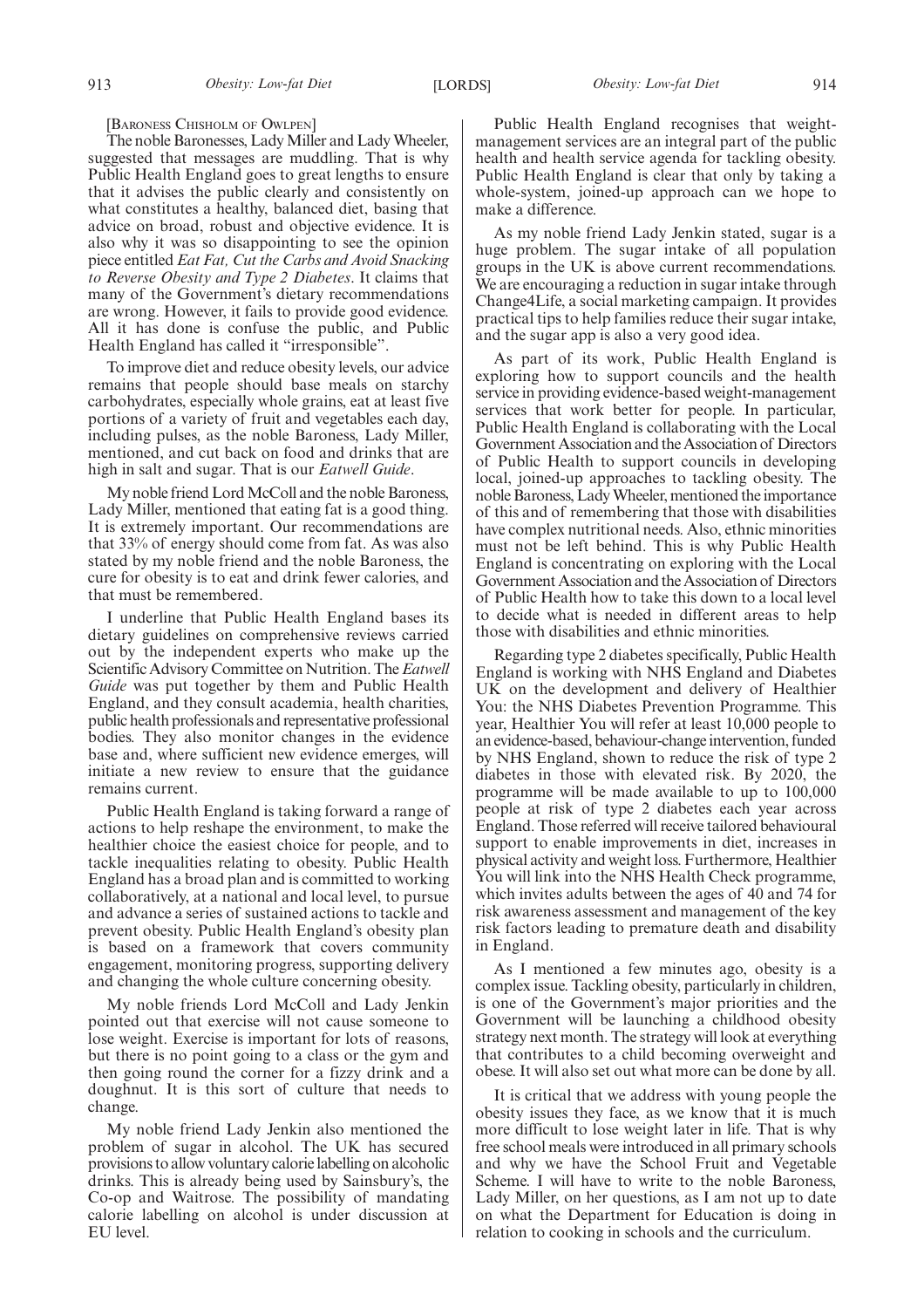The soft drinks industry levy announced by the Chancellor in the Budget was the first step in the process regarding sugar intake. The cross-government approach being led by the Department of Health is an exciting one. However, evidence suggests that many of those who have the potential to influence the diet and health of those with whom they come into contact, including childminders, fitness instructors, caterers and those working in care homes, currently receive little or no training in nutrition. Public Health England is working with the Association for Nutrition to devise a competence framework for use in training nonprofessionals in the catering, fitness and leisure industries in diet, nutrition and health. This is now being used to certify relevant courses. Moreover, the chief executive of NHS England is addressing the presence of unhealthy food and drinks on NHS properties. After all, if those looking after people are not eating healthily, it is not good for any of us. The initiative will encourage NHS staff to lead a much healthier lifestyle.

Eating a healthy, balanced diet plays a crucial role in all our work, but we have choices and we have to take responsibility for them. I thank everybody who has taken part today. If there is anything that I have left out and not mentioned, I will of course write to noble Lords.

# **European Union Referendum (Voter Registration) Regulations 2016**

*Motion to Approve*

*5.38 pm*

# *Moved by Lord Bridges of Headley*

That the draft Regulations laid before the House on 8 June be approved.

*Instrument not yet reported by the Joint Committee on Statutory Instruments*

**The Parliamentary Secretary, Cabinet Office (Lord Bridges of Headley) (Con):** My Lords, let me start by repeating the Government's thanks for the broad crossparty support for this measure and to those who have worked so hard behind the scenes, in the Cabinet Office as well as in the Electoral Commission, to address the situation in which we find ourselves.

We all agree that the referendum is one of the most important moments in our democracy for over a generation, and it is therefore critical that as many people as possible have their chance to vote in it. The public's appetite to vote was clearly shown on Tuesday night, when the "Register to vote" website crashed. As I said yesterday, in the hour before it did so, 214,000 people had applied to register—three times the previous peak, which was seen just before the last general election. This dark cloud of an IT glitch has a silver lining, as it was caused by a great surge of public engagement.

From early yesterday we discussed with the Electoral Commission the best course of action to address this unprecedented issue. Given its central role in running the referendum, the Electoral Commission called on the Government to introduce legislation to extend the deadline for registration, and this statutory instrument does that by extending the deadline to midnight tonight. The application deadline is set by legislation, so new legislation is required to allow electoral registration officers to accept applications submitted after the original deadline. This is a technical change specific to the EU referendum and therefore secondary legislation is the most appropriate mechanism.

We have acted quickly but responsibly. Working with the Electoral Commission we have carefully examined the options and have come to the most appropriate and proportionate response. The legislation we are debating now was laid before Parliament yesterday evening. We have had to proceed with some haste but have taken the time necessary to ensure that our approach is legally watertight. In its briefing to Parliament the Electoral Commission has recommended that Parliament approve these regulations.

What does this instrument achieve? Very simply, it will, as I have said, extend the deadline for registration by 48 hours to midnight tonight. This is achieved by shifting the publication of the final register to be used for the referendum to the third working day before the poll—Monday 20 June—rather than five working days as currently provided for. To ensure that all applications are still subject to proper scrutiny, the period given for objections to an application remains five days. Registration officers will still have the full five days to process applications and require applicants to provide additional information, if needed, to satisfy them that those applicants are eligible to vote in the referendum. We are making no changes to the necessary verification processes and the same standard of verification will continue to apply to applications made in this extended registration period. We are cutting no corners. We want to give those who want to register more time to do so, but in a way which ensures that applications are subject to proper scrutiny before people are added to the register.

These regulations make no change to any other deadline date associated with the referendum. The deadline for applying for a postal vote expired at 5 pm yesterday. This means that anyone who has not properly applied to register by that point and has not applied for a postal ballot will not be able to vote by post in the referendum. But anyone who registers now and does not want to vote in person at their local polling station on 23 June, or is unable to do so for whatever reason, can still apply to appoint a proxy. The deadline for a standard proxy application is unchanged by this instrument and remains 15 June.

The change to the referendum deadline will apply in England, Wales and Scotland. The issue we are seeking to fix is in relation to a failing in the online registration service. Online registration is currently available only in Great Britain. The registration system in Northern Ireland is different in a variety of ways. In particular, digital registration is not yet available there, so there is no problem to fix in Northern Ireland as no one there experienced an issue registering to vote on Tuesday night.

In light of the regrettable outage to the system on Tuesday night, since then we have worked hard to ensure that it is more robust and better able to handle large numbers of simultaneous applications. The capacity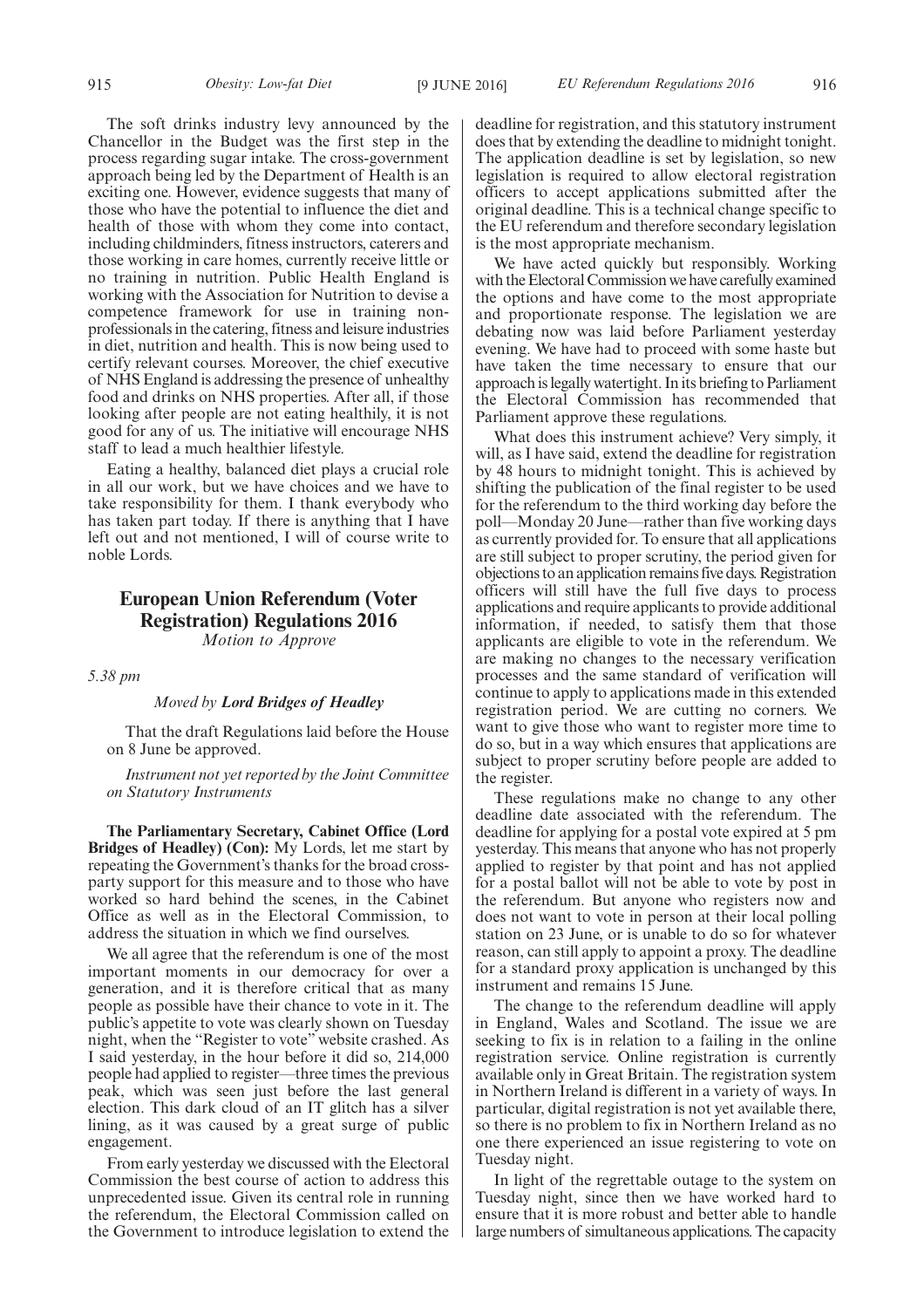### [LORD BRIDGES OF HEADLEY]

for the "Register to vote" website was doubled yesterday. It is now four times what it was for the 2015 general election. We have also developed a system to manage any particular spikes in activity. I am pleased that people have got the message that registration for the referendum remains open and are taking the opportunity to register so that they can have their say. According to the latest figures I have, some 300,000 applications have been made since 10 pm on 7 June.

Let me end by apologising for the system having failed and the disruption that caused to members of the public applying to register. Although we have acted as quickly as possible to address this, I reiterate the Government's clear commitment to conduct a full analysis of what went wrong so that we can learn the lessons for the future. If there are ways to better manage such problems, we will make sure that we identify them. I repeat my thanks to noble Lords for their support for this measure. I beg to move.

# *5.45 pm*

**Lord Maxton (Lab):** My Lords, I will be brief, although I am tempted to go into a long diatribe about compulsory registration, which I think ought to be the case, as people would automatically be registered and would have to take themselves off the register rather than the other way round. That would be the best way of doing it.

What I am concerned about now, however, is registration for the postal vote. We ought to be extending it in the same way, to the end of tomorrow, because the original deadline to ask for a postal vote was 24 hours after closure of the registration process. Now there will be at least a full 24 hours—that is, today—when no one will be able to apply for a postal vote. I think that that is wrong and I hope that the Government will look at it again and consider whether we might have postal voting for those who apply for registration today.

**Lord Trefgarne (Con):** My Lords, I rise to support the Motion proposed by my noble friend. As your Lordships may be aware, although this is not set out in the Standing Orders, it is normal practice for your Lordships' Secondary Legislation Scrutiny Committee, of which I have the honour to be chairman, to report on incidents such as this before they are considered by your Lordships. Clearly that was not possible on this occasion, but I have taken the opportunity to consult as many of the members of my committee as possible. None has raised any objection. I am therefore happy to say to my noble friend that I approve of what he proposes and that my committee has given its informal approval for that process. These are what, in other contexts, we have come to call exceptional circumstances. They clearly apply in this case, and I approve of my noble friend's proposal.

**Lord Rennard (LD):** My Lords, first, I thank the Minister for his kind words yesterday about my knowledge and interest in this area. I also ask him to convey my thanks to the Minister for Constitutional Reform for his most helpful recent letter which was also copied to my fellow officers of the All-Party Parliamentary Group on Democratic Participation. As the Minister will know, we are discussing with his colleagues our recent *Missing Millions*report, trying to tackle some of the longer-term problems which have been highlighted this week.

I want to say from these Benches how grateful we are to the Government for acting so expeditiously and properly to ensure that the problems with online registration did not result in people being disenfranchised. Today's *Daily Express* headline suggesting that allowing people to vote is somehow "rigging the system" is at least as ridiculous as any of its conspiracy theories concerning the late Diana, Princess of Wales.

Some 242,000 people applied to register to vote yesterday, and more will do so by midnight tonight. But the problem that I raised with the Minister yesterday is that these people were not able to find out easily whether they were already registered, and many of them were. The problems of trying to get people registered at the last minute are the problems that arise from the weaknesses in the system, which have led to the general problem of under-registration. Yesterday, the Minister responded to my point that we really need an online system in which people can easily check whether or not they are already registered. He expressed concern about the creation of a national database to facilitate this. He said that,

we must guard any solution which results in whole swathes of data unnecessarily being held centrally".—[*Official Report*, 8/6/16; col. 751.]

But does he not have concerns that all the major political parties, including his own, already have such a database? All the political parties are entitled to copies of the electoral register in electronic format and they can either aggregate that information or work with any of the credit agencies which also legally have full access to the electoral register. So there are already national databases showing exactly who is on the electoral register.

While there may be some confusion over addresses appearing on those registers in different formats, it should not be hard, for example, for someone to supply their name, postcode, national insurance number or other identification to see whether they are already registered. I raised this issue today with the Electoral Commission. I quote briefly from its email, which is most helpful on this issue. On the question of an online register and checking whether someone is already registered, it says:

This is a recommendation that we continue to make to Government, including in our February 2016 report, after we received feedback from Electoral Registration Officers, and from electors themselves, that this would be a helpful service. You might already be aware that similar facilities are already offered to voters in other comparable democracies, including Australia and New Zealand".

Therefore, it seems to me that it would not be too difficult a problem for us to address. We know that in total there may be around 7 million people missing from the registers, and 4 million of them may be young people. I asked in a recent debate why we do not make the electoral registration process part of the student enrolment process. The Minister said that it had been piloted successfully in Sheffield and Cardiff. As it has been piloted successfully there, why can we not roll it out across the whole country? We could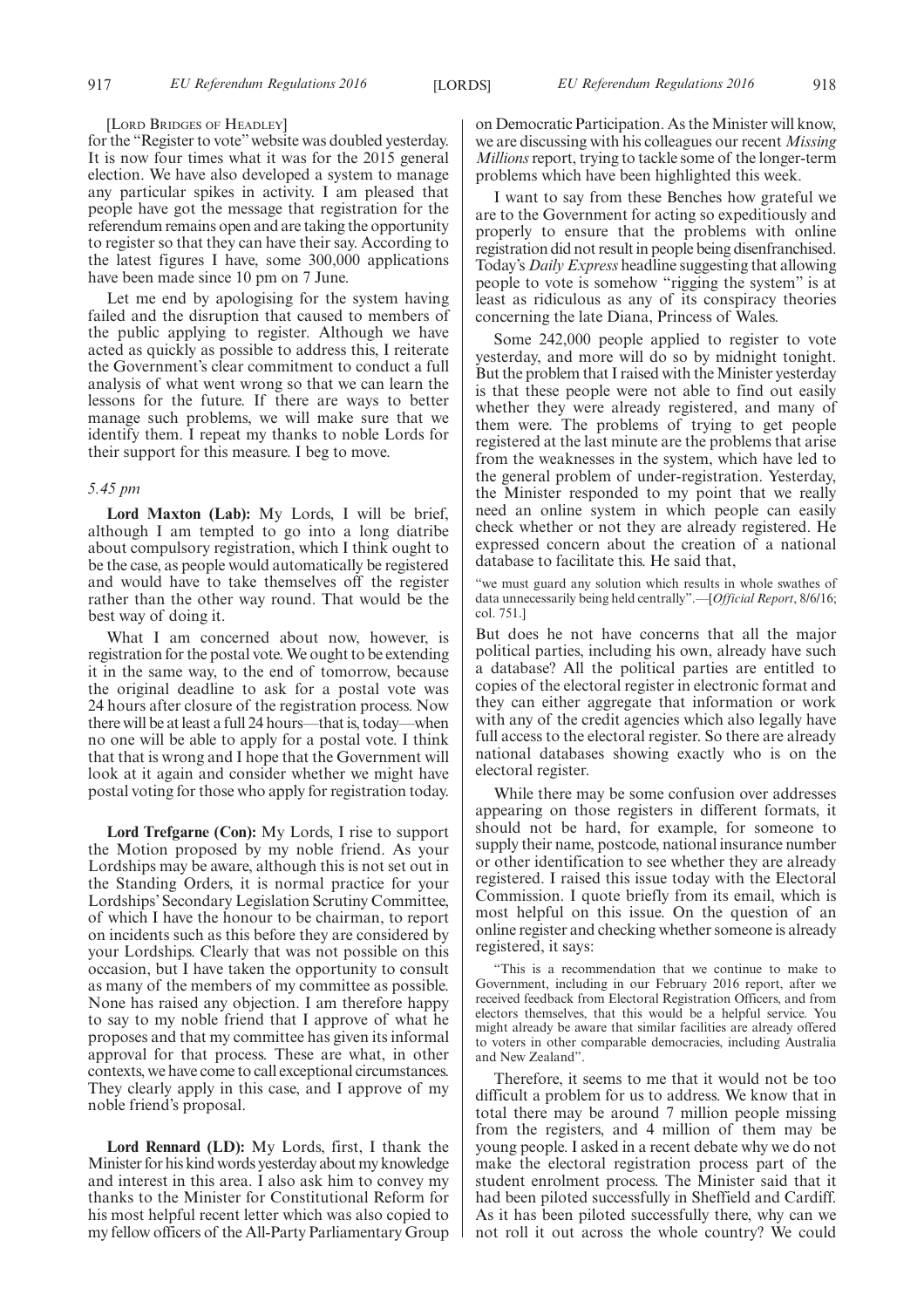make it a universal provision. I have also been pressing, as have many Members of the House, for us to adopt the Northern Ireland model of registering 16 and 17 year-olds as part of citizenship classes at school. The Minister told me that many electoral registration officers are already working with local schools and colleges in their area—but why not all of them? The excuse that Northern Ireland does not yet have online registration is no reason at all for not spreading successful good practice in registering young people across Great Britain.

Finally, I ask the Minister to clarify an issue in the Explanatory Memorandum to this statutory instrument. It states that,

"the Law Commission is currently undertaking a review of electoral law in the United Kingdom and expects to present its recommendations to Government in 2016".

However, the Law Commission published its interim report on 4 February and made many sensible recommendations for tidying up and modernising our election laws. I have since then been asking for the Government's response to what the Law Commission said, as the next stages require the Government, instructing parliamentary counsel, to draft the Bill required. The Electoral Commission, I might add, is also extremely keen that this happens. So, what is the Government response to the Law Commission's report?

**Baroness Watkins of Tavistock (CB):** My Lords, I rise to support the Motion put forward by the Minister and to commend the Government and the other House on ensuring that full public engagement can take place at this time. I believe that this surge was a result of the just-in-time generation being able to do things at the last minute. We probably have a lot to learn from that. It will be interesting to look at this issue—if one is able to define the 300,000-odd people who elected to register in the last 24 hours. Without this statutory instrument we would be denying the basic human right in a democracy, such as the UK, to vote on such an important issue.

**Lord Hayward (Con):** My Lords, I rise to ask the Minister to clarify one or two things, and to make one or two observations, following the comments of the noble Lord, Lord Rennard. One is tempted to remind ourselves that the words "IT project, success and Government" are not often used in the same sentence. This might be yet another instance of that, although, having said that, I think that the capacity installed was pretty substantial. That takes me to the point made by the noble Lord, Lord Rennard, that, after the event, we will discover that a fair number of the people who were trying to register were already registered. Had that facility been available they would not have been overloading the system. As I said, we will not know the answer to that for several weeks, until the analysis has been done.

On my specific questions, first, are the returning officers fully okay with and accepting of the new timetables? I assume from what my noble friend Lord Bridges said that they are, but it would be appropriate, given the increased workload that they will face over a shorter period of time, to have confirmation that not only the Electoral Commission but the returning officers are satisfied that they can cope in the circumstances.

Secondly, and I do not expect an answer specifically relating to this at this point, when the specific regulations were debated in Committee I raised the opening of postal votes. I was given an assurance, although I have not checked *Hansard* precisely, that these would not be opened until the close of the poll because there were recognised implications for the markets around the world. I think that that was the assurance I was given. Rumours are going round about information emanating from the opening of postal votes already. I therefore ask the Minister to confirm with the Electoral Commission and with the returning officers that they are following due process as set out in the legislation and the regulations.

**Lord Wills (Lab):** My Lords, I also support this legislation. I particularly endorse what the Minister said. Whatever position anyone takes on the European referendum, I hope everyone can agree that it is vital that everyone who is eligible to vote should be able to do so on this existentially important issue and that registration is the key to this. This is necessary and important legislation. I congratulate the Government on how swiftly they realised this after the debacle of online registration on Tuesday night and how quickly they acted on the wise advice of the Electoral Commission.

I also send my congratulations to Ministers and officials, who have acted with impressive speed in bringing this statutory instrument before your Lordships' House. We now know that at least this part of the system works. I am also grateful to the Minister for the courtesy and consideration he showed to me in talking about these issues this morning.

I do not want to hold up the passage of this statutory instrument. It is important that it passes as quickly as possible. There will be a time to hold the Government systematically to account for their stewardship of the electoral system, but now is not the time. We have already heard a number of very important contributions in this short debate. I am sure that the Minister will take them away and reflect on them, as he has pledged to do.

It is important to determine whether the Government have now recognised that, while this legislation is necessary, it is not sufficient on its own to put right the problems experienced on Tuesday night. Practical delivery now rests with the Electoral Commission, but unfortunately, in my exchanges with it over the last few days, it seems to believe that because it has been doing a good job in securing increases in registration—it has been doing a very good job—then that is good enough. But when millions and millions of British citizens who are eligible to vote still cannot because they are not registered, and when the Government have been repeatedly warned of the dangers of their approach to electoral registration and disenfranchising people in this way, then good is not good enough. If higher levels of registration had been achieved over time, as the Government and the Electoral Commission have been repeatedly urged by many people to secure, the surge in applications that led to the problems on Tuesday night might well not have happened, at least on the scale that disrupted the system so badly. In these circumstances, an attitude that good is good enough is not acceptable.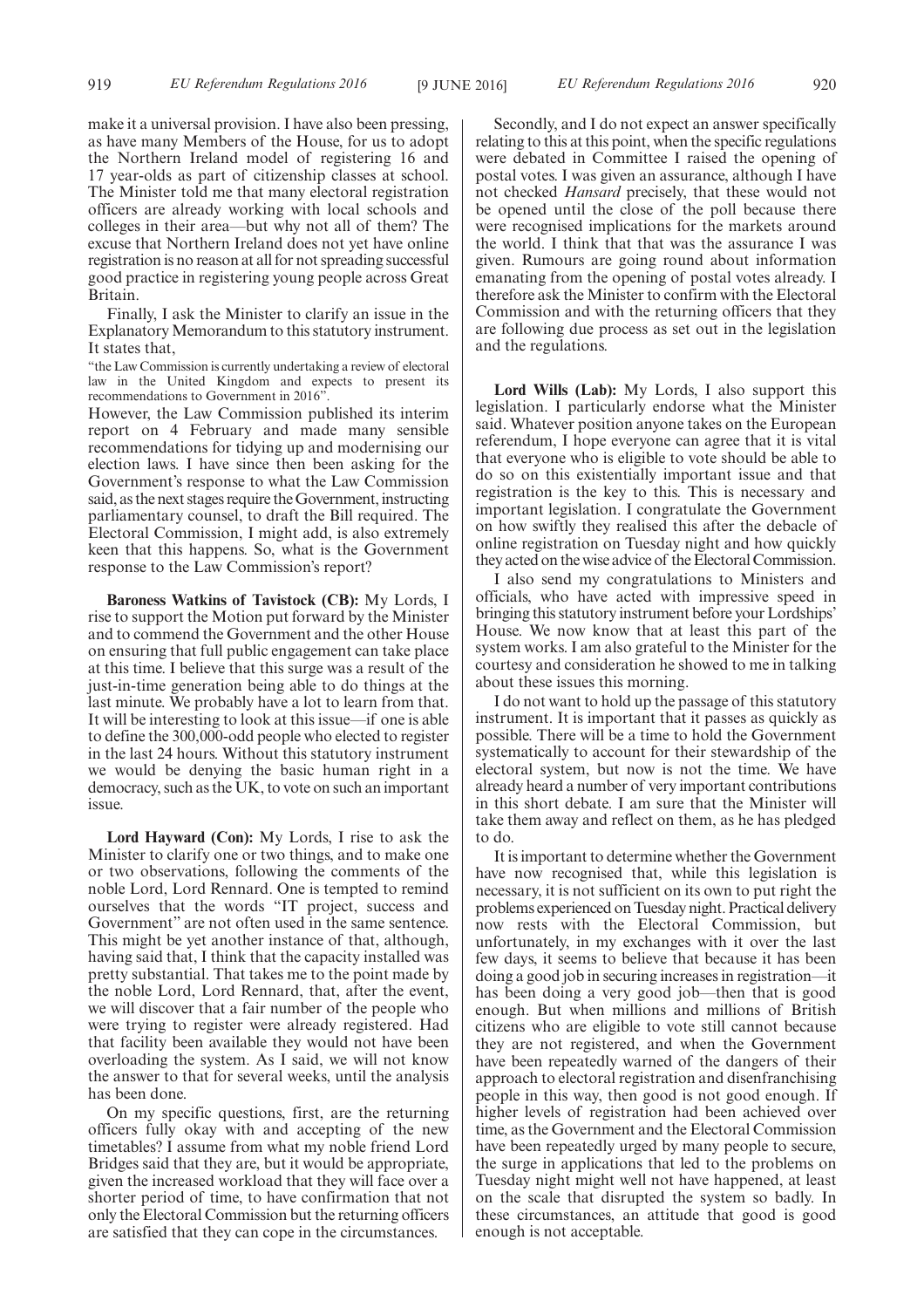### [LORD WILLS]

Yesterday, the Minister reassured your Lordships' House that he was not complacent about what happened and today we have heard that he wants to learn the lessons from it. To demonstrate that, would the Minister say what the Government have done since yesterday to persuade the Electoral Commission, providing any assurance of necessary funding, that what happened on Tuesday night created a new situation where a new communications strategy was necessary to ensure that everyone with a potential interest was told that registration is still possible until midnight tonight and how to do it? Finally, will he say what action he took, following his answer to me yesterday, to explore how social media could be used as part of such a communication strategy?

#### *6 pm*

**Baroness Smith of Basildon (Lab):** My Lords, I add my general welcome to the statutory instrument before us today. It is absolutely essential and I am pleased that the Government acted so quickly to remedy what was clearly a wrong. I hold no truck with those who criticise this, or even try to allege some kind of conspiracy whereby the website was crashed on purpose—that is absolutely bizarre. Clearly, it is right that as many people who have the right to vote are able to do so. That is crucial.

We do not yet know the reason why the crash happened. As the noble Baroness said, I think part of it will be down to those from the last-minute generation. It might also be that some people saw others in their household receive their polling cards and, realising they had not got one, wanted to go online. I would also like to think that the TV debate excited passions about the issue—but I suspect not. That is something to note in future.

I wish that this measure was not necessary and I appreciate that there was unprecedented demand on the night. That is generally accepted. However, it seems strange that there was no back-up. During the course of the website being down, it was still flashing across the TV and information was still going out saying, "Go on to the website and register now". That will have exacerbated the problem. There was a failure of process somewhere along the line. Now is not the time to look into that, but I would like assurances that it will be looked at in the fullness of time.

The noble Lord said that no one from Northern Ireland was unable to register on Tuesday evening. How does he know that? It seems clear that, because Northern Ireland already has a form of IER, nobody was not on the register because of the transition to IER. I am just curious: how do we know that nobody from Northern Ireland tried to register on that evening?

The noble Lord, Lord Hayward, mentioned electoral registration officers. This now puts additional pressure on them. The reason for the deadline of midnight on Tuesday was to enable EROs to process all the applications. What consultation has there been with EROs and with the Local Government Association?

The Minister would think me remiss, and that I had gone soft in my old age, if I failed to raise with him an issue I raised yesterday—it seems longer—individual electoral registration. Against the advice of the Electoral Commission, the Government forged ahead with it. The Electoral Commission sent briefings to everyone in your Lordships' House making it clear that it could not be certain that, if everybody had not individually registered by the cut-off date specified by the Government in previous legislation, there would not be people entitled to vote who were knocked off the register. Clearly, the Electoral Commission was right and the Government should not have pressed ahead. We would not be in the position we are in now if the Government had not forged ahead against the advice of the Electoral Commission. We all recognise that that measure passed only narrowly in this House. One reason the Government gave for doing so was that the boundaries review was dependent on the cut-off date being December 2015. Can the Minister tell the House today—if not, I am happy for him to write to me—how many people have been added to the register since that cut-off date? That is quite significant and would indicate whether the Government were correct to choose that cut-off date, or acted with undue haste.

At the time, the Government basically said that the names being knocked off the register were really a matter of fraud. It may well be that it was not fraud but just people who had not responded to the, in many cases numerous, requests. I doubt that everybody who was not individually registered had the nine communications and contacts that the noble Lord spoke of, but there were numerous requests and people still failed to respond. However, that is life and people do not respond to every request they get. These things can be quite difficult.

If the noble Lord can address those points, that would be helpful. As I say, we support this measure. It is essential on an issue such as this that everybody who is entitled to vote does so. I am encouraged that the Electoral Commission is now predicting an 80% turnout on the poll on 23 June. I just hope that the Government are looking at that to make sure they are geared up for it. I remember high turnouts in 1997, when some polling stations were unable to cope and closed their doors before some people had managed to vote. I hope that can be looked at to show that once people have got over the hurdle of registering, they will be able to use their vote on the day.

**Lord Bridges of Headley:** My Lords, I begin where I ended and repeat my thanks for the widespread support for this measure. Obviously, none of us wish to be in this situation but, that said, we are where we are.

I shall try to address as many of the points that have been raised as I can. If I fail to address all of them, I will obviously write to noble Lords. The noble Lord, Lord Maxton, asked about extending the date for postal votes. I am told that to do so would compromise the timing of returning such votes. I am extremely grateful to my noble friend Lord Trefgarne for what he said about the scrutiny of this SI. We are obviously in an unprecedented situation and I thank him for his support.

The noble Lord, Lord Rennard, and my noble friend Lord Hayward both raised the issue of duplicates. The noble Lord, Lord Rennard, knows a great deal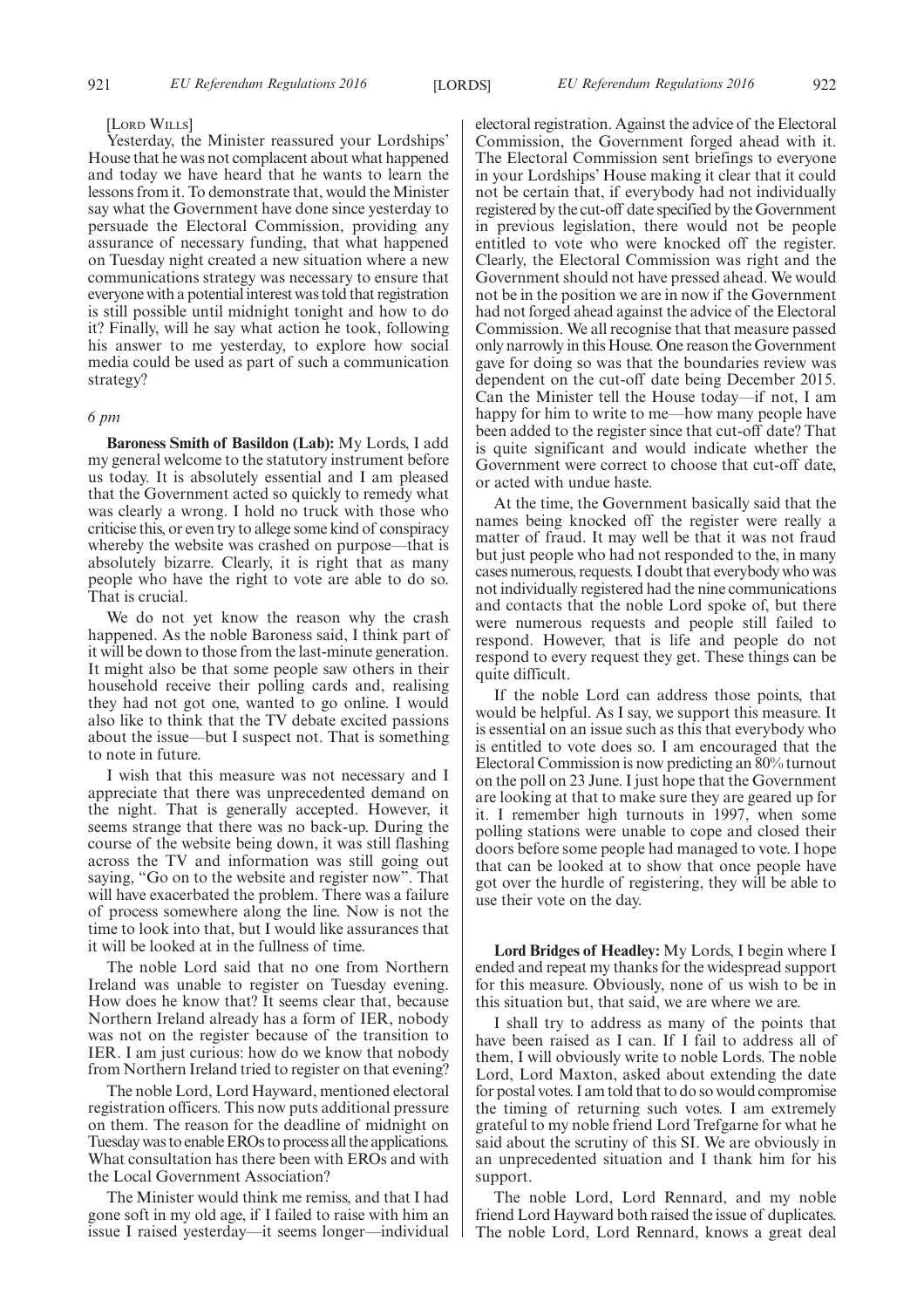about electoral matters, as does my noble friend. I do not want to get into a deep rabbit hole now but, as I said yesterday, we are considering ways in which the IER Digital Service can be enhanced. I note what the noble Lord said about these points. I am sure that we will continue to debate these matters further. The duplicates issue is one of the things this whole saga has thrown up. We need to look at it as part of the lessons learned process. I absolutely heed the points he made about the experience we have had so far. Attainers is one of these issues to which we come back again and again. I hope he will forgive me for saying that I need to get back to him on the Law Commission point. I am sorry that our minds have been somewhat distracted over the last 24 hours or so. I cannot give a full answer on that.

My noble friend Lord Hayward and the noble Baroness, Lady Smith, referred to working closely with EROs. We have been working extremely closely with EROs. As I said yesterday, we will certainly honour our commitment to cover reasonable costs. We are very grateful for their hard work. We will continue to remain in touch with them as time proceeds.

I will need to get back to my noble friend on the specific points he raised about postal votes. However, I can confirm that postal votes are opened only at the close of play of the referendum.

The noble Lord, Lord Wills, asked about promoting and communicating the decision. I thank him for the time he gave me this morning to discuss this matter. I need to remind your Lordships that obviously, the Government are prevented from publishing material that is,

"designed to encourage voting at the referendum",

by Section 125 of the Political Parties, Elections and Referendums Act 2000. As the noble Lord knows—I mentioned it to him this morning—that provision obviously does not apply to the Electoral Commission. Since this morning, I have been in touch via my officials with the Electoral Commission, which obviously although I put it on record again—is an independent body. I am assured that it is taking several steps today to make the public aware of the extension to the registration deadline. I have a list of things that body is doing: for example, promoting the message across social media; sharing communications and messages with regional counting officers; continuing its paid advertising promoting the EU referendum; and pointing people to the About My Vote website. The proof of the pudding will obviously be in the eating. Before I rose to speak, I looked at the number of people who are registering. That is running at about  $2,000$  who are online now, as far as I can see. Therefore, it is clear that the message is continuing to get out. We shall see how things progress during the evening and when the debate takes place this evening.

**Baroness Smith of Basildon:** I am sorry to intervene on the Minister but I want to check a point. It does not affect support for the regulations in any way, but he said that postal votes would definitely not be opened until after close of poll. In most elections there are two stages and, in local and general elections, the postal votes are opened before the close of poll for verification that they are valid but are not counted until the close of poll. There are numerous reports of postal votes being opened as they come in, at the verification stage. If the Minister could check that point it would be helpful.

**Lord Bridges of Headley:** I will certainly check that point and I am sorry if I have created any confusion.

The noble Baroness said that she was surprised that there was no back-up with regard to what happened. We are very clear that lessons need to be learned regarding the technology and the legislation, and what steps might need to be put in place were this kind of thing to happen again. The noble Baroness is absolutely right.

I may have misunderstood the noble Baroness's point, but it is my understanding that people in Northern Ireland cannot register online. As regards how many people have been added to the register since October 2015, I will need to come back to her. We are not in a position to say right now, as there have been those registering in the last few days and we do not know whether those applications have been fully processed or how many duplicates there have been. She will forgive me for not going down the other rabbit hole of rehearsing all the arguments over IER and carry-forwards. I have a lot of brief that I could entertain your Lordships' House with on this, but I simply say that I disagree with her position, I am sorry to say, on that point.

The noble Baroness also raised the very valid point of whether, given the considerable—and very welcome upsurge in public engagement in the referendum, there will be sufficient resources at polling stations on the day. The Electoral Commission's guidance for counting officers at the referendum makes it clear that:

"Voters who at 10pm are in the polling station, or in a queue outside the polling station, for the purpose of voting, may apply for a ballot paper'

The commission's guidance also states:

"Good planning and flexible staffing should minimise the risk of there being queues at polling stations".

The guidance advises counting officers to,

"ensure that polling station staff are monitoring turnout throughout the day and providing progress reports"

to polling. This is obviously a matter for the Electoral Commission, but my understanding is that it has taken steps to prepare for this.

I have just been alerted to the fact that postal votes are opened but not counted. I think that is the point that the noble Baroness was raising. I thank your Lordships once again for their support.

*Motion agreed.*

# **Female Genital Mutilation**

*Question for Short Debate*

*6.12 pm*

#### *Asked by Lord Berkeley of Knighton*

To ask Her Majesty's Government what steps they intend to take in the light of NHS statistics showing that in 2015 over 1,000 cases of female genital mutilation were reported every three months and the lack of any successful prosecutions to date.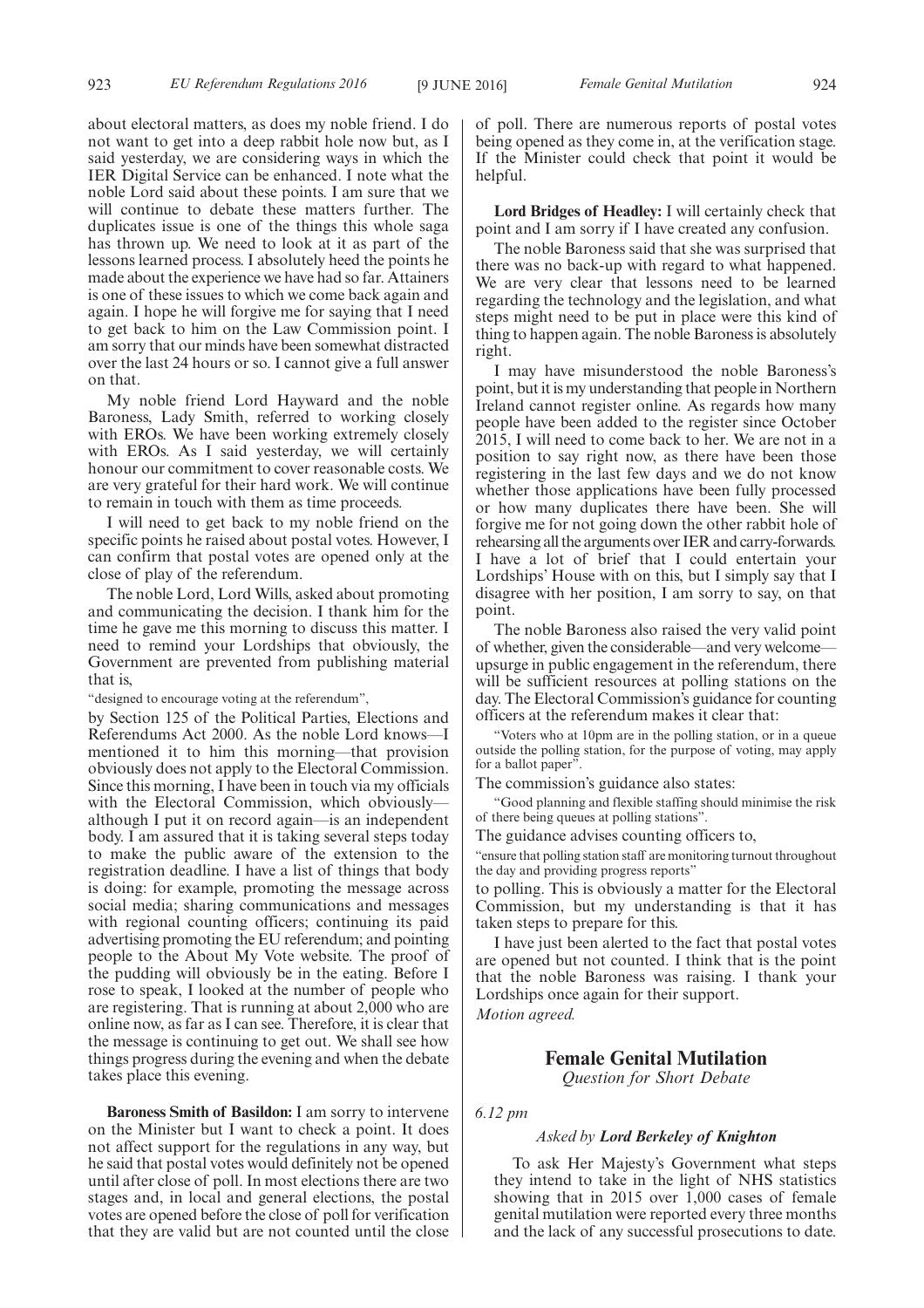**Lord Berkeley of Knighton (CB):** My Lords, in 2003 the late Ruth Rendell, Baroness Rendell of Babergh, introduced the Bill making female genital mutilation illegal. To date, there has not been a single successful prosecution—a fact made all the more shocking, seemingly, by NHS statistics showing that, in 2015, over 1,000 cases were reported in each three-month period. Are the Government surprised by these figures and how are they reacting to them?

I say "seemingly", because NGOs have told me that they are not surprised; it is what they have known for some time. Furthermore, the figures revealed some worrying facts: there was some evidence of girls mutilated here in the UK and GPs do not appear to have been involved with the issue as much as they might be in some areas. They could do more to advertise the dangers as, for example, they do in their surgeries about diabetes or heart disease.

The need for a national action plan is paramount. What has happened to the 2014 draft? We are behind practically every other EU country; even countries with far less widespread problems have implemented action plans, including Ireland and Scotland. The NGOs are there and they would love to work more closely with the Government. Of course, progress has been made. The mere fact that we have these NHS statistics, appalling though they are, is a huge leap forward.

There has also been a strong emphasis on education. This has to be the way to secure a change of attitude within these communities, where FGM is normally not to be questioned. This issue is almost always spoken of in terms of women but, vitally, we must target men as well for it is in their name that FGM continues. This is an area to which we could usefully devote more time and resources. Girls are told that men will not want to marry them if they cannot be seen to be pure or if they are in danger of realising sexual desire. Obviously, men need to take a lead in this area.

Of course, prosecution is important, and I will come on to this, but prevention is even more important. The UK is starting to provide a talking point for young girls who are beginning to say no. I have been deeply moved by the testimony of women who have been cut, speaking of their experience—for example, on "Woman's Hour"and at the University of Warwick with great dignity, telling not only of their medical and psychological wounds but of their hope and determination not to allow their daughters to go through this ordeal.

Several charities are doing sterling work in sub-Saharan Africa to get men and women talking about and questioning FGM. Here in the UK, local government, in the form of the National FGM Centre, has had considerable success in places such as Newham and Bristol in getting skilled and dedicated social workers to shift attitudes in areas where women and girls are vulnerable. The charity FORWARD is an African diaspora women's campaign and support organisation. It has been working tirelessly to end FGM in the UK for more than 20 years. I pay tribute to it, to Men Speak Out, which works throughout Europe to engage men in the process of ending FGM, and Equality Now, which attempts to bypass the cultural barriers by framing them within the context of violence done to women and girls. So there is hope, and another reason for securing this debate is to keep the subject aired and current. Many experts and victims believe it is crucial that the word of mouth is that FGM is no longer acceptable and that girls and mothers in this country can and should resist it. It will take time. Deep-seated cultural traditions are not changed overnight.

There are in the Chamber today distinguished members of the medical profession who can attest to the effects of FGM with far more authority than I can. But FGM is child abuse and its implementation is torturous, causing lifelong grievous bodily harm. That is reflected in sentences that the courts could hand out if they were ever to get to deal with a conviction; 14 years in prison awaits anyone convicted of carrying out FGM.

These mutilations are frequently performed by people with no medical training in unhygienic surroundings, using old razor blades or broken glass. My noble friend Lady Cox deeply regrets that she cannot be in her seat. She has witnessed examples of this terrible damage on her journeys around the world. As she says, there is no anaesthetic and the results often lead to sepsis. The actual degree of cutting varies but it can range from the attempted excision of the clitoris to deny the victim sexual pleasure or desire to the cutting off of the labia, both minor and major, and the sewing up of the skin across the vaginal opening, leaving only a tiny hole for natural functions. I apologise to noble Lords for the graphic nature of this but it is important that we never lose sight of the quite terrible pain and damage inflicted.

In the UK, 60,000 girls are thought to be at risk. I have a few more statistics: 137,000 girls and women in the United Kingdom are living with the consequences of FGM. Many of these, it must be said, were cut outside the UK before arriving here. More than 130 million girls and women worldwide have undergone FGM. It is practised in more than 29 countries.

Religious leaders all over the world and of virtually every persuasion have continually stated that there are no doctrinal reasons whatever to justify or encourage FGM. So it is worrying that an Indian Muslim sect, Dawoodi Bohra, which has several thousand followers in the UK, has been encouraged to practise its form of FGM—khatna—by its leader, Mufaddal Saifuddin. His senior representative, a Mr Vaziri, has just been sentenced to 11 months in prison by an Australian court for his part in trying to cover up acts of FGM. The mother of the girls in question has been sentenced to 11 months' home detention for allowing her two daughters to be harmed, as has the midwife who mutilated the girls. The judge made it clear that Australia was sending a message that it simply would not tolerate this abhorrent practice. If Australia can achieve success in prosecution, why cannot we?

Will the Minister make it absolutely clear, as set out in law, that should anyone encourage others to practise FGM they would be committing a criminal offence? We need to fire this shot across the bows of groups such as Dawoodi Bohra, so that their members are in absolutely no doubt about the grievous consequences of such actions. The one recent prosecution which the CPS mounted sadly failed—or perhaps not sadly, because it was regarded by many in the legal and medical professions as flawed from the outset.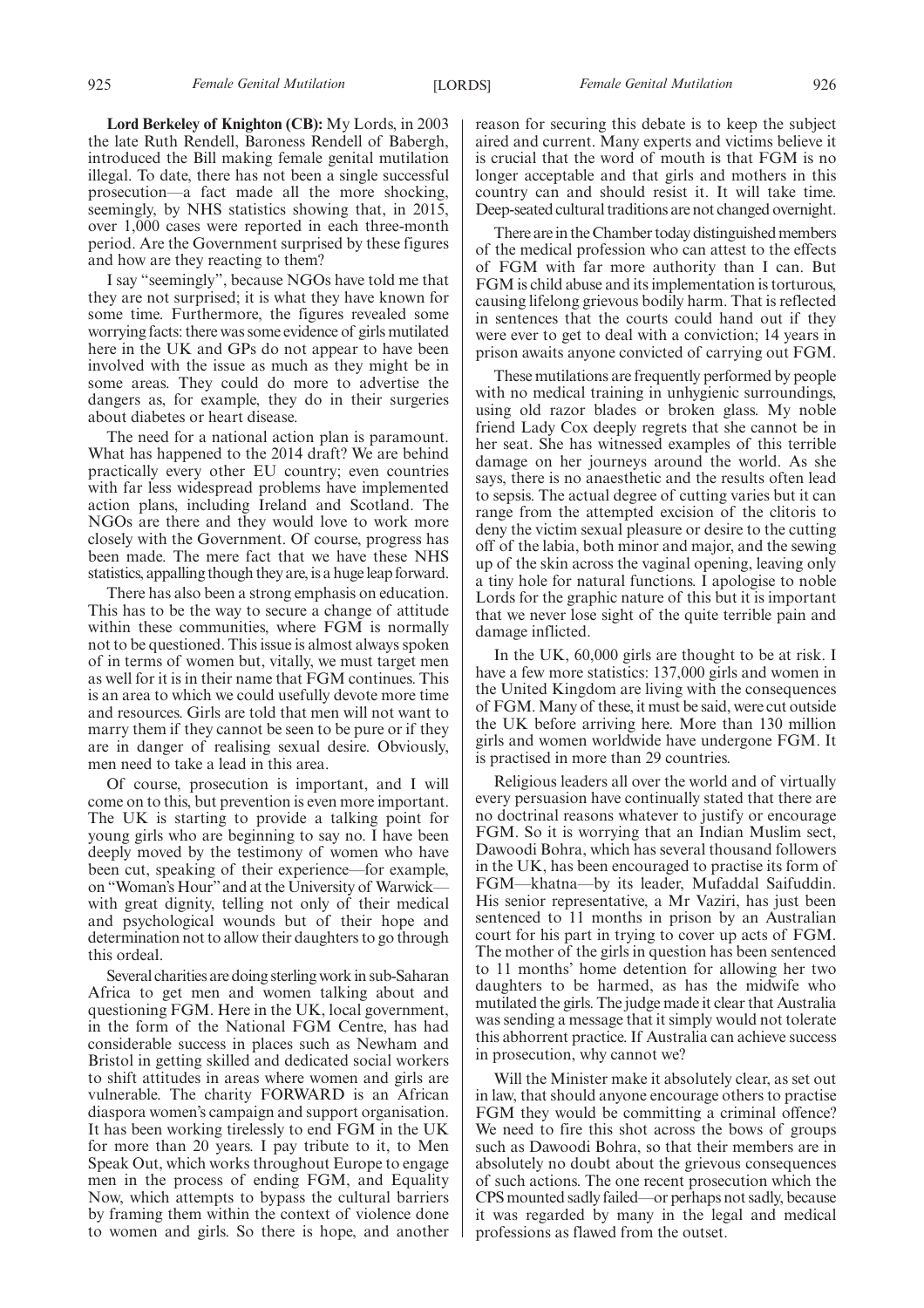The Government have made it clear on previous occasions that they do not believe in mandatory examination as in France, where many successful prosecutions have been obtained. The Minister will probably repeat this view but, on the other hand, we simply cannot avoid the issue of prosecution while girls in this country are being cut and in danger of being cut. I have a suggestion involving limited and targeted examination, given the 2015 NHS reports of FGM, which have to be reported to the police. I would be grateful if the Minister could give us, if he knows, an indication of what steps the police have already taken as a result of these cases. Among the many thousands of referrals, there must be some leads on which they could act, so here surely is an opportunity to gain convictions. After all, if the police have reports of drug dealing, for example, they get a search warrant. They will question or observe known acquaintances and build up a case. Might not these NHS reports provide fertile ground for the Government to consider targeted mandatory examinations, where reports reveal a hotspot of activity? We know that there are such, for example in London.

I am deeply grateful to the noble Lords who are taking the trouble to speak in this debate. I believe passionately that it is our duty to keep this awful practice under scrutiny and make it clear that in this country, we will pursue with the full force of the law those who encourage or practise the mutilation of young girls, thus damaging their capacity to lead their lives as young women to the full and to hamper seriously their prospects of conceiving and giving birth to healthy children.

# *6.22 pm*

**Lord Smith of Hindhead (Con):** My Lords, I am grateful to the noble Lord, Lord Berkeley of Knighton, for raising this important matter as a Question for Short Debate. I appreciate that FGM has been the subject of previous Oral Questions but this debate provides an opportunity for further consideration to be given to a matter that, for the vast majority, appears so barbaric that we cannot understand how or why it can continue to be practised. As he pointed out, it is estimated that 137,000 women and girls are living with FGM in the UK. The report *Prevalence of FGM in England and Wales: National and Local Estimates* confirmed in 2015 that every local authority in the UK has FGM occurring within its jurisdiction. In London, it is estimated that 2.5% of the female population has been subjected to FGM.

FGM has been illegal now in the UK for 31 years and in all that time there has not been a single prosecution—not one—with a parent, guardian, aunt or cutter being brought to justice. In 2014, almost 16,500 parents in England were prosecuted for failing to ensure that their children were sent to school, which is about 45 prosecutions a day in one year alone. I wonder what a young British woman who has been subject to FGM, possibly when she was much younger, would think about that statistic since clearly we care passionately about the welfare of our children. Equally clearly, there is something here that we are still not completely getting right in respect of dealing with and, importantly, preventing this offence.

We understand that due to the secretive world in which FGM exists, the victims are vulnerable and the perpetrators manipulative. It involves pressures from mothers, fathers, grandparents, aunts, uncles and so-called leaders of communities that are often closed and therefore difficult to investigate. The main problem of course is that the perpetrators of this crime are usually the victim's parents—the very people with the first duty to protect the child from harm.

Despite these rather depressing statistics, there has been success in raising awareness through national guidelines for front-line workers, the introduction of the duty to report cases of suspected FGM and the introduction of lifelong anonymity for victims, together with the criminal offence of failing to protect a girl at risk of FGM. There have also been national campaigns such as Not in Religion's Name and Not in my Name, and the Girl Summit in 2014, to name some of the positive work in this area. Yet according to the statistics from the Health and Social Care Information Centre, a case of FGM is reported in the UK every 109 minutes. Based on that estimate, one report will have occurred in the space of this debate. If we are going to be successful in stopping this practice, we have to break the cycle. For every woman we are able to protect, there is a better chance of breaking the link so that this is not inflicted on the next generation.

Will my noble and learned friend update the House as to how the measures of the Serious Crime Act 2015 aimed at strengthening the law on FGM are affecting the landscape? Specifically, how many FGM protection orders have been issued since their introduction, and does he know whether they have been successful in protecting the children involved? The lack of police referrals is often cited in reports, such as that of the House of Commons Home Affairs Committee, as a serious contributing factor to the lack of prosecutions. Can my noble and learned friend tell the House whether police referral numbers have increased since the introduction of the mandatory reporting duty last October?

Can my noble and learned friend also give some thought to including the equally barbaric and dangerous act of breast ironing into the Serious Crime Act? Again, this is child abuse, violating the most intimate areas of young girls under the thinly veiled disguise of being a religious and cultural practice. Does he also agree with me that breast ironing should be included in the ongoing work on raising awareness and educating girls about the dangers of FGM?

We know France has had some success in securing prosecutions for FGM. Up to 2014, it had had 43 prosecutions, resulting in the punishment of more than 100 parents and cutters. French prosecution success has been partly due to regular medical examinations of girls from an early age—although it is not mandatory, receipt of social security is dependent on participation. The Minister in another place has made her feelings clear about the introduction of these sorts of early examinations and does not feel it would be appropriate nor does the House of Commons Home Affairs Committee. I of course accept their view, and understand that different levels of evidence are required for prosecutions in France, but can my noble and learned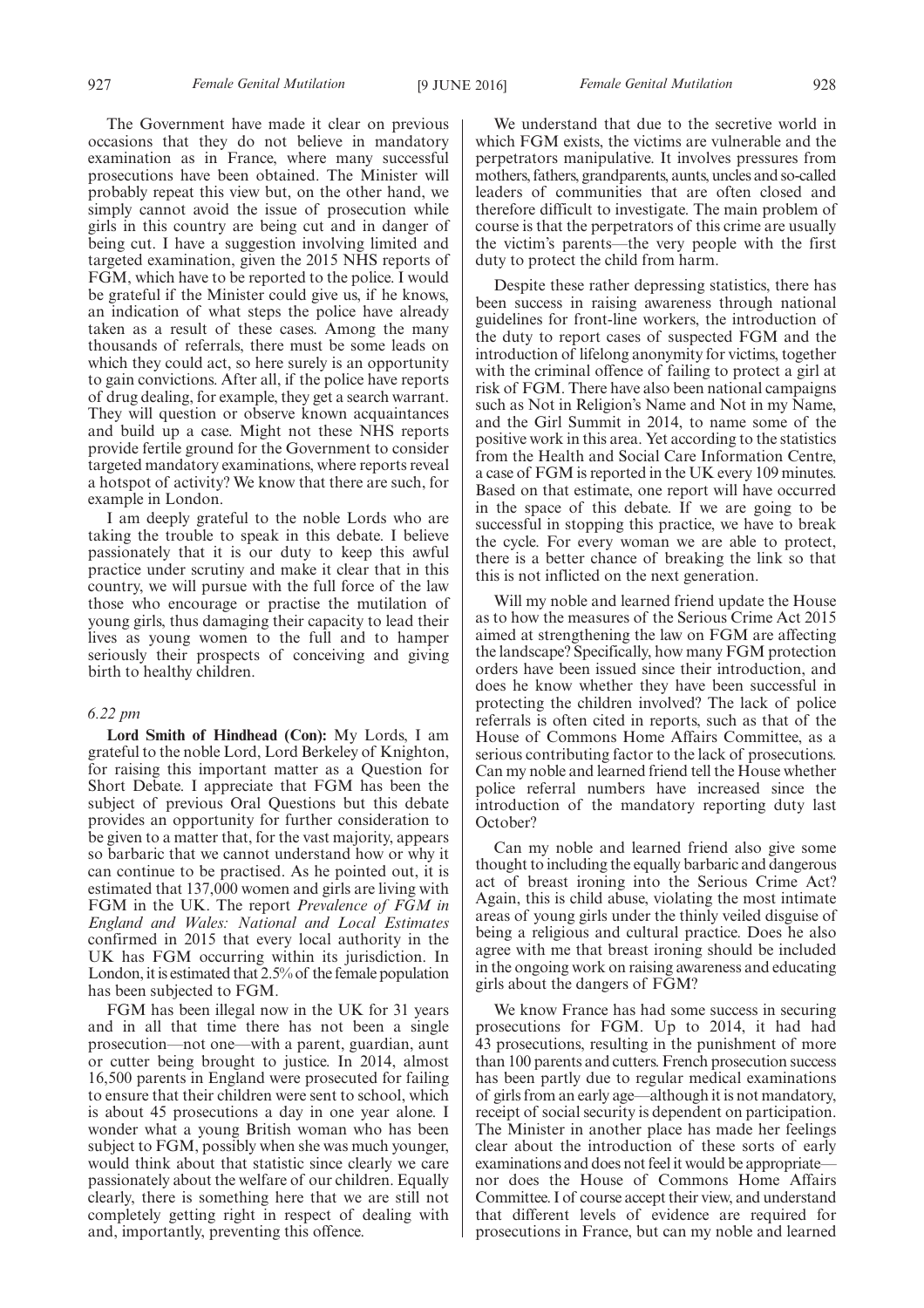#### [LORD SMITH OF HINDHEAD]

friend say whether any discussions have taken place between UK officials and their counterparts in France and other countries which have secured successful prosecutions, to see whether there is anything else we can learn from their processes?

I end by congratulating my noble and learned friend and his department on the work that has been done so far in recognising the incidents of FGM that are practised in the name of religion and tradition but which are nothing short of abuse of young British girls and women. I look forward to his thoughts in summing up.

# *6.28 pm*

**Baroness Finlay of Llandaff (CB):** My Lords, I congratulate my noble friend Lord Berkeley of Knighton on having secured this debate and the timely nature of it given that we are coming up to the summer holidays, when prevention must be a critical aspect of the way that we behave towards young girls who are at risk. We know, as has already been said, that the estimates are that between 60,000 and 65,000 young girls under the age of 17 are at risk in the UK. At the outset, I give credit to two junior doctors, Dr Erna Bayar and Dr Jessica Gubbin, who are trying to investigate the level of knowledge among healthcare workers here in London. They are both junior doctors at St Mary's, and they are here to listen to the debate today.

With regard to the report from the House of Commons and the figure of 137,000 victims in the UK, which has already been alluded to, it is worrying to note that only one-third of the cases referred to the Metropolitan Police—although there were no prosecutions—came from health and education. The Serious Crime Act 2015 has already been referred to, but it is worth noting that there seems to be enormous ignorance about the Act itself and the extraterritorial offences, as well as exactly what the duty of care is—in particular, the offence of failing to protect a girl from the risk of FGM.

A study from Birmingham, conducted through members of the Royal College of Obstetricians and Gynaecologists, was the first UK-wide survey of its nature. It revealed that one-fifth of respondents were not aware of the FGM Act, although over 93% knew that it was illegal in the UK—but there is a difference between it being illegal in the UK and the extraterritorial offence created in the Serious Crime Act. Appallingly, fewer than 10% of respondents were aware of the psychiatric morbidity in the victims of FGM. There did not seem to be any difference in the knowledge scores among different grades of staff, but it was worrying to read that there were lower knowledge scores overall among those who had been in obstetrics and gynaecology for more than 15 years. In other words, the younger generation had a greater level of awareness than the older generation, although it does not seem to feature in the curricula of all medical schools, which I suggest that it should.

In 2010, the Royal College of Midwives published a report in which it found that 70% of midwives were aware of UK law and one-fifth stated that it was illegal to resuture after birth, but there was little knowledge of where to refer a victim to, and only 15% of midwives reported having any training. To date, I have not been able to find a survey of paediatricians. There needs to be education across all levels, in medicine, nursing, midwifery, social work, physiotherapy and so on. There are some very useful educational tools out there. Health Education England has produced one, and there are e-learning modules that healthcare professionals can sign up to. But there seems to be an ignorance about how to report within a trust, whether to go to the police, and exactly where the interface is with safeguarding and domestic violence.

The worrying figure from the literature is the large number who do not even know how to ask about FGM, do not know what to look for, do not know how to document it, and certainly do not know the complexities of the law. However, we are looking at children under the age of 17, in general, as victims, and we know that over 80% come from the populations of Somalia, Eritrea, Ethiopia, Yemen, Sierra Leone, Egypt, Mali and Sudan, even though, in some of those countries, FGM is deemed to be illegal. There is good WHO guidance out there, but it is not being accessed, and it was worrying to find a study of a small number of UK victims suggesting that, of 27 victims who had been mutilated to a varying degree, the majority of them severely, for 71% it had happened in some kind of medical setting, where it had actually been performed by a doctor.

Teachers in primary schools—and in secondary schools particularly teachers of the lower age groups have spoken about recognising girls who come back after the summer holiday who are completely different to the lively, bright and happy child who they saw before the summer holiday started. They are pretty sure that these girls have been taken away. They are never the same again. They remain inhibited, depressed and mistrustful within the class. These are girls who will have been at risk.

Much has already been said about obstetrics, and in a previous debate I have spoken about some of the obstetric disasters that can happen to these women. They are at risk of HIV and hepatitis B as well as of pelvic infections and so on. There is another pointer that is often missed, and that is where girls fail to attend GP appointments and when mothers fail to take their daughters along for routine checks, even when they are babies. This failure to engage with the NHS and the general practice system seems to be linked to later becoming victims of FGM.

It is about time that the Government changed gear on this. I know there have been a lot of campaigns to raise awareness, that there are so-called cultural sensitivities around this and that there is a fear of being branded somehow racist or discriminatory. However, these are children, and this is child abuse. It is abhorrent, and we have a duty to protect the victims. We have those who are already victims, but we have to protect the victims of the future. Have the Government considered using Section 75 of the Serious Crime Act to produce further statutory guidance before the summer holidays to go to schools to require them to engage with the parents of children who are in the at-risk population, to open up the subject and the discussion and let it be known that this is an offence here and extraterritorially? There is a duty of care that rests on teachers as well as on healthcare professionals. That must be done before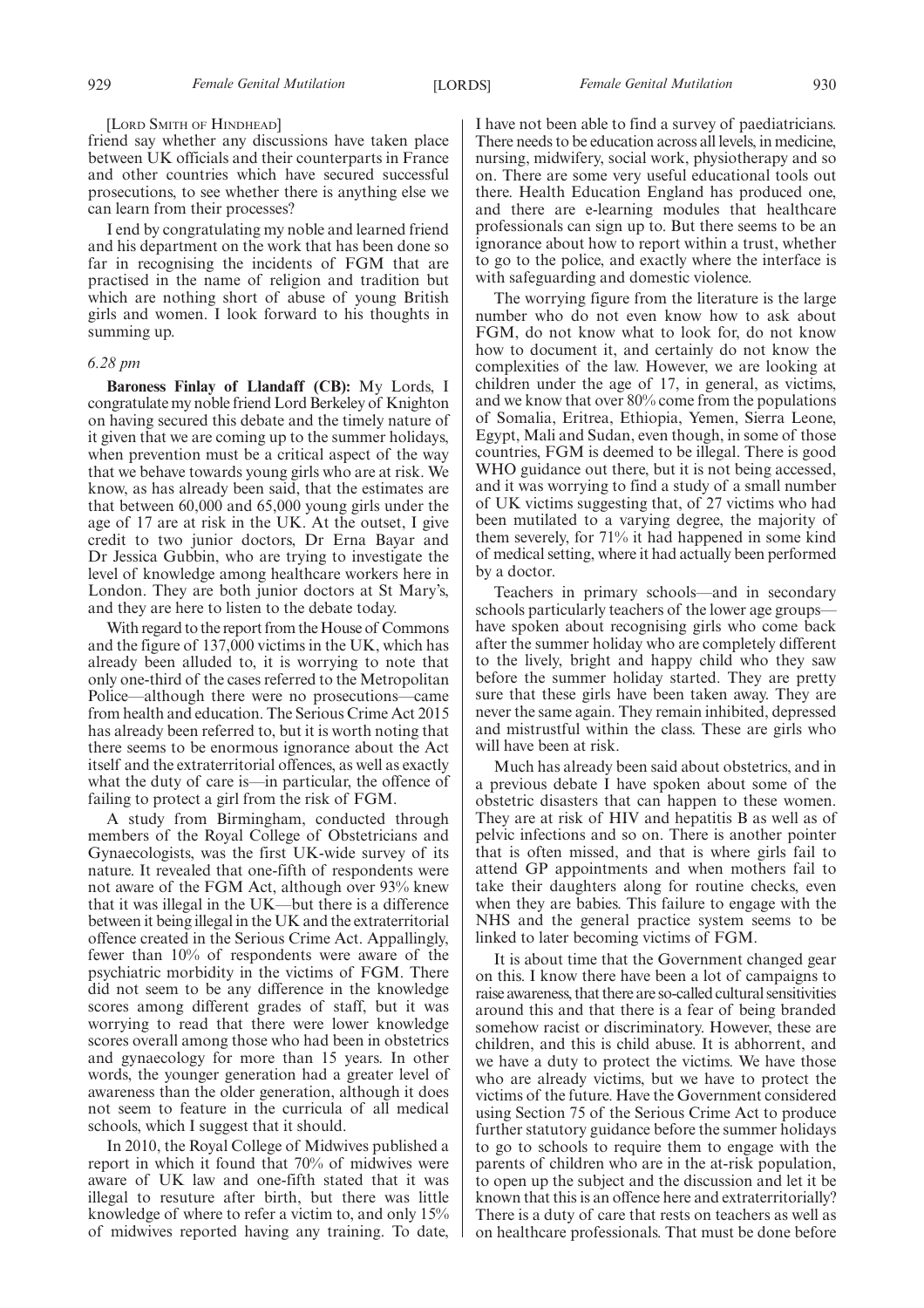the summer holidays, otherwise we will have another cohort of girls who have been terribly damaged by this deeply abhorrent practice.

# *6.37 pm*

**The Lord Bishop of Derby:** My Lords, I, too, thank the noble Lord, Lord Berkeley, for introducing this vital debate and making the point that we need to keep this subject in the public domain to raise awareness and challenge people.

I want to offer some perspectives from my experience in Derby, where I operate as a bishop at grassroots level, to try to help understand why we are in this position and how we might best tackle things. Your Lordships will know that FGM is a very ancient practice going back to at least the fifth century BC. It was mentioned by Herodotus, especially in Egypt and Ethiopia, all that time ago. I remind noble Lords that FGM was practised until the 1950s in western countries as part of dealing with what was then called "female deviancy". Things such as hysteria, epilepsy and lesbianism were dealt with by this horrific practice as an enlightened medical approach to those conditions. We have to recognise that it is not only deeply embedded in ancient culture, but until quite recently in the west, we have been implicated in using this barbaric method for medical reasons.

The noble Baroness, Lady Finlay, and the noble Lord, Lord Berkeley, have been very clear about the physical and psychological damage that FGM causes and about the sheer scale. I think I am right in saying that even today in Egypt, 90% of girls are cut between the age of five and 14, and in Yemen 75% of girls are cut before they are two weeks old. I mention those statistics because that shows how, as people move into Europe and our country, the culture is reinforced by new recruits who inhabit it. So it is not simply a matter of having a law and fighting back; the problem comes from all over the world into our midst as we speak.

There are four "reasons" in the background why FGM is and has been prevalent. One, as we have heard, is to do with culture and faith frameworks; one is to do with the idea of a rite of passage; one is to do with concepts of purity and virginity; and one is to do with the control of female sexuality. Of course the Government must take a lead in their policy and legal framework but, as someone who was involved in the legislation against slavery, I would observe that it is very difficult to express in law something that can work effectively. With slavery, as with this issue, prosecutions are very low. Therefore, besides the Government giving out a proper signal and benchmark that this is unacceptable and barbaric, we have to work at all kinds of other levels, especially the cultural and faith ones, if we are going to really try to turn the tide.

In the work I have been involved in with colleagues in Derby, there are a number of methods of trying to enable an enlightened discussion. We have much to learn because the areas concerned—gender, the role of women and sexuality—are ones that we in the West struggle with too. We have to be careful about saying that we have all the answers and other people just need to jump to our solutions; we can have fruitful discussions with friends and neighbours from all kinds of cultures about gender, female sexuality and the role of women in society.

From my experience, there are four issues which I invite the Government to think about in terms of their own investment and encouragement. The first is appropriate spaces for conversations, the sharing of stories and the sharing of cultural faith hinterlands. How do we create the kind of space that is safe? Secondly, there is a very challenging issue which we in politics ought to know about: pace. There is a great danger of moving on to the offensive, which will cause a defensive reaction. We need a conversation and debate that is paced so that people can get into it, be influenced by it, participate in it and be changed by it. We have to be very careful about wagging a big finger, so that people do not just think, "Well, that's western liberal culture, and we have something precious to preserve against it".

The third thing that we have learned is that the official agencies—the law, safeguarding and local authorities have limited resources and are regarded by people in a limited way. Therefore, although they must do the policing and act out the standards, they need the support of the informal grass-roots sector, where friends and neighbours can have conversations, listen to each other, share stories and raise aspirations of what is possible, right and desirable. Fourthly, we had a day conference in Derby and did all sorts of informal work with other churches, faith groups and community groups. As a result, we now have 10 community champions, providing community support and signposting at grass-roots level, looking out for the opportunities for those conversations, encouraging them and getting people in the circle, so that there can be genuine change that people have signed up for and committed to, rather than jumping to an abstract law that is thundering towards them.

So my simple question to the Minister is: how might the Government take seriously that important grass-roots work, which requires a particular kind of space, pace, community champions and informality, and which will have an enormous effect in reinforcing the formal law and systems? How might the Government encourage and invest in that work, which would achieve real change and pushback? How might that be part of the action plan that, as has rightly been said, needs to be put on the table?

# *6.44 pm*

**Lord Patel (CB):** My Lords, I too thank the noble Lord, Lord Berkeley, for obtaining this debate, which concerns an important issue. As everybody knows, my background is in obstetrics. Because of that, I am involved in a charity that trains doctors and nurses in parts of Africa and the Far East to treat women with fistulas. I have seen the results of this barbaric and cruel procedure, which is sometimes carried out on young children. It results in not only immediate consequences but long-term consequences during childbirth, and it is horrendous to see, even at that stage.

I can talk about the medical consequences but I shall try to look at the legal side. I do so with some trepidation as a doctor taking on a lawyer of the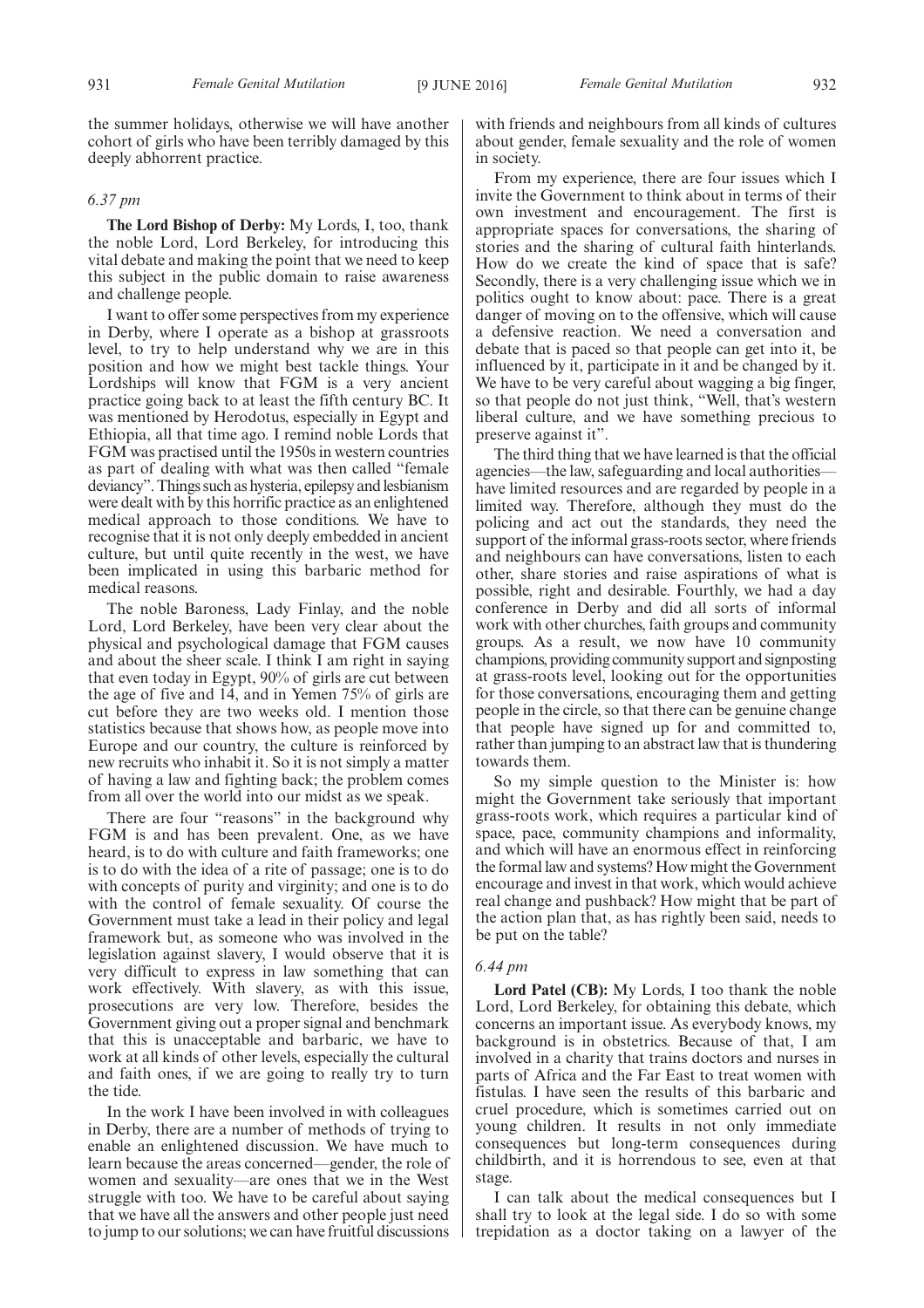[LORD PATEL]

distinction of the noble and learned Lord, Lord Keen of Elie. He is well known for his incisive dissection of the law and for trying to defend what cannot be defended.

As has already been mentioned, France is a European country that has been successful in getting the maximum number of convictions and prosecutions—to date, about 50. The reason given is that it has a policy of regularly examining children at risk and children at school. Children at risk have more regular follow-up examinations. Examination is not mandatory, as the noble Lord, Lord Smith of Hindhead, said, but refusal involves a penalty involving social security benefits. That is the key reason that France has been successful, although other countries in Europe have also achieved certain levels of prosecutions and convictions.

I looked at a study of female genital mutilation in Europe and an analysis of a sample of cases. Considering that some 500,000 women have probably gone through this procedure, Europe has not achieved the levels of prosecutions and convictions that it ought to have done. None the less, some countries have been successful. The study that I looked at developed a comparative overview of recent FGM court cases within the EU, as well as making an exploratory survey of transnational movements in relation to FGM. The legal aspects of the court cases in Europe were analysed, and evidence of transnational movement to have FGM performed was also assessed. The data included court decisions, the migration background of groups from FGMpractising countries in the host countries, the process of FGM reporting, and stakeholders' proposals and opinions regarding FGM.

The report addressed the general legal context or framework for fighting FGM in the 11 countries that were looked at, including the United Kingdom and Switzerland, although of course Switzerland is not an EU country. It analysed the impact that the embracing of the due diligence standard could have as a consequence of signing the Istanbul convention, to which the United Kingdom is a party—albeit a more recent party.

Findings of FGM are modelled by disparities of public prosecution systems in Europe. Calling on state parties to apply the Istanbul convention and, accordingly, to modify existing provisions that limit their jurisdiction over FGM cases could have an impact on such procedural disparities. I have no doubt that the noble and learned Lord, Lord Keen of Elie, will challenge what I have just said—maybe not—but I am eager to hear his views on whether this disparity is in any way related to the laws and framework that we have.

The review of existing court cases shows the legal concepts of "error of prohibition" and "neglect of care" as novel approaches for both prosecution and prevention of FGM in Europe. As a consequence, the report points out that these aspects of due diligence, neglect of care and error of prohibition, ought to be further explored in future discussions—not primarily for their potential to result in more criminal court cases resulting in conviction but because of their potential power as preventive tools.

We know from the statistics we heard from several speakers that this crime is committed on a daily basis in the United Kingdom. We also know that the number of these cases is increasing. What we seem to be lacking is the evidence necessary to bring about prosecution, and therefore conviction. We made a mistake with the first case that we brought for prosecution and conviction, which was the wrong case of a doctor who was merely repairing the damage done at birth. In many cases, I have done that, and I am sure on occasions it was for women who have had FGM carried out on them. We need to examine whether there is an issue with our law as it operates or with the way we go about collecting the evidence, knowing, as I just said, that this crime is committed on a daily basis.

In all 11 countries, FGM is legally banned either through specific criminal provisions, as we have, or provisions in the penal code that penalise bodily injury and mutilation. Will the noble and learned Lord, Lord Keen of Elie, comment on whether our legislation complies with that? As I said, the most atypical prosecution occurred in the United Kingdom, but something similar happened in the Netherlands in the case of a father, originally from Morocco, which is not an FGM-practising country, who was accused of having performed FGM on his daughter.

The other question is whether the noble and learned Lord thinks that creating a unified European legal framework might help in detecting more cases and bringing about prosecution. The common framework is established by the Istanbul convention, which originates not from EU law but from the Council of Europe. The system of protection is, on paper, rather standardised, but the practice in different countries varies. As I said, the disparities detected in the procedure for reporting or not reporting, as well as for prosecuting or not prosecuting, would decrease if all countries adopted the Istanbul convention into legislation. Perhaps the noble and learned Lord might comment on that.

Why can we not get the evidence required? What is the nature of the evidence that is lacking and means that prosecution, and therefore conviction, is not brought about? As has been mentioned, if we could successfully prosecute a case and get a conviction, that would be the biggest deterrent to reducing further cases.

# *6.52 pm*

**Lord Rosser (Lab):** The noble Lord, Lord Berkeley of Knighton, has raised a seemingly simple and straightforward issue: namely, the contrast between the number of reported cases of female genital mutilation and the lack of successful prosecutions. The reason for that cannot be a lack of legislation—although how effective it is proving may be another matter—with the Prohibition of Female Circumcision Act 1985, the Female Genital Mutilation Act 2003 and, finally, the Serious Crime Act 2015, which extended the reach of the previous Acts including through mandatory reporting and enabling authorities, in respect of future offences, to prosecute parents for failing to protect their daughters regardless of whether the daughters have named them as complicit in their FGM. We await to see whether the Government agree that there is a problem and, if so, to what they attribute that difficulty.

Others have already highlighted potential reasons for the lack of successful prosecutions, including the National FGM Centre, which is a partnership between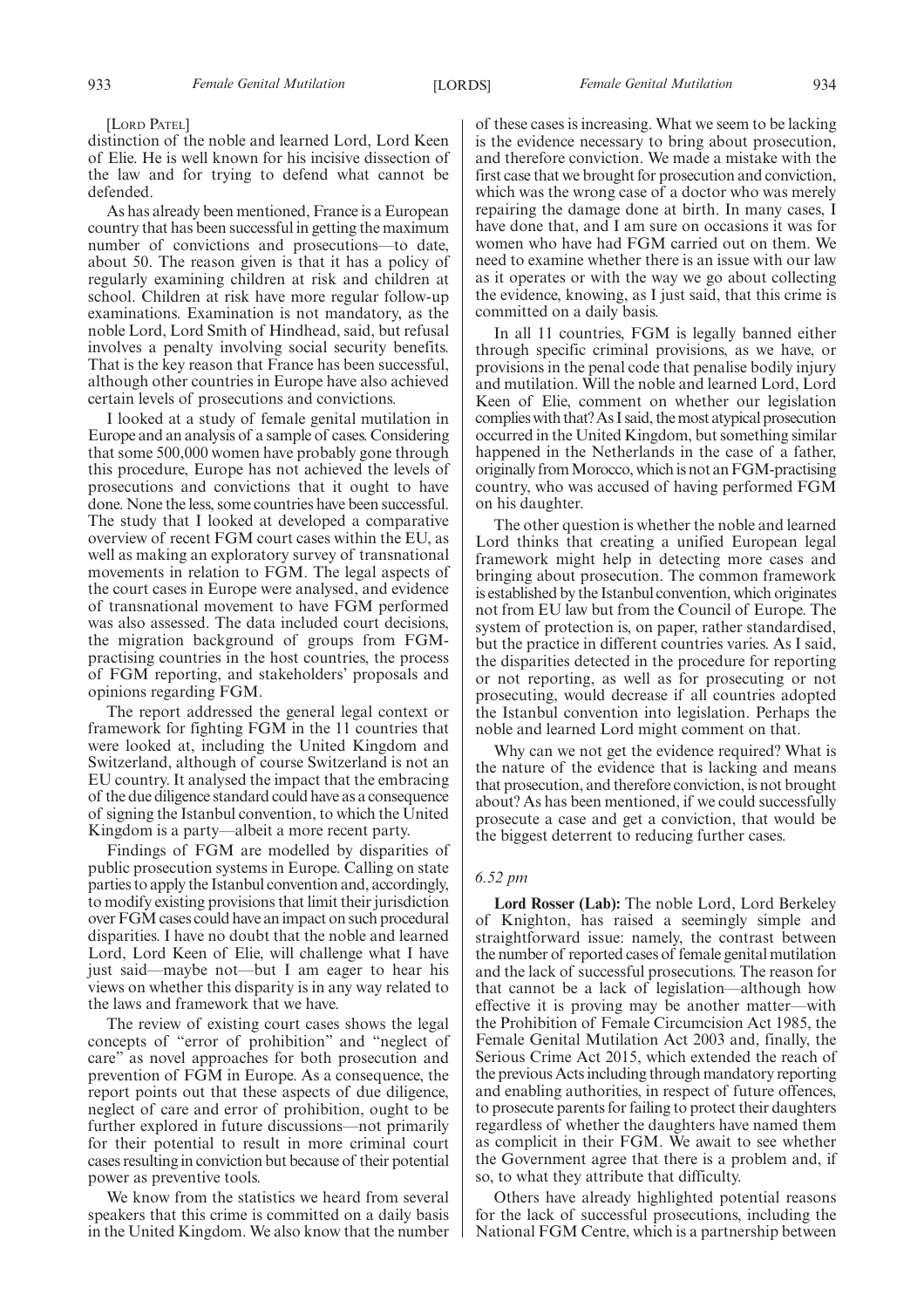Barnardo's and the Local Government Association. In the past year, the centre has provided specialist social care provision in six local authorities considered to have "low prevalence" of FGM. Despite this, the centre worked on 71 cases involving 70 women and 95 girls at risk of or affected by FGM. The centre says that a significant barrier to successful prosecutions is insufficient communication between professionals, particularly those working in health and social care. Although health professionals are under a duty to record cases of FGM, the centre says that the data show that only 17 GP practices produced any records at all in the last quarter of 2015.

The National FGM Centre goes on to say that low confidence among education professionals in asking sensitive questions and assessing risk also results in limited referrals to social care from education, and that when they do happen they often contain insufficient information to be processed by social care. It goes on to say that a number of social care professionals still feel uncomfortable in assessing FGM risk or using the tools available to them such as medical checks or FGM protection orders, with this being especially the case, once again, in "low prevalence areas".

Barnardo's has set out a number of recommendations for increasing the number of successful prosecutions, including more specialist training for front-line professionals, better information systems between key agencies, compliance with recording and reporting requirements by all professionals, specialist social care provision and lesson plans on FGM in schools.

The Local Government Association has also sent a briefing, setting out its views on the issue of prosecutions raised in this debate. It says that more than 125,000 women in England and Wales are estimated to be living with the consequences of FGM, and there are 60,000 girls born in England and Wales to mothers who have undergone FGM. Another analysis has said that approximately 10,000 girls aged under 15 who have migrated to England and Wales are likely to have undergone, or are likely to undergo, FGM.

The key points made by the Local Government Association on the lack of successful prosecutions are that FGM is often carried out on young girls who may not understand what is being done to them, or if they are, may be unwilling to testify against close family members; and that, in the overwhelming majority of cases in the UK, the FGM has been carried out before the women and girls arrived in this country.

The Local Government Association says that FGM will be eradicated in the longer term only by changing practice and custom in communities where it happens. It says that through the National FGM Centre programmes are being rolled out across the country to shift attitudes and behaviour towards better prevention of FGM. As has been said, FGM is most often claimed to be carried out in accordance with religious beliefs, but it is not actually supported by any religious doctrine.

There is a rather different emphasis on the reasons for the lack of successful prosecutions between the National FGM Centre and the Local Government Association, and we wait to hear the Government's views on this issue. There is no doubt, however, that encouraging and promoting change in practice and customs will be crucial, and it is far better to succeed in preventing the offence happening in the first place than it is to prosecute after it has happened. Equally, in the light of the law of the land, action needs to be taken that will help in the shorter term to address the issue of FGM, which is a serious crime, and the lack of successful prosecutions. The lack of successful prosecutions hardly acts as a disincentive to those who commit or aid and abet this serious crime.

The Local Government Association has referred to the work of the Bristol FGM Community Development project, which has led to the development of appropriate services in the community and to an increase in referrals to the police, with a 400% increase in potential FGM referrals from 2009 to 2014. Does the Minister have any information on the outcome of this increase in referrals to the police, based on the work done in Bristol?

In its report last year on FGM, the House of Commons Home Affairs Committee was quite blunt in its comments, saying that,

"it is still the case that there have been no successful prosecutions for FGM in the United Kingdom in the last 20 years. This record is lamentable".

Further on in the report, the committee said:

"There seems to be a chasm between the amount of reported cases and the lack of prosecutions. Someone, somewhere is not doing their job effectively. The DPP informed the Committee that she could only prosecute on the basis of evidence, the police said that they could only investigate on the basis of referral, and the health professionals told us that they could not refer cases because their members were not fully trained and aware of the procedure. While agencies played pass the parcel of responsibility, young girls are being mutilated every hour of the day. This is deplorable. We wish to see more prosecutions brought and convictions secured. This barbaric crime which is committed daily on such a huge scale across the UK cannot continue to go unpunished".

The Home Office Minister in the Commons has said that lead FGM prosecutors have been appointed for each Crown Prosecution Service area and have agreed joint FGM investigation and prosecution protocols with their local police forces. Have any of these lead FGM prosecutors yet authorised a prosecution for FGM? The same Minister also said last month that the Government accepted that tackling FGM needed a co-ordinated response from a range of professionals, including teachers, health professionals, social workers and police, and that updated multiagency guidance on FGM had been published to support compliance. The Minister also said that free FGM e-learning had been made available for all professionals; that the Department of Health's FGM prevention programme was seeking to improve the response of the NHS to FGM; and that the Department for Education was funding the Local Government Association and Barnardo's to develop a centre of excellence and outreach to support local authorities. On the face of it, that all sounds good.

However, how much co-ordination is there at government level, bearing in mind the number of different departments involved, each with their own programme or projects for their own specific areas? What is the total amount of additional money that is now being made available, and to whom, to address the incidence of FGM and the lack of successful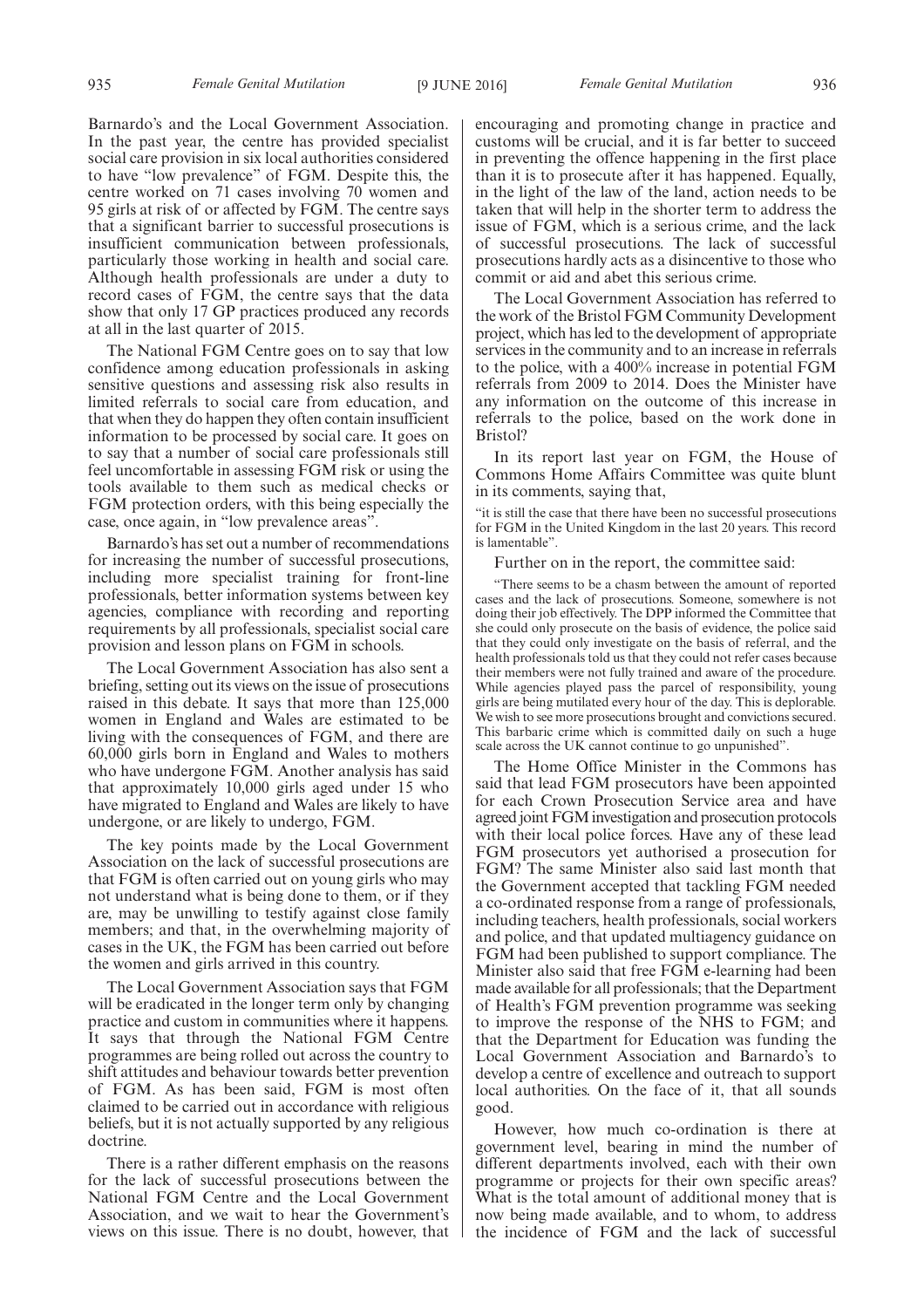### [LORD ROSSER]

prosecutions? As far as the police are concerned, is it ultimately a matter for a chief constable or a police and crime commissioner to decide what resources and priority will be directed to pursuing FGM referrals within their force? Do the Government agree with the recommendations of Barnardo's for increasing the number of successful prosecutions for FGM, to which I referred earlier? If so, are the Government saying that the steps they have taken already will deliver those recommendations? When do the Government anticipate seeing a reduction in the incidence of FGM? When do they expect to see successful prosecutions in the light of the legislative and other steps that have been taken? Finally, is there any hard evidence yet that the legislative changes in respect of FGM introduced under the Serious Crime Act 2015 are beginning to have an impact?

# *7.03 pm*

**The Advocate-General for Scotland (Lord Keen of Elie) (Con):** My Lords, I thank the noble Lord, Lord Berkeley, for securing today's debate on this important subject.

FGM is an extremely serious and harmful crime. Its victims deserve to receive support and legal redress. Offenders should be punished and potential perpetrators must be deterred from committing this appalling offence. A conviction for FGM would send a strong message. It would demonstrate unequivocally this country's absolute intolerance of the practice.

Before I turn to the issue of prosecution and convictions, I wish to say something about the prevalence of FGM in the United Kingdom. The collection of the statistics to which the noble Lord referred was introduced as part of the Department of Health FGM prevention programme and represents the first time these data have been collected across the NHS in England.

As the noble Lord noted, these statistics are providing important information about the prevalence of FGM which can be used to inform the commissioning of services to ensure that victims receive the support they need. The latest figures published on Tuesday show that 1,242 women with FGM were seen by the NHS between January and March of this year. In the detail we can see that the vast majority of these cases are in adults who were both born and underwent FGM overseas. This is consistent with previous reports. As noble Lords will recognise, that means that these crimes are unlikely to be eligible for prosecution under the law in England and Wales. While this may mean that the perpetrators of these acts cannot be brought to justice here, the statistics are helping to ensure that those who have undergone FGM both receive the care they deserve and are educated on the legality and health consequences of FGM.

Of course it is abhorrent that any woman or girl should undergo FGM. Any UK national or resident who carries out, facilitates or allows FGM to happen should be punished accordingly. Indeed, whether or not encouraging FGM could be a criminal offence was mentioned. Of course it could be under the Serious Crime Act. However, we must not underestimate the difficulties in obtaining a conviction. FGM is a hidden

crime that is carried out within families and where the victims are often young children. These young girls are understandably reluctant to speak out for fear of the impact that this could have on their family. Even when the crime does come to light, professionals may hesitate to make a report, fearing what the consequences may be for the patient or pupil. There may also be challenges for the police and prosecutors in ensuring sufficient evidence for a crime that may have been carried out many years ago. These are significant barriers but we must do everything we can to overcome them.

To help to do this, last year we strengthened the law through the Serious Crime Act 2015, based on learning from cases referred to the police and the Crown Prosecution Service. Last October we introduced a new mandatory reporting duty which requires regulated health and social care professionals and teachers in England and Wales who identify cases of FGM in girls aged under 18 to report these to the police. This duty gives professionals the confidence to report FGM without hesitation. It should therefore ensure that more cases reach the police so that they can be investigated and ultimately prosecuted.

Fear of reprisal can be a significant barrier, making victims extremely reluctant to engage in the legal process. This is why we have introduced lifelong anonymity for the victims of FGM. We have also widened the scope of the legislation so that extraterritorial jurisdiction extends to habitual as well as permanent UK residents. Furthermore, we have introduced a new offence of failing to protect a girl from the risk of FGM which extends the reach of the law to cover parents or guardians who do not adequately protect their children from undergoing FGM. The Government's message could not be clearer: FGM is child abuse. There is no excuse for allowing it to happen or for failure to take action when it is uncovered.

Securing prosecutions is important, but at the heart of any case brought to trial is a victim—a victim who has not been protected from harm. The Government are therefore committed to preventing this crime happening in the first place. That is why we introduced the new FGM protection orders to safeguard those at risk. A question was raised as to the number of those orders that have been secured. From their introduction in July 2015 to December 2015, 32 such protection orders were made to protect girls from harm.

It is also important that professionals know how to identify the risk, share information, and have the knowledge and confidence to take appropriate safeguarding action. We have made significant progress in helping to achieve this. Since 2014, more than 30,000 professionals across all agencies have completed the Government's free FGM e-learning that was referred to earlier. In April of this year we published new multiagency guidance which we have placed on a statutory footing for the first time. That guidance provides information on prevention, risk and safeguarding, and sets out the expectations on statutory organisations to adequately prepare and support their staff to tackle FGM. So progress is being made.

To further support the response of health professionals, the Department of Health's £4 million FGM prevention programme is engaging with healthcare professionals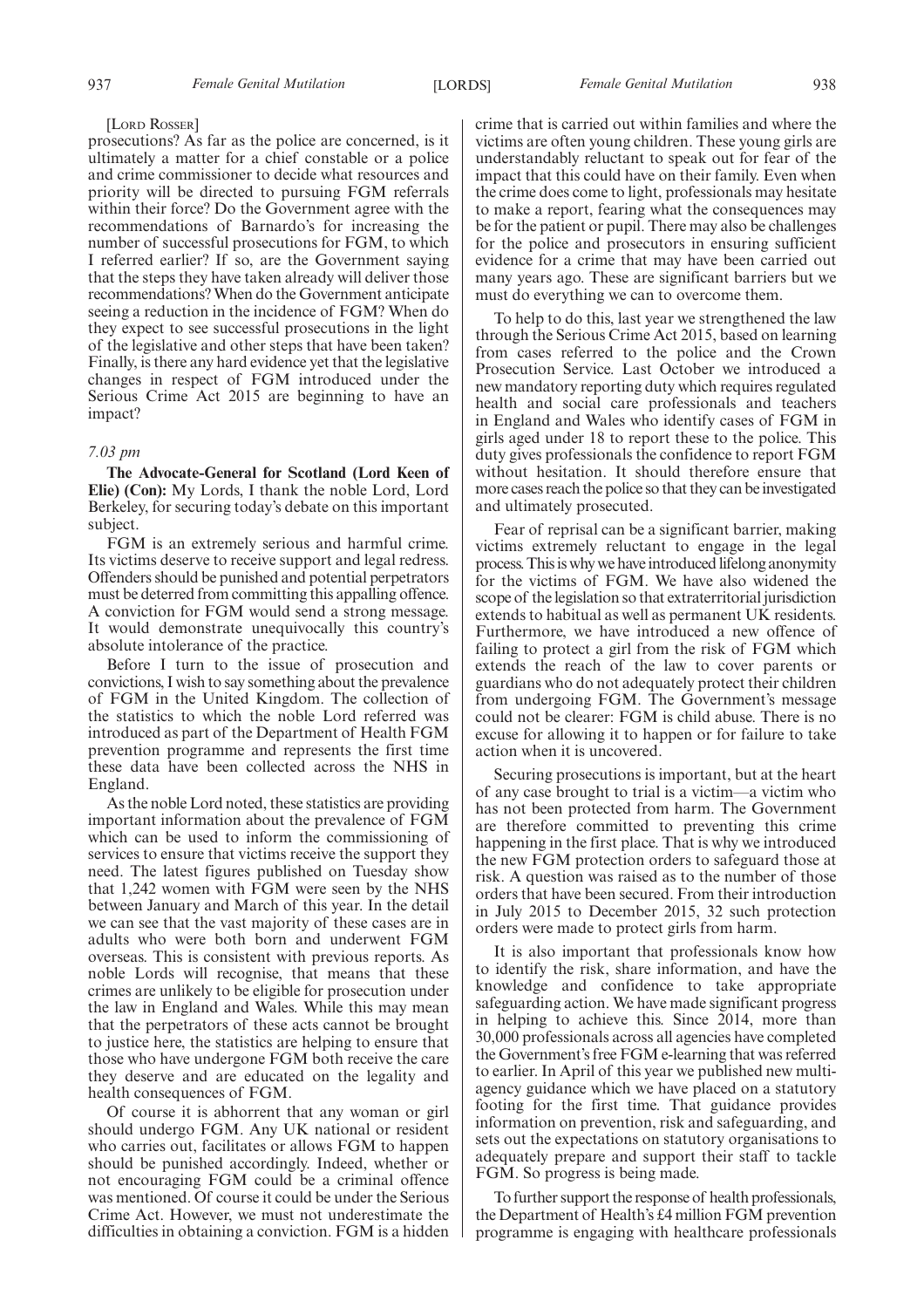across England through roadshows, e-learning, guidance, and awareness-raising materials. As part of this, a new IT system is being introduced across the NHS to allow clinicians to note on a girl's record that she is potentially at risk of FGM. To ensure that the social care response is as effective as it can be, the Department for Education's innovation programme has provided up to £2 million of funding to Barnardo's and the local government associations for the National FGM Centre which is working to improve the social care response.

Ultimately, we will not stop FGM unless we change attitudes. To do that we have to raise awareness and share good practice. In that regard, the Home Office's FGM unit is carrying out an ongoing programme of outreach across the country. To date, the unit has spoken at more than 80 events. To dispel the myth that FGM is a religious requirement, the Department for Communities and Local Government has secured the signatures of more than 350 faith leaders to a declaration stating that FGM is not condoned by any faith.

The Government are taking this matter extremely seriously, and we are working right across government to strike at the considerable problem that exists due to ignorance, false religious belief, and so on. The Government have taken significant steps forward in our ambition to end FGM within a generation. We know that more work is needed. For example, last December, Her Majesty's Inspectorate of Constabulary found that the police response to so-called honour-based violence, including FGM, is not as good as it could be. We are working with the police, CPS and others to address this, including as part of wider work to improve the police response to vulnerable people. Progress is being made. Many more brave women are speaking out against FGM and many more professionals are taking action to safeguard and support those affected. We have seen an increase in referrals to the Crown Prosecution Service. Prior to 2010 it had received no cases but since then 22 have been referred, and we are confident that that trend will continue.

With regard to the number of referrals that may result in prosecution, I can only say that they are under consideration for the purposes of further investigation, but it would not be appropriate to cite particular numbers that are the subject of consideration for actual prosecution at this stage. While our aim is for all these changes to help secure a successful series of prosecutions, it is more essential that we prevent FGM happening in the first place, and work ultimately to end the practice altogether.

I turn to points and questions raised by noble Lords and will deal with them as relatively quickly as I can. Indeed, if there is any question that I do not address, and I am reminded of that fact, I will of course be prepared to write. The noble Lord, Lord Berkeley, asked about the steps the police had been taking with regard to reports of FGM. Indeed, the noble Lord, Lord Rosser, cited the example of Bristol. I do not have the figures in respect of Bristol but I have figures of reports for the West Midlands Police—an area where this is a particularly prevalent problem. We know that there has been an increase in the number of reports to the police in the West Midlands in the period from January to November 2014, from about 25 reports in previous years up to 118, so clearly some progress is being made. Of course, we accept that more progress has to be made. As was noted, there is now a lead FGM prosecutor appointed to each CPS area. They have agreed protocols with local police forces, setting out the arrangements for investigation and ultimately the prosecution of FGM cases.

A reference was made to one prosecution. The noble Lord, Lord Patel, said it was the wrong case—I could not possibly comment. It resulted in a not guilty verdict but that is another matter altogether. Eventually, we are beginning to move the rock; we are beginning to get these cases into court and, of course, a successful prosecution would send an important message. However, prosecution is not an end in itself. The practice has to be rooted out, not the punishment.

Reference was made to the fact that some successful prosecutions had been made in France. My noble friend Lord Smith mentioned, I think, the figure of 43; the noble Lord, Lord Patel—I think referring to the EU report on analysis of court cases in 11 countries gave the figure of 50. I observe that those cases go back to the 1980s and 1990s, so there is quite a history there. As far as I know, there has been only one recent successful prosecution in France of one cutter, but it involved about 18 different children and their parents. However, in response to points raised by the noble Lord, Lord Patel, France has an entirely different system of prosecution and investigation, and, indeed, entirely different systems and standards of evidence. In addition, it has a more or less mandatory system of examination. When it is said that it is not mandatory, in the event of a refusal there is a withdrawal of benefits; we would not contemplate such a mandatory system. We could not have such a wide-ranging system of mandatory examination for all girls. If we then sought to target it, we would face the issue of discrimination. We do not consider that the way forward.

The noble Lord, Lord Patel, also mentioned the Istanbul convention. We have signed the convention, but we have not yet ratified it. There are certain technical issues that we have to address before we proceed to ratification. The noble Lord, Lord Rosser, mentioned the position of Barnado's and the local authority organisations. As I indicated, we are supporting them financially and liaising with them.

On the question of learning from other jurisdictions, the Home Office's FGM unit, set up in 2004, leads the Government's policy on FGM. That includes approaching officials in other countries to share learning and best practice. Indeed, we hosted an EU learning forum, funded by the European Union Commission earlier this year, to address the issues surrounding FGM. A process is going on in Europe to try to learn from those who are perhaps slightly ahead of us.

My noble friend Lord Smith mentioned other forms of violence against women and girls, such as breast ironing. Clearly, that is a form of child abuse. Our cross-government strategy on violence against women and girls, published on 8 March, sets out our approach to these issues. We continue to be concerned with addressing and dealing with them.

The noble Baroness, Lady Finlay, raised the question of further awareness in the approach to the summer vacation. In fact, we have recently pursued further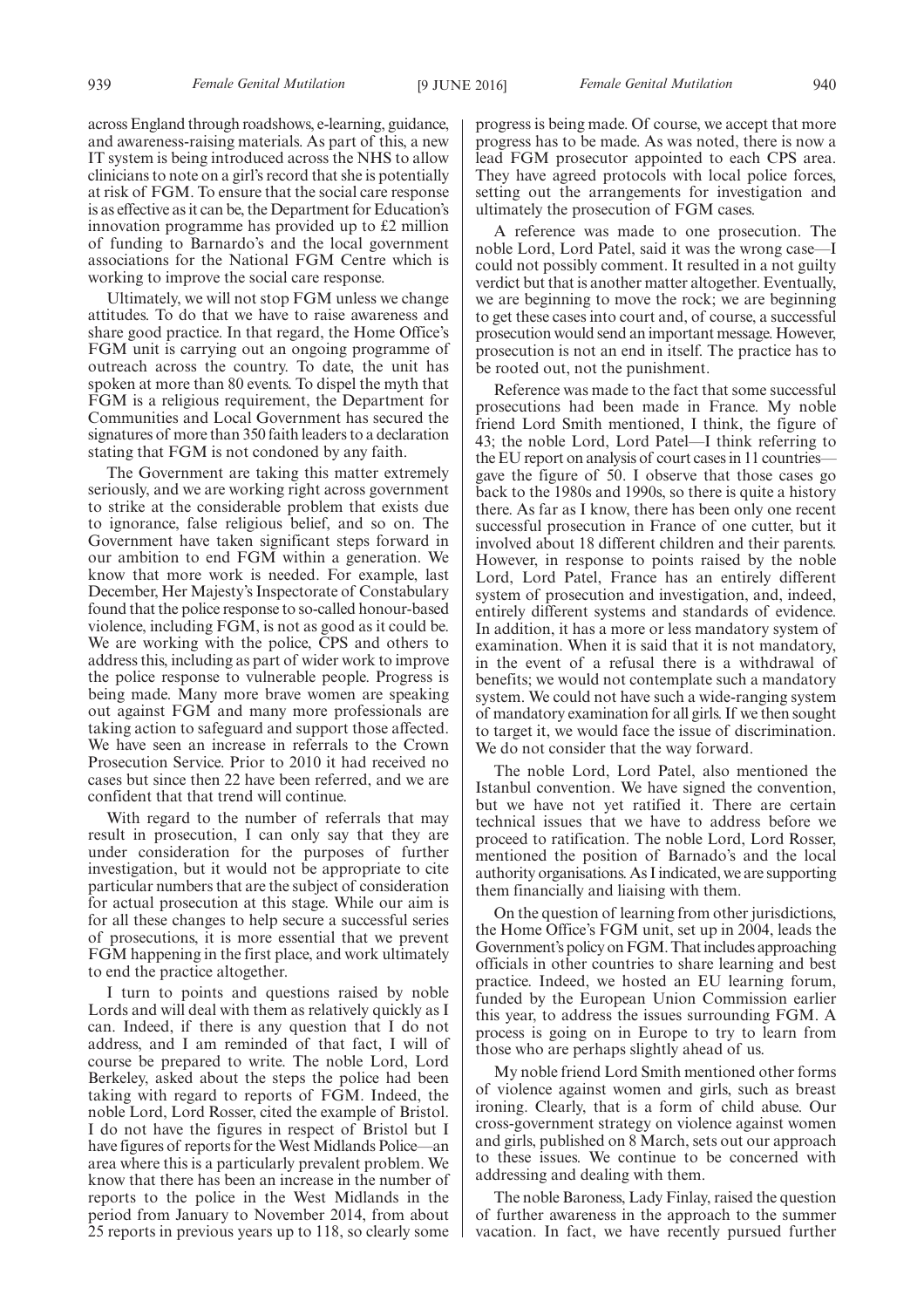# [LORD KEEN OF ELIE]

steps on awareness. To raise awareness, we have been carrying out an ongoing programme of outreach to local areas, professionals, and community groups. That has been made available on the GOV.UK website. Furthermore, on 1 April this year the Government published a statutory multiagency guidance on FGM, setting out the expectations on all professionals, including teachers, regarding prevention of this terrible crime.

I will not detain noble Lords further, as I keep being passed notes with "Time" on them. Time is relative, but time has come. If there are questions I have not answered, I am happy to write to noble Lords. I am obliged to your Lordships.

*House adjourned at 7.19 pm.*